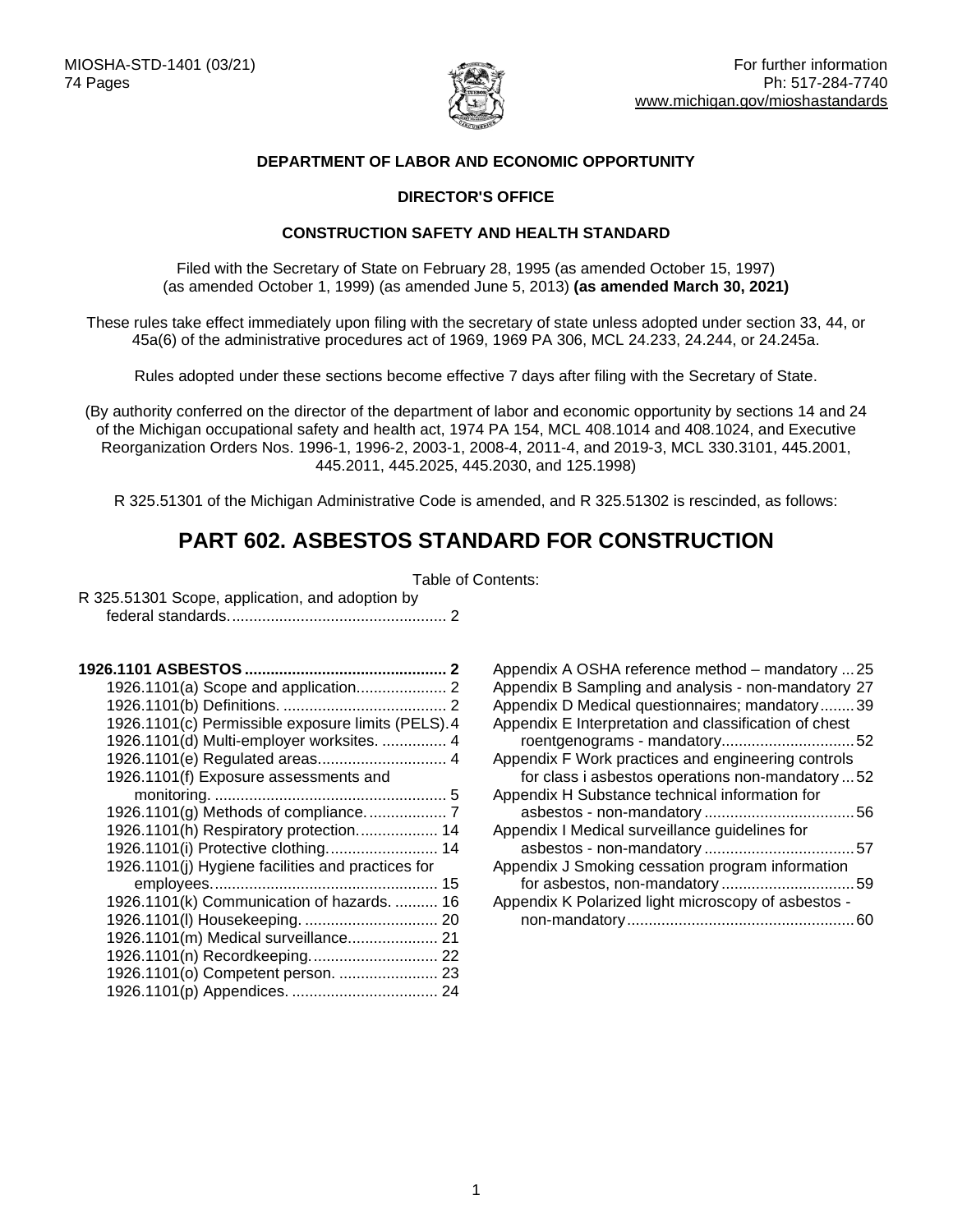**R 325.51301 Scope, application, and adoption by federal standards.** 

**Rule 1**. (1) These rules apply to all construction work as defined by the Michigan occupational safety and health act (MIOSHA), 1974 PA 154, MCL 408.1001 to 408.1094. Construction work includes, but is not limited to, all of the following:

 (a) Demolition or salvage of structures where asbestos is present.

 (b) Removal or encapsulation of materials containing asbestos.

 (c) Construction, alteration, repair, maintenance, or renovation of structures, substrates, or portions thereof that contain asbestos.

(d) Installation of products containing asbestos.

(e) Asbestos spill or emergency cleanup.

 (f) The transportation, disposal, storage, or containment of, and housekeeping activities involving, asbestos or products containing asbestos on the site or location at which construction activities are performed.

 (2) Coverage under these rules shall be based on the nature of the work operation involving asbestos exposure.

 (3) The federal Occupational Safety and Health Administration (OSHA) regulations on occupational exposure to asbestos that have been promulgated by the United States Department of Labor and codified at 29 CFR 1926.1101, "Asbestos," as amended February 18, 2020, are adopted in these rules.

 (4) The adopted federal regulations have the same force and effect as a rule promulgated under the Michigan occupational safety and health act (MIOSHA) 1974 PA 154, MCL 408.1001 to 408.1094.

 (5) The OSHA regulations adopted in these rules are available from the United States Department of Labor, Occupational Safety and Health Administration website, www.osha.gov, at no charge, as of the time of adoption of these rules.

 (6) The regulations adopted in these rules are available for inspection at the Department of Labor and Economic Opportunity, MIOSHA, Standards and FOIA Section, 530 W. Allegan Street, P.O. Box 30643, Lansing, Michigan, 48909-8143.

 (7) The regulations adopted in these rules may be obtained from the publisher or the Department of Labor and Economic Opportunity, MIOSHA, Standards and FOIA Section, 530 W. Allegan Street, P.O. Box 30643, Lansing, Michigan, 48909-8143, at the cost charged in this rule, plus \$20.00 for shipping and handling.

**R 325.51302 Rescinded**.

# **1926.1101 ASBESTOS**

<span id="page-1-1"></span><span id="page-1-0"></span>**1926.1101(a) Scope and application.** This section regulates asbestos exposure in all work as defined in 29 CFR 1910.12(b), including but not limited to the following:

1926.1101(a)(1) Demolition or salvage of structures where asbestos is present;

1926.1101(a)(2) Removal or encapsulation of materials containing asbestos;

1926.1101(a)(3) Construction, alteration, repair, maintenance, or renovation of structures, substrates, or portions thereof, that contain asbestos;

1926.1101(a)(4) Installation of products containing asbestos;

1926.1101(a)(5) Asbestos spill/emergency cleanup; and

1926.1101(a)(6) Transportation, disposal, storage, containment of and housekeeping activities involving asbestos or products containing asbestos, on the site or location at which construction activities are performed.

1926.1101(a)(7) Coverage under this standard shall be based on the nature of the work operation involving asbestos exposure.

1926.1101(a)(8) This section does not apply to asbestos-containing asphalt roof coatings, cements and mastics.

### <span id="page-1-2"></span>**[1926.1101\(b\)](http://www.osha.gov/pls/oshaweb/owalink.query_links?src_doc_type=STANDARDS&src_unique_file=1926_1101&src_anchor_name=1926.1101(b)) Definitions.**

Aggressive method means removal or disturbance of building material by sanding, abrading, grinding or other method that breaks, crumbles, or disintegrates intact ACM.

Amended water means water to which surfactant (wetting agent) has been added to increase the ability of the liquid to penetrate ACM.

Asbestos includes chrysotile, amosite, crocidolite, tremolite asbestos, anthophyllite asbestos, actinolite asbestos, and any of these minerals that has been chemically treated and/or altered. For purposes of this standard, "asbestos" includes PACM, as defined below.

Asbestos-containing material (ACM), means any material containing more than one percent asbestos.

Assistant Secretary means the Assistant Secretary of Labor for Occupational Safety and Health, U.S. Department of Labor, or designee.

Authorized person means any person authorized by the employer and required by work duties to be present in regulated areas.

Building/facility owner is the legal entity, including a lessee, which exercises control over management and record keeping functions relating to a building and/or facility in which activities covered by this standard take place.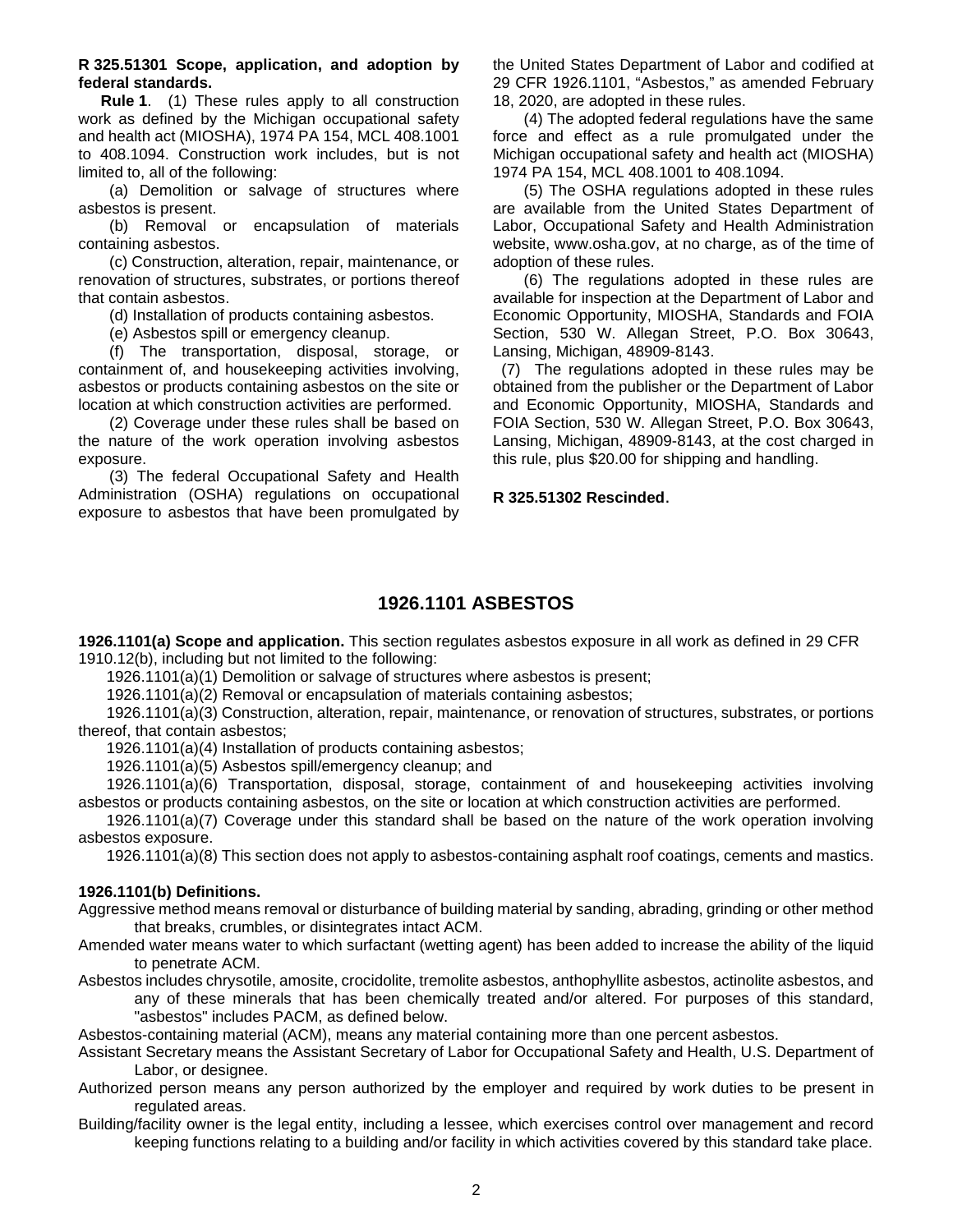- Certified Industrial Hygienist (CIH) means one certified in the practice of industrial hygiene by the American Board of Industrial Hygiene.
- Class I asbestos work means activities involving the removal of TSI and surfacing ACM and PACM.
- Class II asbestos work means activities involving the removal of ACM which is not thermal system insulation or surfacing material. This includes, but is not limited to, the removal of asbestos-containing wallboard, floor tile and sheeting, roofing and siding shingles, and construction mastics.
- Class III asbestos work means repair and maintenance operations, where "ACM", including TSI and surfacing ACM and PACM, is likely to be disturbed.
- Class IV asbestos work means maintenance and custodial activities during which employees contact but do not disturb ACM or PACM and activities to clean up dust, waste and debris resulting from Class I, II, and III activities.
- Clean room means an uncontaminated room having facilities for the storage of employees' street clothing and uncontaminated materials and equipment.
- Closely resemble means that the major workplace conditions which have contributed to the levels of historic asbestos exposure, are no more protective than conditions of the current workplace.
- Competent person means, in addition to the definition in 29 CFR 1926.32 (f), one who is capable of identifying existing asbestos hazards in the workplace and selecting the appropriate control strategy for asbestos exposure, who has the authority to take prompt corrective measures to eliminate them, as specified in 29 CFR 1926.32(f): in addition, for Class I and Class II work who is specially trained in a training course which meets the criteria of EPA's Model Accreditation Plan (40 CFR 763) for supervisor, or its equivalent and, for Class III and Class IV work, who is trained in a manner consistent with EPA requirements for training of local education agency maintenance and custodial staff as set forth at 40 CFR 763.92 (a)(2).
- Critical barrier means one or more layers of plastic sealed over all openings into a work area or any other similarly placed physical barrier sufficient to prevent airborne asbestos in a work area from migrating to an adjacent area.
- Decontamination area means an enclosed area adjacent and connected to the regulated area and consisting of an equipment room, shower area, and clean room, which is used for the decontamination of workers, materials, and equipment that are contaminated with asbestos.
- Demolition means the wrecking or taking out of any load-supporting structural member and any related razing, removing, or stripping of asbestos products.
- Director means the Director, National Institute for Occupational Safety and Health, U.S. Department of Health and Human Services, or designee.
- Disturbance means activities that disrupt the matrix of ACM or PACM, crumble or pulverize ACM or PACM, or generate visible debris from ACM or PACM. Disturbance includes cutting away small amounts of ACM and PACM, no greater than the amount which can be contained in one standard sized glove bag or waste bag in order to access a building component. In no event shall the amount of ACM or PACM so disturbed exceed that which can be contained in one glove bag or waste bag which shall not exceed 60 inches in length and width.
- Employee exposure means that exposure to airborne asbestos that would occur if the employee were not using respiratory protective equipment.
- Equipment room (change room) means a contaminated room located within the decontamination area that is supplied with impermeable bags or containers for the disposal of contaminated protective clothing and equipment.
- Fiber means a particulate form of asbestos, 5 micrometers or longer, with a length-to-diameter ratio of at least 3 to 1.
- Glovebag means not more than a 60 x 60 inch impervious plastic bag-like enclosure affixed around an asbestoscontaining material, with glove-like appendages through which material and tools may be handled.
- High-efficiency particulate air (HEPA) filter means a filter capable of trapping and retaining at least 99.97 percent of all mono-dispersed particles of 0.3 micrometers in diameter.
- Homogeneous area means an area of surfacing material or thermal system insulation that is uniform in color and texture.
- Industrial hygienist means a professional qualified by education, training, and experience to anticipate, recognize, evaluate and develop controls for occupational health hazards.
- Intact means that the ACM has not crumbled, been pulverized, or otherwise deteriorated so that the asbestos is no longer likely to be bound with its matrix.
- Modification for purposes of paragraph (g)(6)(ii), means a changed or altered procedure, material or component of a control system, which replaces a procedure, material or component of a required system. Omitting a procedure or component, or reducing or diminishing the stringency or strength of a material or component of the control system is not a "modification" for purposes of paragraph (g)(6) of this section.
- Negative Initial Exposure Assessment means a demonstration by the employer, which complies with the criteria in paragraph (f)(2)(iii) of this section, that employee exposure during an operation is expected to be consistently below the PELs.
- PACM means "presumed asbestos containing material".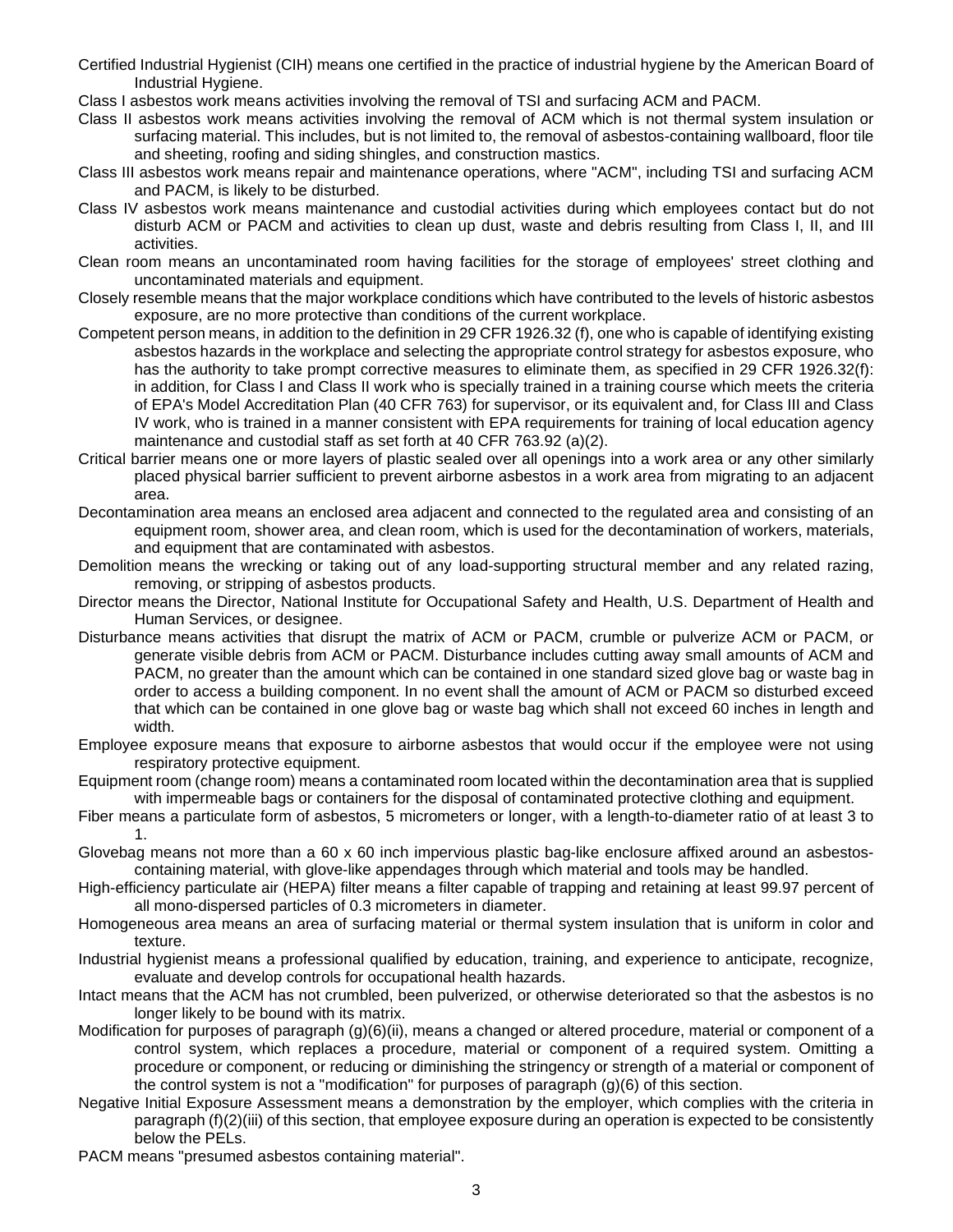- Presumed Asbestos Containing Material means thermal system insulation and surfacing material found in buildings constructed no later than 1980. The designation of a material as "PACM" may be rebutted pursuant to paragraph (k)(5) of this section.
- Project Designer means a person who has successfully completed the training requirements for an abatement project designer established by 40 U.S.C. Sec. 763.90(g).
- Regulated area means: an area established by the employer to demarcate areas where Class I, II, and III asbestos work is conducted, and any adjoining area where debris and waste from such asbestos work accumulate; and a work area within which airborne concentrations of asbestos, exceed or there is a reasonable possibility they may exceed the permissible exposure limit. Requirements for regulated areas are set out in paragraph (e) of this section.
- Removal means all operations where ACM and/or PACM is taken out or stripped from structures or substrates, and includes demolition operations.

Renovation means the modifying of any existing structure, or portion thereof.

- Repair means overhauling, rebuilding, reconstructing, or reconditioning of structures or substrates, including encapsulation or other repair of ACM or PACM attached to structures or substrates.
- Surfacing material means material that is sprayed, troweled-on or otherwise applied to surfaces (such as acoustical plaster on ceilings and fireproofing materials on structural members, or other materials on surfaces for acoustical, fireproofing, and other purposes).

Surfacing ACM means surfacing material which contains more than 1% asbestos.

Thermal system insulation (TSI) means ACM applied to pipes, fittings, boilers, breeching, tanks, ducts or other structural components to prevent heat loss or gain.

Thermal system insulation ACM is thermal system insulation which contains more than 1% asbestos.

### <span id="page-3-0"></span>**[1926.1101\(c\)](http://www.osha.gov/pls/oshaweb/owalink.query_links?src_doc_type=STANDARDS&src_unique_file=1926_1101&src_anchor_name=1926.1101(c)) Permissible exposure limits (PELS).**

[1926.1101\(c\)\(1\)](http://www.osha.gov/pls/oshaweb/owalink.query_links?src_doc_type=STANDARDS&src_unique_file=1926_1101&src_anchor_name=1926.1101(c)(1)) Time-weighted average limit (TWA). The employer shall ensure that no employee is exposed to an airborne concentration of asbestos in excess of 0.1 fiber per cubic centimeter of air as an eight (8) hour timeweighted average (TWA), as determined by the method prescribed in Appendix A to this section, or by an equivalent method.

1926.1101(c)(2) Excursion limit. The employer shall ensure that no employee is exposed to an airborne concentration of asbestos in excess of 1.0 fiber per cubic centimeter of air (1 f/cc) as averaged over a sampling period of thirty (30) minutes, as determined by the method prescribed in Appendix A to this section, or by an equivalent method.

### <span id="page-3-1"></span>**1926.1101(d) Multi-employer worksites.**

1926.1101(d)(1) On multi-employer worksites, an employer performing work requiring the establishment of a regulated area shall inform other employers on the site of the nature of the employer's work with asbestos and/or PACM, of the existence of and requirements pertaining to regulated areas, and the measures taken to ensure that employees of such other employers are not exposed to asbestos.

1926.1101(d)(2) Asbestos hazards at a multi-employer work site shall be abated by the contractor who created or controls the source of asbestos contamination. For example, if there is a significant breach of an enclosure containing Class I work, the employer responsible for erecting the enclosure shall repair the breach immediately.

1926.1101(d)(3) In addition, all employers of employees exposed to asbestos hazards shall comply with applicable protective provisions to protect their employees. For example, if employees working immediately adjacent to a Class I asbestos job are exposed to asbestos due to the inadequate containment of such job, their employer shall either remove the employees from the area until the enclosure breach is repaired; or perform an initial exposure assessment pursuant to (f) of this section.

1926.1101(d)(4) All employers of employees working adjacent to regulated areas established by another employer on a multi-employer work-site, shall take steps on a daily basis to ascertain the integrity of the enclosure and/or the effectiveness of the control method relied on by the primary asbestos contractor to assure that asbestos fibers do not migrate to such adjacent areas.

1926.1101(d)(5) All general contractors on a construction project which includes work covered by this standard shall be deemed to exercise general supervisory authority over the work covered by this standard, even though the general contractor is not qualified to serve as the asbestos "competent person" as defined by paragraph (b) of this section. As supervisor of the entire project, the general contractor shall ascertain whether the asbestos contractor is in compliance with this standard, and shall require such contractor to come into compliance with this standard when necessary.

### <span id="page-3-2"></span>**[1926.1101\(e\)](http://www.osha.gov/pls/oshaweb/owalink.query_links?src_doc_type=STANDARDS&src_unique_file=1926_1101&src_anchor_name=1926.1101(e)) Regulated areas.**

[1926.1101\(e\)\(1\)](http://www.osha.gov/pls/oshaweb/owalink.query_links?src_doc_type=STANDARDS&src_unique_file=1926_1101&src_anchor_name=1926.1101(e)(1)) All Class I, II and III asbestos work shall be conducted within regulated areas. All other operations covered by this standard shall be conducted within a regulated area where airborne concentrations of asbestos exceed, or there is a reasonable possibility they may exceed a PEL. Regulated areas shall comply with the requirements of paragraphs (2), (3),(4) and (5) of this section.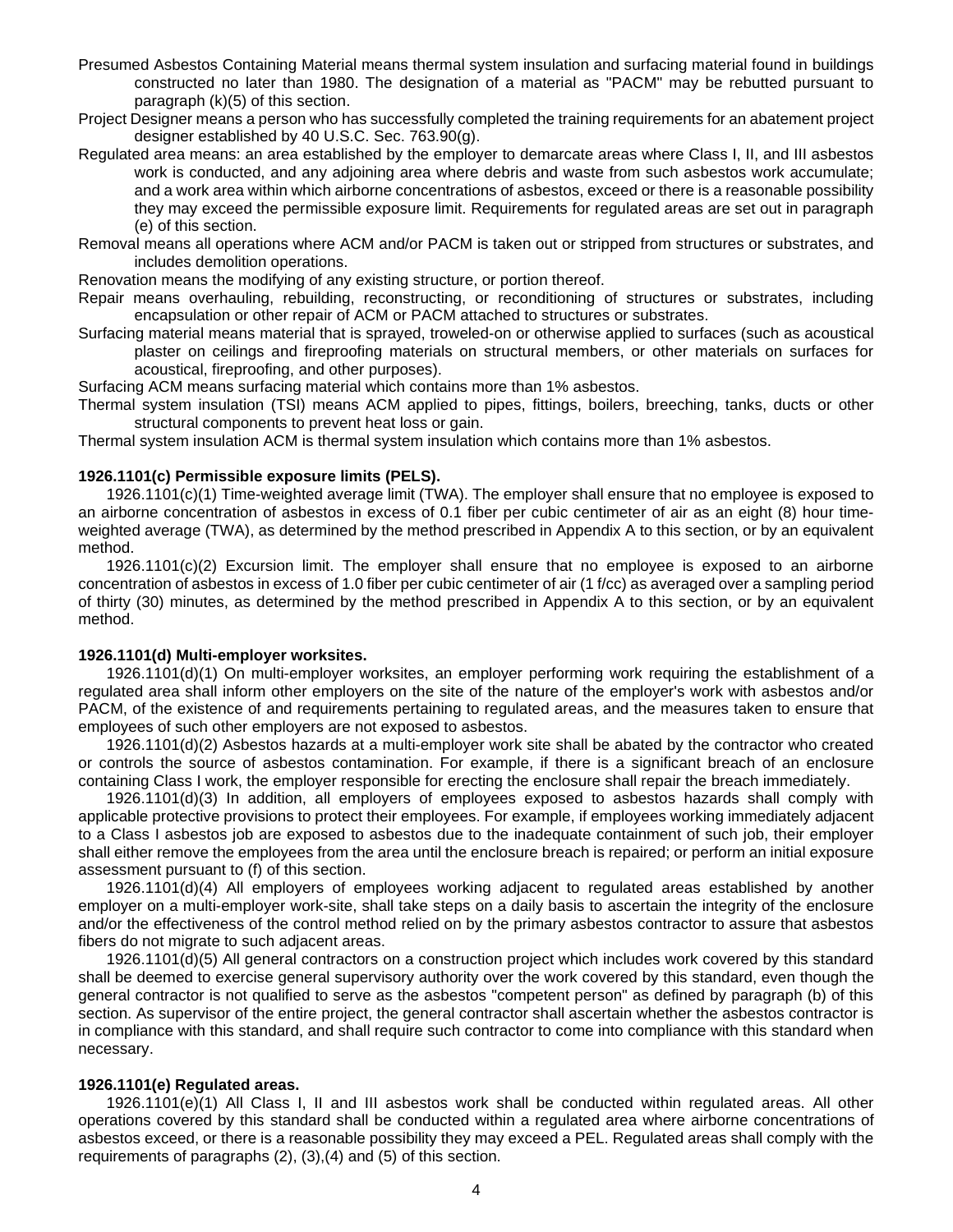1926.1101(e)(2) Demarcation. The regulated area shall be demarcated in any manner that minimizes the number of persons within the area and protects persons outside the area from exposure to airborne asbestos. Where critical barriers or negative pressure enclosures are used, they may demarcate the regulated area. Signs shall be provided and displayed pursuant to the requirements of paragraph (k)(7) of this section.

1926.1101(e)(3) Access. Access to regulated areas shall be limited to authorized persons and to persons authorized by the Act or regulations issued pursuant thereto.

1926.1101(e)(4) Respirators. All persons entering a regulated area where employees are required pursuant to paragraph (h)(1) of this section to wear respirators shall be supplied with a respirator selected in accordance with paragraph (h)(2) of this section.

1926.1101(e)(5) Prohibited activities. The employer shall ensure that employees do not eat, drink, smoke, chew tobacco or gum, or apply cosmetics in the regulated area.

1926.1101(e)(6) Competent Persons. The employer shall ensure that all asbestos work performed within regulated areas is supervised by a competent person, as defined in paragraph (b) of this section. The duties of the competent person are set out in paragraph (o) of this section.

### <span id="page-4-0"></span>**[1926.1101\(f\)](http://www.osha.gov/pls/oshaweb/owalink.query_links?src_doc_type=STANDARDS&src_unique_file=1926_1101&src_anchor_name=1926.1101(f)) Exposure assessments and monitoring.**

### **[1926.1101\(f\)\(1\)](http://www.osha.gov/pls/oshaweb/owalink.query_links?src_doc_type=STANDARDS&src_unique_file=1926_1101&src_anchor_name=1926.1101(f)(1)) General monitoring criteria.**

1926.1101(f)(1)(i) Each employer who has a workplace or work operation where exposure monitoring is required under this section shall perform monitoring to determine accurately the airborne concentrations of asbestos to which employees may be exposed.

1926.1101(f)(1)(ii) Determinations of employee exposure shall be made from breathing zone air samples that are representative of the 8-hour TWA and 30-minute short-term exposures of each employee.

1926.1101(f)(1)(iii) Representative 8-hour TWA employee exposure shall be determined on the basis of one or more samples representing full-shift exposure for employees in each work area. Representative 30-minute shortterm employee exposures shall be determined on the basis of one or more samples representing 30 minute exposures associated with operations that are most likely to produce exposures above the excursion limit for employees in each work area.

### **[1926.1101\(f\)\(2\)](http://www.osha.gov/pls/oshaweb/owalink.query_links?src_doc_type=STANDARDS&src_unique_file=1926_1101&src_anchor_name=1926.1101(f)(2)) Initial Exposure Assessment.**

1926.1101(f)(2)(i) Each employer who has a workplace or work operation covered by this standard shall ensure that a "competent person" conducts an exposure assessment immediately before or at the initiation of the operation to ascertain expected exposures during that operation or workplace. The assessment must be completed in time to comply with requirements which are triggered by exposure data or the lack of a "negative exposure assessment," and to provide information necessary to assure that all control systems planned are appropriate for that operation and will work properly.

1926.1101(f)(2)(ii) Basis of Initial Exposure Assessment: Unless a negative exposure assessment has been made pursuant to paragraph (f)(2)(iii) of this section, the initial exposure assessment shall, if feasible, be based on monitoring conducted pursuant to paragraph (f)(1)(iii) of this section. The assessment shall take into consideration both the monitoring results and all observations, information or calculations which indicate employee exposure to asbestos, including any previous monitoring conducted in the workplace, or of the operations of the employer which indicate the levels of airborne asbestos likely to be encountered on the job. For Class I asbestos work, until the employer conducts exposure monitoring and documents that employees on that job will not be exposed in excess of the PELs, or otherwise makes a negative exposure assessment pursuant to paragraph (f)(2)(iii) of this section, the employer shall presume that employees are exposed in excess of the TWA and excursion limit.

1926.1101(f)(2)(iii) Negative Exposure Assessment: For any one specific asbestos job which will be performed by employees who have been trained in compliance with the standard, the employer may demonstrate that employee exposures will be below the PELs by data which conform to the following criteria;

1926.1101(f)(2)(iii)(A) Objective data demonstrating that the product or material containing asbestos minerals or the activity involving such product or material cannot release airborne fibers in concentrations exceeding the TWA and excursion limit under those work conditions having the greatest potential for releasing asbestos; or

1926.1101(f)(2)(iii)(B) Where the employer has monitored prior asbestos jobs for the PEL and the excursion limit within 12 months of the current or projected job, the monitoring and analysis were performed in compliance with the asbestos standard in effect; and the data were obtained during work operations conducted under workplace conditions "closely resembling" the processes, type of material, control methods, work practices, and environmental conditions used and prevailing in the employer's current operations, the operations were conducted by employees whose training and experience are no more extensive than that of employees performing the current job, and these data show that under the conditions prevailing and which will prevail in the current workplace there is a high degree of certainty that employee exposures will not exceed the TWA and excursion limit; or

1926.1101(f)(2)(iii)(C) The results of initial exposure monitoring of the current job made from breathing zone air samples that are representative of the 8-hour TWA and 30-minute short-term exposures of each employee covering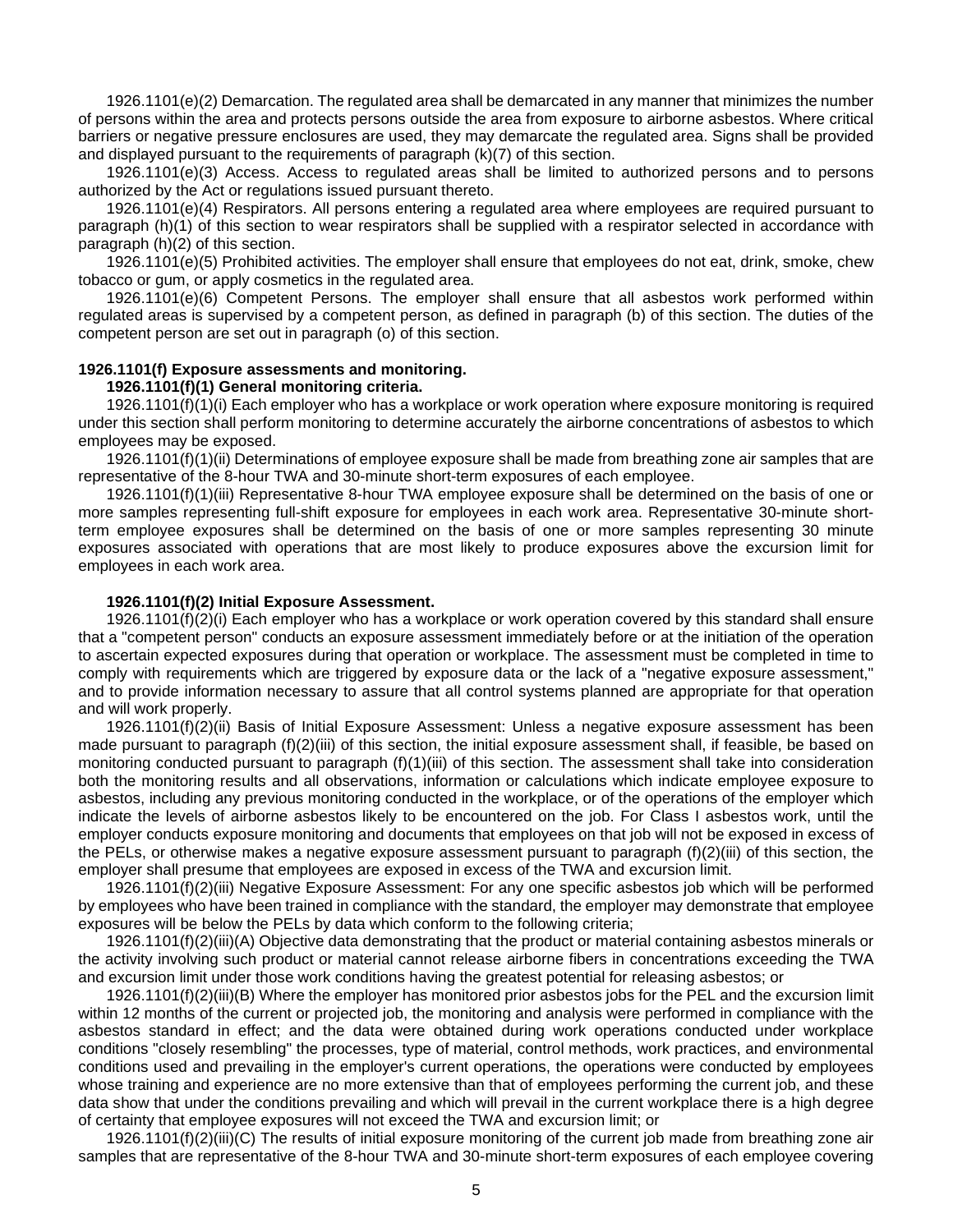operations which are most likely during the performance of the entire asbestos job to result in exposures over the PELs.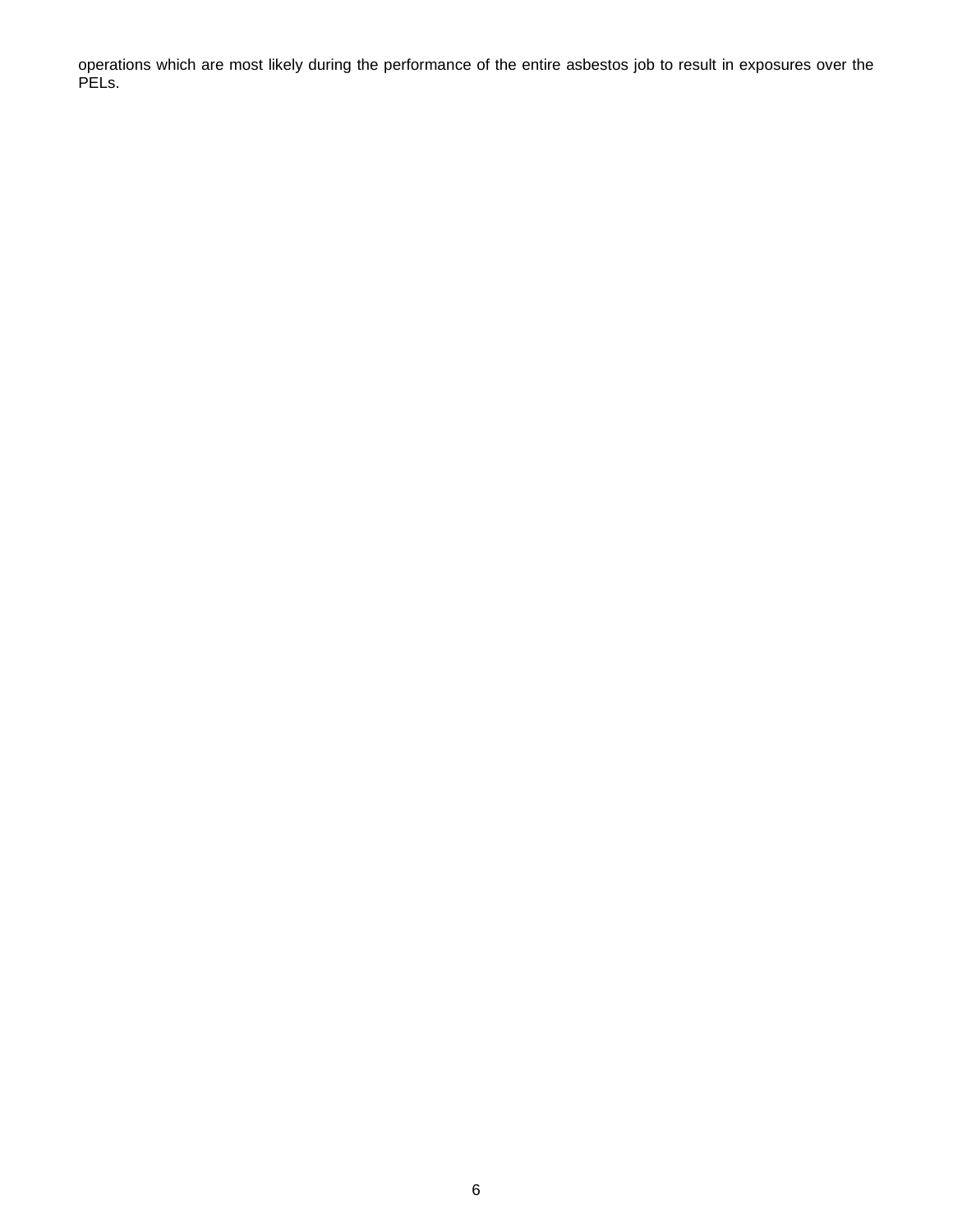#### **1926.1101(f)(3) Periodic monitoring.**

1926.1101(f)(3)(i) Class I and II operations. The employer shall conduct daily monitoring that is representative of the exposure of each employee who is assigned to work within a regulated area who is performing Class I or II work, unless the employer pursuant to (f)(2)(iii) of this section, has made a negative exposure assessment for the entire operation.

1926.1101(f)(3)(ii) All operations under the standard other than Class I and II operations. The employer shall conduct periodic monitoring of all work where exposures are expected to exceed a PEL, at intervals sufficient to document the validity of the exposure prediction.

1926.1101(f)(3)(iii) Exception: When all employees required to be monitored daily are equipped with supplied-air respirators operated in the pressure demand mode, or other positive pressure mode respirator, the employer may dispense with the daily monitoring required by this paragraph. However, employees performing Class I work using a control method which is not listed in paragraph  $(q)(4)(i)$ , (ii), or (iii) of this section or using a modification of a listed control method, shall continue to be monitored daily even if they are equipped with supplied-air respirators.

#### **1926.1101(f)(4) Termination of monitoring.**

1926.1101(f)(4)(i) If the periodic monitoring required by paragraph (f)(3) of this section reveals that employee exposures, as indicated by statistically reliable measurements, are below the permissible exposure limit and excursion limit the employer may discontinue monitoring for those employees whose exposures are represented by such monitoring.

1926.1101(f)(4)(ii) Additional monitoring. Notwithstanding the provisions of paragraph (f)(2) and (3), and (f)(4) of this section, the employer shall institute the exposure monitoring required under paragraph (f)(3) of this section whenever there has been a change in process, control equipment, personnel or work practices that may result in new or additional exposures above the permissible exposure limit and/or excursion limit or when the employer has any reason to suspect that a change may result in new or additional exposures above the permissible exposure limit and/or excursion limit. Such additional monitoring is required regardless of whether a "negative exposure assessment" was previously produced for a specific job.

**[1926.1101\(f\)\(5\)](http://www.osha.gov/pls/oshaweb/owalink.query_links?src_doc_type=STANDARDS&src_unique_file=1926_1101&src_anchor_name=1926.1101(f)(5)) Employee notification of monitoring results.** The employer must, as soon as possible but no later than 5 working days after the receipt of the results of any monitoring performed under this section, notify each affected employee of these results either individually in writing or by posting the results in an appropriate location that is accessible to employees.

1926.1101(f)(5)(i) The employer shall notify affected employees of the monitoring results that represent that employee's exposure as soon as possible following receipt of monitoring results.

1926.1101(f)(5)(ii) The employer shall notify affected employees of the results of monitoring representing the employee's exposure in writing either individually or by posting at a centrally located place that is accessible to affected employees.

### **[1926.1101\(f\)\(6\)](http://www.osha.gov/pls/oshaweb/owalink.query_links?src_doc_type=STANDARDS&src_unique_file=1926_1101&src_anchor_name=1926.1101(f)(6)) Observation of monitoring.**

1926.1101(f)(6)(i) The employer shall provide affected employees and their designated representatives an opportunity to observe any monitoring of employee exposure to asbestos conducted in accordance with this section.

1926.1101(f)(6)(ii) When observation of the monitoring of employee exposure to asbestos requires entry into an area where the use of protective clothing or equipment is required, the observer shall be provided with and be required to use such clothing and equipment and shall comply with all other applicable safety and health procedures.

### <span id="page-6-0"></span>**[1926.1101\(g\)](http://www.osha.gov/pls/oshaweb/owalink.query_links?src_doc_type=STANDARDS&src_unique_file=1926_1101&src_anchor_name=1926.1101(g)) Methods of compliance.**

**[1926.1101\(g\)\(1\)](http://www.osha.gov/pls/oshaweb/owalink.query_links?src_doc_type=STANDARDS&src_unique_file=1926_1101&src_anchor_name=1926.1101(g)(1)) Engineering controls and work practices for all operations covered by this section.** The employer shall use the following engineering controls and work practices in all operations covered by this section, regardless of the levels of exposure:

1926.1101(g)(1)(i) Vacuum cleaners equipped with HEPA filters to collect all debris and dust containing ACM and PACM, except as provided in paragraph (g)(8)(ii) of this section in the case of roofing material.

[1926.1101\(g\)\(1\)\(ii\)](http://www.osha.gov/pls/oshaweb/owalink.query_links?src_doc_type=STANDARDS&src_unique_file=1926_1101&src_anchor_name=1926.1101(g)(1)(ii)) Wet methods, or wetting agents, to control employee exposures during asbestos handling, mixing, removal, cutting, application, and cleanup, except where employers demonstrate that the use of wet methods is infeasible due to for example, the creation of electrical hazards, equipment malfunction, and, in roofing, except as provide in paragraph  $(g)(8)(ii)$  of this section; and

[1926.1101\(g\)\(1\)\(iii\) P](http://www.osha.gov/pls/oshaweb/owalink.query_links?src_doc_type=STANDARDS&src_unique_file=1926_1101&src_anchor_name=1926.1101(g)(1)(iii))rompt clean-up and disposal of wastes and debris contaminated with asbestos in leak-tight containers except in roofing operations, where the procedures specified in paragraph  $(g)(8)(ii)$  of this section apply.

**1926.1101(g)(2**) In addition to the requirements of paragraph (g)(1) of this section, the employer shall use the following control methods to achieve compliance with the TWA permissible exposure limit and excursion limit prescribed by paragraph (c) of this section;

1926.1101(g)(2)(i) Local exhaust ventilation equipped with HEPA filter dust collection systems;

[1926.1101\(g\)\(2\)\(ii\)](http://www.osha.gov/pls/oshaweb/owalink.query_links?src_doc_type=STANDARDS&src_unique_file=1926_1101&src_anchor_name=1926.1101(g)(2)(ii)) Enclosure or isolation of processes producing asbestos dust;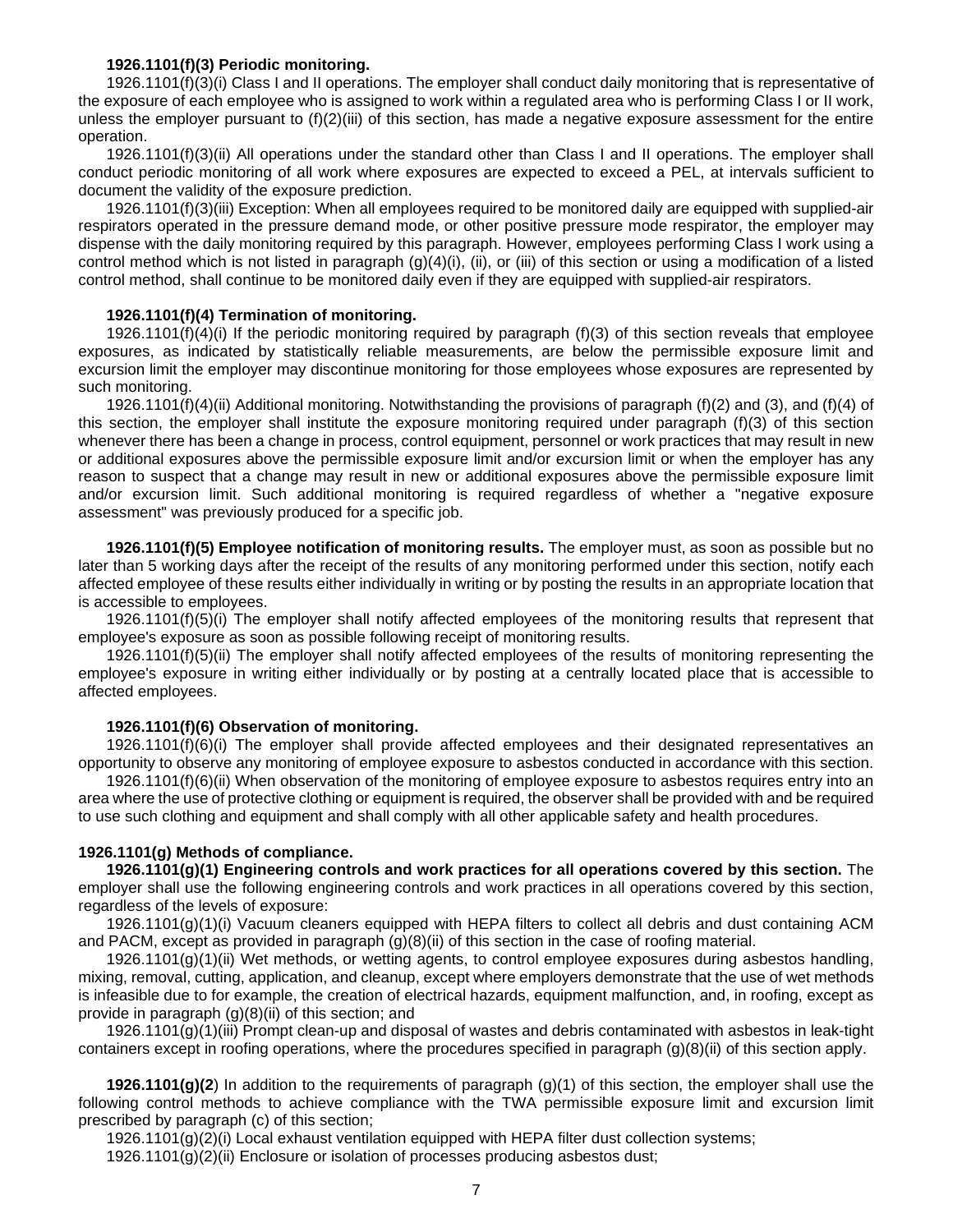1926.1101(g)(2)(iii) Ventilation of the regulated area to move contaminated air away from the breathing zone of employees and toward a filtration or collection device equipped with a HEPA filter;

1926.1101(g)(2)(iv) Use of other work practices and engineering controls that the Assistant Secretary can show to be feasible.

1926.1101(g)(2)(v) Wherever the feasible engineering and work practice controls described above are not sufficient to reduce employee exposure to or below the permissible exposure limit and/or excursion limit prescribed in paragraph (c) of this section, the employer shall use them to reduce employee exposure to the lowest levels attainable by these controls and shall supplement them by the use of respiratory protection that complies with the requirements of paragraph (h) of this section.

**[1926.1101\(g\)\(3\)](http://www.osha.gov/pls/oshaweb/owalink.query_links?src_doc_type=STANDARDS&src_unique_file=1926_1101&src_anchor_name=1926.1101(g)(3)) Prohibitions.** The following work practices and engineering controls shall not be used for work related to asbestos or for work which disturbs ACM or PACM, regardless of measured levels of asbestos exposure or the results of initial exposure assessments:

[1926.1101\(g\)\(3\)\(i\)](http://www.osha.gov/pls/oshaweb/owalink.query_links?src_doc_type=STANDARDS&src_unique_file=1926_1101&src_anchor_name=1926.1101(g)(3)(i)) High-speed abrasive disc saws that are not equipped with point of cut ventilator or enclosures with HEPA filtered exhaust air.

[1926.1101\(g\)\(3\)\(ii\)](http://www.osha.gov/pls/oshaweb/owalink.query_links?src_doc_type=STANDARDS&src_unique_file=1926_1101&src_anchor_name=1926.1101(g)(3)(ii)) Compressed air used to remove asbestos, or materials containing asbestos, unless the compressed air is used in conjunction with an enclosed ventilation system designed to capture the dust cloud created by the compressed air.

1926.1101(g)(3)(iii) Dry sweeping, shoveling or other dry clean-up of dust and debris containing ACM and PACM.

[1926.1101\(g\)\(3\)\(iv\)](http://www.osha.gov/pls/oshaweb/owalink.query_links?src_doc_type=STANDARDS&src_unique_file=1926_1101&src_anchor_name=1926.1101(g)(3)(iv)) Employee rotation as a means of reducing employee exposure to asbestos.

**1926.1101(g)(4) Class I Requirements.** In addition to the provisions of paragraphs (g)(1) and (2) of this section, the following engineering controls and work practices and procedures shall be used.

1926.1101(g)(4)(i) All Class I work, including the installation and operation of the control system shall be supervised by a competent person as defined in paragraph (b) of this section;

1926.1101(g)(4)(ii) For all Class I jobs involving the removal of more than 25 linear or 10 square feet of thermal system insulation or surfacing material; for all other Class I jobs, where the employer cannot produce a negative exposure assessment pursuant to paragraph (f)(2)(iii) of this section, or where employees are working in areas adjacent to the regulated area, while the Class I work is being performed, the employer shall use one of the following methods to ensure that airborne asbestos does not migrate from the regulated area:

[1926.1101\(g\)\(4\)\(ii\)\(A\)](http://www.osha.gov/pls/oshaweb/owalink.query_links?src_doc_type=STANDARDS&src_unique_file=1926_1101&src_anchor_name=1926.1101(g)(4)(ii)(A)) Critical barriers shall be placed over all the openings to the regulated area, except where activities are performed outdoors; or

[1926.1101\(g\)\(4\)\(ii\)\(B\)](http://www.osha.gov/pls/oshaweb/owalink.query_links?src_doc_type=STANDARDS&src_unique_file=1926_1101&src_anchor_name=1926.1101(g)(4)(ii)(B)) The employer shall use another barrier or isolation method which prevents the migration of airborne asbestos from the regulated area, as verified by perimeter area surveillance during each work shift at each boundary of the regulated area, showing no visible asbestos dust; and perimeter area monitoring showing that clearance levels contained in 40 CFR Part 763, Subpt. E, of the EPA Asbestos in Schools Rule are met, or that perimeter area levels, measured by Phase Contrast Microscopy (PCM) are no more than background levels representing the same area before the asbestos work began. The results of such monitoring shall be made known to the employer no later than 24 hours from the end of the work shift represented by such monitoring. Exception: For work completed outdoors where employees are not working in areas adjacent to the regulated areas, this paragraph  $(a)(4)(ii)$  is satisfied when the specific control methods in paragraph  $(a)(5)$  of this section are used.

1926.1101(g)(4)(iii) For all Class I jobs, HVAC systems shall be isolated in the regulated area by sealing with a double layer of 6 mil plastic or the equivalent;

1926.1101(g)(4)(iv) For all Class I jobs, impermeable dropcloths shall be placed on surfaces beneath all removal activity;

1926.1101(g)(4)(v) For all Class I jobs, all objects within the regulated area shall be covered with impermeable dropcloths or plastic sheeting which is secured by duct tape or an equivalent.

1926.1101(g)(4)(vi) For all Class I jobs where the employer cannot produce a negative exposure assessment, or where exposure monitoring shows that a PEL is exceeded, the employer shall ventilate the regulated area to move contaminated air away from the breathing zone of employees toward a HEPA filtration or collection device.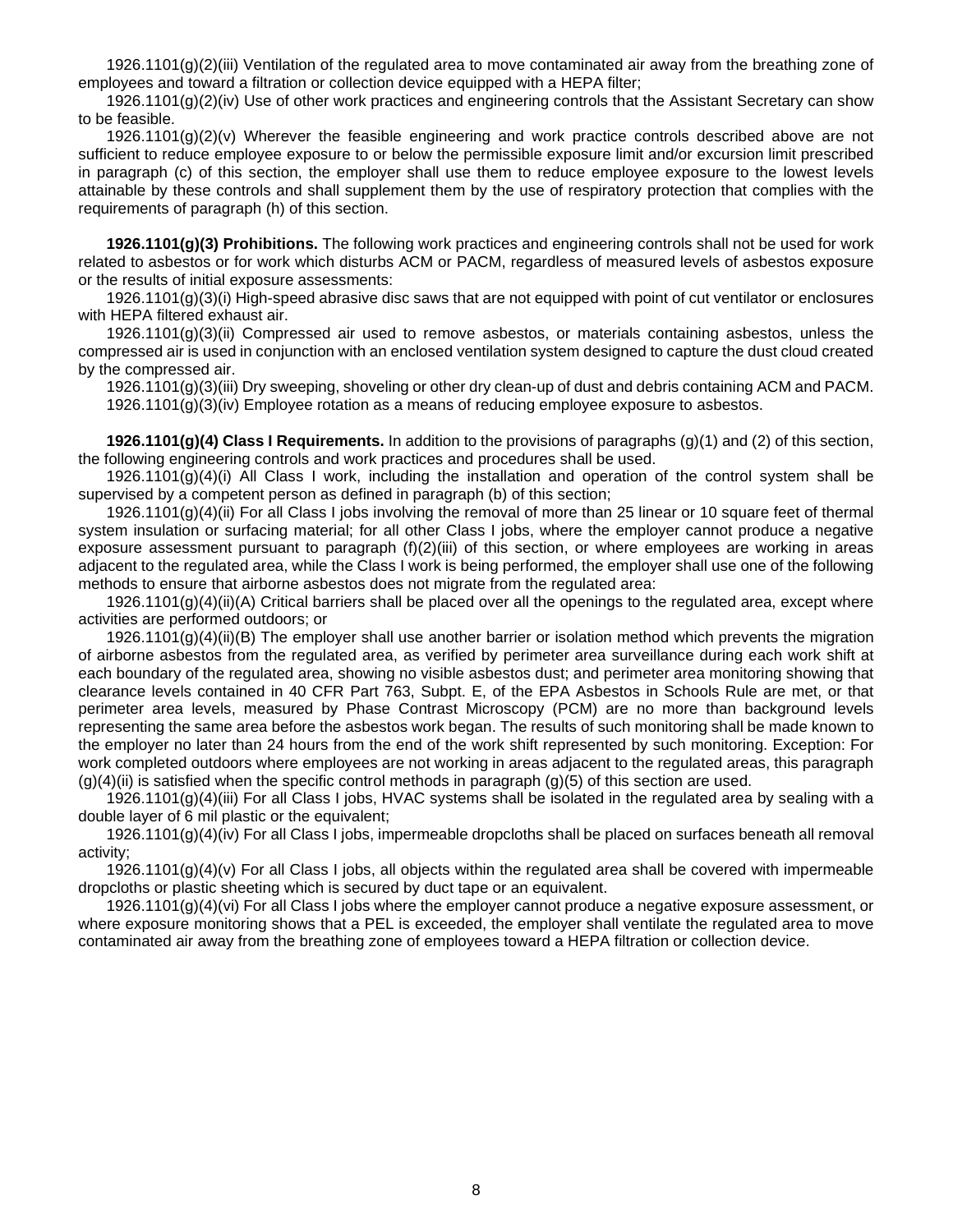**[1926.1101\(g\)\(5\)](http://www.osha.gov/pls/oshaweb/owalink.query_links?src_doc_type=STANDARDS&src_unique_file=1926_1101&src_anchor_name=1926.1101(g)(5)) Specific control methods for Class I work.** In addition, Class I asbestos work shall be performed using one or more of the following control methods pursuant to the limitations stated below:

[1926.1101\(g\)\(5\)\(i\)](http://www.osha.gov/pls/oshaweb/owalink.query_links?src_doc_type=STANDARDS&src_unique_file=1926_1101&src_anchor_name=1926.1101(g)(5)(i)) Negative Pressure Enclosure (NPE) systems: NPE systems may be used where the configuration of the work area does not make the erection of the enclosure infeasible, with the following specifications and work practices.

1926.1101(g)(5)(i)(A) Specifications:

1926.1101(g)(5)(i)(A)(1) The negative pressure enclosure (NPE) may be of any configuration,

 $1926.1101(q)(5)(i)(A)(2)$  At least 4 air changes per hour shall be maintained in the NPE,

1926.1101(g)(5)(i)(A)(3) A minimum of -0.02 column inches of water pressure differential, relative to outside pressure, shall be maintained within the NPE as evidenced by manometric measurements,

1926.1101(g)(5)(i)(A)(4) The NPE shall be kept under negative pressure throughout the period of its use, and

1926.1101(g)(5)(i)(A)(5) Air movement shall be directed away from employees performing asbestos work within the enclosure, and toward a HEPA filtration or a collection device.

1926.1101(g)(5)(i)(B) Work Practices:

1926.1101(g)(5)(i)(B)(1) Before beginning work within the enclosure and at the beginning of each shift, the NPE shall be inspected for breaches and smoke-tested for leaks, and any leaks sealed.

1926.1101(g)(5)(i)(B)(2) Electrical circuits in the enclosure shall be deactivated, unless equipped with groundfault circuit interrupters.

1926.1101(g)(5)(ii) Glove bag systems may be used to remove PACM and/or ACM from straight runs of piping and elbows and other connections with the following specifications and work practices:

1926.1101(g)(5)(ii)(A) Specifications:

1926.1101(g)(5)(ii)(A)(1) Glovebags shall be made of 6 mil thick plastic and shall be seamless at the bottom.

1926.1101(g)(5)(ii)(A)(2) Glovebags used on elbows and other connections must be designed for that purpose and used without modifications.

1926.1101(g)(5)(ii)(B) Work Practices:

1926.1101(g)(5)(ii)(B)(1) Each glovebag shall be installed so that it completely covers the circumference of pipe or other structure where the work is to be done.

1926.1101(g)(5)(ii)(B)(2) Glovebags shall be smoke-tested for leaks and any leaks sealed prior to use.

 $1926.1101(g)(5)(ii)(B)(3)$  Glovebags may be used only once and may not be moved.

[1926.1101\(g\)\(5\)\(ii\)\(B\)\(4\)](http://www.osha.gov/pls/oshaweb/owalink.query_links?src_doc_type=STANDARDS&src_unique_file=1926_1101&src_anchor_name=1926.1101(g)(5)(ii)(B)(4)) Glovebags shall not be used on surfaces whose temperature exceeds 150 deg. F.

1926.1101(g)(5)(ii)(B)(5) Prior to disposal, glovebags shall be collapsed by removing air within them using a HEPA vacuum.

1926.1101(g)(5)(ii)(B)(6) Before beginning the operation, loose and friable material adjacent to the glovebag/box operation shall be wrapped and sealed in two layers of six mil plastic or otherwise rendered intact,

1926.1101(g)(5)(ii)(B)(7) Where system uses attached waste bag, such bag shall be connected to collection bag using hose or other material which shall withstand pressure of ACM waste and water without losing its integrity:

1926.1101(g)(5)(ii)(B)(8) Sliding valve or other device shall separate waste bag from hose to ensure no exposure when waste bag is disconnected:

1926.1101(g)(5)(ii)(B)(9) At least two persons shall perform Class I glovebag removal operations.

1926.1101(g)(5)(iii) Negative Pressure Glove Bag Systems. Negative pressure glove bag systems may be used to remove ACM or PACM from piping.

1926.1101(g)(5)(iii)(A) Specifications: In addition to specifications for glove bag systems above, negative pressure glove bag systems shall attach HEPA vacuum systems or other devices to bag to prevent collapse during removal.

1926.1101(g)(5)(iii)(B) Work Practices:

1926.1101(g)(5)(iii)(B)(1) The employer shall comply with the work practices for glove bag systems in paragraph  $(g)(5)(ii)(B)(4)$  of this section.

1926.1101(g)(5)(iii)(B)(2) The HEPA vacuum cleaner or other device used to prevent collapse of bag during removal shall run continually during the operation until it is completed at which time the bag shall be collapsed prior to removal of the bag from the pipe.

1926.1101(g)(5)(iii)(B)(3) Where a separate waste bag is used along with a collection bag and discarded after one use, the collection bag may be reused if rinsed clean with amended water before reuse.

[1926.1101\(g\)\(5\)\(iv\)](http://www.osha.gov/pls/oshaweb/owalink.query_links?src_doc_type=STANDARDS&src_unique_file=1926_1101&src_anchor_name=1926.1101(g)(5)(iv)) Negative Pressure Glove Box Systems: Negative pressure glove boxes may be used to remove ACM or PACM from pipe runs with the following specifications and work practices.

1926.1101(g)(5)(iv)(A) Specifications:

1926.1101(g)(5)(iv)(A)(1) Glove boxes shall be constructed with rigid sides and made from metal or other material which can withstand the weight of the ACM and PACM and water used during removal:

1926.1101(g)(5)(iv)(A)(2) A negative pressure generator shall be used to create negative pressure in the system: 1926.1101(g)(5)(iv)(A)(3) An air filtration unit shall be attached to the box:

 $1926.1101(g)(5)(iv)(A)(4)$  The box shall be fitted with gloved apertures:

1926.1101(g)(5)(iv)(A)(5) An aperture at the base of the box shall serve as a bagging outlet for waste ACM and water: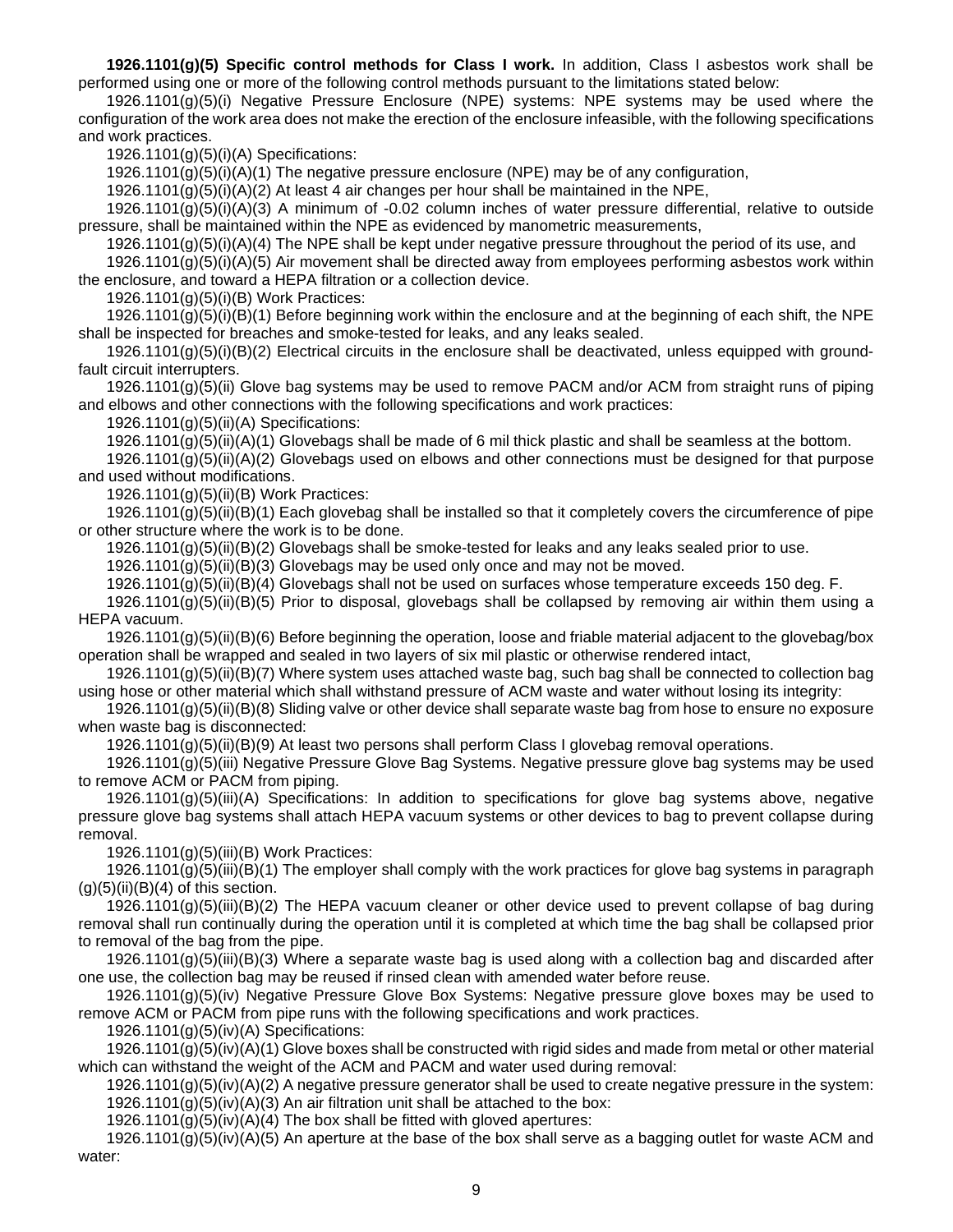1926.1101(g)(5)(iv)(A)(6) A back-up generator shall be present on site:

1926.1101(g)(5)(iv)(A)(7) Waste bags shall consist of 6 mil thick plastic double-bagged before they are filled or plastic thicker than 6 mil.

1926.1101(g)(5)(iv)(B) Work practices:

1926.1101(g)(5)(iv)(B)(1) At least two persons shall perform the removal:

1926.1101(g)(5)(iv)(B)(2) The box shall be smoke-tested for leaks and any leaks sealed prior to each use:

1926.1101(g)(5)(iv)(B)(3) Loose or damaged ACM adjacent to the box shall be wrapped and sealed in two layers of 6 mil plastic prior to the job, or otherwise made intact prior to the job.

1926.1101(g)(5)(iv)(B)(4) A HEPA filtration system shall be used to maintain pressure barrier in box.

1926.1101(g)(5)(v) Water Spray Process System. A water spray process system may be used for removal of ACM and PACM from cold line piping if, employees carrying out such process have completed a 40-hour separate training course in its use, in addition to training required for employees performing Class I work. The system shall meet the following specifications and shall be performed by employees using the following work practices.

1926.1101(g)(5)(v)(A) Specifications:

 $1926.1101(q)(5)(v)(A)(1)$  Piping shall be surrounded on 3 sides by rigid framing,

1926.1101(g)(5)(v)(A)(2) A 360 degree water spray, delivered through nozzles supplied by a high pressure separate water line, shall be formed around the piping.

1926.1101(g)(5)(v)(A)(3) The spray shall collide to form a fine aerosol which provides a liquid barrier between workers and the ACM and PACM.

1926.1101(g)(5)(v)(B) Work Practices:

 $1926.1101(g)(5)(v)(B)(1)$  The system shall be run for at least 10 minutes before removal begins.

 $1926.1101(g)(5)(v)(B)(2)$  All removal shall take place within the water barrier.

1926.1101(g)(5)(v)(B)(3) The system shall be operated by at least three persons, one of whom shall not perform removal, but shall check equipment, and ensure proper operation of the system.

1926.1101(g)(5)(v)(B)(4) After removal, the ACM and PACM shall be bagged while still inside the water barrier.

1926.1101(g)(5)(vi) A small walk-in enclosure which accommodates no more than two persons (mini-enclosure) may be used if the disturbance or removal can be completely contained by the enclosure with the following specifications and work practices.

1926.1101(g)(5)(vi)(A) Specifications:

1926.1101(g)(5)(vi)(A)(1) The fabricated or job-made enclosure shall be constructed of 6 mil plastic or equivalent: 1926.1101(g)(5)(vi)(A)(2) The enclosure shall be placed under negative pressure by means of a HEPA filtered vacuum or similar ventilation unit:

1926.1101(g)(5)(vi)(B) Work practices:

1926.1101(g)(5)(vi)(B)(1) Before use, the mini-enclosure shall be inspected for leaks and smoke-tested to detect breaches, and breaches sealed.

1926.1101(g)(5)(vi)(B)(2) Before reuse, the interior shall be completely washed with amended water and HEPAvacuumed.

1926.1101(g)(5)(vi)(B)(3) During use, air movement shall be directed away from the employee's breathing zone within the mini-enclosure.

**[1926.1101\(g\)\(6\)](http://www.osha.gov/pls/oshaweb/owalink.query_links?src_doc_type=STANDARDS&src_unique_file=1926_1101&src_anchor_name=1926.1101(g)(6)) Alternative control methods for Class I work.** Class I work may be performed using a control method which is not referenced in paragraph (g)(5) of this section, or which modifies a control method referenced in paragraph (g)(5)of this section, if the following provisions are complied with:

1926.1101(g)(6)(i) The control method shall enclose, contain or isolate the processes or source of airborne asbestos dust, or otherwise capture or redirect such dust before it enters the breathing zone of employees.

1926.1101(g)(6)(ii) A certified industrial hygienist or licensed professional engineer who is also qualified as a project designer as defined in paragraph (b) of this section, shall evaluate the work area, the projected work practices and the engineering controls and shall certify in writing that the planned control method is adequate to reduce direct and indirect employee exposure to below the PELs under worst-case conditions of use, and that the planned control method will prevent asbestos contamination outside the regulated area, as measured by clearance sampling which meets the requirements of EPA's Asbestos in Schools rule issued under AHERA, or perimeter monitoring which meets the criteria in paragraph  $(q)(4)(ii)(B)$  of this section.

1926.1101(g)(6)(ii)(A) Where the TSI or surfacing material to be removed is 25 linear or 10 square feet or less , the evaluation required in paragraph (g)(6) of this section may be performed by a "competent person", and may omit consideration of perimeter or clearance monitoring otherwise required.

1926.1101(g)(6)(ii)(B) The evaluation of employee exposure required in paragraph (g)(6) of this section, shall include and be based on sampling and analytical data representing employee exposure during the use of such method under worst-case conditions and by employees whose training and experience are equivalent to employees who are to perform the current job.

### **[1926.1101\(g\)\(7\)](http://www.osha.gov/pls/oshaweb/owalink.query_links?src_doc_type=STANDARDS&src_unique_file=1926_1101&src_anchor_name=1926.1101(g)(7)) Work Practices and Engineering Controls for Class II work.**

1926.1101(g)(7)(i) All Class II work shall be supervised by a competent person as defined in paragraph (b) of this section.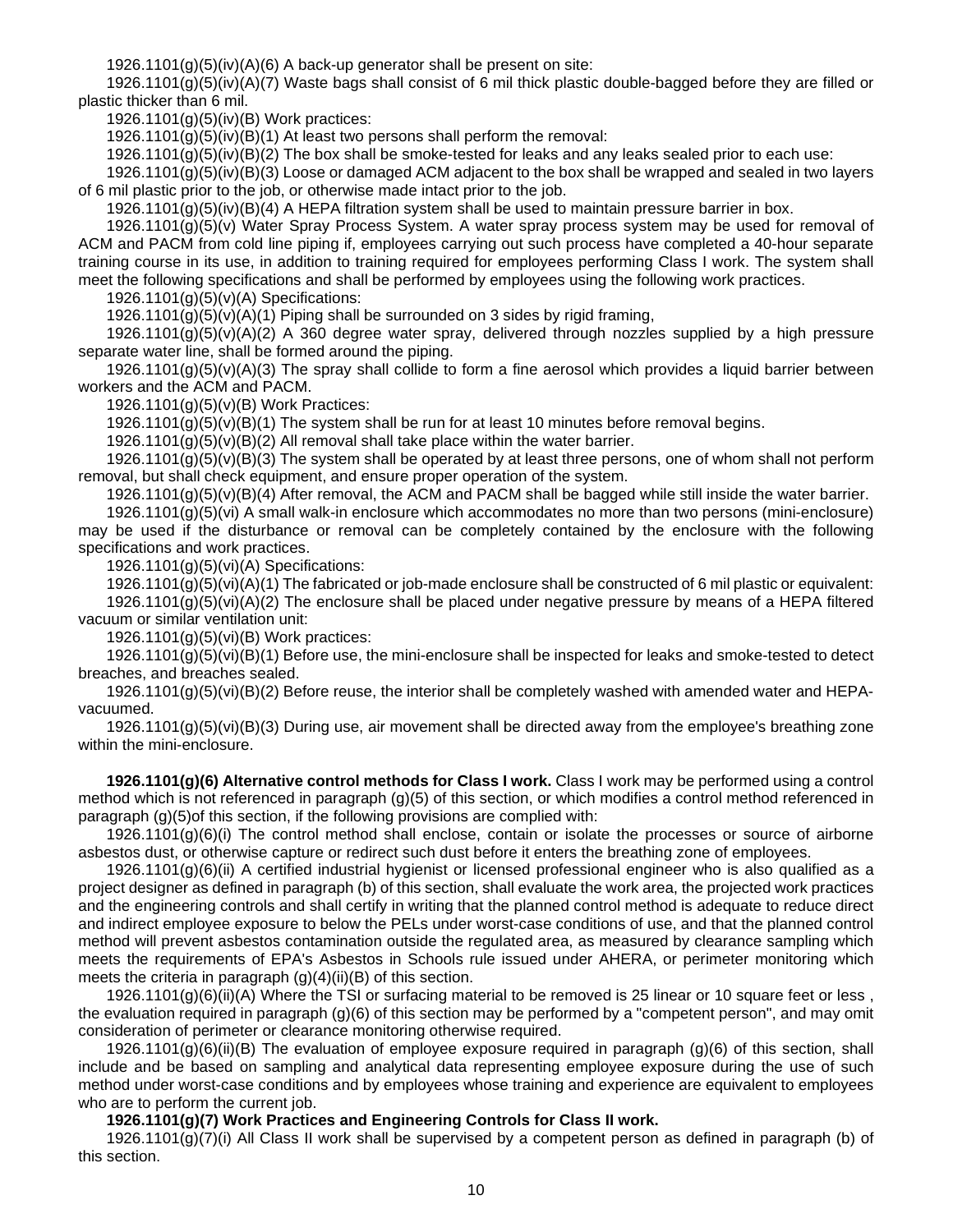1926.1101(g)(7)(ii) For all indoor Class II jobs, where the employer has not produced a negative exposure assessment pursuant to paragraph (f)(2)(iii) of this section, or where during the job, changed conditions indicate there may be exposure above the PEL or where the employer does not remove the ACM in a substantially intact state, the employer shall use one of the following methods to ensure that airborne asbestos does not migrate from the regulated area;

1926.1101(g)(7)(ii)(A) Critical barriers shall be placed over all openings to the regulated area; or,

1926.1101(g)(7)(ii)(B) The employer shall use another barrier or isolation method which prevents the migration of airborne asbestos from the regulated area, as verified by perimeter area monitoring or clearance monitoring which meets the criteria set out in paragraph  $(g)(4)(ii)(B)$  of this section.

1926.1101(g)(7)(ii)(C) Impermeable dropcloths shall be placed on surfaces beneath all removal activity;

1926.1101(g)(7)(iii) [Reserved]

1926.1101(g)(7)(iv) All Class II asbestos work shall be performed using the work practices and requirements set out above in paragraph  $(g)(1)(i)$  through  $(g)(1)(iii)$  of this section.

**[1926.1101\(g\)\(8\)](http://www.osha.gov/pls/oshaweb/owalink.query_links?src_doc_type=STANDARDS&src_unique_file=1926_1101&src_anchor_name=1926.1101(g)(8)) Additional Controls for Class II work.** Class II asbestos work shall also be performed by complying with the work practices and controls designated for each type of asbestos work to be performed, set out in this paragraph. Where more than one control method may be used for a type of asbestos work, the employer may choose one or a combination of designated control methods. Class II work also may be performed using a method allowed for Class I work, except that glove bags and glove boxes are allowed if they fully enclose the Class II material to be removed.

[1926.1101\(g\)\(8\)\(i\)](http://www.osha.gov/pls/oshaweb/owalink.query_links?src_doc_type=STANDARDS&src_unique_file=1926_1101&src_anchor_name=1926.1101(g)(8)(i)) For removing vinyl and asphalt flooring materials which contain ACM or for which in buildings constructed no later than 1980, the employer has not verified the absence of ACM pursuant to paragraph (g)(8)(i)(I) of this section. The employer shall ensure that employees comply with the following work practices and that employees are trained in these practices pursuant to paragraph (k)(9) of this section:

1926.1101(g)(8)(i)(A) Flooring or its backing shall not be sanded.

1926.1101(g)(8)(i)(B) Vacuums equipped with HEPA filter, disposable dust bag, and metal floor tool (no brush) shall be used to clean floors.

1926.1101(g)(8)(i)(C) Resilient sheeting shall be removed by cutting with wetting of the snip point and wetting during delamination. Rip-up of resilient sheet floor material is prohibited.

[1926.1101\(g\)\(8\)\(i\)\(D\)](http://www.osha.gov/pls/oshaweb/owalink.query_links?src_doc_type=STANDARDS&src_unique_file=1926_1101&src_anchor_name=1926.1101(g)(8)(i)(D)) All scraping of residual adhesive and/or backing shall be performed using wet methods.

 $1926.1101(q)(8)(i)(E)$  Dry sweeping is prohibited.

1926.1101(g)(8)(i)(F) Mechanical chipping is prohibited unless performed in a negative pressure enclosure which meets the requirements of paragraph (g)(5)(i) of this section.

1926.1101(g)(8)(i)(G) Tiles shall be removed intact, unless the employer demonstrates that intact removal is not possible.

1926.1101(g)(8)(i)(H) When tiles are heated and can be removed intact, wetting may be omitted.

1926.1101(g)(8)(i)(I) Resilient flooring material including associated mastic and backing shall be assumed to be asbestos-containing unless an industrial hygienist determines that it is asbestos-free using recognized analytical techniques.

[1926.1101\(g\)\(8\)\(ii\)](http://www.osha.gov/pls/oshaweb/owalink.query_links?src_doc_type=STANDARDS&src_unique_file=1926_1101&src_anchor_name=1926.1101(g)(8)(ii)) For removing roofing material which contains ACM the employer shall ensure that the following work practices are followed:

1926.1101(g)(8)(ii)(A) Roofing material shall be removed in an intact state to the extent feasible.

1926.1101(g)(8)(ii)(B) Wet methods shall be used to remove roofing materials that are not intact, or that will be rendered not intact during removal, unless such wet methods are not feasible or will create safety hazards.

1926.1101(g)(8)(ii)(C) Cutting machines shall be continuously misted during use, unless a competent person determines that misting substantially decreases worker safety.

1926.1101(g)(8)(ii)(D) When removing built-up roofs with asbestos-containing roofing felts and an aggregate surface using a power roof cutter, all dust resulting from the cutting operation shall be collected by a HEPA dust collector, or shall be HEPA vacuumed by vacuuming along the cut line. When removing built-up roofs with asbestoscontaining roofing felts and a smooth surface using a power roof cutter, the dust resulting from the cutting operation shall be collected either by a HEPA dust collector or HEPA vacuuming along the cut line, or by gently sweeping and then carefully and completely wiping up the still-wet dust and debris left along the cut line.

1926.1101(g)(8)(ii)(E) Asbestos-containing material that has been removed from a roof shall not be dropped or thrown to the ground. Unless the material is carried or passed to the ground by hand, it shall be lowered to the ground via covered, dust-tight chute, crane or hoist:

1926.1101(g)(8)(ii)(E)(1) Any ACM that is not intact shall be lowered to the ground as soon as is practicable, but in any event no later than the end of the work shift. While the material remains on the roof it shall either be kept wet, placed in an impermeable waste bag, or wrapped in plastic sheeting.

1926.1101(g)(8)(ii)(E)(2) Intact ACM shall be lowered to the ground as soon as is practicable, but in any event no later than the end of the work shift.

1926.1101(g)(8)(ii)(F) Upon being lowered, unwrapped material shall be transferred to a closed receptacle in such manner so as to preclude the dispersion of dust.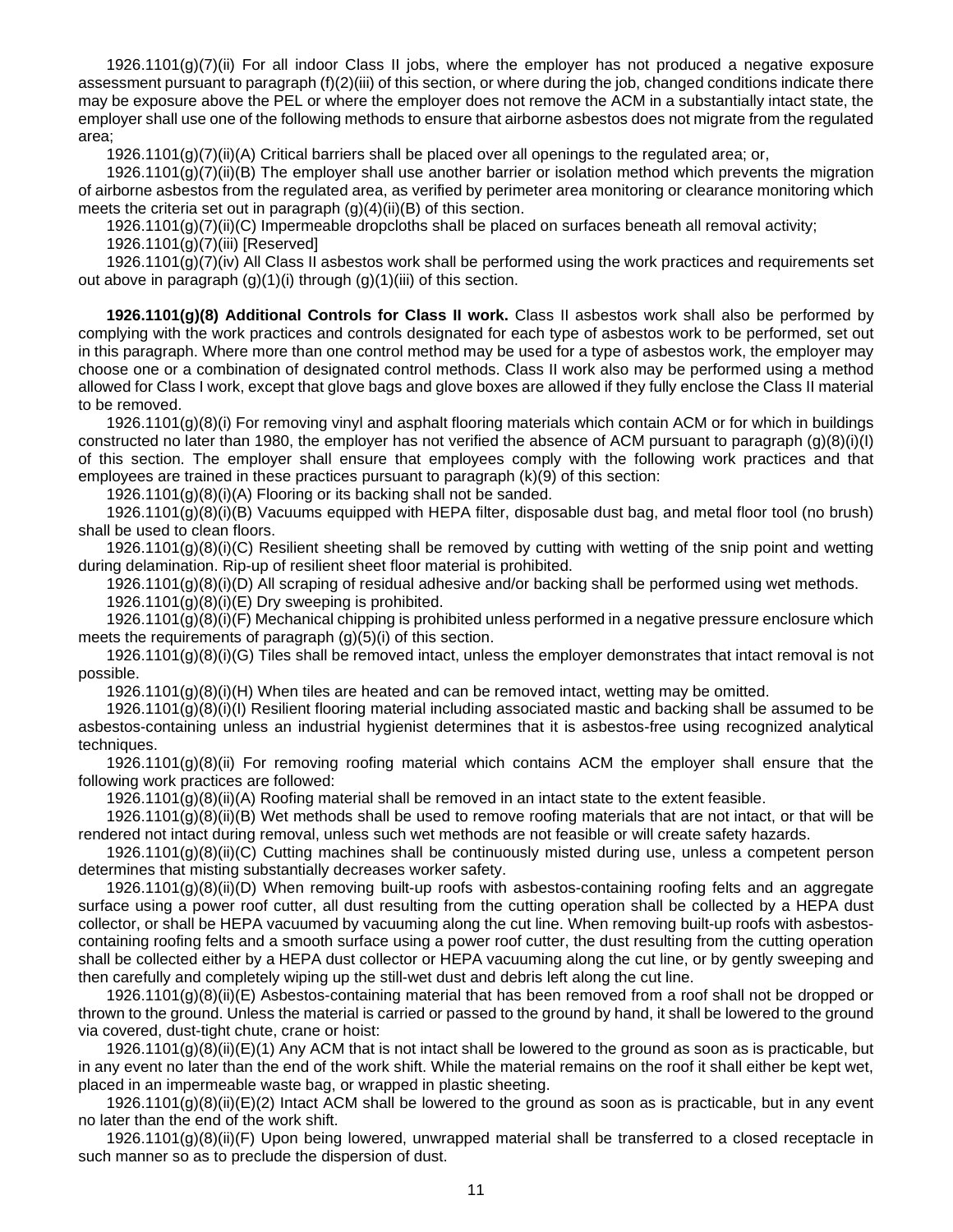1926.1101(g)(8)(ii)(G) Roof level heating and ventilation air intake sources shall be isolated or the ventilation system shall be shut down.

1926.1101(g)(8)(ii)(H) Notwithstanding any other provision of this section, removal or repair of sections of intact roofing less than 25 square feet in area does not require use of wet methods or HEPA vacuuming as long as manual methods which do not render the material non-intact are used to remove the material and no visible dust is created by the removal method used. In determining whether a job involves less than 25 square feet, the employer shall include all removal and repair work performed on the same roof on the same day.

1926.1101(g)(8)(iii) When removing cementitious asbestos-containing siding and shingles or transite panels containing ACM on building exteriors (other than roofs, where paragraph (g)(8)(ii) of this section applies) the employer shall ensure that the following work practices are followed:

1926.1101(g)(8)(iii)(A) Cutting, abrading or breaking siding, shingles, or transite panels, shall be prohibited unless the employer can demonstrate that methods less likely to result in asbestos fiber release cannot be used.

1926.1101(g)(8)(iii)(B) Each panel or shingle shall be sprayed with amended water prior to removal.

1926.1101(g)(8)(iii)(C) Unwrapped or unbagged panels or shingles shall be immediately lowered to the ground via covered dust-tight chute, crane or hoist, or placed in an impervious waste bag or wrapped in plastic sheeting and lowered to the ground no later than the end of the work shift.

 $1926.1101(g)(8)(iii)(D)$  Nails shall be cut with flat, sharp instruments.

1926.1101(g)(8)(iv) When removing gaskets containing ACM, the employer shall ensure that the following work practices are followed:

[1926.1101\(g\)\(8\)\(iv\)\(A\)](http://www.osha.gov/pls/oshaweb/owalink.query_links?src_doc_type=STANDARDS&src_unique_file=1926_1101&src_anchor_name=1926.1101(g)(8)(iv)(A)) If a gasket is visibly deteriorated and unlikely to be removed intact, removal shall be undertaken within a glovebag as described in paragraph (g)(5)(ii) of this section.

1926.1101(g)(8)(iv)(B) [Reserved]

 $1926.1101(g)(8)(iv)(C)$  The gasket shall be immediately placed in a disposal container.

1926.1101(g)(8)(iv)(D) Any scraping to remove residue must be performed wet.

1926.1101(g)(8)(v) When performing any other Class II removal of asbestos containing material for which specific controls have not been listed in paragraph  $(g)(8)(iv)(A)$  through  $(D)$  of this section, the employer shall ensure that the following work practices are complied with.

 $1926.1101(g)(8)(v)(A)$  The material shall be thoroughly wetted with amended water prior to and during its removal.

1926.1101(g)(8)(v)(B) The material shall be removed in an intact state unless the employer demonstrates that intact removal is not possible.

1926.1101(g)(8)(v)(C) Cutting, abrading or breaking the material shall be prohibited unless the employer can demonstrate that methods less likely to result in asbestos fiber release are not feasible.

1926.1101(g)(8)(v)(D) Asbestos-containing material removed, shall be immediately bagged or wrapped, or kept wetted until transferred to a closed receptacle, no later than the end of the work shift.

[1926.1101\(g\)\(8\)\(vi\)](http://www.osha.gov/pls/oshaweb/owalink.query_links?src_doc_type=STANDARDS&src_unique_file=1926_1101&src_anchor_name=1926.1101(g)(8)(vi)) Alternative Work Practices and Controls. Instead of the work practices and controls listed in paragraph (g)(8)(i) through (v) of this section, the employer may use different or modified engineering and work practice controls if the following provisions are complied with.

1926.1101(g)(8)(vi)(A) The employer shall demonstrate by data representing employee exposure during the use of such method under conditions which closely resemble the conditions under which the method is to be used, that employee exposure will not exceed the PELs under any anticipated circumstances.

1926.1101(g)(8)(vi)(B) A competent person shall evaluate the work area, the projected work practices and the engineering controls, and shall certify in writing, that the different or modified controls are adequate to reduce direct and indirect employee exposure to below the PELs under all expected conditions of use and that the method meets the requirements of this standard. The evaluation shall include and be based on data representing employee exposure during the use of such method under conditions which closely resemble the conditions under which the method is to be used for the current job, and by employees whose training and experience are equivalent to employees who are to perform the current job.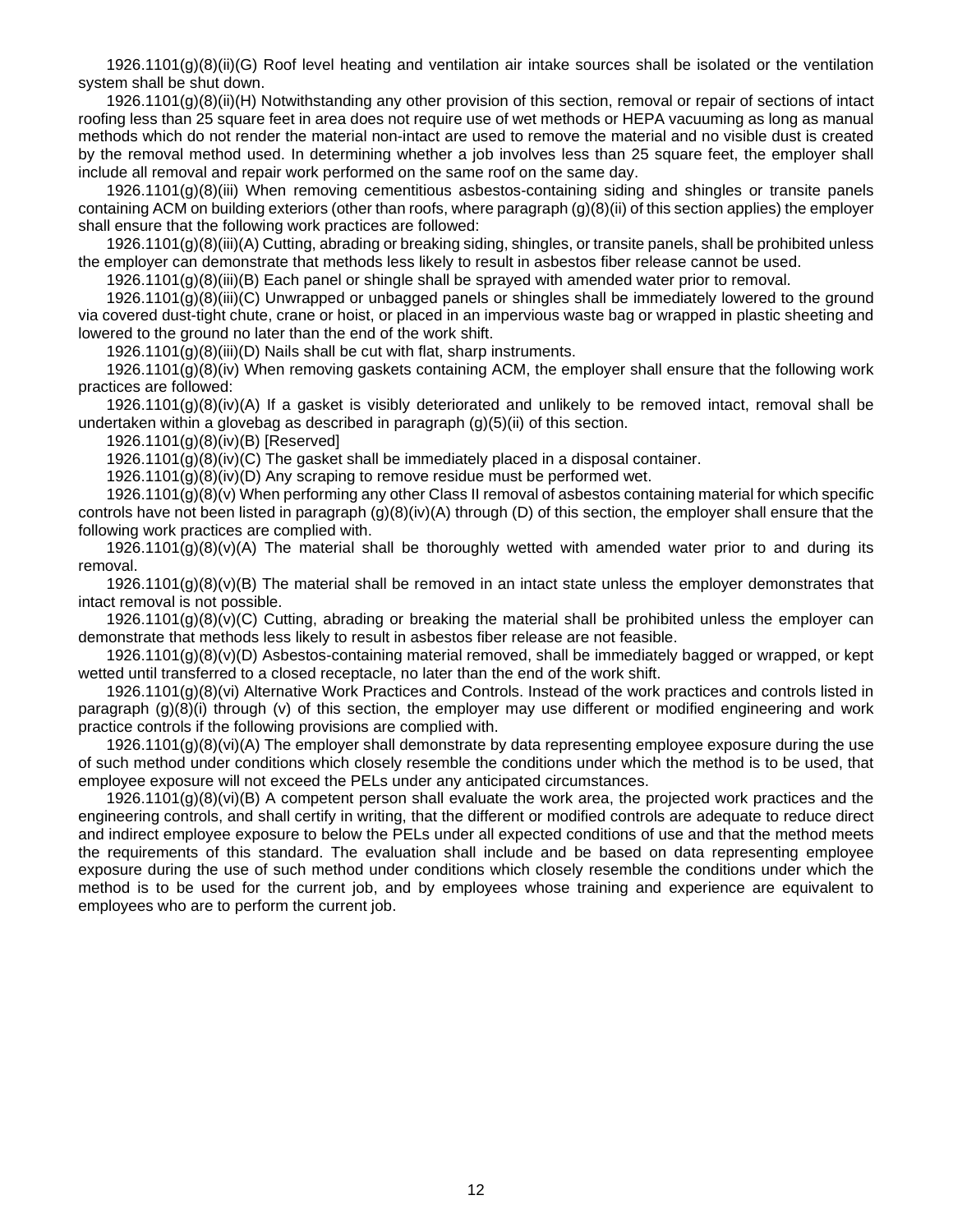**[1926.1101\(g\)\(9\)](http://www.osha.gov/pls/oshaweb/owalink.query_links?src_doc_type=STANDARDS&src_unique_file=1926_1101&src_anchor_name=1926.1101(g)(9)) Work Practices and Engineering Controls for Class III asbestos work.** Class III asbestos work shall be conducted using engineering and work practice controls which minimize the exposure to employees performing the asbestos work and to bystander employees.

[1926.1101\(g\)\(9\)\(i\)](http://www.osha.gov/pls/oshaweb/owalink.query_links?src_doc_type=STANDARDS&src_unique_file=1926_1101&src_anchor_name=1926.1101(g)(9)(i)) The work shall be performed using wet methods.

1926.1101(g)(9)(ii) To the extent feasible, the work shall be performed using local exhaust ventilation.

1926.1101(g)(9)(iii) Where the disturbance involves drilling, cutting, abrading, sanding, chipping, breaking, or sawing of thermal system insulation or surfacing material, the employer shall use impermeable dropcloths, and shall isolate the operation using mini-enclosures or glove bag systems pursuant to paragraph (g)(5) of this section or another isolation method.

[1926.1101\(g\)\(9\)\(iv\) W](http://www.osha.gov/pls/oshaweb/owalink.query_links?src_doc_type=STANDARDS&src_unique_file=1926_1101&src_anchor_name=1926.1101(g)(9)(iv))here the employer does not produce a "negative exposure assessment" for a job, or where monitoring results show the PEL has been exceeded, the employer shall contain the area using impermeable dropcloths and plastic barriers or their equivalent, or shall isolate the operation using a control system listed in and in compliance with paragraph (g)(5) of this section.

[1926.1101\(g\)\(9\)\(v\)](http://www.osha.gov/pls/oshaweb/owalink.query_links?src_doc_type=STANDARDS&src_unique_file=1926_1101&src_anchor_name=1926.1101(g)(9)(v)) Employees performing Class III jobs, which involve the disturbance of thermal system insulation or surfacing material, or where the employer does not produce a "negative exposure assessment" or where monitoring results show a PEL has been exceeded, shall wear respirators which are selected, used and fitted pursuant to provisions of paragraph (h) of this section.

**1926.1101(g)(10) Class IV asbestos work.** Class IV asbestos jobs shall be conducted by employees trained pursuant to the asbestos awareness training program set out in paragraph (k)(9) of this section. In addition, all Class IV jobs shall be conducted in conformity with the requirements set out in paragraph  $(q)(1)$  of this section, mandating wet methods, HEPA vacuums, and prompt clean up of debris containing ACM or PACM.

1926.1101(g)(10)(i) Employees cleaning up debris and waste in a regulated area where respirators are required shall wear respirators which are selected, used and fitted pursuant to provisions of paragraph (h) of this section.

1926.1101(g)(10)(ii) Employers of employees who clean up waste and debris in, and employers in control of, areas where friable thermal system insulation or surfacing material is accessible, shall assume that such waste and debris contain asbestos.

**1926.1101(g)(11) Alternative methods of compliance for installation, removal, repair, and maintenance of certain roofing and pipeline coating materials.** Notwithstanding any other provision of this section, an employer who complies with all provisions of this paragraph (g)(11) when installing, removing, repairing, or maintaining intact pipeline asphaltic wrap, or roof flashings which contain asbestos fibers encapsulated or coated by bituminous or resinous compounds shall be deemed to be in compliance with this section. If an employer does not comply with all provisions of this paragraph (g)(11) or if during the course of the job the material does not remain intact, the provisions of paragraph  $(q)(8)$  of this section apply instead of this paragraph  $(q)(11)$ .

1926.1101(g)(11)(i) Before work begins and as needed during the job, a competent person who is capable of identifying asbestos hazards in the workplace and selecting the appropriate control strategy for asbestos exposure, and who has the authority to take prompt corrective measures to eliminate such hazards, shall conduct an inspection of the worksite and determine that the roofing material is intact and will likely remain intact.

1926.1101(g)(11)(ii) All employees performing work covered by this paragraph (g)(11) shall be trained in a training program that meets the requirements of paragraph (k)(9)(viii) of this section.

1926.1101(g)(11)(iii) The material shall not be sanded, abraded, or ground. Manual methods which do not render the material non-intact shall be used.

1926.1101(g)(11)(iv) Material that has been removed from a roof shall not be dropped or thrown to the ground. Unless the material is carried or passed to the ground by hand, it shall be lowered to the ground via covered, dusttight chute, crane or hoist. All such material shall be removed from the roof as soon as is practicable, but in any event no later than the end of the work shift.

1926.1101(g)(11)(v) Where roofing products which have been labeled as containing asbestos pursuant to paragraph (k)(8) of this section are installed on non-residential roofs during operations covered by this paragraph (g)(11), the employer shall notify the building owner of the presence and location of such materials no later than the end of the job.

1926.1101(g)(11)(vi) All removal or disturbance of pipeline asphaltic wrap shall be performed using wet methods.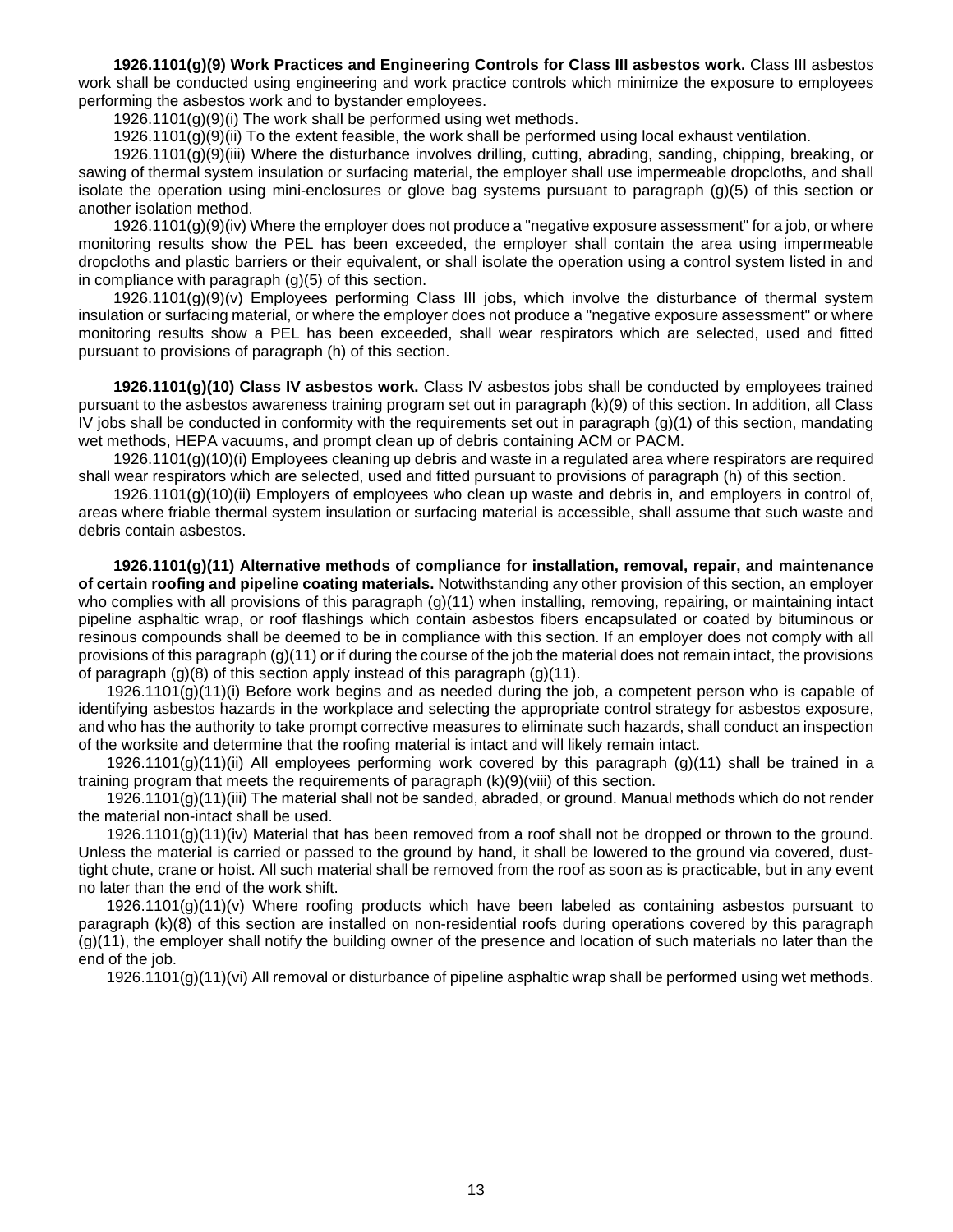### <span id="page-13-0"></span>**[1926.1101\(h\)](http://www.osha.gov/pls/oshaweb/owalink.query_links?src_doc_type=STANDARDS&src_unique_file=1926_1101&src_anchor_name=1926.1101(h)) Respiratory protection.**

**[1926.1101\(h\)\(1\)](http://www.osha.gov/pls/oshaweb/owalink.query_links?src_doc_type=STANDARDS&src_unique_file=1926_1101&src_anchor_name=1926.1101(h)(1)) General.** For employees who use respirators required by this section, the employer must provide each employee an appropriate respirator that complies with the requirements of this paragraph. Respirators must be used during:

1926.1101(h)(1)(i) Class I asbestos work.

1926.1101(h)(1)(ii) Class II asbestos work when ACM is not removed in a substantially intact state.

1926.1101(h)(1)(iii) Class II and III asbestos work that is not performed using wet methods, except for removal of ACM from sloped roofs when a negative-exposure assessment has been conducted and ACM is removed in an intact state.

1926.1101(h)(1)(iv) Class II and III asbestos work for which a negative-exposure assessment has not been conducted.

1926.1101(h)(1)(v) Class III asbestos work when TSI or surfacing ACM or PACM is being disturbed.

1926.1101(h)(1)(vi) Class IV asbestos work performed within regulated areas where employees who are performing other work are required to use respirators.

1926.1101(h)(1)(vii) Work operations covered by this section for which employees are exposed above the TWA or excursion limit.

1926.1101(h)(1)(viii) Emergencies.

#### **[1926.1101\(h\)\(2\)](http://www.osha.gov/pls/oshaweb/owalink.query_links?src_doc_type=STANDARDS&src_unique_file=1926_1101&src_anchor_name=1926.1101(h)(2)) Respirator program.**

1926.1101(h)(2)(i) The employer must implement a respiratory protection program in accordance with § 1910.134 (b) through (d) (except (d)(1)(iii)), and (f) through (m), which covers each employee required by this section to use a respirator.

[1926.1101\(h\)\(2\)\(ii\)](http://www.osha.gov/pls/oshaweb/owalink.query_links?src_doc_type=STANDARDS&src_unique_file=1926_1101&src_anchor_name=1926.1101(h)(2)(ii)) No employee shall be assigned to asbestos work that requires respirator use if, based on their most recent medical examination, the examining physician determines that the employee will be unable to function normally while using a respirator, or that the safety or health of the employee or other employees will be impaired by the employee's respirator use. Such employees must be assigned to another job or given the opportunity to transfer to a different position that they can perform. If such a transfer position is available, it must be with the same employer, in the same geographical area, and with the same seniority, status, rate of pay, and other job benefits the employee had just prior to such transfer.

### **1926.1101(h)(3) Respirator selection.**

1926.1101(h)(3)(i) Employers must:

1926.1101(h)(3)(i)(A) Select, and provide to employees, the appropriate respirators specified in paragraph (d)(3)(i)(A) of 29 CFR 1910.134; however, employers must not select or use filtering facepiece respirators for use against asbestos fibers.

1926.1101(h)(3)(i)(B) Provide HEPA filters for powered and non-powered air-purifying respirators.

1926.1101(h)(3)(ii) Employers must provide an employee with tight-fitting, powered air-purifying respirator (PAPR) instead of a negative pressure respirator selected according to paragraph (h)(3)(i)(A) of this standard when the employee chooses to use a PAPR and it provides adequate protection to the employee.

[1926.1101\(h\)\(3\)\(iii\)](http://www.osha.gov/pls/oshaweb/owalink.query_links?src_doc_type=STANDARDS&src_unique_file=1926_1101&src_anchor_name=1926.1101(h)(3)(iii)) Employers must provide employees with an air-purifying half mask respirator, other than a filtering facepiece respirator, whenever the employees perform:

1926.1101(h)(3)(iii)(A) Class II or Class III asbestos work for which no negative exposure assessment is available.

1926.1101(h)(3)(iii)(B) Class III asbestos work involving disturbance of TSI or surfacing ACM or PACM.

[1926.1101\(h\)\(3\)\(iv\)](http://www.osha.gov/pls/oshaweb/owalink.query_links?src_doc_type=STANDARDS&src_unique_file=1926_1101&src_anchor_name=1926.1101(h)(3)(iv)) Employers must provide employees with:

1926.1101(h)(3)(iv)(A) A tight-fitting powered air-purifying respirator or a full facepiece, supplied-air respirator operated in the pressure-demand mode and equipped with either HEPA egress cartridges or an auxiliary positivepressure, self-contained breathing apparatus (SCBA) whenever the employees are in a regulated area performing Class I asbestos work for which a negative exposure assessment is not available and the exposure assessment indicates that the exposure level will be at or below 1 f/cc as an 8-hour time-weighted average (TWA).

1926.1101(h)(3)(iv)(B) A full facepiece supplied-air respirator operated in the pressure-demand mode and equipped with an auxiliary positive-pressure SCBA whenever the employees are in a regulated area performing Class I asbestos work for which a negative exposure assessment is not available and the exposure assessment indicates that the exposure level will be above 1 f/cc as an 8-hour TWA.

#### <span id="page-13-1"></span>**1926.1101(i) Protective clothing.**

**[1926.1101\(i\)\(1\) G](http://www.osha.gov/pls/oshaweb/owalink.query_links?src_doc_type=STANDARDS&src_unique_file=1926_1101&src_anchor_name=1926.1101(i)(1))eneral.** The employer shall provide and require the use of protective clothing, such as coveralls or similar whole-body clothing, head coverings, gloves, and foot coverings for any employee exposed to airborne concentrations of asbestos that exceed the TWA and/or excursion limit prescribed in paragraph (c) of this section, or for which a required negative exposure assessment is not produced, or for any employee performing Class I operations which involve the removal of over 25 linear or 10 square feet of TSI or surfacing ACM and PACM.

#### **1926.1101(i)(2) Laundering.**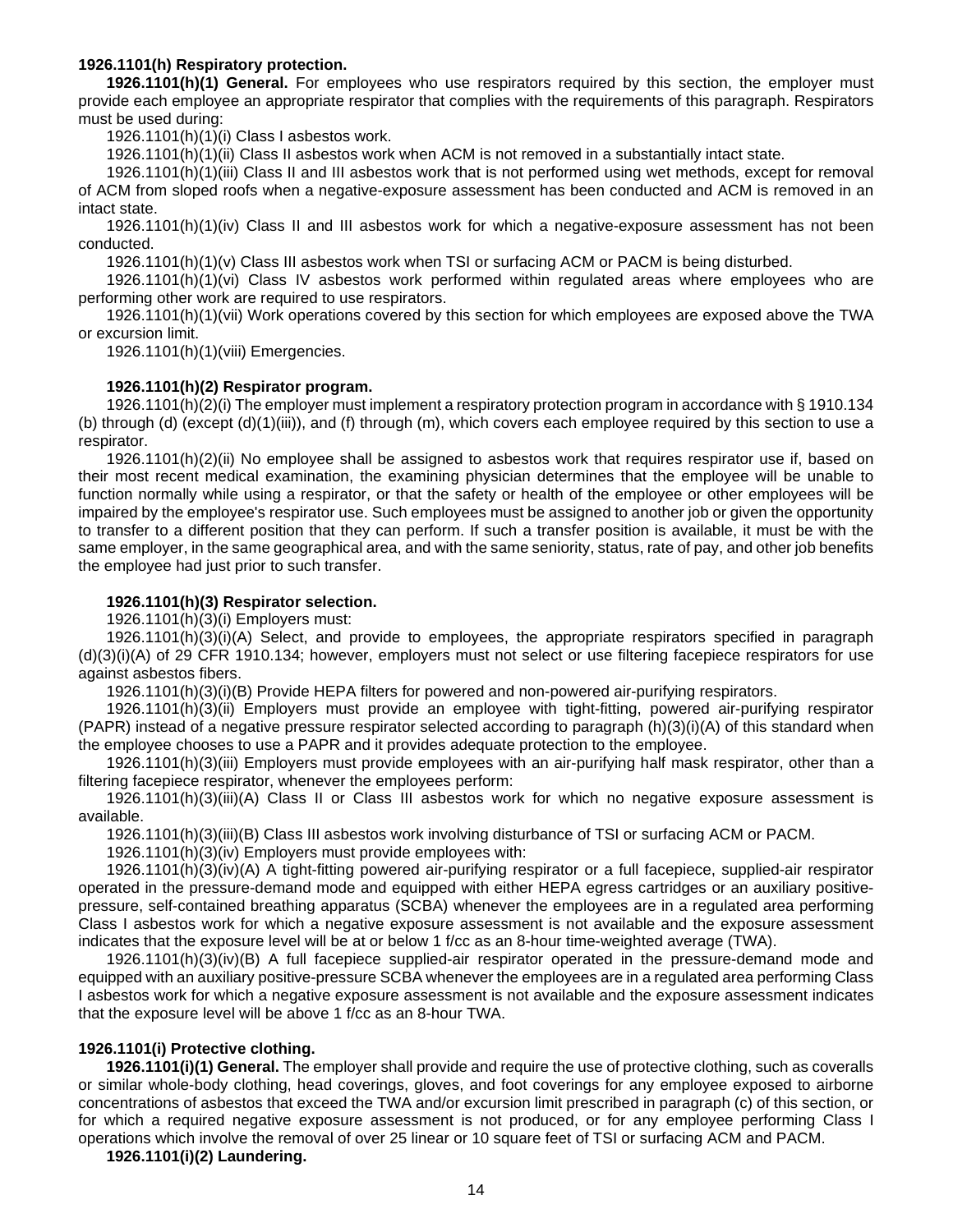1926.1101(i)(2)(i) The employer shall ensure that laundering of contaminated clothing is done so as to prevent the release of airborne asbestos in excess of the TWA or excursion limit prescribed in paragraph (c) of this section.

1926.1101(i)(2)(ii) Any employer who gives contaminated clothing to another person for laundering shall inform such person of the requirement in paragraph (i)(2)(i) of this section to effectively prevent the release of airborne asbestos in excess of the TWA and excursion limit prescribed in paragraph (c) of this section.

1926.1101(i)(3) Contaminated clothing. Contaminated clothing shall be transported in sealed impermeable bags, or other closed, impermeable containers, and be labeled in accordance with paragraph (k) of this section.

1926.1101(i)(4) Inspection of protective clothing.

1926.1101(i)(4)(i) The competent person shall examine worksuits worn by employees at least once per workshift for rips or tears that may occur during performance of work.

1926.1101(i)(4)(ii) When rips or tears are detected while an employee is working, rips and tears shall be immediately mended, or the worksuit shall be immediately replaced.

### <span id="page-14-0"></span>**1926.1101(j) Hygiene facilities and practices for employees.**

**[1926.1101\(j\)\(1\)](http://www.osha.gov/pls/oshaweb/owalink.query_links?src_doc_type=STANDARDS&src_unique_file=1926_1101&src_anchor_name=1926.1101(j)(1))** Requirements for employees performing Class I asbestos jobs involving over 25 linear or 10 square feet of TSI or surfacing ACM and PACM.

1926.1101(j)(1)(i) Decontamination areas. the employer shall establish a decontamination area that is adjacent and connected to the regulated area for the decontamination of such employees. The decontamination area shall consist of an equipment room, shower area, and clean room in series. The employer shall ensure that employees enter and exit the regulated area through the decontamination area.

1926.1101(j)(1)(i)(A) Equipment room. The equipment room shall be supplied with impermeable, labeled bags and containers for the containment and disposal of contaminated protective equipment.

[1926.1101\(j\)\(1\)\(i\)\(B\)](http://www.osha.gov/pls/oshaweb/owalink.query_links?src_doc_type=STANDARDS&src_unique_file=1926_1101&src_anchor_name=1926.1101(j)(1)(i)(B)) Shower area. Shower facilities shall be provided which comply with 29 CFR 1910.141(d)(3), unless the employer can demonstrate that they are not feasible. The showers shall be adjacent both to the equipment room and the clean room, unless the employer can demonstrate that this location is not feasible. Where the employer can demonstrate that it is not feasible to locate the shower between the equipment room and the clean room, or where the work is performed outdoors, the employers shall ensure that employees:

1926.1101(j)(1)(i)(B)(1) Remove asbestos contamination from their worksuits in the equipment room using a HEPA vacuum before proceeding to a shower that is not adjacent to the work area; or

1926.1101(j)(1)(i)(B)(2) Remove their contaminated worksuits in the equipment room, then don clean worksuits, and proceed to a shower that is not adjacent to the work area.

1926.1101(j)(1)(i)(C) Clean change room. The clean room shall be equipped with a locker or appropriate storage container for each employee's use. When the employer can demonstrate that it is not feasible to provide a clean change area adjacent to the work area or where the work is performed outdoors, the employer may permit employees engaged in Class I asbestos jobs to clean their protective clothing with a portable HEPA-equipped vacuum before such employees leave the regulated area. Following showering, such employees however must then change into street clothing in clean change areas provided by the employer which otherwise meet the requirements of this section.

1926.1101(j)(1)(ii) Decontamination area entry procedures. The employer shall ensure that employees:

1926.1101(j)(1)(ii)(A) Enter the decontamination area through the clean room;

1926.1101(j)(1)(ii)(B) Remove and deposit street clothing within a locker provided for their use; and

1926.1101(j)(1)(ii)(C) Put on protective clothing and respiratory protection before leaving the clean room.

1926.1101(j)(1)(ii)(D) Before entering the regulated area, the employer shall ensure that employees pass through the equipment room.

1926.1101(j)(1)(iii) Decontamination area exit procedures. The employer shall ensure that:

1926.1101(j)(1)(iii)(A) Before leaving the regulated area, employees shall remove all gross contamination and debris from their protective clothing.

1926.1101(j)(1)(iii)(B) Employees shall remove their protective clothing in the equipment room and deposit the clothing in labeled impermeable bags or containers.

1926.1101(j)(1)(iii)(C) Employees shall not remove their respirators in the equipment room.

1926.1101(j)(1)(iii)(D) Employees shall shower prior to entering the clean room.

1926.1101(j)(1)(iii)(E) After showering, employees shall enter the clean room before changing into street clothes.

1926.1101(j)(1)(iv) Lunch Areas. Whenever food or beverages are consumed at the worksite where employees are performing Class I asbestos work, the employer shall provide lunch areas in which the airborne concentrations of asbestos are below the permissible exposure limit and/or excursion limit.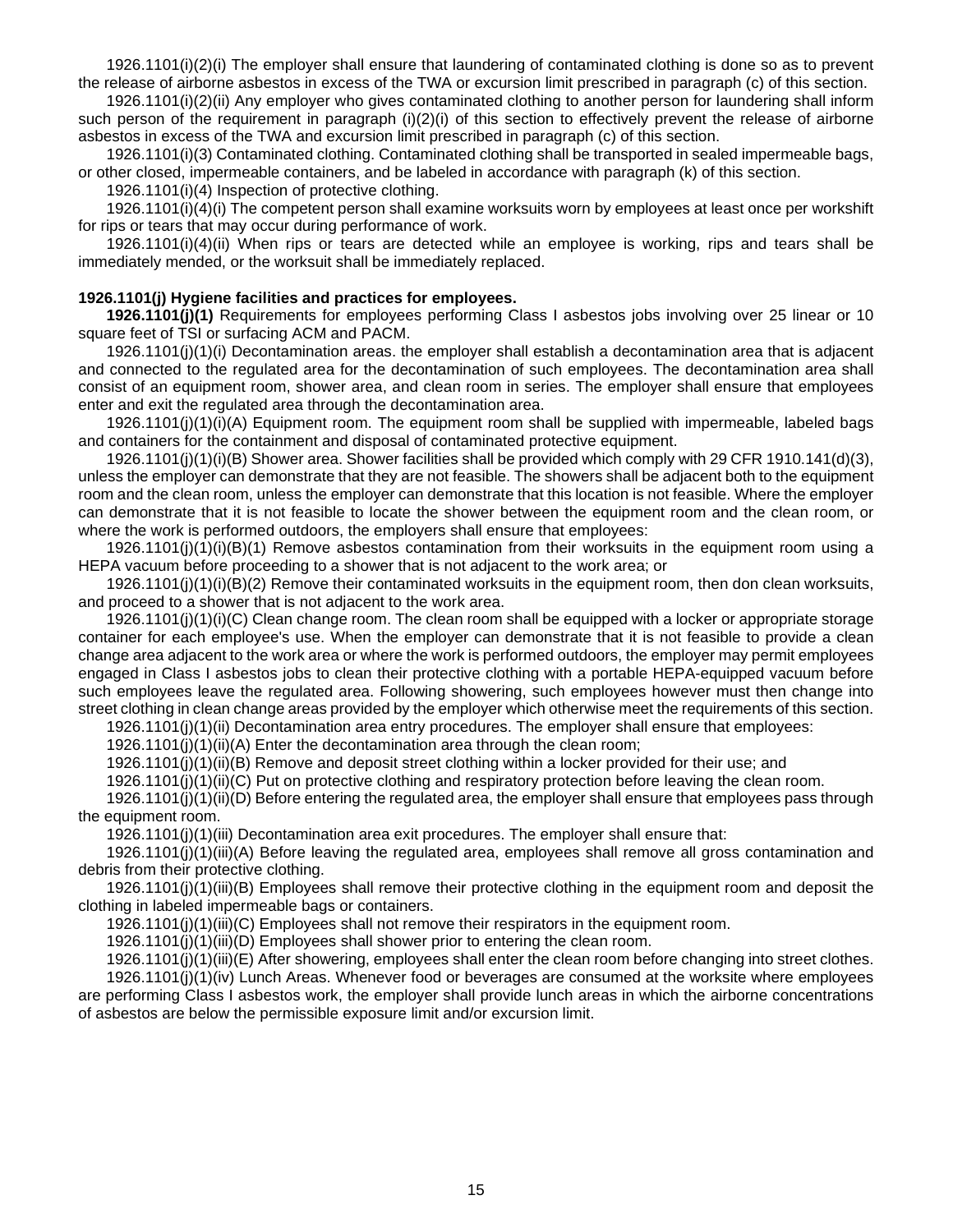**[1926.1101\(j\)\(2\)](http://www.osha.gov/pls/oshaweb/owalink.query_links?src_doc_type=STANDARDS&src_unique_file=1926_1101&src_anchor_name=1926.1101(j)(2)) Requirements for Class I work** involving less than 25 linear or 10 square feet of TSI or surfacing ACM and PACM, and for Class II and Class III asbestos work operations where exposures exceed a PEL or where there is no negative exposure assessment produced before the operation.

1926.1101(j)(2)(i) The employer shall establish an equipment room or area that is adjacent to the regulated area for the decontamination of employees and their equipment which is contaminated with asbestos which shall consist of an area covered by a impermeable drop cloth on the floor or horizontal working surface.

1926.1101(j)(2)(ii) The area must be of sufficient size as to accommodate cleaning of equipment and removing personal protective equipment without spreading contamination beyond the area (as determined by visible accumulations).

1926.1101(j)(2)(iii) Work clothing must be cleaned with a HEPA vacuum before it is removed.

1926.1101(j)(2)(iv) All equipment and surfaces of containers filled with ACM must be cleaned prior to removing them from the equipment room or area.

1926.1101(j)(2)(v) The employer shall ensure that employees enter and exit the regulated area through the equipment room or area.

**1926.1101(j)(3) Requirements for Class IV work**. Employers shall ensure that employees performing Class IV work within a regulated area comply with the hygiene practice required of employees performing work which has a higher classification within that regulated area. Otherwise employers of employees cleaning up debris and material which is TSI or surfacing ACM or identified as PACM shall provide decontamination facilities for such employees which are required by paragraph (j)(2) of this section.

**[1926.1101\(j\)\(4\) S](http://www.osha.gov/pls/oshaweb/owalink.query_links?src_doc_type=STANDARDS&src_unique_file=1926_1101&src_anchor_name=1926.1101(j)(4))moking in work areas.** The employer shall ensure that employees do not smoke in work areas where they are occupationally exposed to asbestos because of activities in that work area.

### <span id="page-15-0"></span>**[1926.1101\(k\)](http://www.osha.gov/pls/oshaweb/owalink.query_links?src_doc_type=STANDARDS&src_unique_file=1926_1101&src_anchor_name=1926.1101(k)) Communication of hazards.**

#### **[1926.1101\(k\)\(1\)](http://www.osha.gov/pls/oshaweb/owalink.query_links?src_doc_type=STANDARDS&src_unique_file=1926_1101&src_anchor_name=1926.1101(k)(1)) Hazard communication.**

1926.1101(k)(1)(i) This section applies to the communication of information concerning asbestos hazards in construction activities to facilitate compliance with this standard. Most asbestos-related construction activities involve previously installed building materials. Building owners often are the only and/or best sources of information concerning them. Therefore, they, along with employers of potentially exposed employees, are assigned specific information conveying and retention duties under this section. Installed Asbestos Containing Building Material. Employers and building owners shall identify TSI and sprayed or troweled on surfacing materials in buildings as asbestos-containing, unless they determine in compliance with paragraph (k)(5) of this section that the material is not asbestos-containing. Asphalt and vinyl flooring material installed no later than 1980 must also be considered as asbestos containing unless the employer, pursuant to paragraph  $(q)(8)(i)(l)$  of this section determines that it is not asbestos-containing. If the employer/building owner has actual knowledge, or should have known through the exercise of due diligence, that other materials are asbestos-containing, they too must be treated as such. When communicating information to employees pursuant to this standard, owners and employers shall identify "PACM" as ACM. Additional requirements relating to communication of asbestos work on multi-employer worksites are set out in paragraph (d) of this section.

1926.1101(k)(1)(ii) The employer shall include asbestos in the program established to comply with the Hazard Communication Standard (HCS) (§ 1910.1200). The employer shall ensure that each employee has access to labels on containers of asbestos and safety data sheets, and is trained in accordance with the provisions of HCS and paragraphs (k)(9) and (10) of this section. The employer shall provide information on at least the following hazards: Cancer and lung effects.

### **[1926.1101\(k\)\(2\)](http://www.osha.gov/pls/oshaweb/owalink.query_links?src_doc_type=STANDARDS&src_unique_file=1926_1101&src_anchor_name=1926.1101(k)(2)) Duties of building and facility owners.**

[1926.1101\(k\)\(2\)\(i\)](http://www.osha.gov/pls/oshaweb/owalink.query_links?src_doc_type=STANDARDS&src_unique_file=1926_1101&src_anchor_name=1926.1101(k)(2)(i)) Before work subject to this standard is begun, building and facility owners shall determine the presence, location, and quantity of ACM and/or PACM at the work site pursuant to paragraph (k)(1)(i) of this section.

[1926.1101\(k\)\(2\)\(ii\)](http://www.osha.gov/pls/oshaweb/owalink.query_links?src_doc_type=STANDARDS&src_unique_file=1926_1101&src_anchor_name=1926.1101(k)(2)(ii)) Building and/or facility owners shall notify the following persons of the presence, location and quantity of ACM or PACM, at the work sites in their buildings and facilities. Notification either shall be in writing, or shall consist of a personal communication between the owner and the person to whom notification must be given or their authorized representatives:

1926.1101(k)(2)(ii)(A) Prospective employers applying or bidding for work whose employees reasonably can be expected to work in or adjacent to areas containing such material;

1926.1101(k)(2)(ii)(B) Employees of the owner who will work in or adjacent to areas containing such material:

1926.1101(k)(2)(ii)(C) On multi-employer worksites, all employers of employees who will be performing work within or adjacent to areas containing such materials;

[1926.1101\(k\)\(2\)\(ii\)\(D\)](http://www.osha.gov/pls/oshaweb/owalink.query_links?src_doc_type=STANDARDS&src_unique_file=1926_1101&src_anchor_name=1926.1101(k)(2)(ii)(D)) Tenants who will occupy areas containing such material.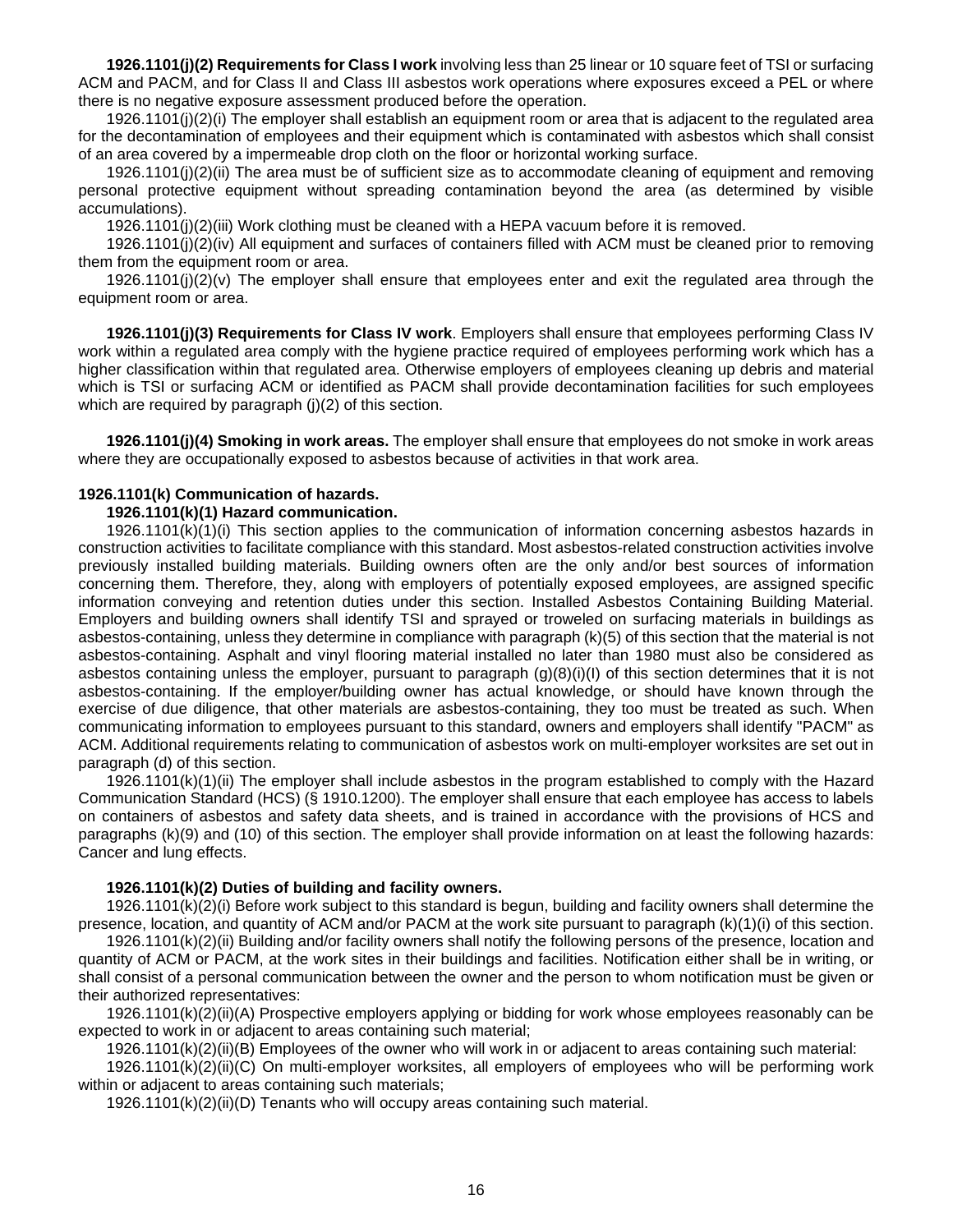**[1926.1101\(k\)\(3\)](http://www.osha.gov/pls/oshaweb/owalink.query_links?src_doc_type=STANDARDS&src_unique_file=1926_1101&src_anchor_name=1926.1101(k)(3))** Duties of employers whose employees perform work subject to this standard in or adjacent to areas containing ACM and PACM. Building/facility owners whose employees perform such work shall comply with these provisions to the extent applicable.

1926.1101(k)(3)(i) Before work in areas containing ACM and PACM is begun; employers shall identify the presence, location, and quantity of ACM, and/or PACM therein pursuant to paragraph (k)(1)(i) of this section.

1926.1101(k)(3)(ii) Before work under this standard is performed employers of employees who will perform such work shall inform the following persons of the location and quantity of ACM and/or PACM present in the area and the precautions to be taken to insure that airborne asbestos is confined to the area.

1926.1101(k)(3)(ii)(A) Owners of the building/facility;

1926.1101(k)(3)(ii)(B) Employees who will perform such work and employers of employees who work and/or will be working in adjacent areas.

1926.1101(k)(3)(iii) Within 10 days of the completion of such work, the employer whose employees have performed work subject to this standard, shall inform the building/facility owner and employers of employees who will be working in the area of the current location and quantity of PACM and/or ACM remaining in the area and final monitoring results, if any.

**1926.1101(k)(4)** In addition to the above requirements, all employers who discover ACM and/or PACM on a worksite shall convey information concerning the presence, location and quantity of such newly discovered ACM and/or PACM to the owner and to other employers of employees working at the work site, within 24 hours of the discovery.

### **1926.1101(k)(5) Criteria to rebut the designation of installed material as PACM.**

1926.1101(k)(5)(i) At any time, an employer and/or building owner may demonstrate, for purposes of this standard, that PACM does not contain asbestos. Building owners and/or employers are not required to communicate information about the presence of building material for which such a demonstration pursuant to the requirements of paragraph (k)(5)(ii) of this section has been made. However, in all such cases, the information, data and analysis supporting the determination that PACM does not contain asbestos, shall be retained pursuant to paragraph (n) of this section.

1926.1101(k)(5)(ii) An employer or owner may demonstrate that PACM does not contain more than 1 percent asbestos by the following:

1926.1101(k)(5)(ii)(A) Having a completed inspection conducted pursuant to the requirements of AHERA (40 CFR Part 763, Subpart E) which demonstrates that the material is not ACM; or

[1926.1101\(k\)\(5\)\(ii\)\(B\)](http://www.osha.gov/pls/oshaweb/owalink.query_links?src_doc_type=STANDARDS&src_unique_file=1926_1101&src_anchor_name=1926.1101(k)(5)(ii)(B)) Performing tests of the material containing PACM which demonstrate that no ACM is present in the material. Such tests shall include analysis of bulk samples collected in the manner described in 40 CFR 763.86. The tests, evaluation and sample collection shall be conducted by an accredited inspector or by a CIH. Analysis of samples shall be performed by persons or laboratories with proficiency demonstrated by current successful participation in a nationally recognized testing program such as the National Voluntary Laboratory Accreditation Program (NVLAP) or the National Institute for Standards and Technology (NIST) or the Round Robin for bulk samples administered by the American Industrial Hygiene Association (AIHA) or an equivalent nationallyrecognized round robin testing program.

1926.1101(k)(5)(iii) The employer and/or building owner may demonstrate that flooring material including associated mastic and backing does not contain asbestos, by a determination of an industrial hygienist based upon recognized analytical techniques showing that the material is not ACM.

**1926.1101(k)(6)** At the entrance to mechanical rooms/areas in which employees reasonably can be expected to enter and which contain ACM and/or PACM, the building owner shall post signs which identify the material which is present, its location, and appropriate work practices which, if followed, will ensure that ACM and/or PACM will not be disturbed. The employer shall ensure, to the extent feasible, that employees who come in contact with these signs can comprehend them. Means to ensure employee comprehension may include the use of foreign languages, pictographs, graphics, and awareness training.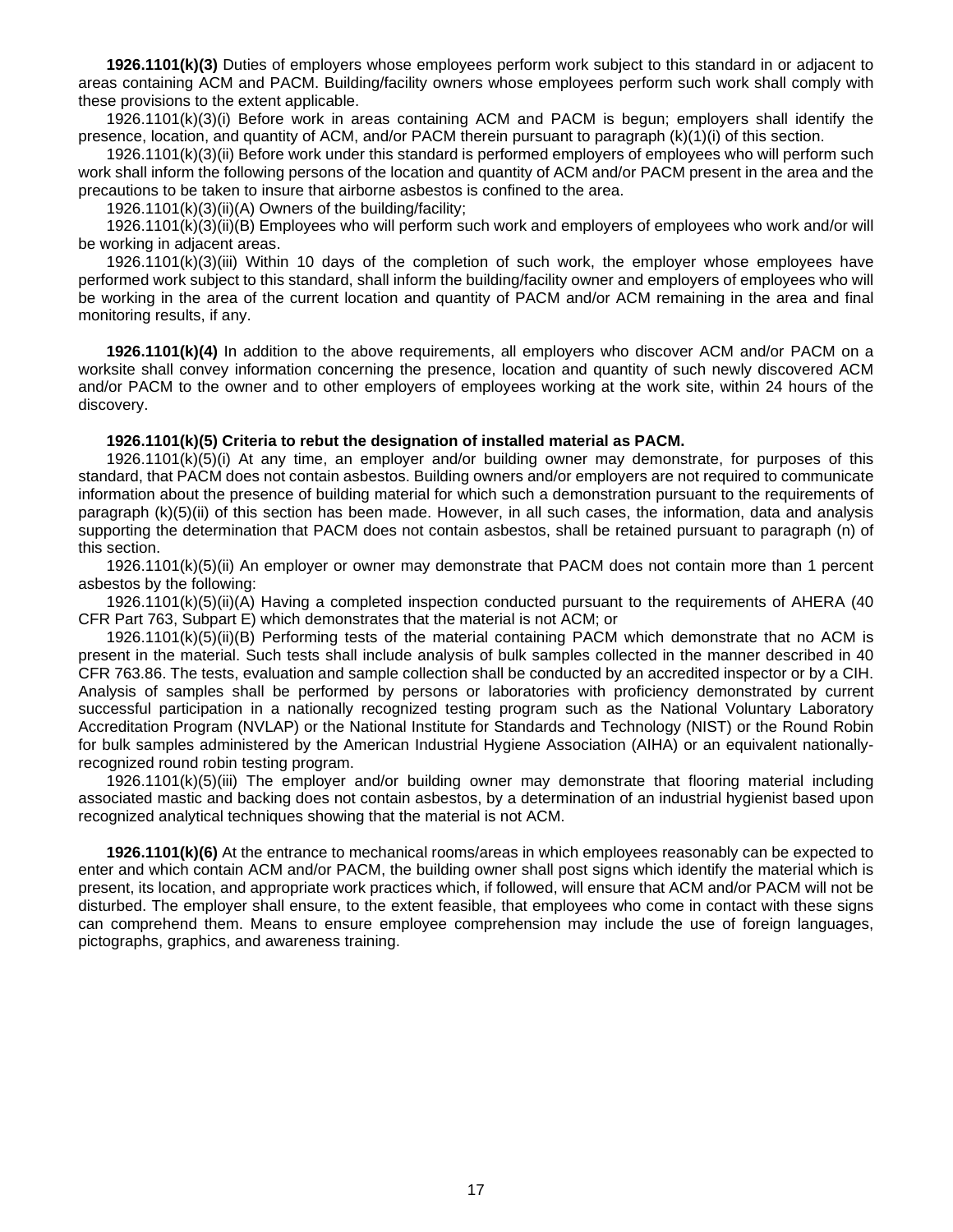### **[1926.1101\(k\)\(7\)](http://www.osha.gov/pls/oshaweb/owalink.query_links?src_doc_type=STANDARDS&src_unique_file=1926_1101&src_anchor_name=1926.1101(k)(7)) Signs.**

1926.1101(k)(7)(i) Warning signs that demarcate the regulated area shall be provided and displayed at each location where a regulated area is required to be established by paragraph (e) of this section. Signs shall be posted at such a distance from such a location that an employee may read the signs and take necessary protective steps before entering the area marked by the signs.

1926.1101(k)(7)(ii)(A) The warning signs required by paragraph (k)(7) of this section shall bear the following information.

### **DANGER ASBESTOS MAY CAUSE CANCER CAUSES DAMAGE TO LUNGS AUTHORIZED PERSONNEL ONLY**

#### 1926.1101(k)(7)(ii)(B)

In addition, where the use of respirators and protective clothing is required in the regulated area under this section, the warning signs shall include the following:

# **WEAR RESPIRATORY PROTECTION AND PROTECTIVE CLOTHING IN THIS AREA**

1926.1101(k)(7)(ii)(C) Prior to June 1, 2016, employers may use the following legend in lieu of that specified in paragraph  $(k)(7)(ii)(A)$  of this section:

# **DANGER ASBESTOS CANCER AND LUNG DISEASE HAZARD AUTHORIZED PERSONNEL ONLY**

1926.1101(k)(7)(ii)(D) Prior to June 1, 2016, employers may use the following legend in lieu of that specified in paragraph (k)(7)(ii)(B) of this section:

# **RESPIRATORS AND PROTECTIVE CLOTHING ARE REQUIRED IN THIS AREA**

1926.1101(k)(7)(iii) The employer shall ensure that employees working in and contiguous to regulated areas comprehend the warning signs required to be posted by paragraph (k)(7)(i) of this section. Means to ensure employee comprehension may include the use of foreign languages, pictographs and graphics.

#### **[1926.1101\(k\)\(8\)](http://www.osha.gov/pls/oshaweb/owalink.query_links?src_doc_type=STANDARDS&src_unique_file=1926_1101&src_anchor_name=1926.1101(k)(8)) Labels.**

[1926.1101\(k\)\(8\)\(i\)](http://www.osha.gov/pls/oshaweb/owalink.query_links?src_doc_type=STANDARDS&src_unique_file=1926_1101&src_anchor_name=1926.1101(k)(8)(i)) Labels shall be affixed to all products containing asbestos and to all containers containing such products, including waste containers. Where feasible, installed asbestos products shall contain a visible label. 1926.1101(k)(8)(ii) The employer shall ensure that such labels comply with paragraphs (k) of this section.

[1926.1101\(k\)\(8\)\(iii\)](http://www.osha.gov/pls/oshaweb/owalink.query_links?src_doc_type=STANDARDS&src_unique_file=1926_1101&src_anchor_name=1926.1101(k)(8)(iii)) The employer shall ensure that labels of bags or containers of protective clothing and equipment, scrap, waste, and debris containing asbestos fibers bear the following information:

### **DANGER CONTAINS ASBESTOS FIBERS MAY CAUSE CANCER CAUSES DAMAGE TO LUNGS DO NOT BREATHE DUST AVOID CREATING DUST**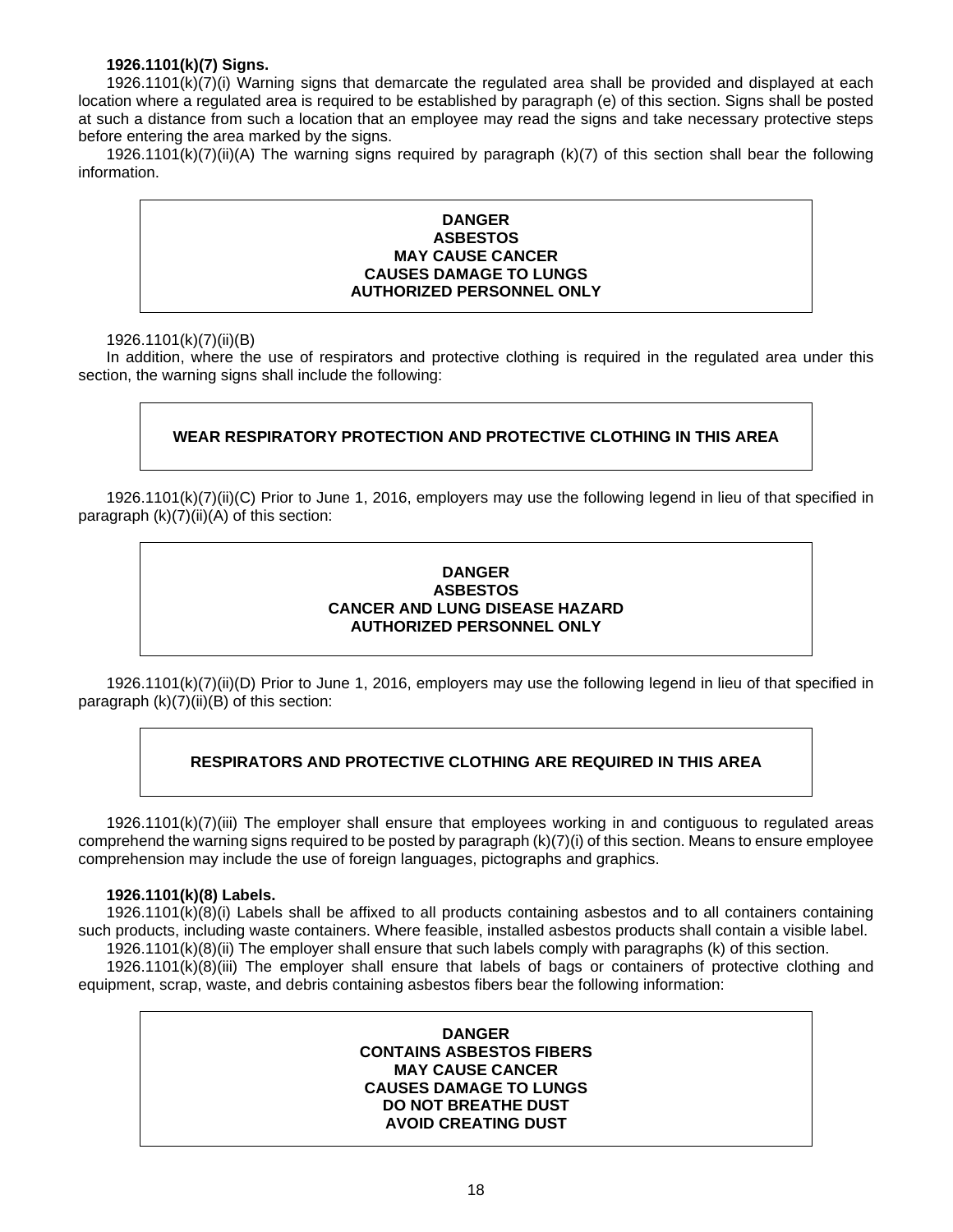1926.1101(k)(8)(iv)(A) Prior to June 1, 2015, employers may include the following information on raw materials, mixtures or labels of bags or containers of protective clothing and equipment, scrap, waste, and debris containing asbestos fibers in lieu of the labeling requirements in paragraphs (k)(8)(ii) and (k)(8)(iii) of this section:

### **DANGER CONTAINS ASBESTOS FIBERS AVOID CREATING DUST CANCER AND LUNG DISEASE HAZARD**

1926.1101(k)(8)(iv)(B) Labels shall also contain a warning statement against breathing asbestos fibers.

1926.1101(k)(8)(v) Labels shall contain a warning statement against breathing asbestos fibers.

1926.1101(k)(8)(vi) The provisions for labels required by paragraphs (k)(8)(i) through (k)(8)(iii) of this section do not apply where:

[1926.1101\(k\)\(8\)\(vi\)\(A\)](http://www.osha.gov/pls/oshaweb/owalink.query_links?src_doc_type=STANDARDS&src_unique_file=1926_1101&src_anchor_name=1926.1101(k)(8)(vi)(A)) Asbestos fibers have been modified by a bonding agent, coating, binder, or other material, provided that the manufacturer can demonstrate that, during any reasonably foreseeable use, handling, storage, disposal, processing, or transportation, no airborne concentrations of asbestos fibers in excess of the permissible exposure limit and/or excursion limit will be released, or

1926.1101(k)(8)(vi)(B) Asbestos is present in a product in concentrations less than 1.0 percent.

1926.1101(k)(8)(vii) When a building owner or employer identifies previously installed PACM and/or ACM, labels or signs shall be affixed or posted so that employees will be notified of what materials contain PACM and/or ACM. The employer shall attach such labels in areas where they will clearly be noticed by employees who are likely to be exposed, such as at the entrance to mechanical room/areas. Signs required by paragraph (k)(6) of this section may be posted in lieu of labels so long as they contain information required for labelling.

The employer shall ensure, to the extent feasible, that employees who come in contact with these signs or labels can comprehend them. Means to ensure employee comprehension may include the use of foreign languages, pictographs, graphics, and awareness training.

# **[1926.1101\(k\)\(9\)](http://www.osha.gov/pls/oshaweb/owalink.query_links?src_doc_type=STANDARDS&src_unique_file=1926_1101&src_anchor_name=1926.1101(k)(9)) Employee Information and Training.**

1926.1101(k)(9)(i) The employer shall train each employee who is likely to be exposed in excess of a PEL, and each employee who performs Class I through IV asbestos operations, in accordance with the requirements of this section. Such training shall be conducted at no cost to the employee. The employer shall institute a training program and ensure employee participation in the program.

[1926.1101\(k\)\(9\)\(ii\)](http://www.osha.gov/pls/oshaweb/owalink.query_links?src_doc_type=STANDARDS&src_unique_file=1926_1101&src_anchor_name=1926.1101(k)(9)(ii)) Training shall be provided prior to or at the time of initial assignment and at least annually thereafter.

1926.1101(k)(9)(iii) Training for Class I operations and for Class II operations that require the use of critical barriers (or equivalent isolation methods) and/or negative pressure enclosures under this section shall be the equivalent in curriculum, training method and length to the EPA Model Accreditation Plan (MAP) asbestos abatement workers training (40 CFR Part 763, subpart E, appendix C).

1926.1101(k)(9)(iv) Training for other Class II work.

1926.1101(k)(9)(iv)(A) For work with asbestos containing roofing materials, flooring materials, siding materials, ceiling tiles, or transite panels, training shall include at a minimum all the elements included in paragraph (k)(9)(viii) of this section and in addition, the specific work practices and engineering controls set forth in paragraph (g) of this section which specifically relate to that category. Such course shall include "hands-on" training and shall take at least 8 hours.

1926.1101(k)(9)(iv)(B) An employee who works with more than one of the categories of material specified in paragraph (k)(9)(iv)(A) of this section shall receive training in the work practices applicable to each category of material that the employee removes and each removal method that the employee uses.

1926.1101(k)(9)(iv)(C)

For Class II operations not involving the categories of material specified in paragraph (k)(9)(iv)(A) of this section, training shall be provided which shall include at a minimum all the elements included in paragraph (k)(9)(viii) of this section and in addition, the specific work practices and engineering controls set forth in paragraph (g) of this section which specifically relate to the category of material being removed, and shall include "hands-on" training in the work practices applicable to each category of material that the employee removes and each removal method that the employee uses.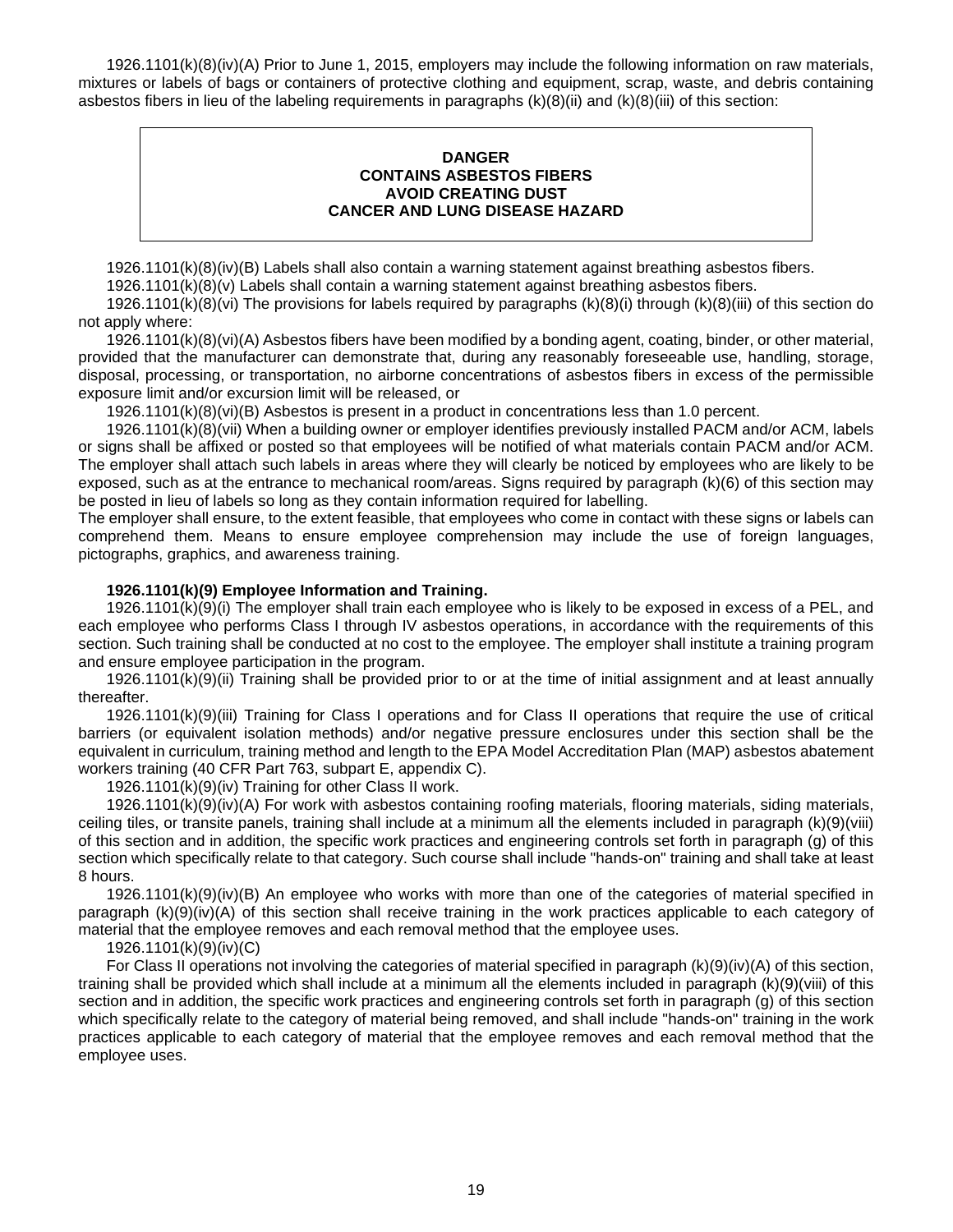[1926.1101\(k\)\(9\)\(v\)](http://www.osha.gov/pls/oshaweb/owalink.query_links?src_doc_type=STANDARDS&src_unique_file=1926_1101&src_anchor_name=1926.1101(k)(9)(v)) Training for Class III employees shall be consistent with EPA requirements for training of local education agency maintenance and custodial staff as set forth at 40 CFR 763.92(a)(2). Such a course shall also include "hands-on" training and shall take at least 16 hours. Exception: For Class III operations for which the competent person determines that the EPA curriculum does not adequately cover the training needed to perform that activity, training shall include as a minimum all the elements included in paragraph (k)(9)(viii) of this section and in addition, the specific work practices and engineering controls set forth in paragraph (g) of this section which specifically relate to that activity, and shall include "hands-on" training in the work practices applicable to each category of material that the employee disturbs.

1926.1101(k)(9)(vi) Training for employees performing Class IV operations shall be consistent with EPA requirements for training of local education agency maintenance and custodial staff as set forth at 40 CFR 763.92(a)(1). Such a course shall include available information concerning the locations of thermal system insulation and surfacing ACM/PACM, and asbestos-containing flooring material, or flooring material where the absence of asbestos has not yet been certified; and instruction in recognition of damage, deterioration, and delamination of asbestos containing building materials. Such course shall take at least 2 hours.

1926.1101(k)(9)(vii) Training for employees who are likely to be exposed in excess of the PEL and who are not otherwise required to be trained under paragraph (k)(9)(iii) through (vi) of this section, shall meet the requirements of paragraph (k)(9)(viii) of this section.

[1926.1101\(k\)\(9\)\(viii\)](http://www.osha.gov/pls/oshaweb/owalink.query_links?src_doc_type=STANDARDS&src_unique_file=1926_1101&src_anchor_name=1926.1101(k)(9)(viii)) The training program shall be conducted in a manner that the employee is able to understand. In addition to the content required by provisions in paragraphs (k)(9)(iii) through (vi) of this section, the employer shall ensure that each such employee is informed of the following:

1926.1101(k)(9)(viii)(A) Methods of recognizing asbestos, including the requirement in paragraph (k)(1) of this section to presume that certain building materials contain asbestos;

1926.1101(k)(9)(viii)(B) The health effects associated with asbestos exposure;

1926.1101(k)(9)(viii)(C) The relationship between smoking and asbestos in producing lung cancer;

1926.1101(k)(9)(viii)(D) The nature of operations that could result in exposure to asbestos, the importance of necessary protective controls to minimize exposure including, as applicable, engineering controls, work practices, respirators, housekeeping procedures, hygiene facilities, protective clothing, decontamination procedures, emergency procedures, and waste disposal procedures, and any necessary instruction in the use of these controls and procedures; where Class III and IV work will be or is performed, the contents of EPA 20T-2003, "Managing Asbestos In-Place" July 1990 or its equivalent in content;

1926.1101(k)(9)(viii)(E) The purpose, proper use, fitting instructions, and limitations of respirators as required by 29 CFR 1910.134;

1926.1101(k)(9)(viii)(F) The appropriate work practices for performing the asbestos job;

1926.1101(k)(9)(viii)(G) Medical surveillance program requirements;

1926.1101(k)(9)(viii)(H) The content of this standard including appendices;

1926.1101(k)(9)(viii)(I) The names, addresses and phone numbers of public health organizations which provide information, materials and/or conduct programs concerning smoking cessation. The employer may distribute the list of such organizations contained in Appendix J to this section, to comply with this requirement; and

1926.1101(k)(9)(viii)(J) The requirements for posting signs and affixing labels and the meaning of the required legends for such signs and labels.

### **1926.1101(k)(10) Access to training materials.**

1926.1101(k)(10)(i) The employer shall make readily available to affected employees without cost, written materials relating to the employee training program, including a copy of this regulation.

1926.1101(k)(10)(ii) The employer shall provide to the Assistant Secretary and the Director, upon request, all information and training materials relating to the employee information and training program.

1926.1101(k)(10)(iii) The employer shall inform all employees concerning the availability of self-help smoking cessation program material. Upon employee request, the employer shall distribute such material, consisting of NIH Publication No, 89-1647, or equivalent self-help material, which is approved or published by a public health organization listed in Appendix J to this section.

### <span id="page-19-0"></span>**1926.1101(l) Housekeeping.**

**[1926.1101\(l\)\(1\) V](http://www.osha.gov/pls/oshaweb/owalink.query_links?src_doc_type=STANDARDS&src_unique_file=1926_1101&src_anchor_name=1926.1101(l)(1))acuuming.** Where vacuuming methods are selected, HEPA filtered vacuuming equipment must be used. The equipment shall be used and emptied in a manner that minimizes the reentry of asbestos into the workplace.

**[1926.1101\(l\)\(2\) W](http://www.osha.gov/pls/oshaweb/owalink.query_links?src_doc_type=STANDARDS&src_unique_file=1926_1101&src_anchor_name=1926.1101(l)(2))aste disposal.** Asbestos waste, scrap, debris, bags, containers, equipment, and contaminated clothing consigned for disposal shall be collected and disposed of in sealed, labeled, impermeable bags or other closed, labeled, impermeable containers except in roofing operations where the procedures specified in paragraph (g)(8)(ii) of this section apply.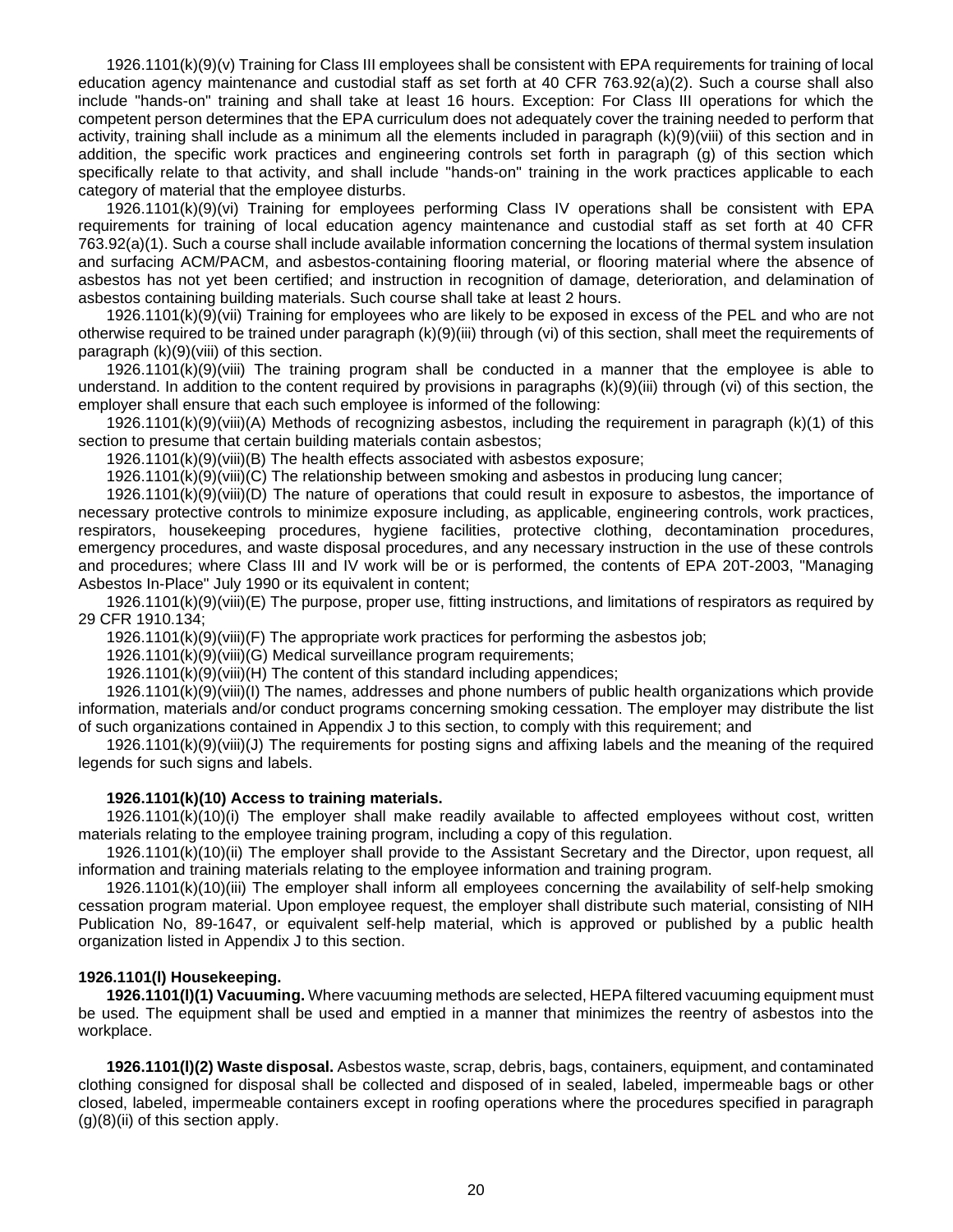### **[1926.1101\(l\)\(3\)](http://www.osha.gov/pls/oshaweb/owalink.query_links?src_doc_type=STANDARDS&src_unique_file=1926_1101&src_anchor_name=1926.1101(l)(3)) Care of asbestos-containing flooring material.**

1926.1101(l)(3)(i) All vinyl and asphalt flooring material shall be maintained in accordance with this paragraph unless the building/facility owner demonstrates, pursuant to paragraph  $(g)(8)(i)(l)$  of this section that the flooring does not contain asbestos.

1926.1101(l)(3)(ii) Sanding of flooring material is prohibited.

1926.1101(l)(3)(iii) Stripping of finishes shall be conducted using low abrasion pads at speeds lower than 300 rpm and wet methods.

1926.1101(l)(3)(iv) Burnishing or dry buffing may be performed only on flooring which has sufficient finish so that the pad cannot contact the flooring material.

**[1926.1101\(l\)\(4\)](http://www.osha.gov/pls/oshaweb/owalink.query_links?src_doc_type=STANDARDS&src_unique_file=1926_1101&src_anchor_name=1926.1101(l)(4))** Waste and debris and accompanying dust in an area containing accessible thermal system insulation or surfacing ACM/PACM or visibly deteriorated ACM:

1926.1101(l)(4)(i) shall not be dusted or swept dry, or vacuumed without using a HEPA filter;

1926.1101(l)(4)(ii) shall be promptly cleaned up and disposed of in leak tight containers.

#### <span id="page-20-0"></span>**[1926.1101\(m\)](http://www.osha.gov/pls/oshaweb/owalink.query_links?src_doc_type=STANDARDS&src_unique_file=1926_1101&src_anchor_name=1926.1101(m)) Medical surveillance.**

**1926.1101(m)(1) General --** 

[1926.1101\(m\)\(1\)\(i\)](http://www.osha.gov/pls/oshaweb/owalink.query_links?src_doc_type=STANDARDS&src_unique_file=1926_1101&src_anchor_name=1926.1101(m)(1)(i)) Employees covered.

1926.1101(m)(1)(i)(A) The employer shall institute a medical surveillance program for all employees who for a combined total of 30 or more days per year are engaged in Class I, II and III work or are exposed at or above a permissible exposure limit. For purposes of this paragraph, any day in which a worker engages in Class II or Class III operations or a combination thereof on intact material for one hour or less (taking into account the entire time spent on the removal operation, including cleanup) and, while doing so, adheres fully to the work practices specified in this standard, shall not be counted.

1926.1101(m)(1)(i)(B) For employees otherwise required by this standard to wear a negative pressure respirator, employers shall ensure employees are physically able to perform the work and use the equipment. This determination shall be made under the supervision of a physician.

1926.1101(m)(1)(ii) Examination.

1926.1101(m)(1)(ii)(A) The employer shall ensure that all medical examinations and procedures are performed by or under the supervision of a licensed physician, and are provided at no cost to the employee and at a reasonable time and place.

1926.1101(m)(1)(ii)(B) Persons other than such licensed physicians who administer the pulmonary function testing required by this section shall complete a training course in spirometry sponsored by an appropriate academic or professional institution.

#### **1926.1101(m)(2) Medical examinations and consultations.**

1926.1101(m)(2)(i) Frequency. The employer shall make available medical examinations and consultations to each employee covered under paragraph  $(m)(1)(i)$  of this section on the following schedules:

1926.1101(m)(2)(i)(A) Prior to assignment of the employee to an area where negative-pressure respirators are worn;

1926.1101(m)(2)(i)(B) When the employee is assigned to an area where exposure to asbestos may be at or above the permissible exposure limit for 30 or more days per year, or engage in Class I, II, or III work for a combined total of 30 or more days per year, a medical examination must be given within 10 working days following the thirtieth day of exposure;

1926.1101(m)(2)(i)(C) And at least annually thereafter.

1926.1101(m)(2)(i)(D) If the examining physician determines that any of the examinations should be provided more frequently than specified, the employer shall provide such examinations to affected employees at the frequencies specified by the physician.

1926.1101(m)(2)(i)(E) Exception: No medical examination is required of any employee if adequate records show that the employee has been examined in accordance with this paragraph within the past 1-year period.

1926.1101(m)(2)(ii) Content. Medical examinations made available pursuant to paragraphs (m)(2)(i)(A) through (m)(2)(i)(C) of this section shall include:

1926.1101(m)(2)(ii)(A) A medical and work history with special emphasis directed to the pulmonary, cardiovascular, and gastrointestinal systems.

1926.1101(m)(2)(ii)(B) On initial examination, the standardized questionnaire contained in Part 1 of Appendix D to this section, and, on annual examination, the abbreviated standardized questionnaire contained in Part 2 of Appendix D to this section.

[1926.1101\(m\)\(2\)\(ii\)\(C\)](http://www.osha.gov/pls/oshaweb/owalink.query_links?src_doc_type=STANDARDS&src_unique_file=1926_1101&src_anchor_name=1926.1101(m)(2)(ii)(C)) A physical examination directed to the pulmonary and gastrointestinal systems, including a 14- by 17-inch or other reasonably-sized standard film or digital posterior-anterior chest X-ray to be administered at the discretion of the physician, and pulmonary function tests of forced vital capacity (FVC) and forced expiratory volume at one second (FEV1). Classification of all chest X-rays shall be conducted in accordance with appendix E to this section.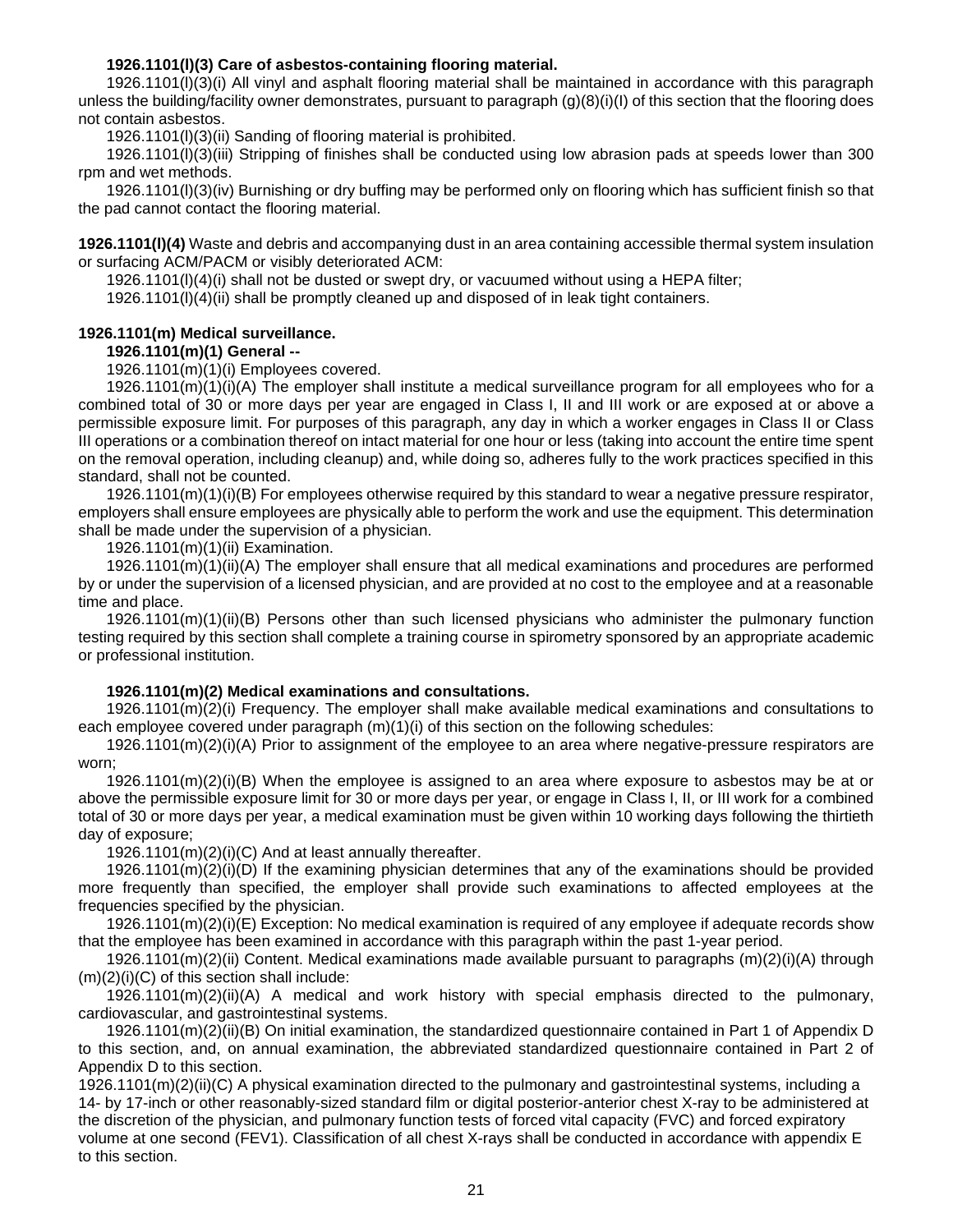1926.1101(m)(2)(ii)(D) Any other examinations or tests deemed necessary by the examining physician.

**1926.1101(m)(3) Information provided to the physician.** The employer shall provide the following information to the examining physician:

1926.1101(m)(3)(i) A copy of this standard and Appendices D, E, and I to this section;

1926.1101(m)(3)(ii) A description of the affected employee's duties as they relate to the employee's exposure;

1926.1101(m)(3)(iii) The employee's representative exposure level or anticipated exposure level;

1926.1101(m)(3)(iv) A description of any personal protective and respiratory equipment used or to be used; and 1926.1101(m)(3)(v) Information from previous medical examinations of the affected employee that is not otherwise available to the examining physician.

### **[1926.1101\(m\)\(4\)](http://www.osha.gov/pls/oshaweb/owalink.query_links?src_doc_type=STANDARDS&src_unique_file=1926_1101&src_anchor_name=1926.1101(m)(4)) Physician's written opinion.**

[1926.1101\(m\)\(4\)\(i\) T](http://www.osha.gov/pls/oshaweb/owalink.query_links?src_doc_type=STANDARDS&src_unique_file=1926_1101&src_anchor_name=1926.1101(m)(4)(i))he employer shall obtain a written opinion from the examining physician. This written opinion shall contain the results of the medical examination and shall include:

1926.1101(m)(4)(i)(A) The physician's opinion as to whether the employee has any detected medical conditions that would place the employee at an increased risk of material health impairment from exposure to asbestos;

1926.1101(m)(4)(i)(B) Any recommended limitations on the employee or on the use of personal protective equipment such as respirators; and

1926.1101(m)(4)(i)(C) A statement that the employee has been informed by the physician of the results of the medical examination and of any medical conditions that may result from asbestos exposure.

1926.1101(m)(4)(i)(D) A statement that the employee has been informed by the physician of the increased risk of lung cancer attributable to the combined effect of smoking and asbestos exposure.

1926.1101(m)(4)(ii) The employer shall instruct the physician not to reveal in the written opinion given to the employer specific findings or diagnoses unrelated to occupational exposure to asbestos.

1926.1101(m)(4)(iii) The employer shall provide a copy of the physician's written opinion to the affected employee within 30 days from its receipt.

# <span id="page-21-0"></span>**[1926.1101\(n\)](http://www.osha.gov/pls/oshaweb/owalink.query_links?src_doc_type=STANDARDS&src_unique_file=1926_1101&src_anchor_name=1926.1101(n)) Recordkeeping.**

### **1926.1101(n)(1) Objective data relied on pursuant to paragraph (f) to this section.**

1926.1101(n)(1)(i) Where the employer has relied on objective data that demonstrates that products made from or containing asbestos or the activity involving such products or material are not capable of releasing fibers of asbestos in concentrations at or above the permissible exposure limit and/or excursion limit under the expected conditions of processing, use, or handling to satisfy the requirements of paragraph (f), the employer shall establish and maintain an accurate record of objective data reasonably relied upon in support of the exemption.

1926.1101(n)(1)(ii) The record shall include at least the following information:

1926.1101(n)(1)(ii)(A) The product qualifying for exemption;

1926.1101(n)(1)(ii)(B) The source of the objective data;

1926.1101(n)(1)(ii)(C) The testing protocol, results of testing, and/or analysis of the material for the release of asbestos;

1926.1101(n)(1)(ii)(D) A description of the operation exempted and how the data support the exemption; and

1926.1101(n)(1)(ii)(E) Other data relevant to the operations, materials, processing, or employee exposures covered by the exemption.

1926.1101(n)(1)(iii) The employer shall maintain this record for the duration of the employer's reliance upon such objective data.

### **[1926.1101\(n\)\(2\)](http://www.osha.gov/pls/oshaweb/owalink.query_links?src_doc_type=STANDARDS&src_unique_file=1926_1101&src_anchor_name=1926.1101(n)(2)) Exposure measurements.**

1926.1101(n)(2)(i) The employer shall keep an accurate record of all measurements taken to monitor employee exposure to asbestos as prescribed in paragraph (f) of this section. NOTE: The employer may utilize the services of competent organizations such as industry trade associations and employee associations to maintain the records required by this section.

1926.1101(n)(2)(ii) This record shall include at least the following information:

1926.1101(n)(2)(ii)(A) The date of measurement;

1926.1101(n)(2)(ii)(B) The operation involving exposure to asbestos that is being monitored;

1926.1101(n)(2)(ii)(C) Sampling and analytical methods used and evidence of their accuracy;

1926.1101(n)(2)(ii)(D) Number, duration, and results of samples taken;

1926.1101(n)(2)(ii)(E) Type of protective devices worn, if any; and

[1926.1101\(n\)\(2\)\(ii\)\(F\)](http://www.osha.gov/pls/oshaweb/owalink.query_links?src_doc_type=STANDARDS&src_unique_file=1926_1101&src_anchor_name=1926.1101(n)(2)(ii)(F)) Name and exposure of the employees whose exposures are represented.

1926.1101(n)(2)(iii) The employer shall maintain this record for at least thirty (30) years, in accordance with 29 CFR 1910.20.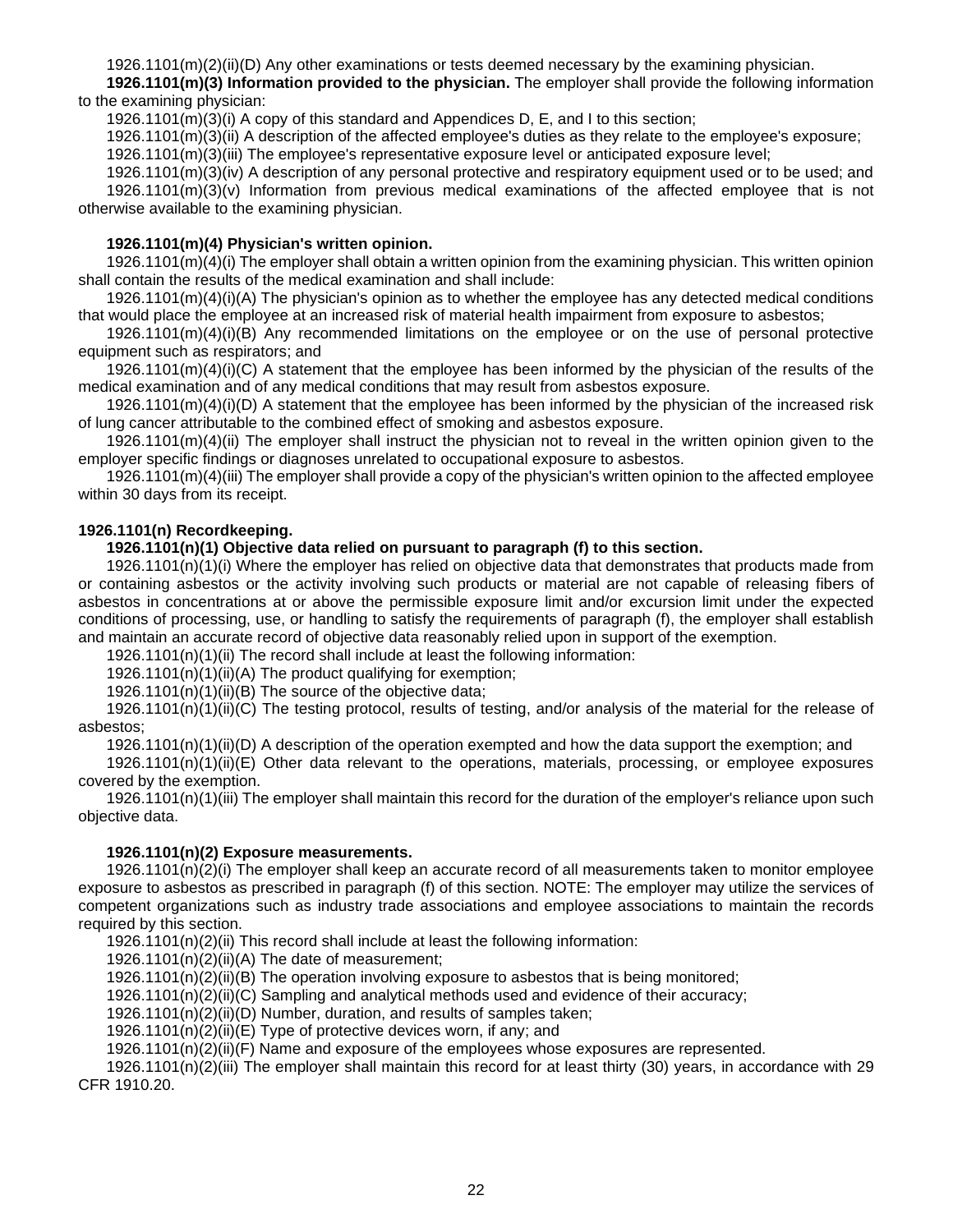### **1926.1101(n)(3) Medical surveillance.**

1926.1101(n)(3)(i) The employer shall establish and maintain an accurate record for each employee subject to medical surveillance by paragraph (m) of this section, in accordance with 29 CFR 1910.20.

1926.1101(n)(3)(ii) The record shall include at least the following information:

1926.1101(n)(3)(ii)(A) The name of the employee;

1926.1101(n)(3)(ii)(B) A copy of the employee's medical examination results, including the medical history, questionnaire responses, results of any tests, and physician's recommendations.

1926.1101(n)(3)(ii)(C) Physician's written opinions;

1926.1101(n)(3)(ii)(D) Any employee medical complaints related to exposure to asbestos; and

1926.1101(n)(3)(ii)(E) A copy of the information provided to the physician as required by paragraph (m) of this section.

1926.1101(n)(3)(iii) The employer shall ensure that this record is maintained for the duration of employment plus thirty (30) years, in accordance with 29 CFR 1910.20.

**1926.1101(n)(4) Training records.** The employer shall maintain all employee training records for one (1) year beyond the last date of employment by that employer.

**1926.1101(n)(5) Data to Rebut PACM.** Where the building owner and employer have relied on data to demonstrate that PACM is not asbestos-containing, such data shall be maintained for as long as they are relied upon to rebut the presumption.

**1926.1101(n)(6) Records of Required Notifications.** Where the building owner has communicated and received information concerning the identification, location and quantity of ACM and PACM, written records of such notifications and their content shall be maintained by the building owner for the duration of ownership and shall be transferred to successive owners of such buildings/facilities.

#### **1926.1101(n)(7) Availability.**

1926.1101(n)(7)(i) The employer, upon written request, shall make all records required to be maintained by this section available to the Assistant Secretary and the Director for examination and copying.

1926.1101(n)(7)(ii) The employer must comply with the requirements concerning availability of records set forth in 29 CFR 1910.1020.

**1926.1101(n)(8) Transfer of records.** The employer must comply with the requirements concerning transfer of records set forth in 29 CFR 1910.1020(h).

### <span id="page-22-0"></span>**1926.1101(o) Competent person.**

**1926.1101(o)(1) General.** On all construction worksites covered by this standard, the employer shall designate a competent person, having the qualifications and authorities for ensuring worker safety and health required by Subpart C, General Safety and Health Provisions for Construction (29 CFR 1926.20 through 1926.32).

**1926.1101(o)(2) Required Inspections by the Competent Person.** Section 1926.20(b)(2) which requires health and safety prevention programs to provide for frequent and regular inspections of the job sites, materials, and equipment to be made by competent persons, is incorporated.

**[1926.1101\(o\)\(3\)](http://www.osha.gov/pls/oshaweb/owalink.query_links?src_doc_type=STANDARDS&src_unique_file=1926_1101&src_anchor_name=1926.1101(o)(3)) Additional Inspections.** In addition, the competent person shall make frequent and regular inspections of the job sites, in order to perform the duties set out below in paragraph (o)(3)(i) and (ii) of this section. For Class I jobs, on-site inspections shall be made at least once during each work shift, and at any time at employee request. For Class II, III, and IV jobs, on-site inspections shall be made at intervals sufficient to assess whether conditions have changed, and at any reasonable time at employee request.

[1926.1101\(o\)\(3\)\(i\)](http://www.osha.gov/pls/oshaweb/owalink.query_links?src_doc_type=STANDARDS&src_unique_file=1926_1101&src_anchor_name=1926.1101(o)(3)(i)) On all worksites where employees are engaged in Class I or II asbestos work, the competent person designated in accordance with paragraph (e)(6) of this section shall perform or supervise the following duties, as applicable:

1926.1101(o)(3)(i)(A) Set up the regulated area, enclosure, or other containment;

1926.1101(o)(3)(i)(B) Ensure (by on-site inspection) the integrity of the enclosure or containment;

1926.1101(o)(3)(i)(C) Set up procedures to control entry to and exit from the enclosure and/or area;

1926.1101(o)(3)(i)(D) Supervise all employee exposure monitoring required by this section and ensure that it is conducted as required by paragraph (f) of this section;

1926.1101(o)(3)(i)(E) Ensure that employees working within the enclosure and/or using glove bags wear respirators and protective clothing as required by paragraphs (h) and (i) of this section;

1926.1101(o)(3)(i)(F) Ensure through on-site supervision, that employees set up, use and remove engineering controls, use work practices and personal protective equipment in compliance with all requirements;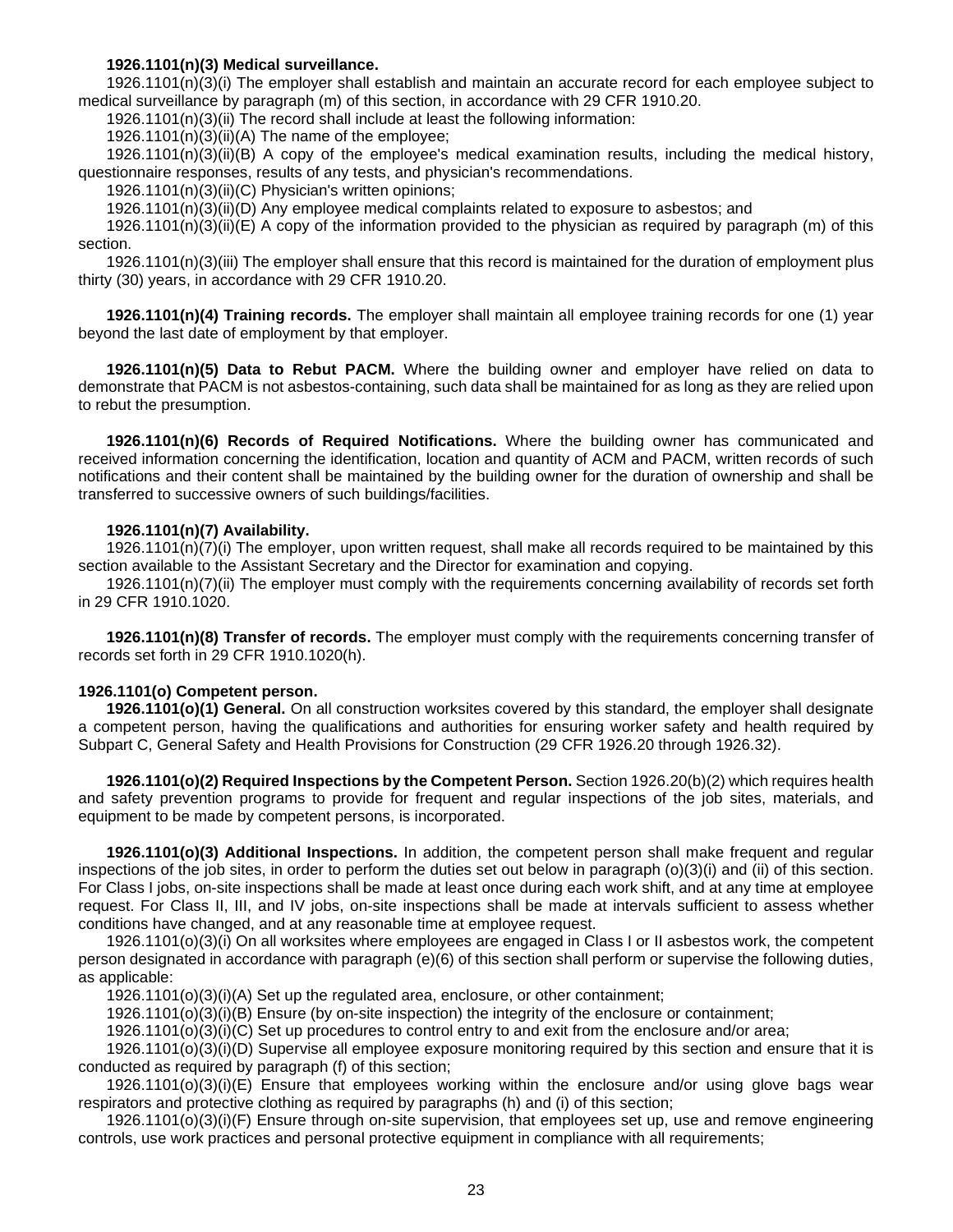1926.1101(o)(3)(i)(G) Ensure that employees use the hygiene facilities and observe the decontamination procedures specified in paragraph (j) of this section;

1926.1101(o)(3)(i)(H) Ensure that through on-site inspection, engineering controls are functioning properly and employees are using proper work practices; and,

1926.1101(o)(3)(i)(I) Ensure that notification requirement in paragraph (k) of this section are met.

1926.1101(o)(3)(ii) [Reserved]

### **[1926.1101\(o\)\(4\)](http://www.osha.gov/pls/oshaweb/owalink.query_links?src_doc_type=STANDARDS&src_unique_file=1926_1101&src_anchor_name=1926.1101(o)(4)) Training for the competent person.**

1926.1101(o)(4)(i) For Class I and II asbestos work the competent person shall be trained in all aspects of asbestos removal and handling, including: abatement, installation, removal and handling; the contents of this standard; the identification of asbestos; removal procedures, where appropriate; and other practices for reducing the hazard. Such training shall be obtained in a comprehensive course for supervisors that meets the criteria of EPA's Model Accredited Plan (40 CFR part 763, subpart E, Appendix C), such as a course conducted by an EPA-approved or state-approved training provider, certified by EPA or a state, or a course equivalent in stringency, content, and length.

1926.1101(o)(4)(ii) For Class III and IV asbestos work, the competent person shall be trained in aspects of asbestos handling appropriate for the nature of the work, to include procedures for setting up glove bags and minienclosures, practices for reducing asbestos exposures, use of wet methods, the contents of this standard, and the identification of asbestos. Such training shall include successful completion of a course that is consistent with EPA requirements for training of local education agency maintenance and custodial staff as set forth at 40 CFR 763.92(a)(2), or its equivalent in stringency, content, and length. Competent persons for Class III and IV work, may also be trained pursuant to the requirements of paragraph (o)(4)(i) of this section.

#### <span id="page-23-0"></span>**1926.1101(p) Appendices.**

**1926.1101(p)(1) Appendices A, C, D, and E** to this section are incorporated as part of this section and the contents of these appendices are mandatory.

**1926.1101(p)(2) Appendices B, F, H, I, J, and K** to this section are informational and are not intended to create any additional obligations not otherwise imposed or to detract from any existing obligations.

<span id="page-23-1"></span>[59 FR 40964, Aug. 10, 1994; 60 FR 9624, Feb. 21, 1995; 60 FR 33343, June 28, 1995; 60 FR 33972, June 29, 1995; 60 FR 36043, July 13, 1995; 60 FR 50411, Sept. 29, 1995; 61 FR 5507, Feb. 13, 1996; 61 FR 43454, August 23, 1996; 63 FR 1152, Jan. 8, 1998; 63 FR 20098, April 23, 1998; 63 FR 35138, June 29, 1998; 70 FR 1143, Jan. 5, 2005; 71 FR 16675, April 3, 2006; 71 FR 50191, August 24, 2006; 73 FR 755889, Dec. 12, 2008; 76 FR 33612, June 8, 2011; 77 FR 17895, March 26, 2012; 84 FR 21580, May 14, 2019]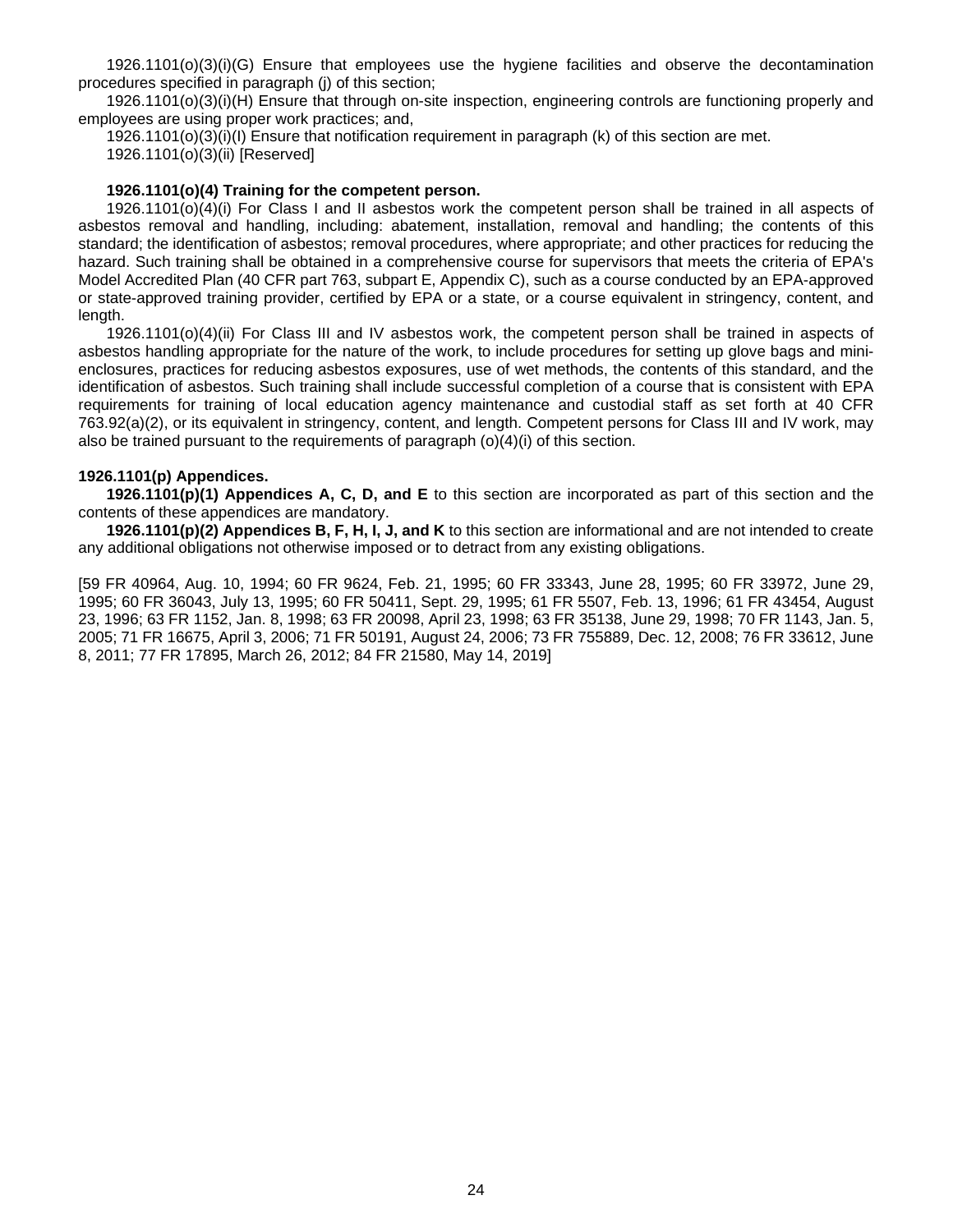#### **APPENDIX A OSHA REFERENCE METHOD – MANDATORY**

<span id="page-24-0"></span>This mandatory appendix specifies the procedure for analyzing air samples for asbestos and specifies quality control procedures that must be implemented by laboratories performing the analysis. The sampling and analytical methods described below represent the elements of the available monitoring methods (such as Appendix B of this regulation, the most current version of the OSHA method ID-160, or the most current version of the NIOSH Method 7400). All employers who are required to conduct air monitoring under paragraph (f) of the standard are required to utilize analytical laboratories that use this procedure, or an equivalent method, for collecting and analyzing samples.

#### **Sampling and Analytical Procedure**

1. The sampling medium for air samples shall be mixed cellulose ester filter membranes. These shall be designated by the manufacturer as suitable for asbestos counting. See below for rejection of blanks.

2. The preferred collection device shall be the 25-mm diameter cassette with an open-faced 50-mm electrically conductive extension cowl. The 37-mm cassette may be used if necessary but only if written justification for the need to use the 37-mm filter cassette accompanies the sample results in the employee's exposure monitoring record. Do not reuse or reload cassettes for asbestos sample collection.

3. An air flow rate between 0.5 liter/min and 2.5 liters/min shall be selected for the 25/mm cassette. If the 37-mm cassette is used, an air flow rate between 1 liter/min and 2.5 liters/min shall be selected.

4. Where possible, a sufficient air volume for each air sample shall be collected to yield between 100 and 1,300 fibers per square millimeter on the membrane filter. If a filter darkens in appearance or if loose dust is seen on the filter, a second sample shall be started.

5. Ship the samples in a rigid container with sufficient packing material to prevent dislodging the collected fibers. Packing material that has a high electrostatic charge on its surface (e.g., expanded polystyrene) cannot be used because such material can cause loss of fibers to the sides of the cassette.

6. Calibrate each personal sampling pump before and after use with a representative filter cassette installed between the pump and the calibration devices.

7. Personal samples shall be taken in the "breathing zone" of the employee (i.e., attached to or near the collar or lapel near the worker's face).

8. Fiber counts shall be made by positive phase contrast using a microscope with an 8 to 10 X eyepiece and a 40 to 45 X objective for a total magnification of approximately 400 X and a numerical aperture of 0.65 to 0.75. The microscope shall also be fitted with a green or blue filter.

9. The microscope shall be fitted with a Walton-Beckett eyepiece graticule calibrated for a field diameter of 100 micrometers (+/- 2 micrometers).

10. The phase-shift detection limit of the microscope shall be about 3 degrees measured using the HSE phase shift test slide as outlined below.

a. Place the test slide on the microscope stage and center it under the phase objective.

b. Bring the blocks of grooved lines into focus.

Note: The slide consists of seven sets of grooved lines (ca. 20 grooves to each block) in descending order of visibility from sets 1 to 7, seven being the least visible. The requirements for asbestos counting are that the microscope optics must resolve the grooved lines in set 3 completely, although they may appear somewhat faint, and that the grooved lines in sets 6 and 7 must be invisible. Sets 4 and 5 must be at least partially visible but may vary slightly in visibility between microscopes. A microscope that fails to meet these requirements has either too low or too high a resolution to be used for asbestos counting.

c. If the image deteriorates, clean and adjust the microscope optics. If the problem persists, consult the microscope manufacturer.

11. Each set of samples taken will include 10% field blanks or a minimum of 2 field blanks. These blanks must come from the same lot as the filters used for sample collection. The field blank results shall be averaged and subtracted from the analytical results before reporting. A set consists of any sample or group of samples for which an evaluation for this standard must be made. Any samples represented by a field blank having a fiber count in excess of the detection limit of the method being used shall be rejected.

12. The samples shall be mounted by the acetone/triacetin method or a method with an equivalent index of refraction and similar clarity.

13. Observe the following counting rules.

a. Count only fibers equal to or longer than 5 micrometers. Measure the length of curved fibers along the curve.

b. In the absence of other information, count all particles as asbestos that have a length-to-width ratio (aspect ratio) of 3:1 or greater.

c. Fibers lying entirely within the boundary of the Walton-Beckett graticule field shall receive a count of 1. Fibers crossing the boundary once, having one end within the circle, shall receive the count of one half (1/2). Do not count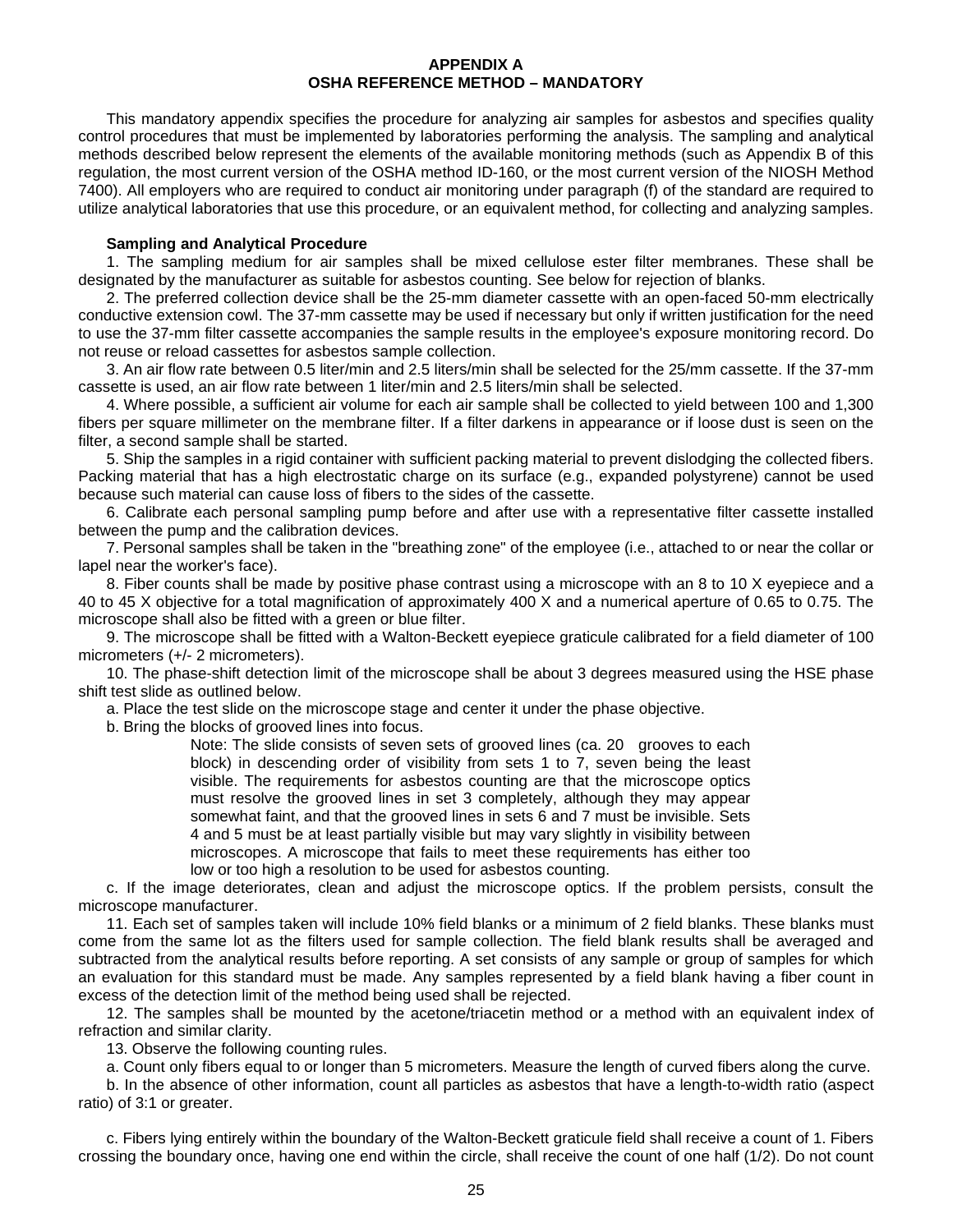any fiber that crosses the graticule boundary more than once. Reject and do not count any other fibers even though they may be visible outside the graticule area.

d. Count bundles of fibers as one fiber unless individual fibers can be identified by observing both ends of an individual fiber.

e. Count enough graticule fields to yield 100 fibers. Count a minimum of 20 fields; stop counting at 100 fields regardless of fiber count.

14. Blind recounts shall be conducted at the rate of 10 percent.

#### **Quality Control Procedures**

1. Intralaboratory program. Each laboratory and/or each company with more than one microscopist counting slides shall establish a statistically designed quality assurance program involving blind recounts and comparisons between microscopists to monitor the variability of counting by each microscopist and between microscopists. In a company with more than one laboratory, the program shall include all laboratories, and shall also evaluate the laboratory-to-laboratory variability.

2.a. Interlaboratory program. Each laboratory analyzing asbestos samples for compliance determination shall implement an interlaboratory quality assurance program that, as a minimum, includes participation of at least two other independent laboratories. Each laboratory shall participate in round robin testing at least once every 6 months with at least all the other laboratories in its interlaboratory quality assurance group. Each laboratory shall submit slides typical of its own workload for use in this program. The round robin shall be designed and results analyzed using appropriate statistical methodology.

2.b. All laboratories should also participate in a national sample testing scheme such as the Proficiency Analytical Testing Program (PAT), or the Asbestos Registry sponsored by the American Industrial Hygiene Association (AIHA).

3. All individuals performing asbestos analysis must have taken the NIOSH course for sampling and evaluating airborne asbestos dust or an equivalent course.

4. When the use of different microscopes contributes to differences between counters and laboratories, the effect of the different microscope shall be evaluated and the microscope shall be replaced, as necessary.

<span id="page-25-0"></span>5. Current results of these quality assurance programs shall be posted in each laboratory to keep the microscopists informed.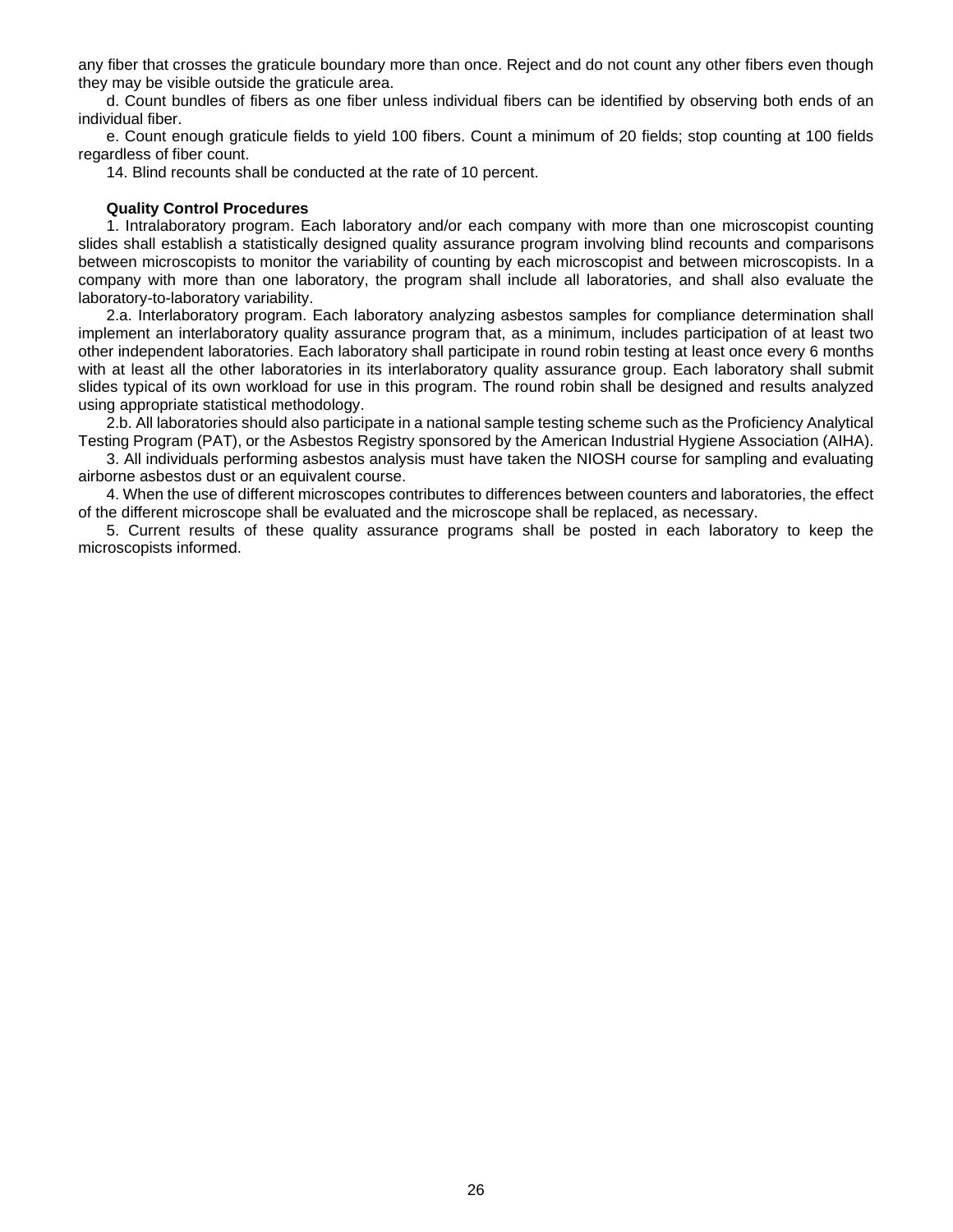### **APPENDIX B SAMPLING AND ANALYSIS - NON-MANDATORY**

#### <span id="page-26-0"></span>**Matrix Air:**

| <b>OSHA Permissible Exposure Limits:</b> |                |
|------------------------------------------|----------------|
| Time Weighted Average                    | $0.1$ fiber/cc |
| Excursion Level (30 minutes)             | $1.0$ fiber/cc |

Collection Procedure:

A known volume of air is drawn through a 25-mm diameter cassette containing a mixedcellulose ester filter. The cassette must be equipped with an electrically conductive 50-mm extension cowl. The sampling time and rate are chosen to give a fiber density of between 100 to 1,300 fibers/mm2 on the filter.

| Recommended Sampling Rate | 0.5 to 5.0 liters/minute $(L/min)$ |  |
|---------------------------|------------------------------------|--|
| Recommended Air Volumes   |                                    |  |
| Minimum                   | 25 L                               |  |
| Maximum                   | 2.400 L                            |  |

### **Analytical Procedure:**

A portion of the sample filter is cleared and prepared for asbestos fiber counting by Phase Contrast Microscopy (PCM) at 400X.

Commercial manufacturers and products mentioned in this method are for descriptive use only and do not constitute endorsements by USDOL-OSHA. Similar products from other sources can be substituted.

### **1. Introduction**

This method describes the collection of airborne asbestos fibers using calibrated sampling pumps with mixedcellulose ester (MCE) filters and analysis by phase contrast microscopy (PCM). Some terms used are unique to this method and are defined below: Asbestos: A term for naturally occurring fibrous minerals. Asbestos includes chrysotile, crocidolite, amosite (cummingtonite-grunerite asbestos), tremolite asbestos, actinolite asbestos, anthophyllite asbestos, and any of these minerals that have been chemically treated and/or altered. The precise chemical formulation of each species will vary with the location from which it was mined. Nominal compositions are listed:

|                                                      | Mg(3)Si(2)O(5)(OH)(4)                      |
|------------------------------------------------------|--------------------------------------------|
|                                                      | $Na(2)Fe(3)(2)+Fe(2)(3)+Si(8)O(22)(OH)(2)$ |
|                                                      | (Mg,Fe)(7)Si(8)O(22)(OH)(2)                |
| Tremolite-actinoliteCa(2)(Mg,Fe)(5)Si(8)O(22)(OH)(2) |                                            |
|                                                      | (Mg,Fe)(7)Si(8)O(22)(OH)(2)                |

Asbestos Fiber: A fiber of asbestos which meets the criteria specified below for a fiber.

Aspect Ratio: The ratio of the length of a fiber to it's diameter (e.g. 3:1, 5:1 aspect ratios).

Cleavage Fragments: Mineral particles formed by comminution of minerals, especially those characterized by parallel sides and a moderate aspect ratio (usually less than 20:1).

Detection Limit: The number of fibers necessary to be 95% certain that the result is greater than zero.

Differential Counting: The term applied to the practice of excluding certain kinds of fibers from the fiber count because they do not appear to be asbestos.

Fiber: A particle that is 5 um or longer, with a length-to-width ratio of 3 to 1 or longer.

Field: The area within the graticule circle that is superimposed on the microscope image.

Set: The samples which are taken, submitted to the laboratory, analyzed, and for which, interim or final result reports are generated.

Tremolite, Anthophyllite, and Actinolite: The non-asbestos form of these minerals which meet the definition of a fiber. It includes any of these minerals that have been chemically treated and/or altered.

Walton-Beckett Graticule: An eyepiece graticule specifically designed for asbestos fiber counting. It consists of a circle with a projected diameter of 100 plus or minus 2 um (area of about 0.00785 mm(2)) with a crosshair having ticmarks at 3-um intervals in one direction and 5-um in the orthogonal direction.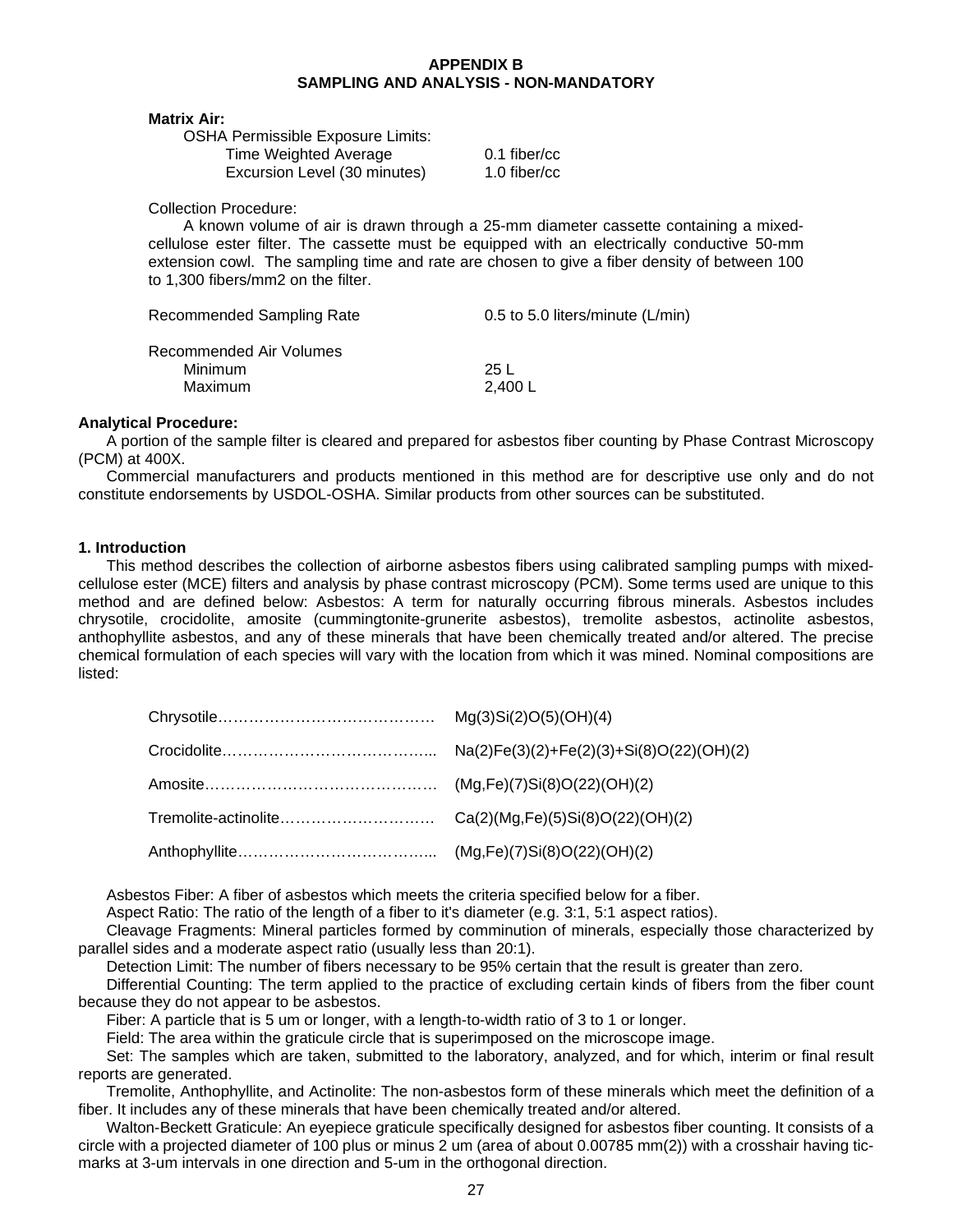There are marks around the periphery of the circle to demonstrate the proper sizes and shapes of fibers. This design is reproduced in Figure 1. The disk is placed in one of the microscope eyepieces so that the design is superimposed on the field of view.

# **1.1. History**

 Early surveys to determine asbestos exposures were conducted using impinger counts of total dust with the counts expressed as million particles per cubic foot. The British Asbestos Research Council recommended filter membrane counting in 1969. In July 1969, the Bureau of Occupational Safety and Health published a filter membrane method for counting asbestos fibers in the United States. This method was refined by NIOSH and published as P & CAM 239. On May 29, 1971, OSHA specified filter membrane sampling with phase contrast counting for evaluation of asbestos exposures at work sites in the United States. The use of this technique was again required by OSHA in 1986. Phase contrast microscopy has continued to be the method of choice for the measurement of occupational exposure to asbestos.

# **1.2. Principle**

 Air is drawn through a MCE filter to capture airborne asbestos fibers. A wedge shaped portion of the filter is removed, placed on a glass microscope slide and made transparent. A measured area (field) is viewed by PCM. All the fibers meeting defined criteria for asbestos are counted and considered a measure of the airborne asbestos concentration.

# **1.3. Advantages and Disadvantages**

There are four main advantages of PCM over other methods:

 (1) The technique is specific for fibers. Phase contrast is a fiber counting technique which excludes non-fibrous particles from the analysis.

 (2) The technique is inexpensive and does not require specialized knowledge to carry out the analysis for total fiber counts.

 (3) The analysis is quick and can be performed on-site for rapid determination of air concentrations of asbestos fibers.

 (4) The technique has continuity with historical epidemiological studies so that estimates of expected disease can be inferred from long-term determinations of asbestos exposures.

The main disadvantage of PCM is that it does not positively identify asbestos fibers. Other fibers which are not asbestos may be included in the count unless differential counting is performed. This requires a great deal of experience to adequately differentiate asbestos from non-asbestos fibers. Positive identification of asbestos must be performed by polarized light or electron microscopy techniques. A further disadvantage of PCM is that the smallest visible fibers are about 0.2 um in diameter while the finest asbestos fibers may be as small as 0.02 um in diameter. For some exposures, substantially more fibers may be present than are actually counted.

### **1.4. Workplace Exposure**

 Asbestos is used by the construction industry in such products as shingles, floor tiles, asbestos cement, roofing felts, insulation and acoustical products. Non-construction uses include brakes, clutch facings, paper, paints, plastics, and fabrics. One of the most significant exposures in the workplace is the removal and encapsulation of asbestos in schools, public buildings, and homes. Many workers have the potential to be exposed to asbestos during these operations.

 About 95% of the asbestos in commercial use in the United States is chrysotile. Crocidolite and amosite make up most of the remainder. Anthophyllite and tremolite or actinolite are likely to be encountered as contaminants in various industrial products.

### **1.5. Physical Properties**

 Asbestos fiber possesses a high tensile strength along its axis, is chemically inert, non-combustible, and heat resistant. It has a high electrical resistance and good sound absorbing properties. It can be weaved into cables, fabrics or other textiles, and also matted into asbestos papers, felts, or mats.

### **2. Range and Detection Limit**

 **2.1. The ideal counting range on the filter is 100 to 1,300 fibers/mm(2).** With a Walton-Beckett graticule this range is equivalent to 0.8 to 10 fibers/field. Using NIOSH counting statistics, a count of 0.8 fibers/field would give an approximate coefficient of variation (CV) of 0.13.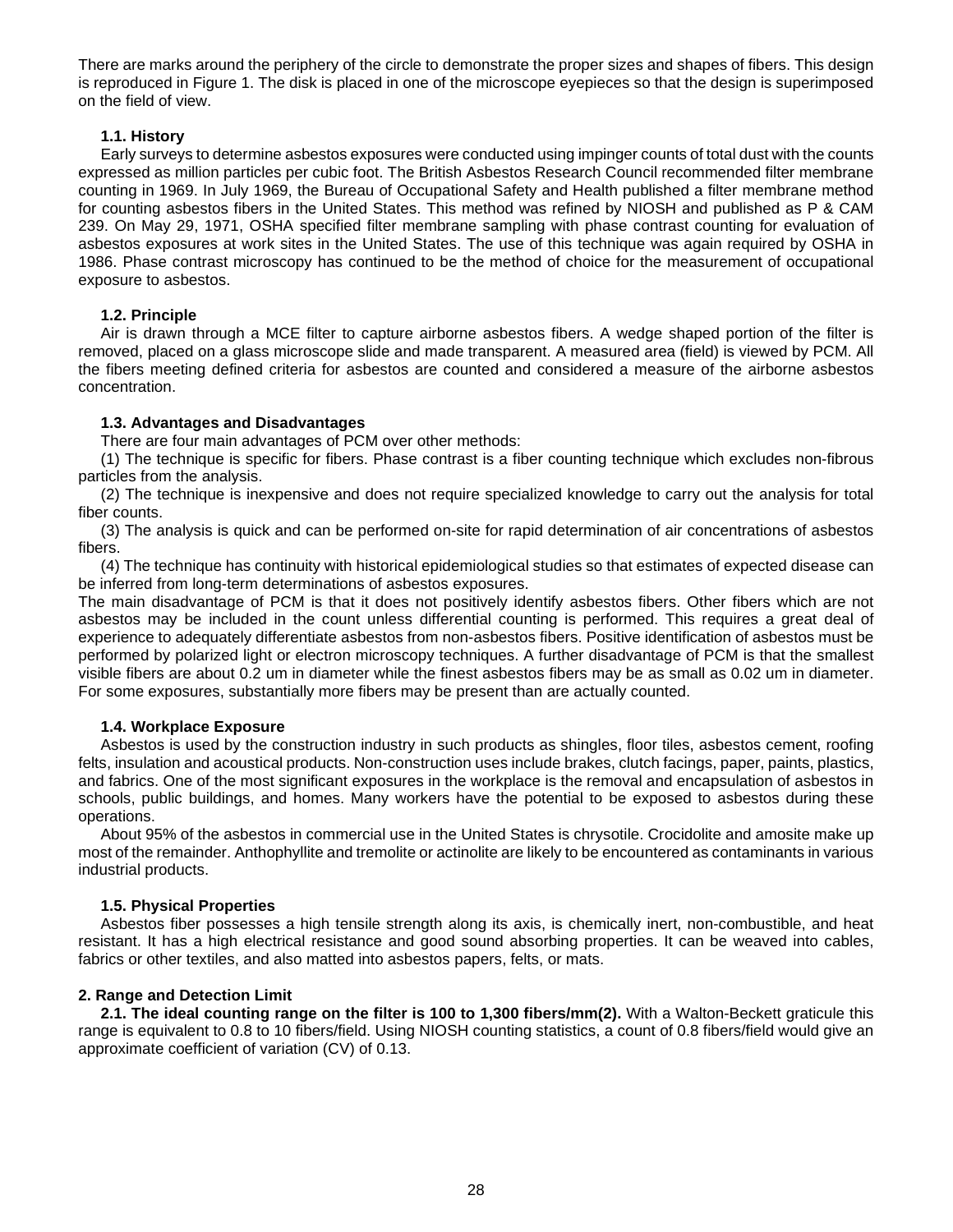**2.2. The detection limit for this method is 4.0 fibers per 100 fields or 5.5 fibers/mm(2).** This was determined using an equation to estimate the maximum CV possible at a specific concentration (95% confidence) and a Lower Control Limit of zero. The CV value was then used to determine a corresponding concentration from historical CV vs fiber relationships. As an example:

Lower Control Limit (95% Confidence) = AC -- 1.645(CV)(AC)

Where:

AC = Estimate of the airborne fiber concentration (fibers/cc) Setting the Lower Control Limit  $= 0$  and solving for CV:

 $0 = AC - 1.645(CV)(AC)$ 

 $CV = 0.61$ 

This value was compared with CV vs. count curves. The count at which  $CV = 0.61$  for Leidel-Busch counting statistics or for an OSHA Salt Lake Technical Center (OSHA-SLTC) CV curve (see Appendix A for further information) was 4.4 fibers or 3.9 fibers per 100 fields, respectively. Although a lower detection limit of 4 fibers per 100 fields is supported by the OSHA-SLTC data, both data sets support the 4.5 fibers per 100 fields value.

### **3. Method Performance -- Precision and Accuracy**

 Precision is dependent upon the total number of fibers counted and the uniformity of the fiber distribution on the filter. A general rule is to count at least 20 and not more than 100 fields. The count is discontinued when 100 fibers are counted, provided that 20 fields have already been counted. Counting more than 100 fibers results in only a small gain in precision. As the total count drops below 10 fibers, an accelerated loss of precision is noted.

At this time, there is no known method to determine the absolute accuracy of the asbestos analysis. Results of samples prepared through the Proficiency Analytical Testing (PAT) Program and analyzed by the OSHA-SLTC showed no significant bias when compared to PAT reference values. The PAT samples were analyzed from 1987 to 1989 (N = 36) and the concentration range was from 120 to 1,300 fibers/mm(2).

#### **4. Interferences**

Fibrous substances, if present, may interfere with asbestos analysis.

Some common fibers are:

- Fiberglass
- Anhydrite
- Plant Fibers
- Perlite Veins
- Gypsum
- Some Synthetic Fibers
- Membrane Structures
- Sponge Spicules
- Diatoms
- **Microorganisms**
- **Wollastonite**

 The use of electron microscopy or optical tests such as polarized light, and dispersion staining may be used to differentiate these materials from asbestos when necessary.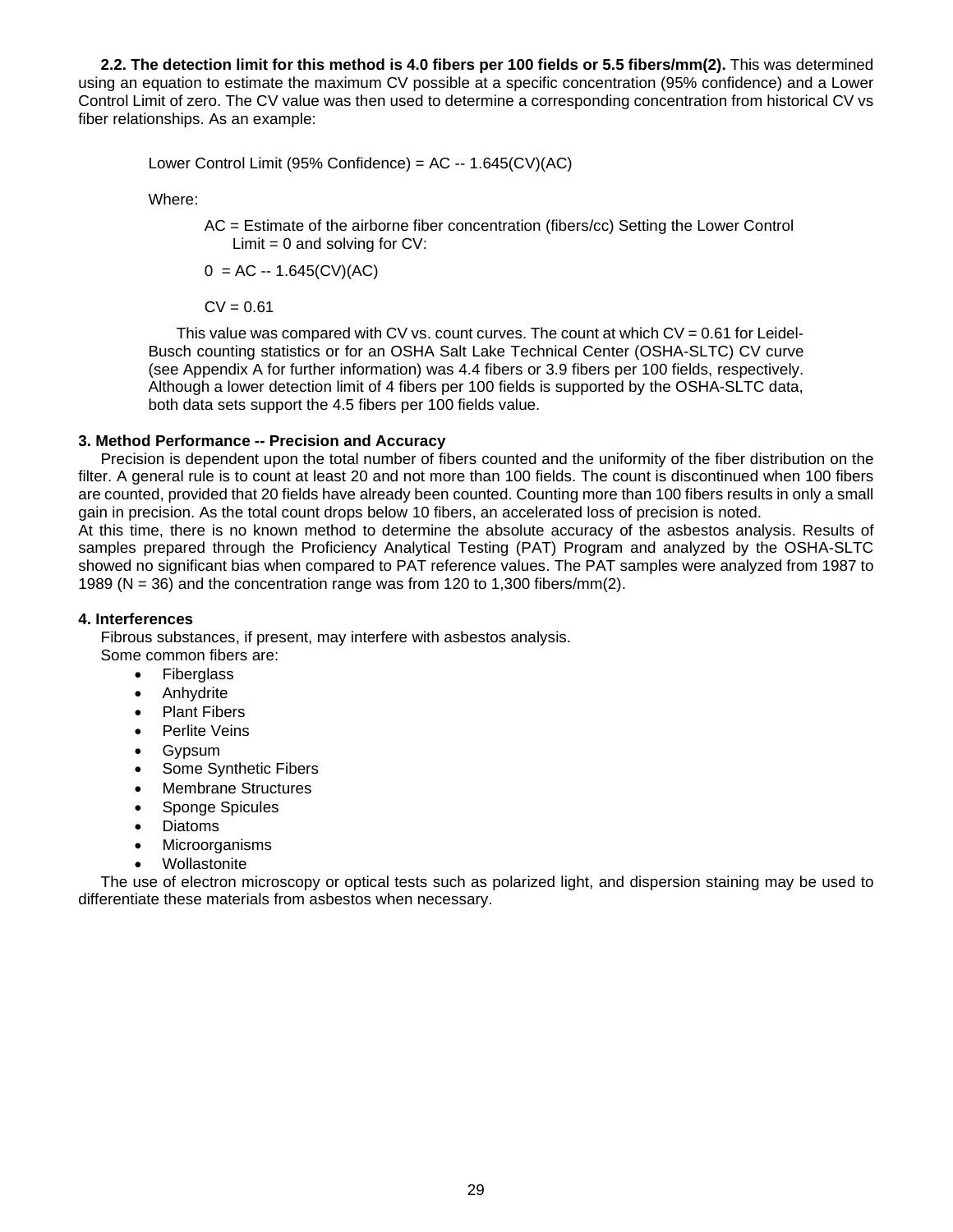# **5. Sampling**

# **5.1. Equipment**

5.1.1. Sample assembly (The assembly is shown in Figure 3). Conductive filter holder consisting of a 25-mm diameter, 3-piece cassette having a 50-mm long electrically conductive extension cowl. Backup pad, 25-mm, cellulose. Membrane filter, mixed-cellulose ester (MCE), 25-mm, plain, white, 0.4 to 1.2-um pore size.

Notes:

- (a) DO NOT RE-USE CASSETTES.
- (b) Fully conductive cassettes are required to reduce fiber loss to the sides of the cassette due to electrostatic attraction.
- (c) Purchase filters which have been selected by the manufacturer for asbestos counting or analyze representative filters for fiber background before use. Discard the filter lot if more than 4 fibers/ 100 fields are found.
- (d) To decrease the possibility of contamination, the sampling system (filter-backup pad-cassette) for asbestos is usually preassembled by the manufacturer.
- (e) Other cassettes, such as the Bell-mouth, may be used within the limits of their validation.

5.1.2. Gel bands for sealing cassettes.

5.1.3. Sampling pump.

Each pump must be a battery operated, self-contained unit small enough to be placed on the monitored employee and not interfere with the work being performed. The pump must be capable of sampling at the collection rate for the required sampling time.

5.1.4. Flexible tubing, 6-mm bore.

5.1.5. Pump calibration.

Stopwatch and bubble tube/burette or electronic meter.

# **5.2. Sampling Procedure**

5.2.1. Seal the point where the base and cowl of each cassette meet with a gel band or tape.

5.2.2. Charge the pumps completely before beginning.

5.2.3. Connect each pump to a calibration cassette with an appropriate length of 6-mm bore plastic tubing. Do not use luer connectors -- the type of cassette specified above has built-in adapters.

5.2.4. Select an appropriate flow rate for the situation being monitored. The sampling flow rate must be between 0.5 and 5.0 L/min for personal sampling and is commonly set between 1 and 2 L/min. Always choose a flow rate that will not produce overloaded filters.

5.2.5. Calibrate each sampling pump before and after sampling with a calibration cassette in-line (Note: This calibration cassette should be from the same lot of cassettes used for sampling). Use a primary standard (e.g. bubble burette) to calibrate each pump. If possible, calibrate at the sampling site.

Note: If sampling site calibration is not possible, environmental influences may affect the flow rate. The extent is dependent on the type of pump used. Consult with the pump manufacturer to determine dependence on environmental influences. If the pump is affected by temperature and pressure changes, correct the flow rate using the formula shown in the section "Sampling Pump Flow Rate Corrections" at the end of this appendix.

5.2.6. Connect each pump to the base of each sampling cassette with flexible tubing. Remove the end cap of each cassette and take each air sample open face. Assure that each sample cassette is held open side down in the employee's breathing zone during sampling. The distance from the nose/mouth of the employee to the cassette should be about 10 cm. Secure the cassette on the collar or lapel of the employee using spring clips or other similar devices.

5.2.7. A suggested minimum air volume when sampling to determine TWA compliance is 25 L. For Excursion Limit (30 min sampling time) evaluations, a minimum air volume of 48 L is recommended.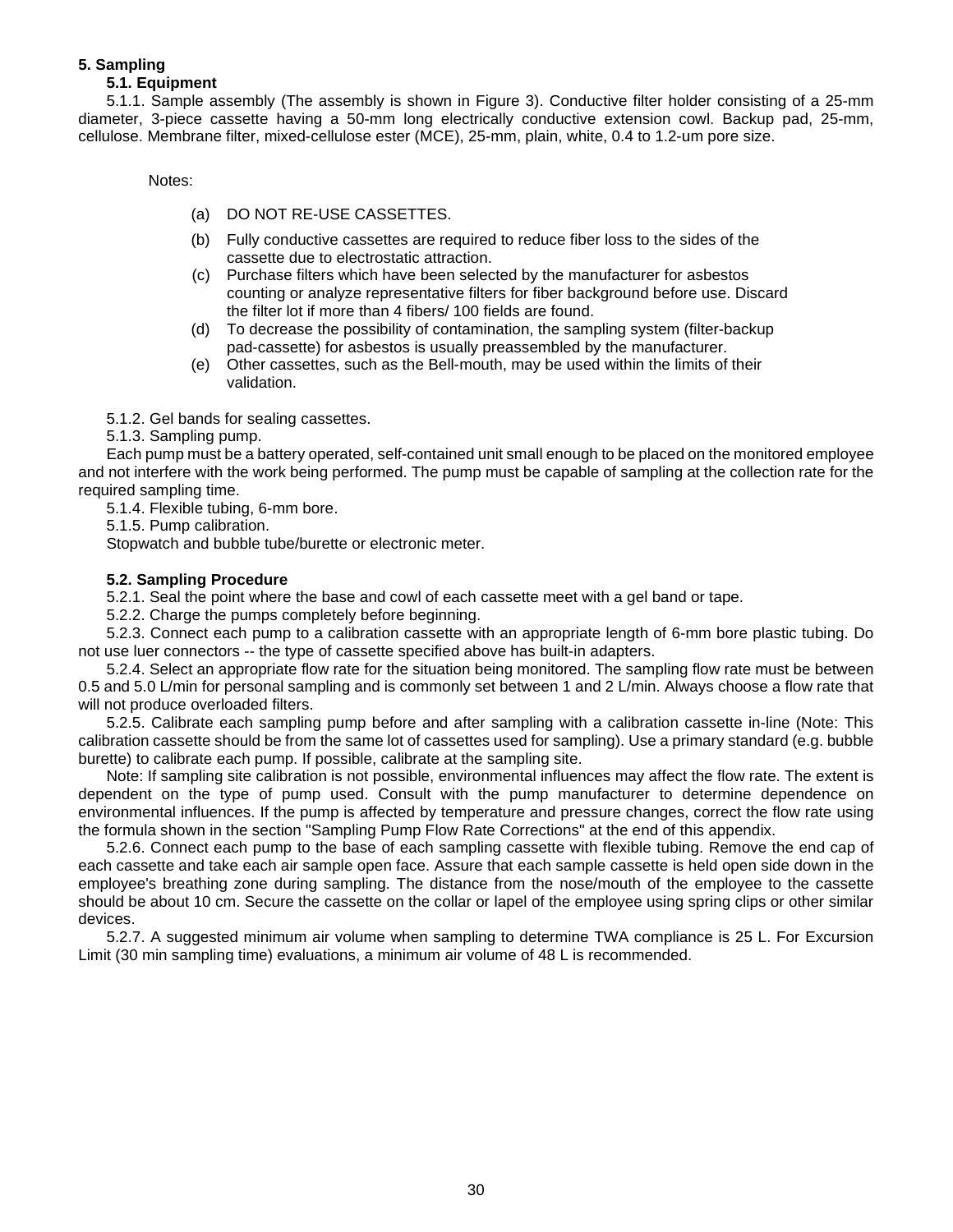5.2.8. The most significant problem when sampling for asbestos is overloading the filter with non-asbestos dust. Suggested maximum air sample volumes for specific environments are:

| <b>Environment</b>                         | Air Vol. (L)  |
|--------------------------------------------|---------------|
| Asbestos removal operations (visible dust) | 100.          |
| Asbestos removal operations (little dust)  | 240.          |
| Office environments                        | 400 to 2,400. |

CAUTION: Do not overload the filter with dust. High levels of non-fibrous dust particles may obscure fibers on the filter and lower the count or make counting impossible. If more than about 25 to 30% of the field area is obscured with dust, the result may be biased low. Smaller air volumes may be necessary when there is excessive non-asbestos dust in the air.

While sampling, observe the filter with a small flashlight. If there is a visible layer of dust on the filter, stop sampling, remove and seal the cassette, and replace with a new sampling assembly. The total dust loading should not exceed 1 mg.

5.2.9. Blank samples are used to determine if any contamination has occurred during sample handling. Prepare two blanks for the first 1 to 20 samples. For sets containing greater than 20 samples, prepare blanks as 10% of the samples. Handle blank samples in the same manner as air samples with one exception: Do not draw any air through the blank samples. Open the blank cassette in the place where the sample cassettes are mounted on the employee. Hold it open for about 30 seconds. Close and seal the cassette appropriately. Store blanks for shipment with the sample cassettes.

5.2.10. Immediately after sampling, close and seal each cassette with the base and plastic plugs. Do not touch or puncture the filter membrane as this will invalidate the analysis.

5.2.11. Attach and secure a sample seal around each sample cassette in such a way as to assure that the end cap and base plugs cannot be removed without destroying the seal. Tape the ends of the seal together since the seal is not long enough to be wrapped end-to-end. Also wrap tape around the cassette at each joint to keep the seal secure.

# **5.3. Sample Shipment**

5.3.1. Send the samples to the laboratory with paperwork requesting asbestos analysis. List any known fibrous interferences present during sampling on the paperwork. Also, note the workplace operation(s) sampled.

5.3.2. Secure and handle the samples in such that they will not rattle during shipment nor be exposed to static electricity. Do not ship samples in expanded polystyrene peanuts, vermiculite, paper shreds, or excelsior. Tape sample cassettes to sheet bubbles and place in a container that will cushion the samples in such a manner that they will not rattle.

5.3.3. To avoid the possibility of sample contamination, always ship bulk samples in separate mailing containers.

# **6. Analysis**

### **6.1. Safety Precautions**

6.1.1. Acetone is extremely flammable and precautions must be taken not to ignite it. Avoid using large containers or quantities of acetone. Transfer the solvent in a ventilated laboratory hood. Do not use acetone near any open flame. For generation of acetone vapor, use a spark free heat source.

6.1.2. Any asbestos spills should be cleaned up immediately to prevent dispersal of fibers. Prudence should be exercised to avoid contamination of laboratory facilities or exposure of personnel to asbestos. Asbestos spills should be cleaned up with wet methods and/ or a High Efficiency Particulate-Air (HEPA) filtered vacuum.

# **CAUTION:**

**Do not use a vacuum without a HEPA filter It will disperse fine asbestos fibers in the air.**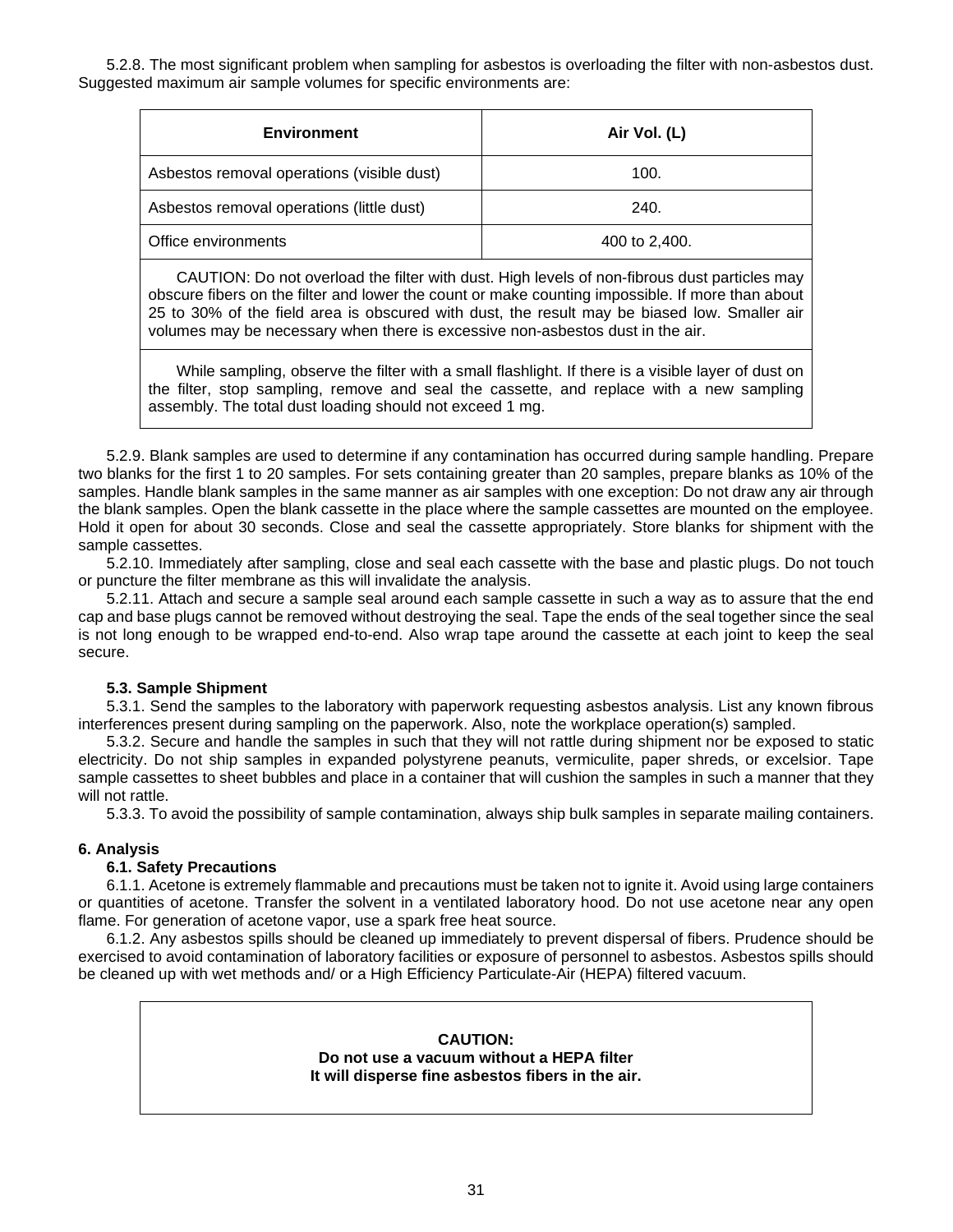### **6.2. Equipment**

6.2.1. Phase contrast microscope with binocular or trinocular head.

6.2.2. Widefield or Huygenian 10X eyepieces (NOTE: The eyepiece containing the graticule must be a focusing eyepiece. Use a 40X phase objective with a numerical aperture of 0.65 to 0.75).

6.2.3. Kohler illumination (if possible) with green or blue filter.

6.2.4. Walton-Beckett Graticule, type G-22 with 100 plus or minus 2 um projected diameter.

6.2.5. Mechanical stage. A rotating mechanical stage is convenient for use with polarized light.

6.2.6. Phase telescope.

6.2.7. Stage micrometer with 0.01-mm subdivisions.

6.2.8. Phase-shift test slide, mark II (Available from PTR optics Ltd., and also McCrone).

6.2.9. Precleaned glass slides, 25 mm X 75 mm. One end can be frosted for convenience in writing sample numbers, etc., or paste-on labels can be used.

6.2.10. Cover glass #1 1/2.

6.2.11. Scalpel (#10, curved blade).

6.2.12. Fine tipped forceps.

6.2.13. Aluminum block for clearing filter (see Appendix D and Figure 4).

6.2.14. Automatic adjustable pipette, 100- to 500-uL.

6.2.15. Micropipette, 5 uL.

### **6.3. Reagents**

6.3.1. Acetone (HPLC grade).

6.3.2. Triacetin (glycerol triacetate).

6.3.3. Lacquer or nail polish.

#### **6.4. Standard Preparation**

A way to prepare standard asbestos samples of known concentration has not been developed. It is possible to prepare replicate samples of nearly equal concentration. This has been performed through the PAT program. These asbestos samples are distributed by the AIHA to participating laboratories.

Since only about one-fourth of a 25-mm sample membrane is required for an asbestos count, any PAT sample can serve as a "standard" for replicate counting.

### **6.5. Sample Mounting**

Note: See Safety Precautions in Section 6.1. before proceeding. The objective is to produce samples with a smooth (non-grainy) background in a medium with a refractive index of approximately 1.46. The technique below collapses the filter for easier focusing and produces permanent mounts which are useful for quality control and interlaboratory comparison.

An aluminum block or similar device is required for sample preparation.

6.5.1. Heat the aluminum block to about 70 deg.C. The hot block should not be used on any surface that can be damaged by either the heat or from exposure to acetone.

6.5.2. Ensure that the glass slides and cover glasses are free of dust and fibers.

6.5.3. Remove the top plug to prevent a vacuum when the cassette is opened. Clean the outside of the cassette if necessary. Cut the seal and/or tape on the cassette with a razor blade. Very carefully separate the base from the extension cowl, leaving the filter and backup pad in the base.

6.5.4. With a rocking motion cut a triangular wedge from the filter using the scalpel. This wedge should be onesixth to one-fourth of the filter. Grasp the filter wedge with the forceps on the perimeter of the filter which was clamped between the cassette pieces. DO NOT TOUCH the filter with your finger. Place the filter on the glass slide sample side up. Static electricity will usually keep the filter on the slide until it is cleared.

6.5.5. Place the tip of the micropipette containing about 200 uL acetone into the aluminum block. Insert the glass slide into the receiving slot in the aluminum block. Inject the acetone into the block with slow, steady pressure on the plunger while holding the pipette firmly in place. Wait 3 to 5 seconds for the filter to clear, then remove the pipette and slide from the aluminum block.

6.5.6. Immediately (less than 30 seconds) place 2.5 to 3.5 uL of triacetin on the filter (NOTE: Waiting longer than 30 seconds will result in increased index of refraction and decreased contrast between the fibers and the preparation. This may also lead to separation of the cover slip from the slide).

6.5.7. Lower a cover slip gently onto the filter at a slight angle to reduce the possibility of forming air bubbles. If more than 30 seconds have elapsed between acetone exposure and triacetin application, glue the edges of the cover slip to the slide with lacquer or nail polish.

6.5.8. If clearing is slow, warm the slide for 15 min on a hot plate having a surface temperature of about 50 deg.C to hasten clearing. The top of the hot block can be used if the slide is not heated too long.

6.5.9. Counting may proceed immediately after clearing and mounting are completed.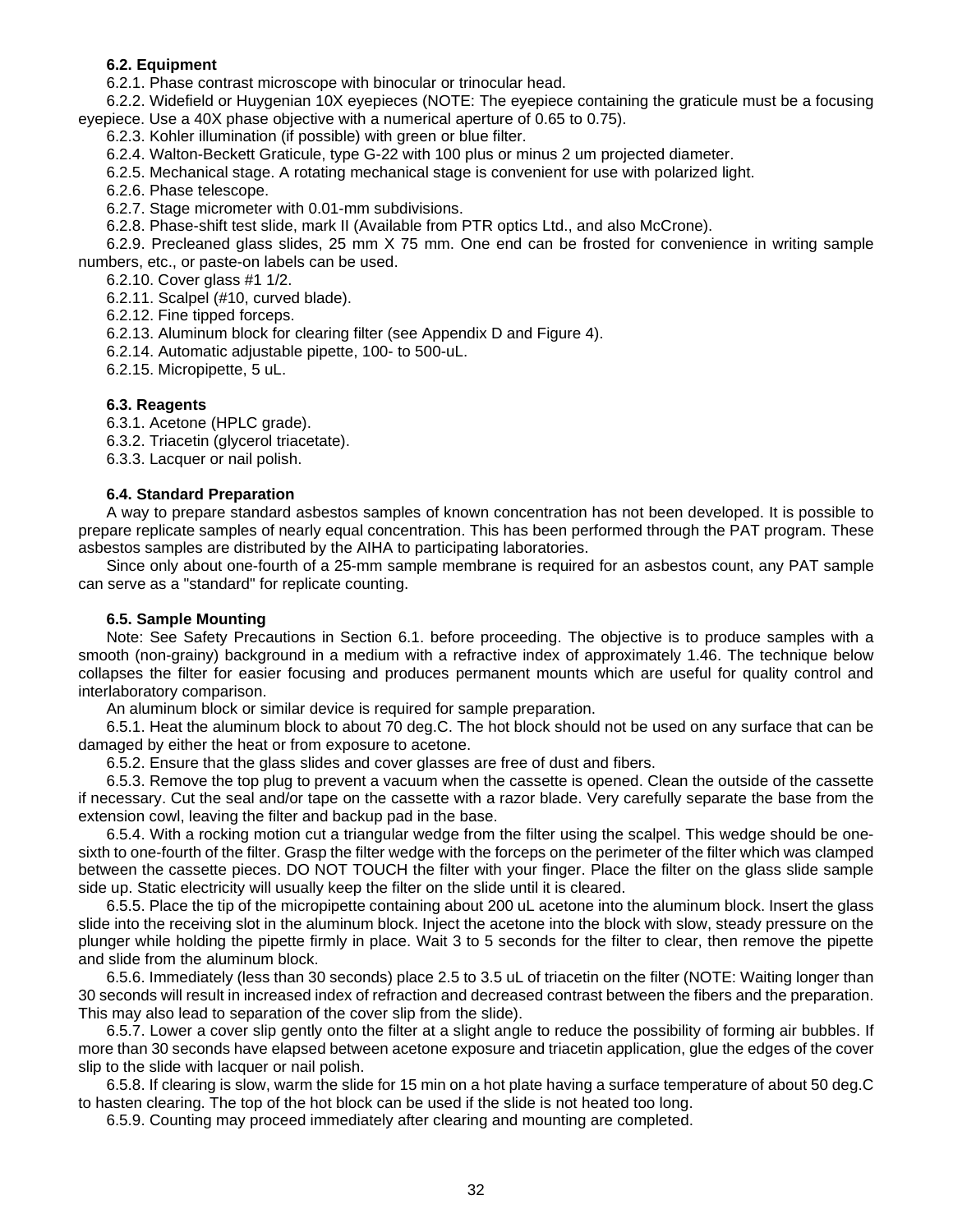### **6.6. Sample Analysis**

Completely align the microscope according to the manufacturer's instructions. Then, align the microscope using the following general alignment routine at the beginning of every counting session and more often if necessary.

6.6.1. Alignment

(1) Clean all optical surfaces. Even a small amount of dirt can significantly degrade the image.

(2) Rough focus the objective on a sample.

(3) Close down the field iris so that it is visible in the field of view. Focus the image of the iris with the condenser focus. Center the image of the iris in the field of view.

(4) Install the phase telescope and focus on the phase rings. Critically center the rings. Misalignment of the rings results in astigmatism which will degrade the image.

(5) Place the phase-shift test slide on the microscope stage and focus on the lines. The analyst must see line set 3 and should see at least parts of 4 and 5 but, not see line set 6 or 6. A microscope/microscopist combination which does not pass this test may not be used.

6.6.2. Counting Fibers

(1) Place the prepared sample slide on the mechanical stage of the microscope. Position the center of the wedge under the objective lens and focus upon the sample.

(2) Start counting from one end of the wedge and progress along a radial line to the other end (count in either direction from perimeter to wedge tip). Select fields randomly, without looking into the eyepieces, by slightly advancing the slide in one direction with the mechanical stage control.

(3) Continually scan over a range of focal planes (generally the upper 10 to 15 um of the filter surface) with the fine focus control during each field count. Spend at least 5 to 15 seconds per field.

(4) Most samples will contain asbestos fibers with fiber diameters less than 1 um. Look carefully for faint fiber images. The small diameter fibers will be very hard to see. However, they are an important contribution to the total count.

(5) Count only fibers equal to or longer than 5 um. Measure the length of curved fibers along the curve.

(6) Count fibers which have a length to width ratio of 3:1 or greater.

(7) Count all the fibers in at least 20 fields. Continue counting until either 100 fibers are counted or 100 fields have been viewed; whichever occurs first. Count all the fibers in the final field.

(8) Fibers lying entirely within the boundary of the Walton-Beckett graticule field shall receive a count of 1. Fibers crossing the boundary once, having one end within the circle shall receive a count of 1/2. Do not count any fiber that crosses the graticule boundary more than once. Reject and do not count any other fibers even though they may be visible outside the graticule area. If a fiber touches the circle, it is considered to cross the line.

(9) Count bundles of fibers as one fiber unless individual fibers can be clearly identified and each individual fiber is clearly not connected to another counted fiber. See Figure 1 for counting conventions.

(10) Record the number of fibers in each field in a consistent way such that filter non-uniformity can be assessed. (11) Regularly check phase ring alignment.

(12) When an agglomerate (mass of material) covers more than 25% of the field of view, reject the field and select another. Do not include it in the number of fields counted.

(13) Perform a "blind recount" of 1 in every 10 filter wedges (slides). Re-label the slides using a person other than the original counter.

### **6.7. Fiber Identification**

As previously mentioned in Section 1.3., PCM does not provide positive confirmation of asbestos fibers. Alternate differential counting techniques should be used if discrimination is desirable. Differential counting may include primary discrimination based on morphology, polarized light analysis of fibers, or modification of PCM data by Scanning Electron or Transmission Electron Microscopy.

A great deal of experience is required to routinely and correctly perform differential counting. It is discouraged unless it is legally necessary. Then, only if a fiber is obviously not asbestos should it be excluded from the count. Further discussion of this technique can be found in reference 8.10.

If there is a question whether a fiber is asbestos or not, follow the rule:

# **"WHEN IN DOUBT, COUNT"**

### **6.8. Analytical Recommendations -- Quality Control System**

6.8.1. All individuals performing asbestos analysis must have taken the NIOSH course for sampling and evaluating airborne asbestos or an equivalent course.

6.8.2. Each laboratory engaged in asbestos counting shall set up a slide trading arrangement with at least two other laboratories in order to compare performance and eliminate inbreeding of error. The slide exchange occurs at least semiannually. The round robin results shall be posted where all analysts can view individual analyst's results.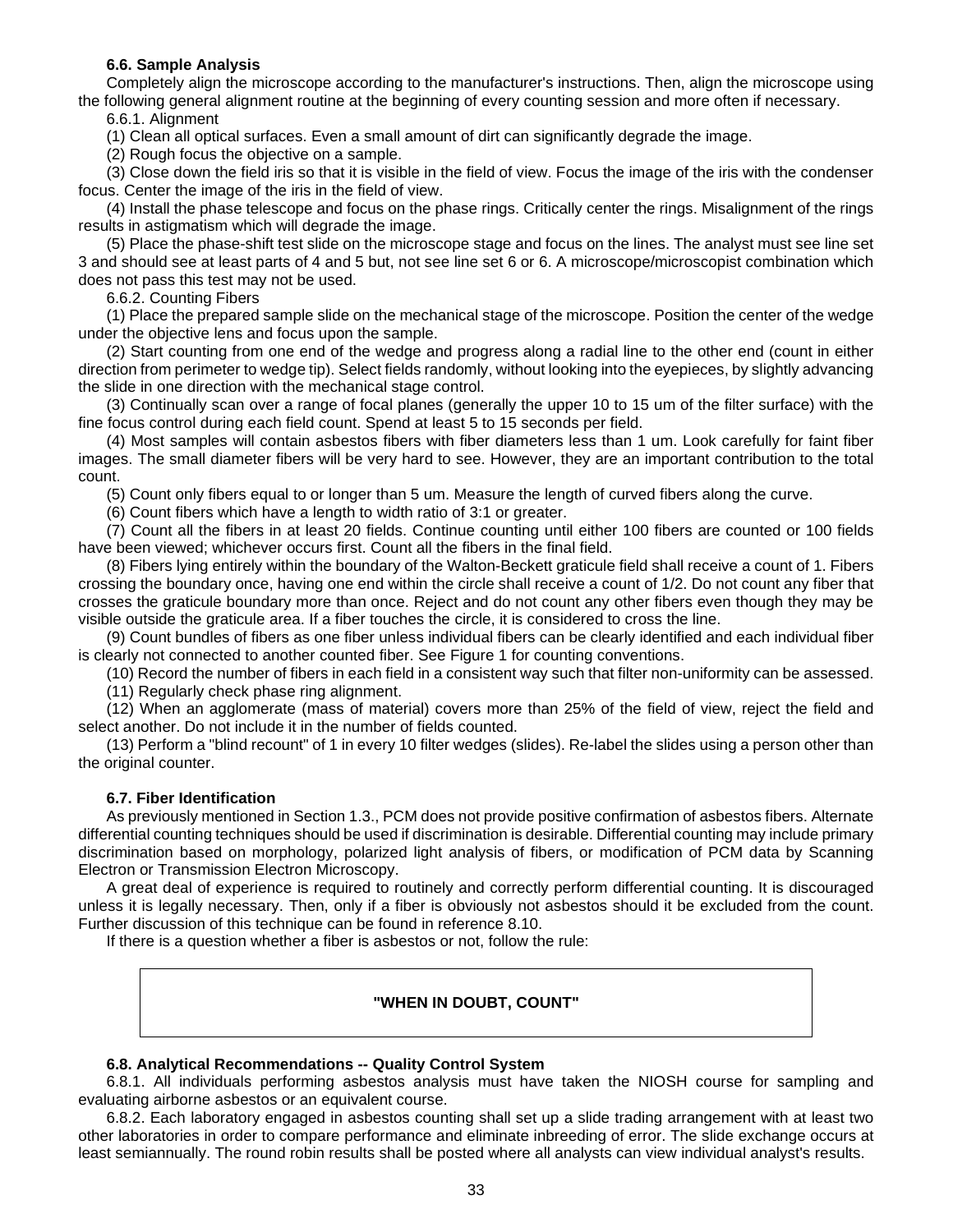6.8.3. Each laboratory engaged in asbestos counting shall participate in the Proficiency Analytical Testing Program, the Asbestos Analyst Registry or equivalent.

6.8.4. Each analyst shall select and count prepared slides from a "slide bank". These are quality assurance counts. The slide bank shall be prepared using uniformly distributed samples taken from the workload. Fiber densities should cover the entire range routinely analyzed by the laboratory. These slides are counted blind by all counters to establish an original standard deviation. This historical distribution is compared with the quality assurance counts. A counter must have 95% of all quality control samples counted within three standard deviations of the historical mean. This count is then integrated into a new historical mean and standard deviation for the slide.

The analyses done by the counters to establish the slide bank may be used for an interim quality control program if the data are treated in a proper statistical fashion.

### **7. Calculations**

7.1. Calculate the estimated airborne asbestos fiber concentration on the filter sample using the following formula:



Area =  $pi(d/2)(2)$ 

#### **7.2. Short-Cut Calculation**

 Since a given analyst always has the same interpupillary distance, the number of fields per filter for a particular analyst will remain constant for a given size filter. The field size for that analyst is constant (i.e. the analyst is using an assigned microscope and is not changing the reticle).

 For example, if the exposed area of the filter is always 385 mm(2) and the size of the field is always 0.00785 mm(2) the number of fields per filter will always be 49,000. In addition it is necessary to convert liters of air to cc. These three constants can then be combined such that  $ECA/(1,000 \times MFA) = 49$ . The previous equation simplifies to: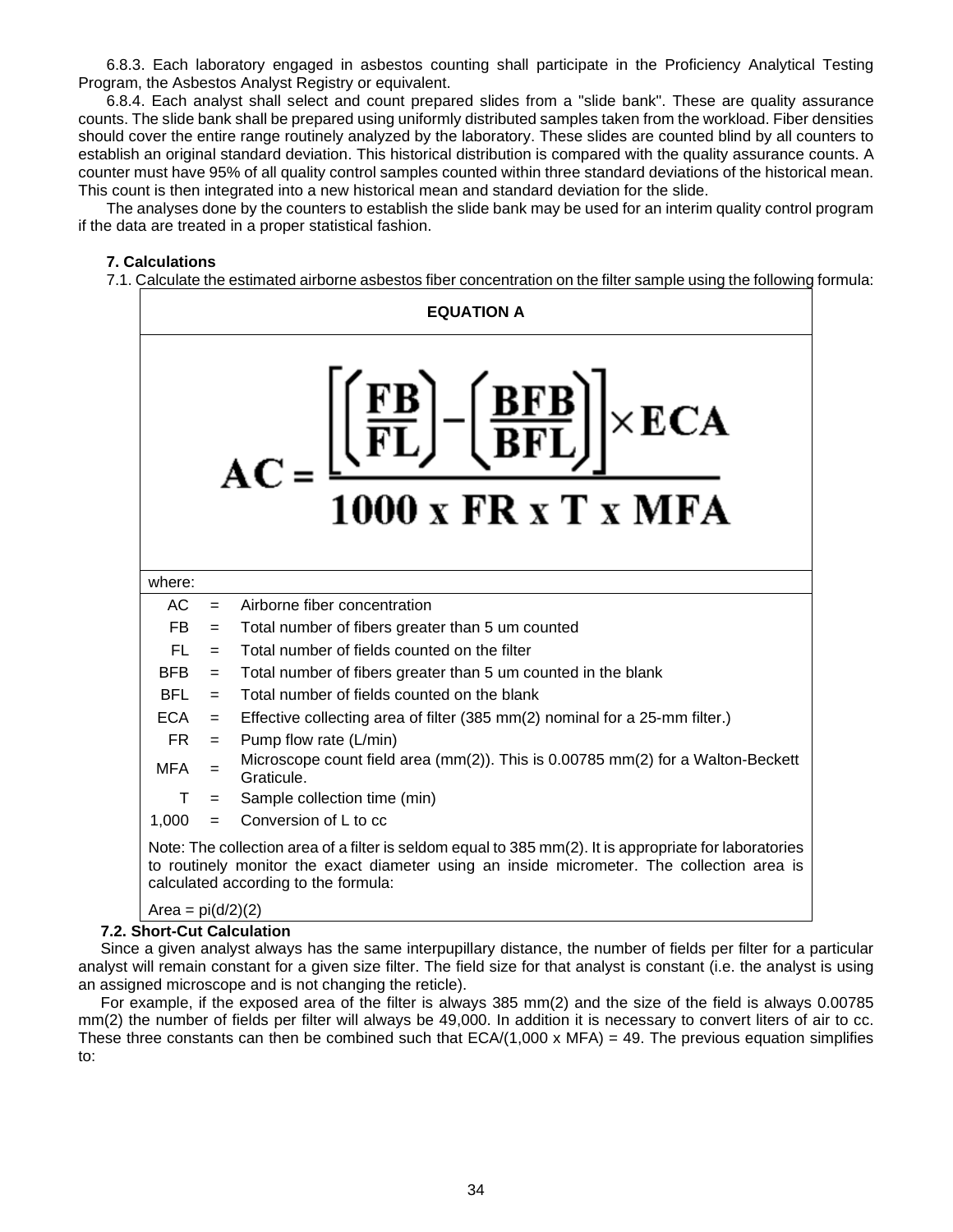

#### **7.3. Recount Calculations**

 As mentioned in step 13 of Section 6.6.2., a "blind recount" of 10% of the slides is performed. In all cases, differences will be observed between the first and second counts of the same filter wedge. Most of these differences will be due to chance alone, that is, due to the random variability (precision) of the count method. Statistical recount criteria enables one to decide whether observed differences can be explained due to chance alone or are probably due to systematic differences between analysts, microscopes, or other biasing factors.

 The following recount criterion is for a pair of counts that estimate AC in fibers/cc. The criterion is given at the type-I error level. That is, there is 5% maximum risk that we will reject a pair of counts for the reason that one might be biased, when the large observed difference is really due to chance.

Reject a pair of counts if:



If a pair of counts are rejected by this criterion then, recount the rest of the filters in the submitted set. Apply the test and reject any other pairs failing the test. Rejection shall include a memo to the industrial hygienist stating that the sample failed a statistical test for homogeneity and the true air concentration may be significantly different than the reported value.

#### **7.4. Reporting Results**

Report results to the industrial hygienist as fibers/cc. Use two significant figures. If multiple analyses are performed on a sample, an average of the results is to be reported unless any of the results can be rejected for cause.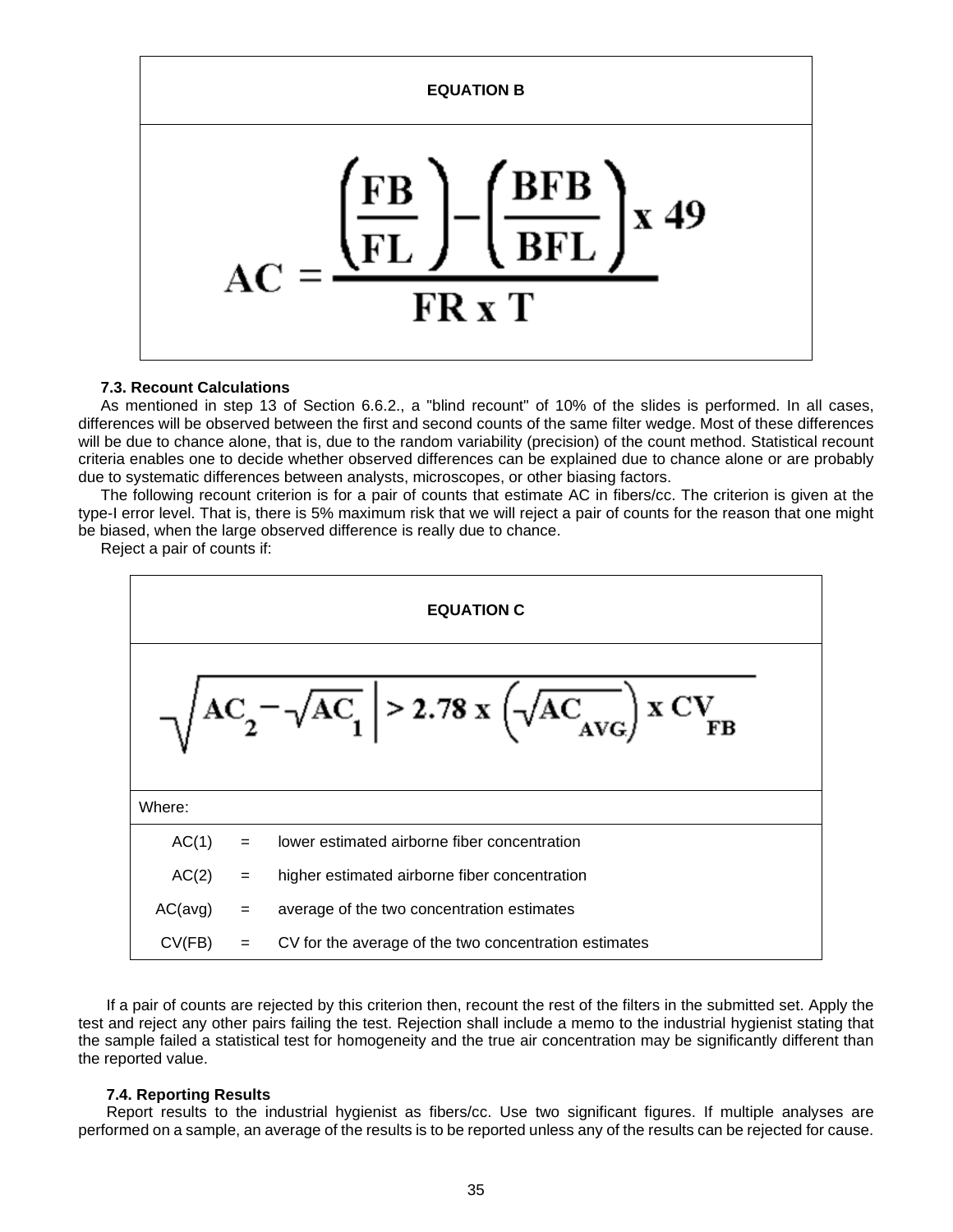#### **8. References**

8.1. Dreesen, W.C., et al., U.S. Public Health Service: A Study of Asbestosis in the Asbestos Textile Industry (Public Health Bulletin No. 241), U.S. Treasury Dept., Washington, DC, 1938.

8.2. Asbestos Research Council: The Measurement of Airborne Asbestos Dust by the Membrane Filter Method (Technical Note), Asbestos Research Council, Rockdale, Lancashire, Great Britain, 1969.

8.3. Bayer, S.G., Zumwalde, R.D., Brown, T.A., Equipment and Procedure for Mounting Millipore Filters and Counting Asbestos Fibers by Phase Contrast Microscopy, Bureau of Occupational Health, U.S. Dept. of Health, Education and Welfare, Cincinnati, OH, 1969.

8.4. NIOSH Manual of Analytical Methods, 2nd ed., Vol. 1 (DHEW/ NIOSH Pub. No. 77-157-A). National Institute for Occupational Safety and Health, Cincinnati, OH, 1977. pp. 239-1 -- 239-21.

8.5. Asbestos, Code of Federal Regulations 29 CFR 1910.1001. 1971.

8.6. Occupational Exposure to Asbestos, Tremolite, Anthophyllite, and Actinolite. Final Rule, Federal Register 51:119 (20 June 1986). pp. 22612-22790.

8.7. Asbestos, Tremolite, Anthophyllite, and Actinolite, Code of Federal Regulations 1910.1001. 1988. pp. 711- 752.

8.8. Criteria for a Recommended Standard -- Occupational Exposure to Asbestos (DHEW/NIOSH Pub. No. HSM 72-10267), National Institute for Occupational Safety and Health, NIOSH, Cincinnati, OH, 1972. pp. III-1 -- III-24.

8.9. Leidel, N.A., Bayer, S.G., Zumwalde, R.D., Busch, K.A., USPHS/NIOSH Membrane Filter Method for Evaluating Airborne Asbestos Fibers (DHEW/NIOSH Pub. No. 79-127). National Institute for Occupational Safety and Health, Cincinnati, OH, 1979.

8.10. Dixon, W.C., Applications of Optical Microscopy in Analysis of Asbestos and Quartz, Analytical Techniques in Occupational Health Chemistry, edited by D.D. Dollberg and A.W. Verstuyft. Wash. D.C.: American Chemical Society, (ACS Symposium Series 120) 1980. pp. 13-41.

### **Quality Control**

The OSHA asbestos regulations require each laboratory to establish a quality control program. The following is presented as an example of how the OSHA-SLTC constructed its internal CV curve as part of meeting this requirement. Data is from 395 samples collected during OSHA compliance inspections and analyzed from October 1980 through April 1986.

Each sample was counted by 2 to 5 different counters independently of one another. The standard deviation and the CV statistic was calculated for each sample. This data was then plotted on a graph of CV vs. fibers/mm(2). A least squares regression was performed using the following equation:

| $CV = antilog(10)[A(log(10)(x))(2)+B(log(10)(x))+C]$ |   |     |                            |
|------------------------------------------------------|---|-----|----------------------------|
| Where:                                               |   |     |                            |
|                                                      | X | $=$ | the number of fibers/mm(2) |
| Application of least squares gave:                   |   |     |                            |
|                                                      | A | $=$ | 0.182205                   |
|                                                      | B | $=$ | 0.973343                   |
|                                                      | C | $=$ | 0.327499                   |
| Using these values, the equation becomes:            |   |     |                            |

 $CV = antilog(10)[0.182205(log(10)(x))(2)-0.973343(log (10)(x))+0.327499]$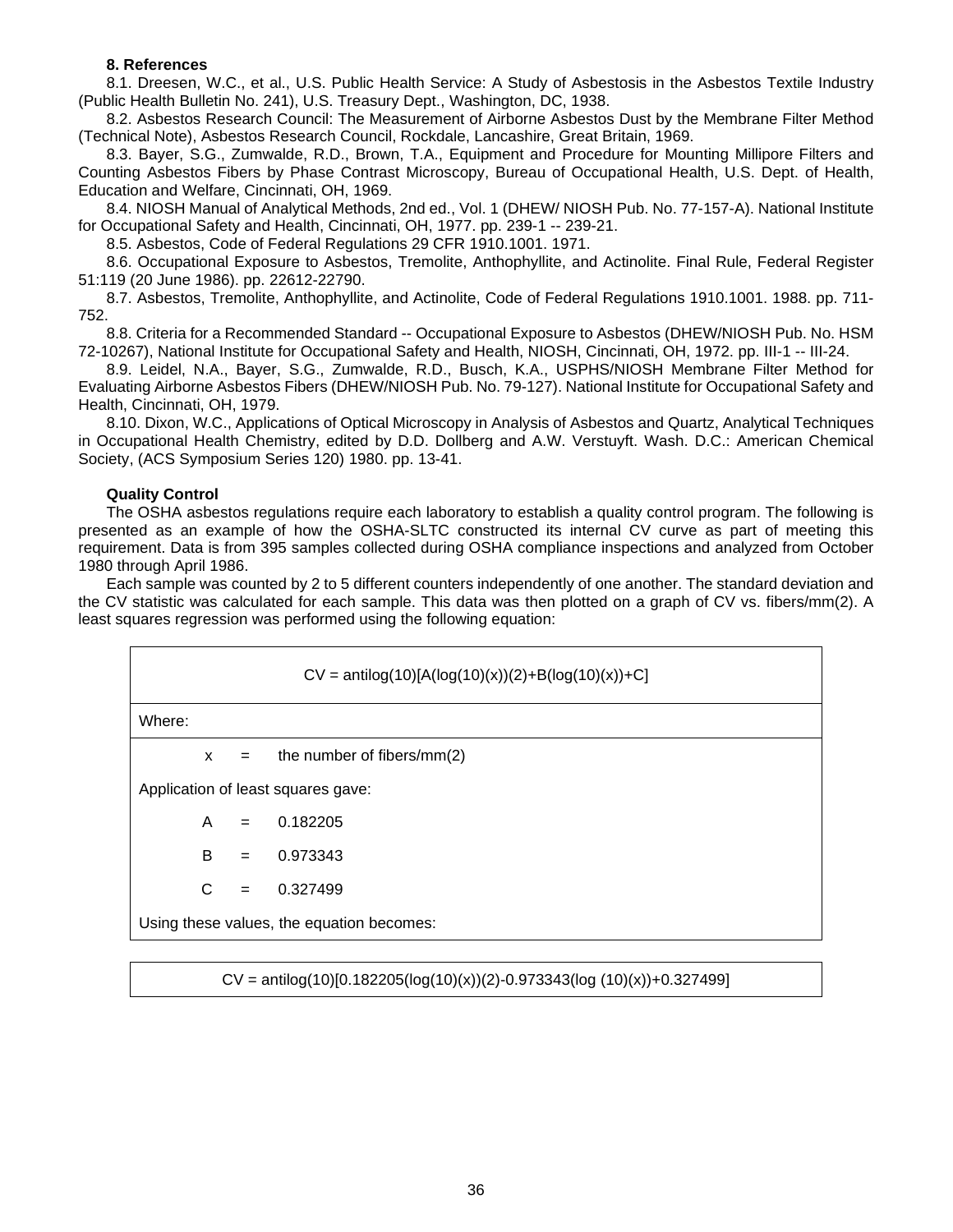# **Sampling Pump Flow Rate Corrections**

 This correction is used if a difference greater than 5% in ambient temperature and/or pressure is noted between calibration and sampling sites and the pump does not compensate for the differences.

|                 |     | cal<br>act<br>X<br>X<br>cal                                         |  |  |  |
|-----------------|-----|---------------------------------------------------------------------|--|--|--|
| Where:          |     |                                                                     |  |  |  |
| $Q(\text{act})$ | $=$ | actual flow rate                                                    |  |  |  |
| Q(cal)          | $=$ | calibrated flow rate (if a rotameter was used, the rotameter value) |  |  |  |
| P(cal)          | $=$ | uncorrected air pressure at calibration                             |  |  |  |
| $P(\text{act})$ | $=$ | uncorrected air pressure at sampling site                           |  |  |  |
| $T(\text{act})$ | $=$ | temperature at sampling site (K)                                    |  |  |  |
| T(cal)          | $=$ | temperature at calibration (K)                                      |  |  |  |

## **Walton-Beckett Graticule**

When ordering the Graticule for asbestos counting, specify the exact disc diameter needed to fit the ocular of the microscope and the diameter (mm) of the circular counting area. Instructions for measuring the dimensions necessary are listed:

(1) Insert any available graticule into the focusing eyepiece and focus so that the graticule lines are sharp and clear.

(2) Align the microscope.

(3) Place a stage micrometer on the microscope object stage and focus the microscope on the graduated lines.

(4) Measure the magnified grid length, PL (um), using the stage micrometer.

(5) Remove the graticule from the microscope and measure its actual grid length, AL (mm). This can be accomplished by using a mechanical stage fitted with verniers, or a jeweler's loupe with a direct reading scale.

(6) Let  $D = 100$  um. Calculate the circle diameter,  $d(c)(mm)$ , for the Walton-Beckett graticule and specify the diameter when making a purchase:

$$
A L \times D
$$
  
 
$$
d(c) = \frac{AL \times D}{PL}
$$
  
Example:  
If PL = 108 um, AL = 2.93 mm and D = 100 um,  
then,  

$$
2.93 \times 100
$$
  

$$
d(c) = \frac{2.93 \times 100}{100}
$$

$$
\color{red}108
$$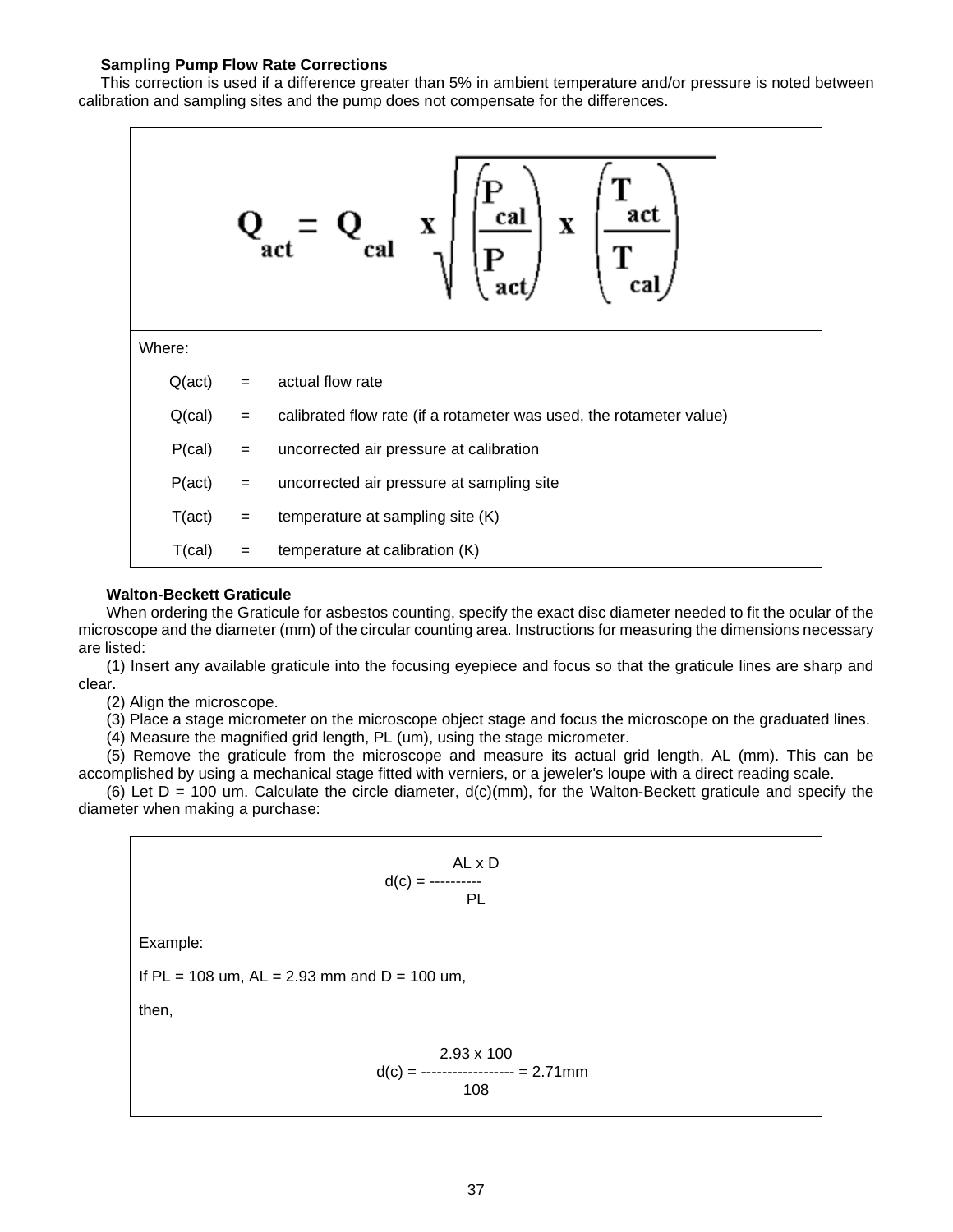(7) Each eyepiece-objective-reticle combination on the microscope must be calibrated. Should any of the three be changed (by zoom adjustment, disassembly, replacement, etc.), the combination must be recalibrated. Calibration may change if interpupillary distance is changed.

 Measure the field diameter, D (acceptable range: 100 plus or minus 2 um) with a stage micrometer upon receipt of the graticule from the manufacturer. Determine the field area (mm(2)).

| Field Area $=$ pi(D/2)(2) |                                                     |
|---------------------------|-----------------------------------------------------|
|                           | If $D = 100 \text{ um} = 0.1 \text{ mm}$ , then     |
| Field Area       =        | $= pi(0.1 \text{ mm}/2)(2) = 0.00785 \text{ mm}(2)$ |

 The Graticule is available from: Graticules Ltd., Morley Road, Tonbridge TN9 IRN, Kent, England (Telephone 011- 44-732-359061). Also available from PTR Optics Ltd., 145 Newton Street, Waltham, MA 02154 [telephone (617) 891- 6000] or McCrone Accessories and Components, 2506 S. Michigan Ave., Chicago, IL 60616 [phone (312)-842-7100]. The graticule is custom made for each microscope.



| Figure 1: Walton-Beckett Graticule with some explanatory fibers. |                                     |                                                |  |  |  |  |  |  |
|------------------------------------------------------------------|-------------------------------------|------------------------------------------------|--|--|--|--|--|--|
|                                                                  |                                     |                                                |  |  |  |  |  |  |
|                                                                  | Counts for the Fibers in the Figure |                                                |  |  |  |  |  |  |
| Structure No<br>Count<br>Explanation                             |                                     |                                                |  |  |  |  |  |  |
| 1 to $6$                                                         |                                     | Single fibers all contained within the Circle. |  |  |  |  |  |  |
|                                                                  | 1/2                                 | Fiber crosses circle once.                     |  |  |  |  |  |  |
| 8                                                                | Ω                                   | Fiber too short.                               |  |  |  |  |  |  |
| 9                                                                | 2                                   | Two crossing fibers.                           |  |  |  |  |  |  |
| 10                                                               | O                                   | Fiber outside graticule.                       |  |  |  |  |  |  |
| 11                                                               | 0                                   | Fiber crosses graticule twice.                 |  |  |  |  |  |  |
| 12                                                               | 1/2                                 | Although split, fiber only crosses once.       |  |  |  |  |  |  |

[60 FR 33972, June 29, 1995]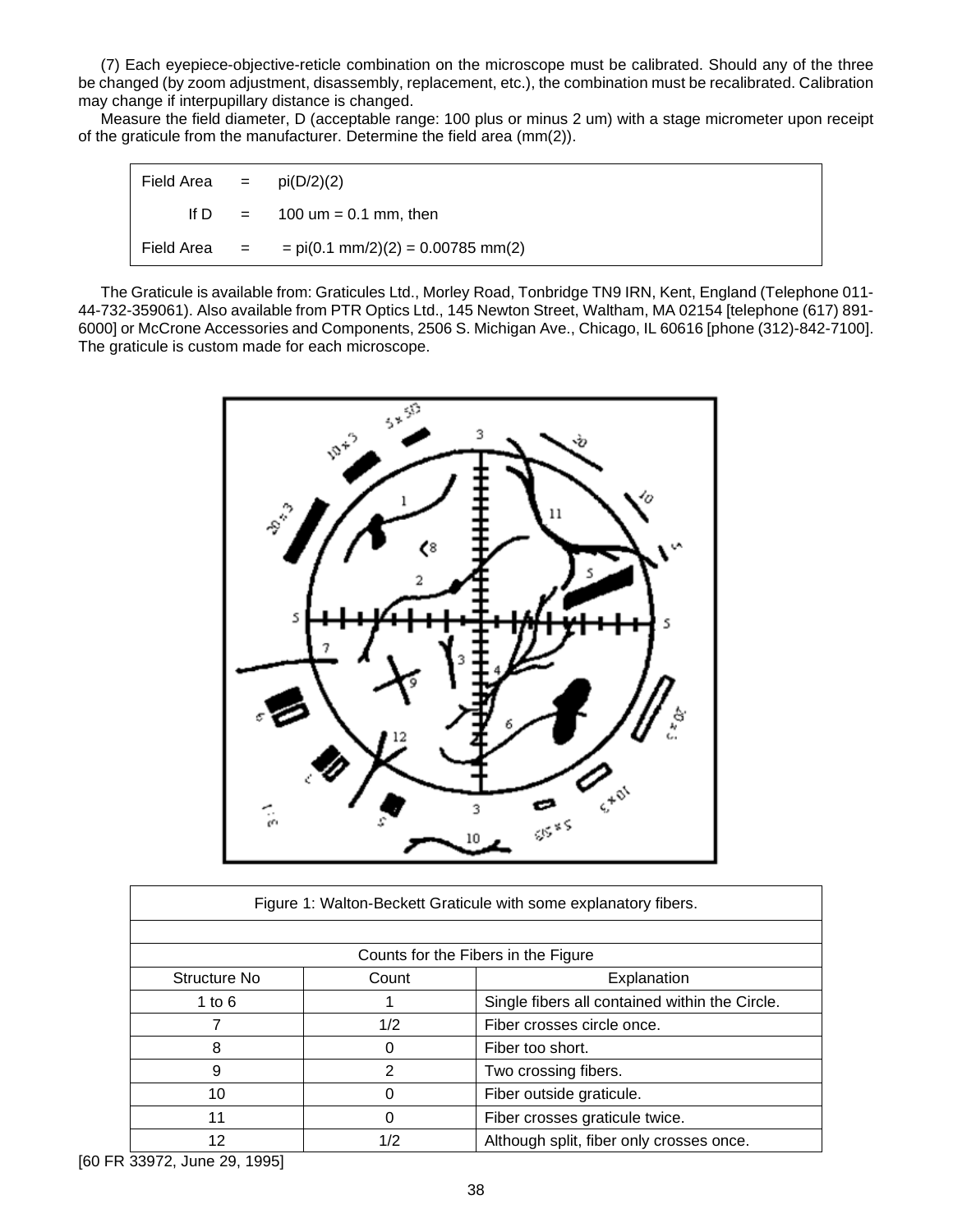# **APPENDIX C QUALITATIVE AND QUANTITATIVE FIT TESTING PROCEDURES – MANDATORY**

[Reserved]

[63 FR 1152, Jan. 8, 1998]

## **APPENDIX D MEDICAL QUESTIONNAIRES; MANDATORY**

This mandatory appendix contains the medical questionnaires that must be administered to all employees who are exposed to asbestos above the permissible exposure limit, and who will therefore be included in their employer's medical surveillance program. Part 1 of the appendix contains the Initial Medical Questionnaire, which must be obtained for all new hires who will be covered by the medical surveillance requirements. Part 2 includes the abbreviated Periodical Medical Questionnaire, which must be administered to all employees who are provided periodic medical examinations under the medical surveillance provisions of the standard.

|                  | Part 1<br><b>INITIAL MEDICAL QUESTIONNAIRE</b> |       |              |        |                    |            |  |  |
|------------------|------------------------------------------------|-------|--------------|--------|--------------------|------------|--|--|
| 1.               | <b>NAME</b>                                    |       |              |        |                    |            |  |  |
| $\overline{2}$ . | <b>CLOCK NUMBER</b>                            |       |              |        |                    |            |  |  |
| $\overline{3}$ . | PRESENT OCCUPATION                             |       |              |        |                    |            |  |  |
| $\overline{4}$ . | <b>PLANT</b>                                   |       |              |        |                    |            |  |  |
| $\overline{5}$ . | <b>ADDRESS</b>                                 |       |              |        |                    |            |  |  |
| 6.               |                                                |       |              |        |                    | (Zip Code) |  |  |
| $\overline{7}$ . | <b>TELEPHONE NUMBER</b>                        |       |              |        |                    |            |  |  |
| $\overline{8}$ . | <b>INTERVIEWER</b>                             |       |              |        |                    |            |  |  |
| 9.               | <b>DATE</b>                                    |       |              |        |                    |            |  |  |
| 10.              | Date of Birth                                  | Month |              |        | Day                | Year       |  |  |
| 11.              | Place of Birth                                 |       |              |        |                    |            |  |  |
| 12.              | Sex                                            |       | 1.           | Male   |                    |            |  |  |
|                  |                                                |       | 2.           | Female |                    |            |  |  |
| 13.              | What is your marital status?                   |       | 1.<br>Single |        |                    |            |  |  |
|                  | 2.<br>Married                                  |       |              |        |                    |            |  |  |
|                  | 3.<br>Widowed                                  |       |              |        |                    |            |  |  |
|                  |                                                |       | 4.           |        | Separated/Divorced |            |  |  |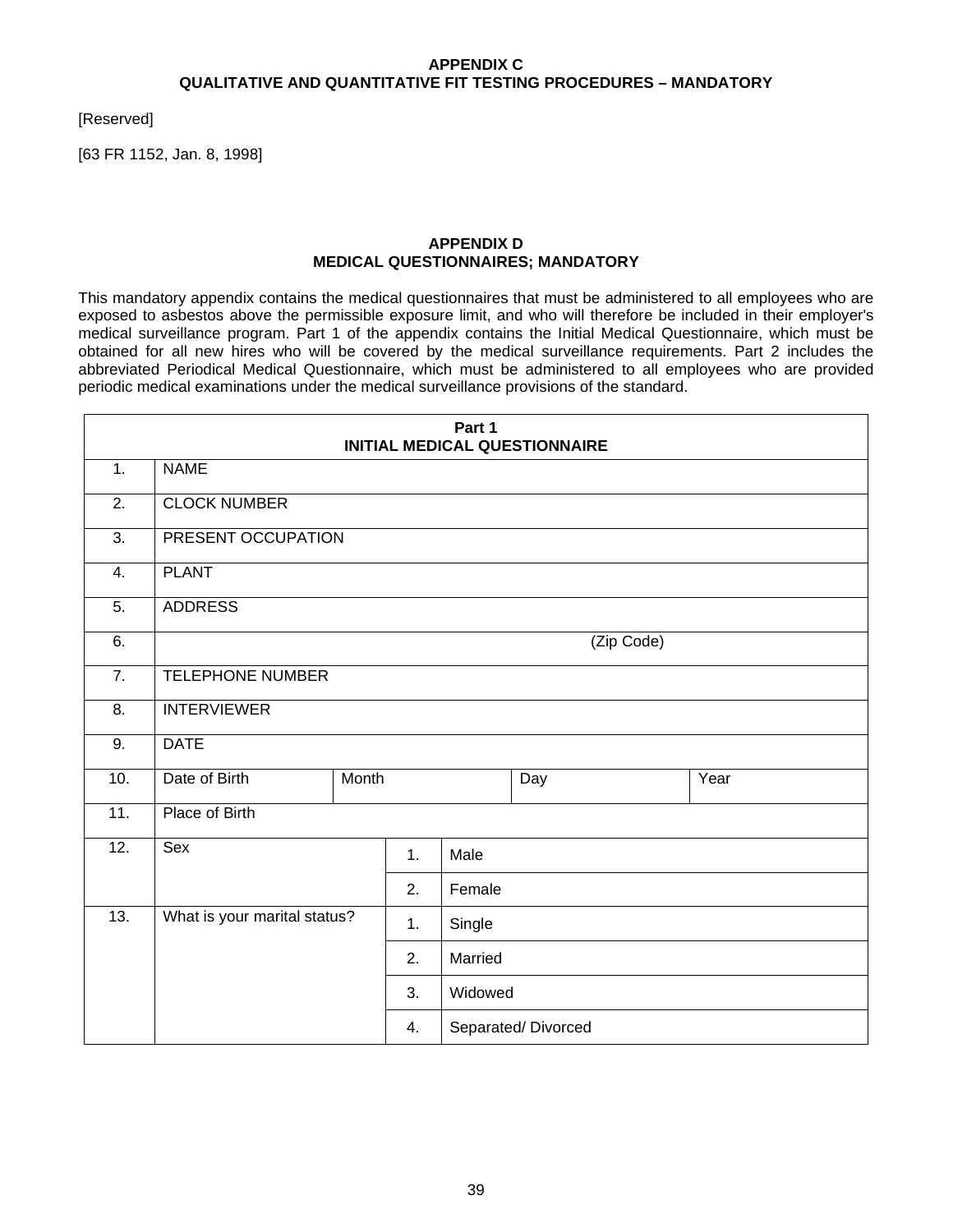| $\overline{14}$ . | Race      |                                                                                    | 1. | White        |                           |                                                 |  |
|-------------------|-----------|------------------------------------------------------------------------------------|----|--------------|---------------------------|-------------------------------------------------|--|
|                   |           |                                                                                    | 2. | <b>Black</b> |                           |                                                 |  |
|                   |           |                                                                                    | 3. | Asian        |                           |                                                 |  |
|                   |           |                                                                                    | 4. | Hispanic     |                           |                                                 |  |
|                   |           |                                                                                    | 5. | Indian       |                           |                                                 |  |
|                   |           |                                                                                    | 6. | Other        |                           |                                                 |  |
| 15.               |           | What is the highest grade completed in school?                                     |    |              |                           |                                                 |  |
|                   |           | (For example 12 years is completion of high school)<br><b>OCCUPATIONAL HISTORY</b> |    |              |                           |                                                 |  |
| 16A.              |           | Have you ever worked full time (30 hours per                                       |    |              | 1.                        | Yes                                             |  |
|                   |           | week or more) for 6 months or more?                                                |    |              | 2.                        | No                                              |  |
|                   |           | IF YES TO 17A:                                                                     |    |              |                           |                                                 |  |
|                   | <b>B.</b> | Have you ever worked for a year or more                                            |    |              | 1.                        | Yes                                             |  |
|                   |           | in any dusty job?                                                                  |    |              | 2.                        | No                                              |  |
|                   |           |                                                                                    |    |              | 3.                        | Does Not Apply                                  |  |
|                   |           | Specify job/industry                                                               |    |              | <b>Total Years Worked</b> |                                                 |  |
|                   |           | Was dust exposure:                                                                 |    |              | 1.                        | Mild                                            |  |
|                   |           |                                                                                    |    |              | 2.                        | Moderate                                        |  |
|                   |           |                                                                                    |    |              | 3.                        | Severe                                          |  |
|                   | C.        | Have you ever been exposed to gas or                                               |    |              | 1.                        | Yes                                             |  |
|                   |           | chemical fumes in your work?                                                       |    |              | 2.                        | No                                              |  |
|                   |           | Specify job/industry                                                               |    |              | 3.                        | <b>Total Years Worked</b>                       |  |
|                   |           | Was exposure:                                                                      |    |              | 1.                        | Mild                                            |  |
|                   |           |                                                                                    |    |              | 2.                        | Moderate                                        |  |
|                   |           |                                                                                    |    |              | 3.                        | Severe                                          |  |
|                   | D.        | What has been your usual occupation or                                             |    |              | 1.                        | Job occupation                                  |  |
|                   |           | job -- the one you have worked at the<br>longest?                                  |    |              | 2.                        | Number<br>of<br>employed<br>this<br>years<br>in |  |
|                   |           |                                                                                    |    |              | 3.                        | occupation<br>Position/job title                |  |
|                   |           |                                                                                    |    |              |                           |                                                 |  |
|                   |           |                                                                                    |    |              | 4.                        | Business, field or industry                     |  |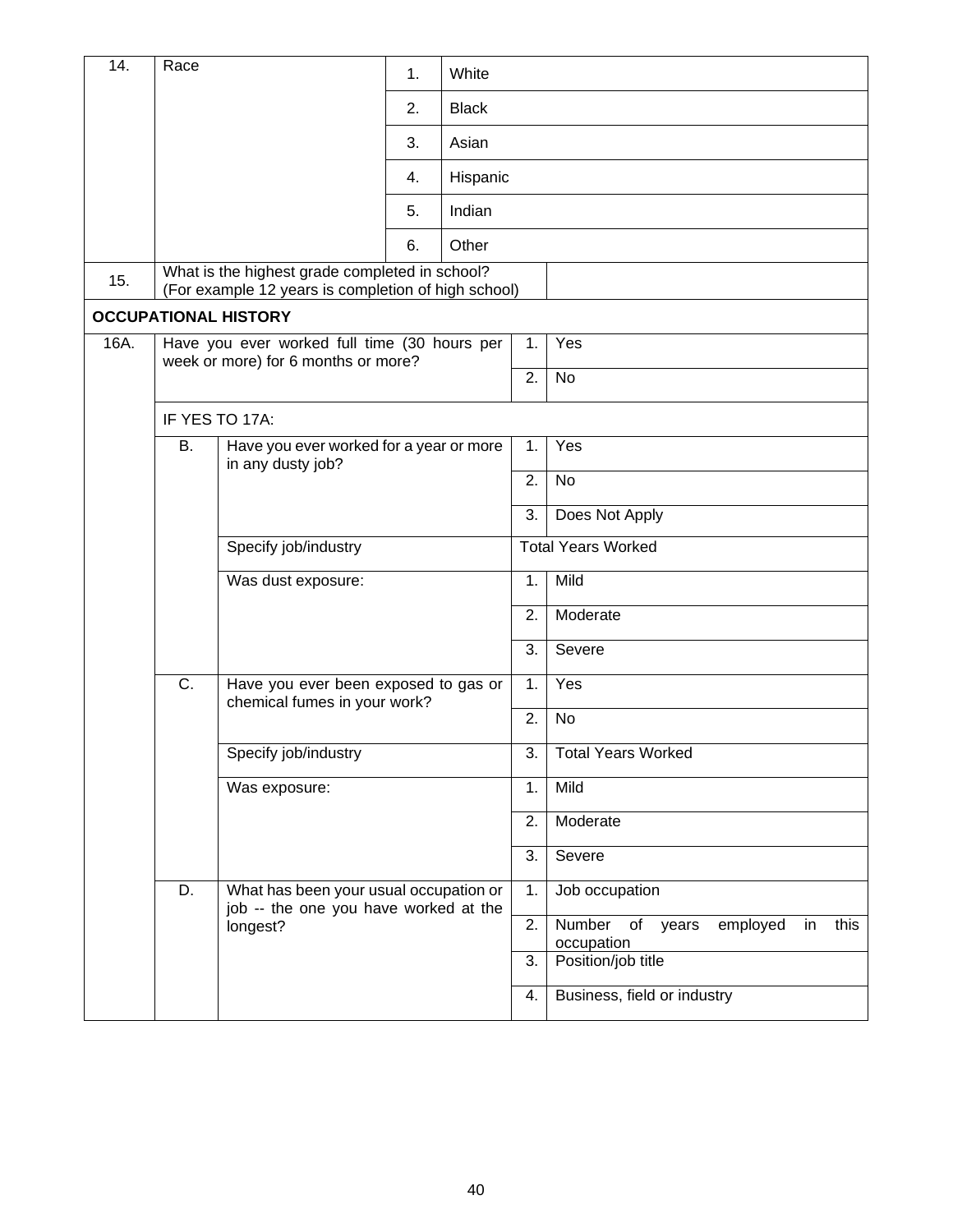|      |           | Have you ever worked:                                                                                                    |                                                                                    |      |                   |  |
|------|-----------|--------------------------------------------------------------------------------------------------------------------------|------------------------------------------------------------------------------------|------|-------------------|--|
|      | Ε.        | In a mine?                                                                                                               |                                                                                    | Yes: | No:               |  |
|      | F.        |                                                                                                                          | In a quarry?                                                                       |      | Yes:<br>No:       |  |
|      | G.        | In a foundry?                                                                                                            |                                                                                    | Yes: | No:               |  |
|      | Η.        | In a pottery?                                                                                                            |                                                                                    | Yes: | No:               |  |
|      | T.        |                                                                                                                          | In a cotton, flax or hemp mill?                                                    | Yes: | No:               |  |
|      | J.        |                                                                                                                          | With asbestos?                                                                     | Yes: | No:               |  |
| 17.  |           |                                                                                                                          | <b>PAST MEDICAL HISTORY</b>                                                        |      |                   |  |
|      | Α.        | health?                                                                                                                  | Do you consider yourself to be in good                                             | Yes: | No:               |  |
|      |           |                                                                                                                          | If "NO" state reason                                                               |      |                   |  |
|      | <b>B.</b> |                                                                                                                          | Have you any defect of vision?                                                     | Yes: | No:               |  |
|      |           |                                                                                                                          | If "YES" state nature of defect                                                    |      |                   |  |
|      | C.        |                                                                                                                          | Have you any hearing defect?                                                       | Yes: | No:               |  |
|      |           |                                                                                                                          | If "YES" state nature of defect                                                    |      |                   |  |
|      | D.        |                                                                                                                          | Are you suffering from or have you ever suffered from:                             |      |                   |  |
|      |           | a.                                                                                                                       | Epilepsy (or fits, seizures,<br>convulsions)?                                      | Yes: | No:               |  |
|      |           | b.                                                                                                                       | Rheumatic fever?                                                                   | Yes: | No:               |  |
|      |           | c.                                                                                                                       | Kidney disease?                                                                    | Yes: | No:               |  |
|      |           | d.                                                                                                                       | Bladder disease?                                                                   | Yes: | No:               |  |
|      |           | е.                                                                                                                       | Diabetes?                                                                          | Yes: | $\overline{N}$ o: |  |
|      |           | f.                                                                                                                       | Jaundice?                                                                          | Yes: | No:               |  |
| 18.  |           |                                                                                                                          | CHEST COLDS AND CHEST ILLNESSES                                                    |      |                   |  |
|      | 19A.      |                                                                                                                          | If you get a cold, does it "usually" go to<br>your chest? (Usually means more than | 1.   | Yes               |  |
|      |           | $1/2$ the time)                                                                                                          |                                                                                    | 2.   | No                |  |
|      |           |                                                                                                                          |                                                                                    | 3.   | Don't get colds   |  |
| 19A. |           | During the past 3 years, have you had any chest<br>illnesses that have kept you off work, indoors at<br>home, or in bed? |                                                                                    |      | Yes:<br>No:       |  |
|      |           | IF YES TO 20A:                                                                                                           |                                                                                    |      |                   |  |
|      | В.        |                                                                                                                          | Did you produce phlegm with any of<br>these chest illnesses?                       | 1.   | Yes               |  |
|      |           |                                                                                                                          |                                                                                    | 2.   | No                |  |
|      |           |                                                                                                                          |                                                                                    | 3.   | Does Not Apply    |  |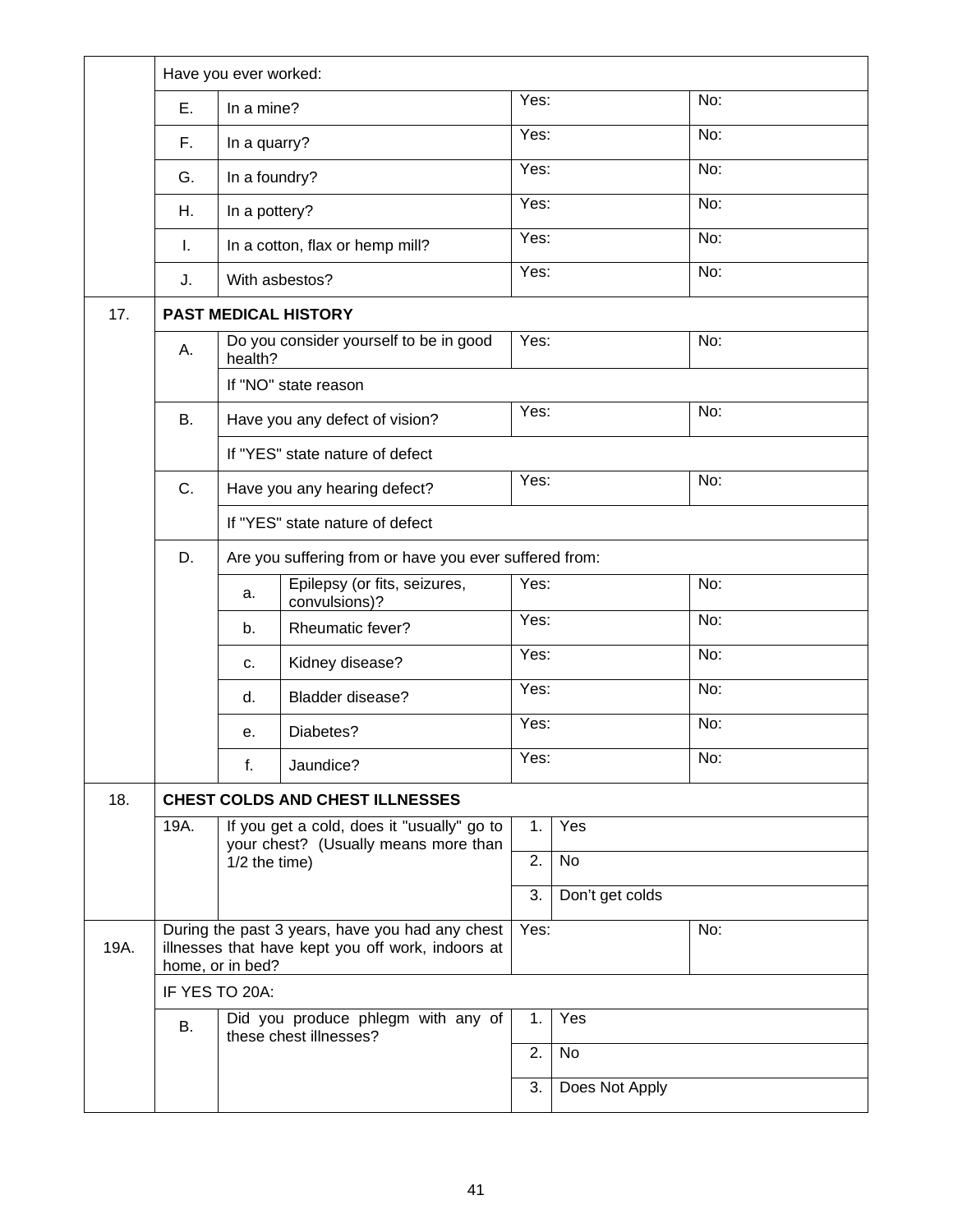|      | C.            | In the last 3 years, how many such<br>illnesses with (increased) phlegm did | Number of illnesses<br>No such illnesses |                |                |  |
|------|---------------|-----------------------------------------------------------------------------|------------------------------------------|----------------|----------------|--|
|      |               | you have which lasted a week or more?                                       |                                          |                |                |  |
| 20.  | 16?           | Did you have any lung trouble before the age of                             | 1.                                       | Yes            |                |  |
|      |               |                                                                             | 2.                                       | <b>No</b>      |                |  |
| 21.  |               | Have you ever had any of the following?                                     |                                          |                |                |  |
|      | 1A.           | Attacks of bronchitis?                                                      | 1.                                       | Yes            |                |  |
|      |               |                                                                             | 2.                                       | <b>No</b>      |                |  |
|      | IF YES TO 1A: |                                                                             |                                          |                |                |  |
|      | <b>B.</b>     | Was it confirmed by a doctor?                                               | 1.                                       | Yes            |                |  |
|      |               |                                                                             | 2.                                       | <b>No</b>      |                |  |
|      |               |                                                                             | 3.                                       | Does Not Apply |                |  |
|      | C.            | At what age was your first attack?                                          |                                          | Age in Years   | Does Not Apply |  |
|      | 2A.           | Pneumonia (include<br>bronchopneumonia)?                                    | 1.                                       | Yes            |                |  |
|      |               |                                                                             | 2.                                       | No             |                |  |
|      | IF YES TO 2A: |                                                                             |                                          |                |                |  |
|      | В.            | Was it confirmed by a doctor?                                               | 1.                                       | Yes            |                |  |
|      |               |                                                                             | 2.                                       | <b>No</b>      |                |  |
|      |               |                                                                             | 3.                                       | Does Not Apply |                |  |
|      | C.            | At what age did you first have it?                                          |                                          | Age in Years   | Does Not Apply |  |
|      | 3A.           | Hay Fever?                                                                  | 1.                                       | Yes            |                |  |
|      |               |                                                                             | 2.                                       | No             |                |  |
|      | IF YES TO 3A: |                                                                             |                                          |                |                |  |
|      | В.            | Was it confirmed by a doctor?                                               | 1.                                       | Yes            |                |  |
|      |               |                                                                             | 2.                                       | No             |                |  |
|      |               |                                                                             | 3.                                       | Does Not Apply |                |  |
|      | C.            | At what age did it start?                                                   |                                          | Age in Years   | Does Not Apply |  |
| 22A. |               | Have you ever had chronic bronchitis?                                       | 1.                                       | Yes            |                |  |
|      |               |                                                                             | 2.                                       | <b>No</b>      |                |  |
|      |               | IF YES TO 23A                                                               |                                          |                |                |  |
|      | В.            | Do you still have it?                                                       | 1.                                       | Yes            |                |  |
|      |               |                                                                             | 2.                                       | No             |                |  |
|      |               |                                                                             | 3.                                       | Does Not Apply |                |  |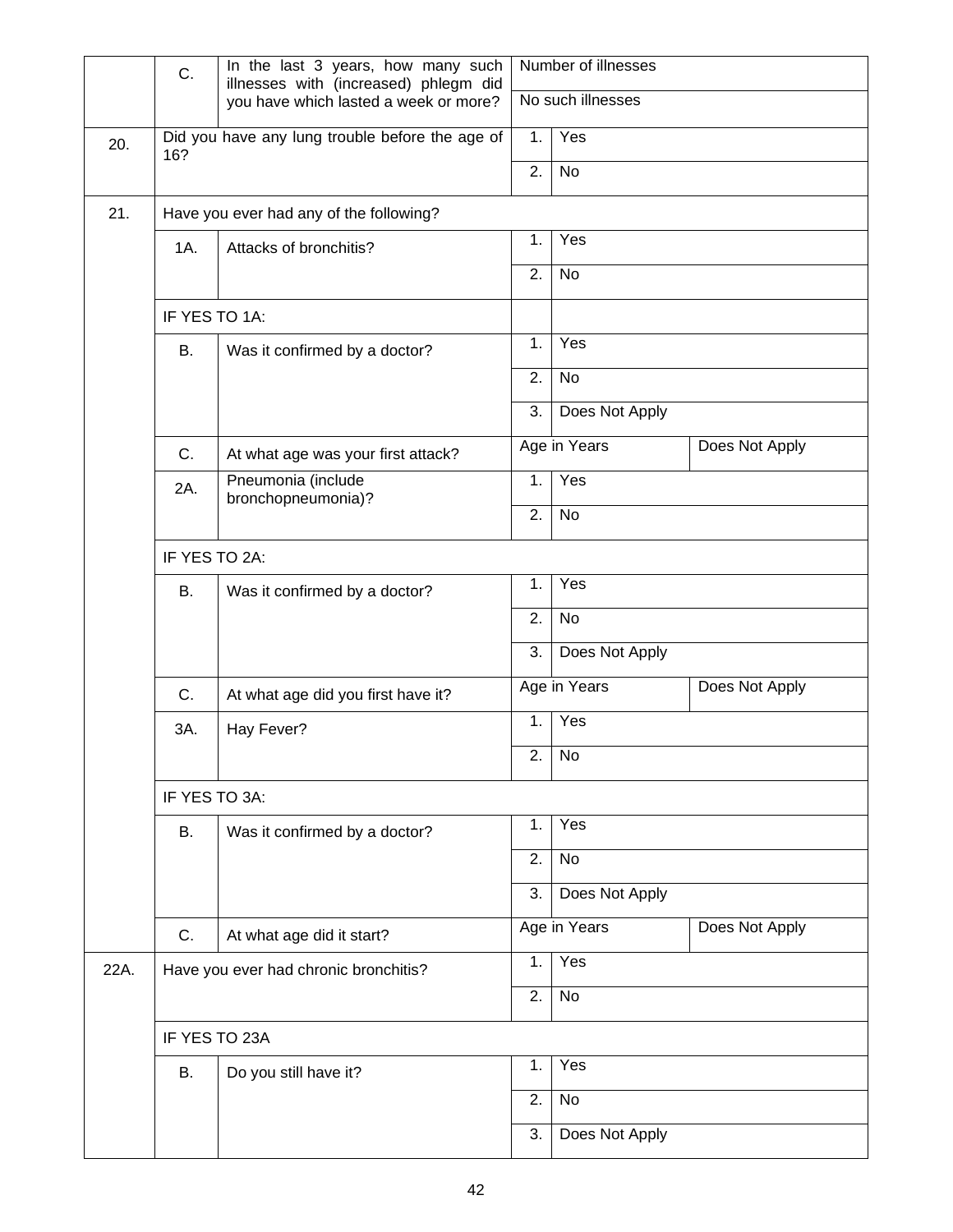|      | C.        | Was it confirmed by a doctor? | 1. | Yes            |                |
|------|-----------|-------------------------------|----|----------------|----------------|
|      |           |                               | 2. | $\overline{N}$ |                |
|      |           |                               | 3. | Does Not Apply |                |
|      | D.        | At what age did it start?     |    | Age in Years   | Does Not Apply |
| 23A. |           | Have you ever had emphysema?  | 1. | Yes            |                |
|      |           |                               | 2. | <b>No</b>      |                |
|      |           | IF YES TO 24A:                |    |                |                |
|      | <b>B.</b> | Do you still have it?         | 1. | Yes            |                |
|      |           |                               | 2. | <b>No</b>      |                |
|      |           |                               | 3. | Does Not Apply |                |
|      | C.        | Was it confirmed by a doctor? | 1. | Yes            |                |
|      |           |                               | 2. | <b>No</b>      |                |
|      |           |                               | 3. | Does Not Apply |                |
|      | D.        | At what age did it start?     |    | Age in Years   | Does Not Apply |
| 24A  |           | Have you ever had asthma?     | 1. | Yes            |                |
|      |           |                               | 2. | No             |                |
|      |           | IF YES TO 25A:                |    |                |                |
|      | <b>B.</b> | Do you still have it?         | 1. | Yes            |                |
|      |           |                               | 2. | <b>No</b>      |                |
|      |           |                               | 3. | Does Not Apply |                |
|      | C.        | Was it confirmed by a doctor? | 1. | Yes            |                |
|      |           |                               | 2. | No             |                |
|      |           |                               | 3. | Does Not Apply |                |
|      | D.        | At what age did it start?     |    | Age in Years   | Does Not Apply |
| 25.  |           | Have you ever had:            |    |                |                |
|      | Α.        | Any other chest illness?      | 1. | Yes            |                |
|      |           |                               | 2. | No             |                |
|      |           | If yes, please specify        |    |                |                |
|      | В.        | Any chest operations?         | 1. | Yes            |                |
|      |           |                               | 2. | No             |                |
|      |           | If yes, please specify        |    |                |                |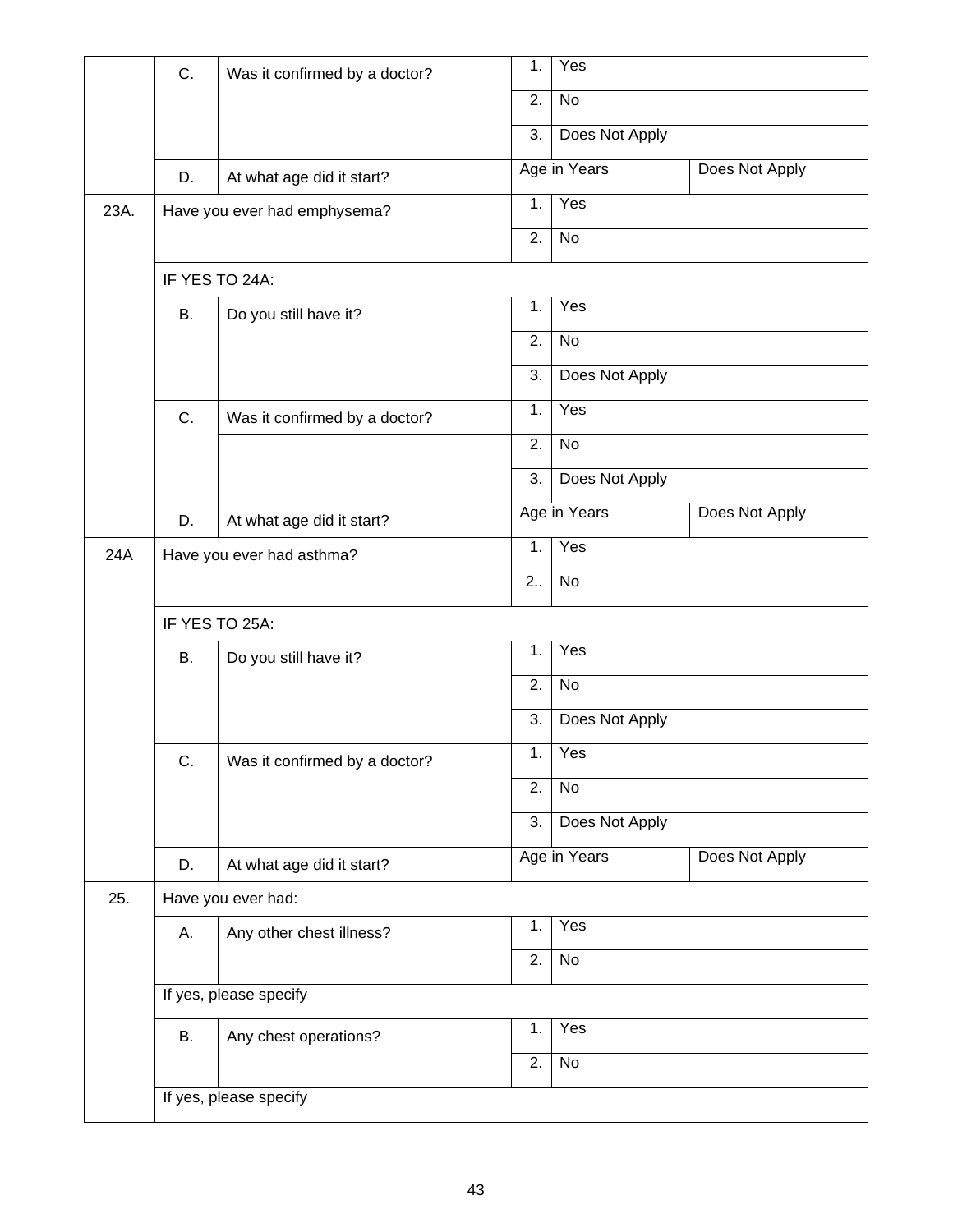|      | C.                    | Any chest injuries?                                                                                   |        | 1.            | Yes            |                  |               |       |                  |
|------|-----------------------|-------------------------------------------------------------------------------------------------------|--------|---------------|----------------|------------------|---------------|-------|------------------|
|      |                       |                                                                                                       |        | 2.            | No             |                  |               |       |                  |
|      |                       | If yes, please specify                                                                                |        |               |                |                  |               |       |                  |
| 26A. | trouble?              | Has a doctor ever told you that you had heart                                                         |        | 1.            | Yes            |                  |               |       |                  |
|      |                       |                                                                                                       |        | 2.            | No             |                  |               |       |                  |
|      |                       | IF YES TO 27A:                                                                                        |        |               |                |                  |               |       |                  |
|      | В.                    | Have you ever had treatment for heart                                                                 |        | 1.            | Yes            |                  |               |       |                  |
|      |                       | trouble in the past 10 years?                                                                         |        | 2.            | <b>No</b>      |                  |               |       |                  |
|      |                       |                                                                                                       |        | 3.            |                | Does Not Apply   |               |       |                  |
| 27A. | pressure?             | Has a doctor told you that you had high blood                                                         |        | 1.            | Yes            |                  |               |       |                  |
|      |                       |                                                                                                       |        | 2.            | No             |                  |               |       |                  |
|      |                       | IF YES TO 28A:                                                                                        |        |               |                |                  |               |       |                  |
|      | <b>B.</b>             | Have you had any treatment for high<br>blood pressure (hypertension) in the                           |        | 1.            |                | Yes              |               |       |                  |
|      |                       | past 10 years?                                                                                        |        | 2.            | No             |                  |               |       |                  |
|      |                       |                                                                                                       |        |               | Does Not Apply |                  |               |       |                  |
| 28.  |                       | When did you last have your chest X-rayed?                                                            |        | (Year)        |                |                  |               |       |                  |
| 29.  |                       | Where did you last have your chest X-rayed                                                            |        |               |                |                  |               |       |                  |
|      |                       | (if known)?                                                                                           |        |               |                |                  |               |       |                  |
|      |                       | What was the outcome?                                                                                 |        |               |                |                  |               |       |                  |
|      | <b>FAMILY HISTORY</b> |                                                                                                       |        |               |                |                  |               |       |                  |
| 30.  | as:                   | Were either of your natural parents ever told by a doctor that they had a chronic lung condition such |        |               |                |                  |               |       |                  |
|      |                       |                                                                                                       |        | <b>FATHER</b> |                |                  | <b>MOTHER</b> |       |                  |
|      |                       |                                                                                                       | 1. Yes | 2. No         |                | 3. Don't<br>Know | 1. Yes        | 2. No | 3. Don't<br>Know |
|      | Α.                    | <b>Chronic Bronchitis?</b>                                                                            |        |               |                |                  |               |       |                  |
|      | B.                    | Emphysema?                                                                                            |        |               |                |                  |               |       |                  |
|      | C.                    | Asthma?                                                                                               |        |               |                |                  |               |       |                  |
|      | D.                    | Lung cancer?                                                                                          |        |               |                |                  |               |       |                  |
|      | Е.                    | Other chest conditions?                                                                               |        |               |                |                  |               |       |                  |
|      | F.                    | Is parent currently alive?                                                                            |        |               |                |                  |               |       |                  |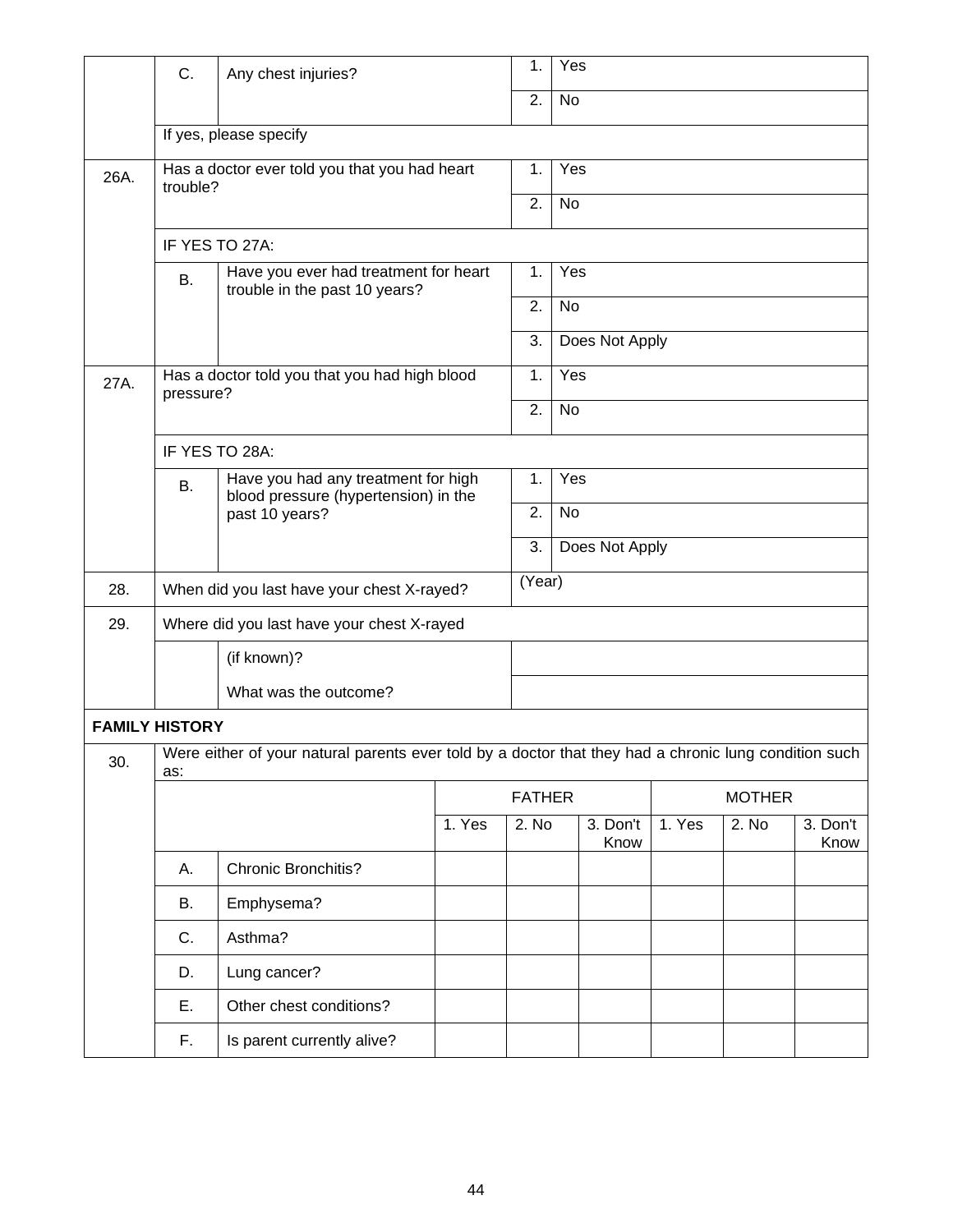|              | G.        | <b>Please Specify</b>                                                                         | Age if Living |                 |                | Age if Living |  |
|--------------|-----------|-----------------------------------------------------------------------------------------------|---------------|-----------------|----------------|---------------|--|
|              |           |                                                                                               | Age at Death  |                 |                | Age at Death  |  |
|              |           |                                                                                               | Don't Know    |                 |                | Don't Know    |  |
|              | Η.        | Please specify cause of<br>death                                                              |               |                 |                |               |  |
| <b>COUGH</b> |           |                                                                                               |               |                 |                |               |  |
| 31A.         |           | Do you usually have a cough? (Count a cough                                                   |               | 1.              | Yes            |               |  |
|              |           | with first smoke or on first going out of doors.<br>Exclude clearing of throat.)              |               | 2.              | No             |               |  |
|              |           | (If no, skip to question 32C.)                                                                |               |                 |                |               |  |
|              | <b>B.</b> | Do you usually cough as much as 4 to 6<br>times a day 4 or more days out of the               |               | 1.              | Yes            |               |  |
|              |           | week?                                                                                         |               | 2.              | <b>No</b>      |               |  |
|              | C.        | Do you usually cough at all on getting<br>up or first thing in the morning?                   |               | $\mathbf 1$ .   | Yes            |               |  |
|              |           |                                                                                               |               | 2.              | <b>No</b>      |               |  |
|              | D.        | Do you usually cough at all during the<br>rest of the day or at night?                        |               | $\mathbf 1$ .   | Yes            |               |  |
|              |           |                                                                                               |               | 2.              | <b>No</b>      |               |  |
|              |           | IF YES TO ANY OF ABOVE (32A, B, C, OR D,), ANSWER THE FOLLOWING.                              |               |                 |                |               |  |
|              |           | IF NO TO ALL, CHECK "DOES NOT APPLY" AND SKIP TO 34A.                                         |               |                 |                |               |  |
|              | Ε.        | Do you usually cough like this on most<br>days for 3 consecutive months or more               |               | 1.              | Yes            |               |  |
|              |           | during the year?                                                                              |               | 2.              | <b>No</b>      |               |  |
|              |           |                                                                                               |               | 3.              | Does Not Apply |               |  |
|              | F.        | For how many years have you had the<br>cough?                                                 |               | Number of years |                |               |  |
|              |           |                                                                                               |               | Does not apply  |                |               |  |
| 32A.         |           | Do you usually bring up phlegm from your chest?                                               |               | 1.              | Yes            |               |  |
|              |           | (Count phlegm with the first smoke or on first<br>going out of doors. Exclude phlegm from the |               | 2.              | No             |               |  |
|              |           | nose. Count swallowed phlegm.)<br>(If no, skip to 33C)                                        |               |                 |                |               |  |
|              | <b>B.</b> | Do you usually bring up phlegm like this<br>as much as twice a day 4 or more days             |               | 1.              | Yes            |               |  |
|              |           | out of the week?                                                                              |               | 2.              | <b>No</b>      |               |  |
|              | C.        | Do you usually bring up phlegm at all                                                         |               | 1.              | Yes            |               |  |
|              |           | on getting up or first thing in the<br>morning?                                               |               | 2.              | No             |               |  |
|              | D.        | Do you usually bring up phlegm at all                                                         |               | 1.              | Yes            |               |  |
|              |           | on during the rest of the day or at night?                                                    |               | 2.              | No             |               |  |
|              |           | IF YES TO ANY OF THE ABOVE (33A, B, C, OR D), ANSWER THE FOLLOWING:                           |               |                 |                |               |  |
|              |           | IF NO TO ALL, CHECK "DOES NOT APPLY" AND SKIP TO 34A                                          |               |                 |                |               |  |
|              |           |                                                                                               |               |                 |                |               |  |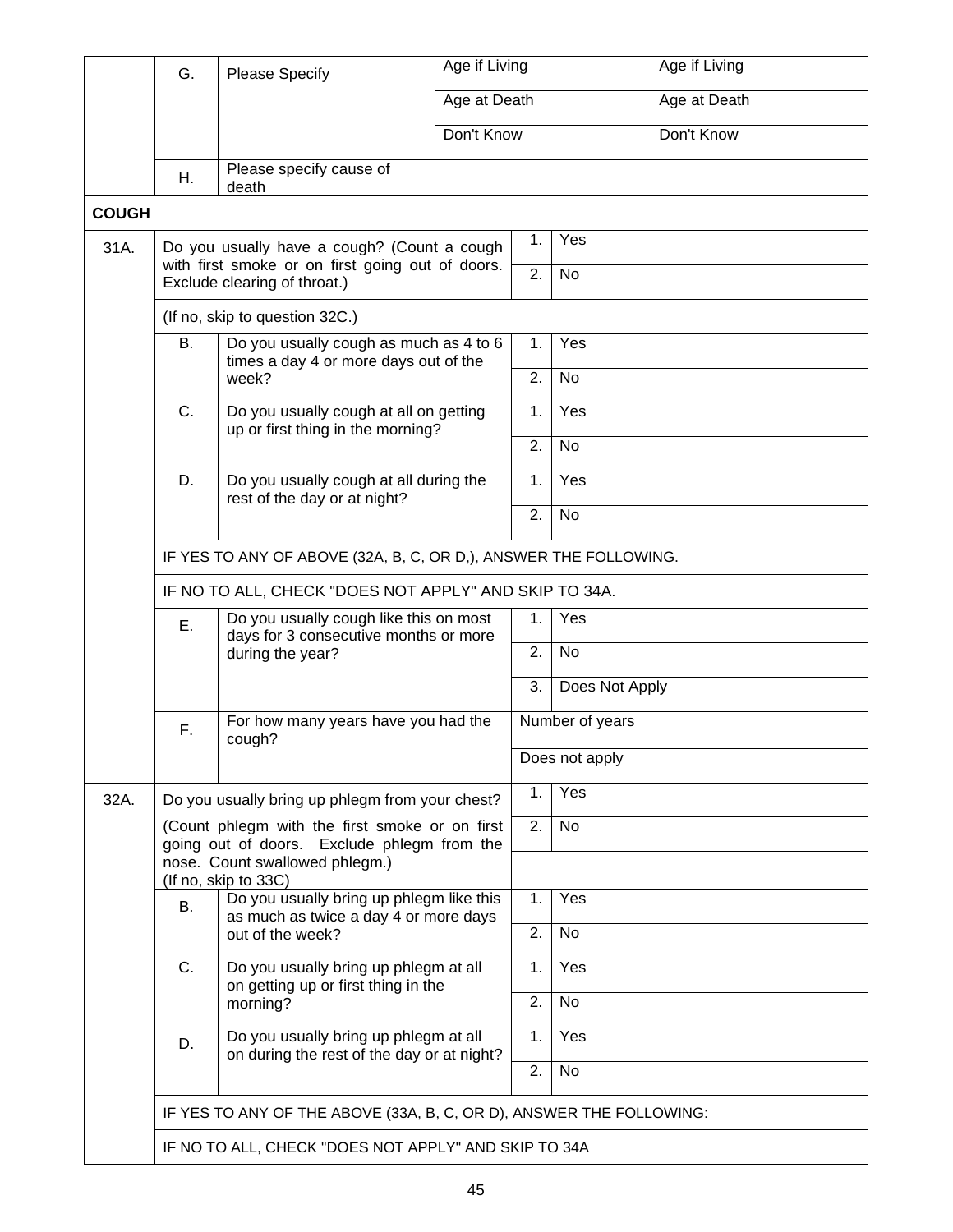|                 | Ε.            | Do you bring up phlegm like this on<br>most days for 3 consecutive months or                     | 1. | Yes             |                |
|-----------------|---------------|--------------------------------------------------------------------------------------------------|----|-----------------|----------------|
|                 |               | more during the year?                                                                            | 2. | <b>No</b>       |                |
|                 |               |                                                                                                  | 3. | Does Not Apply  |                |
|                 | F.            | For how many years have you had<br>trouble with phlegm?                                          |    | Number of years |                |
|                 |               |                                                                                                  |    | Does not apply  |                |
|                 |               | <b>EPISODES OF COUGH AND PHLEGM</b>                                                              |    |                 |                |
| 33A.            | each year?    | Have you had periods or episodes of (increased*)<br>cough and phlegm lasting for 3 weeks or more | 1. | Yes             |                |
|                 | phlegm)       | * (For persons who usually have cough and/or                                                     | 2. | <b>No</b>       |                |
|                 | IF YES TO 34A |                                                                                                  |    |                 |                |
|                 | В.            | For how long have you had at least 1<br>such episode per year?                                   |    | Number of years |                |
|                 |               |                                                                                                  |    | Does not apply  |                |
| <b>WHEEZING</b> |               |                                                                                                  |    |                 |                |
| 34A.            |               | Does your chest ever sound wheezy or whistling                                                   |    |                 |                |
|                 | 1.            | When you have a cold?                                                                            | 1. | Yes             |                |
|                 |               |                                                                                                  | 2. | No              |                |
|                 | 2.            | Occasionally apart from colds?                                                                   | 1. | Yes             |                |
|                 |               |                                                                                                  | 2. | No              |                |
|                 | 3.            | Most days or nights?                                                                             | 1. | Yes             |                |
|                 |               |                                                                                                  | 2. | No              |                |
|                 |               | IF YES TO 1, 2, or 3 in 35A                                                                      |    |                 |                |
|                 | В.            | For how many years has this been<br>present?                                                     |    | Number of years | Does not apply |
| 35A.            |               | Have you ever had an attack of wheezing that<br>has made you feel short of breath?               | 1. | Yes             |                |
|                 |               |                                                                                                  | 2. | No              |                |
|                 | IF YES TO 36A |                                                                                                  |    |                 |                |
|                 | В.            | How old were you when you had your<br>first such attack?                                         |    | Age in years    | Does not apply |
|                 | C.            | Have you had 2 or more such<br>episodes?                                                         | 1. | Yes             |                |
|                 |               |                                                                                                  | 2. | No              |                |
|                 |               |                                                                                                  | 3. | Does not apply  |                |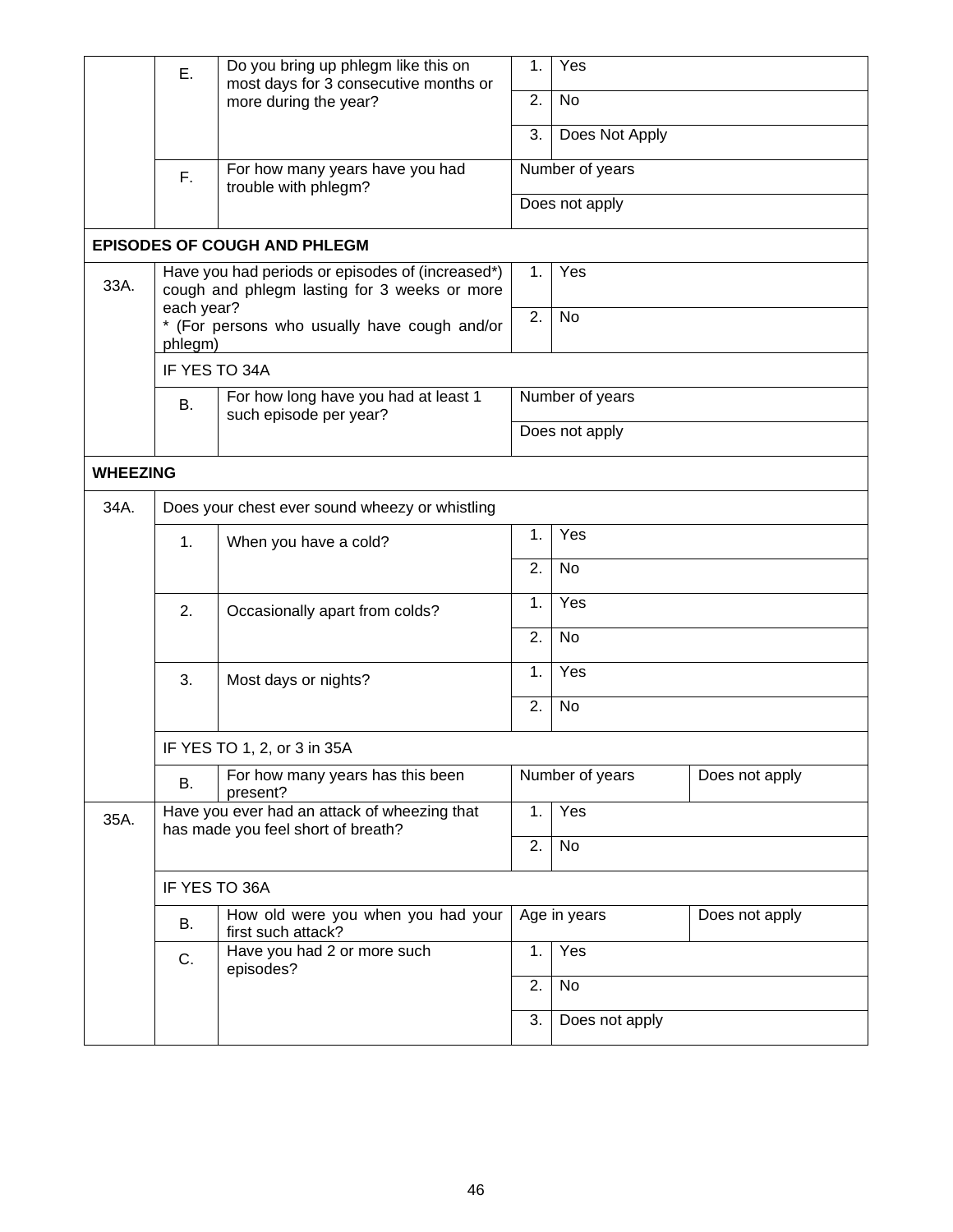|      | D.                         | Have you ever required medicine or<br>treatment for the(se) attack(s)?                             | 1.<br>2.       | Yes                                                                                                     |  |
|------|----------------------------|----------------------------------------------------------------------------------------------------|----------------|---------------------------------------------------------------------------------------------------------|--|
|      |                            |                                                                                                    |                | No                                                                                                      |  |
|      |                            |                                                                                                    | 3.             | Does not apply                                                                                          |  |
|      | <b>BREATHLESSNESS</b>      |                                                                                                    |                |                                                                                                         |  |
| 36.  |                            | to question 39A.<br>Nature of condition(s)                                                         |                | If disabled from walking by any condition other than heart or lung disease, please describe and proceed |  |
| 37A. |                            | Are you troubled by shortness of breath when<br>hurrying on the level or walking up a slight hill? | 1.<br>2.       | Yes                                                                                                     |  |
|      |                            |                                                                                                    |                | No                                                                                                      |  |
|      |                            | IF YES TO 38A                                                                                      |                |                                                                                                         |  |
|      | <b>B.</b>                  | Do you have to walk slower than people<br>of your age on the level because of                      | 1.             | Yes                                                                                                     |  |
|      |                            | breathlessness?                                                                                    | 2.             | No                                                                                                      |  |
|      |                            |                                                                                                    | 3.             | Does not apply                                                                                          |  |
|      | C.                         | Do you ever have to stop for breath<br>when walking at your own pace on the                        | 1.             | Yes                                                                                                     |  |
|      | level?                     |                                                                                                    | 2.             | No                                                                                                      |  |
|      |                            |                                                                                                    | 3.             | Does not apply                                                                                          |  |
|      | D.                         | Do you ever have to stop for breath<br>after walking about 100 yards (or after a                   | 1.             | Yes                                                                                                     |  |
|      |                            | few minutes) on the level?                                                                         | 2.             | No                                                                                                      |  |
|      |                            |                                                                                                    | 3.             | Does not apply                                                                                          |  |
|      | Ε.                         | Are you too breathless to leave the<br>house or breathless on dressing or                          | 1.             | Yes                                                                                                     |  |
|      |                            | climbing one flight of stairs?                                                                     | 2.             | No                                                                                                      |  |
|      |                            |                                                                                                    | 3.             | Does not apply                                                                                          |  |
|      | <b>TOBACCO SMOKING</b>     |                                                                                                    |                |                                                                                                         |  |
| 38A. |                            | Have you ever smoked cigarettes? (No means<br>less than 20 packs of cigarettes or 12 oz. of        | 1.             | Yes                                                                                                     |  |
|      | day for 1 year.)           | tobacco in a lifetime or less than 1 cigarette a                                                   | 2.             | No                                                                                                      |  |
|      |                            | IF YES TO 39A                                                                                      |                |                                                                                                         |  |
|      | <b>B.</b>                  | Do you now smoke cigarettes (as of<br>one month ago)                                               | 1.             | Yes                                                                                                     |  |
|      |                            |                                                                                                    | 2.             | No                                                                                                      |  |
|      |                            |                                                                                                    | 3.             | Does not apply                                                                                          |  |
|      | C.                         | How old were you when you first started                                                            |                | Age in years                                                                                            |  |
|      | regular cigarette smoking? |                                                                                                    | Does not apply |                                                                                                         |  |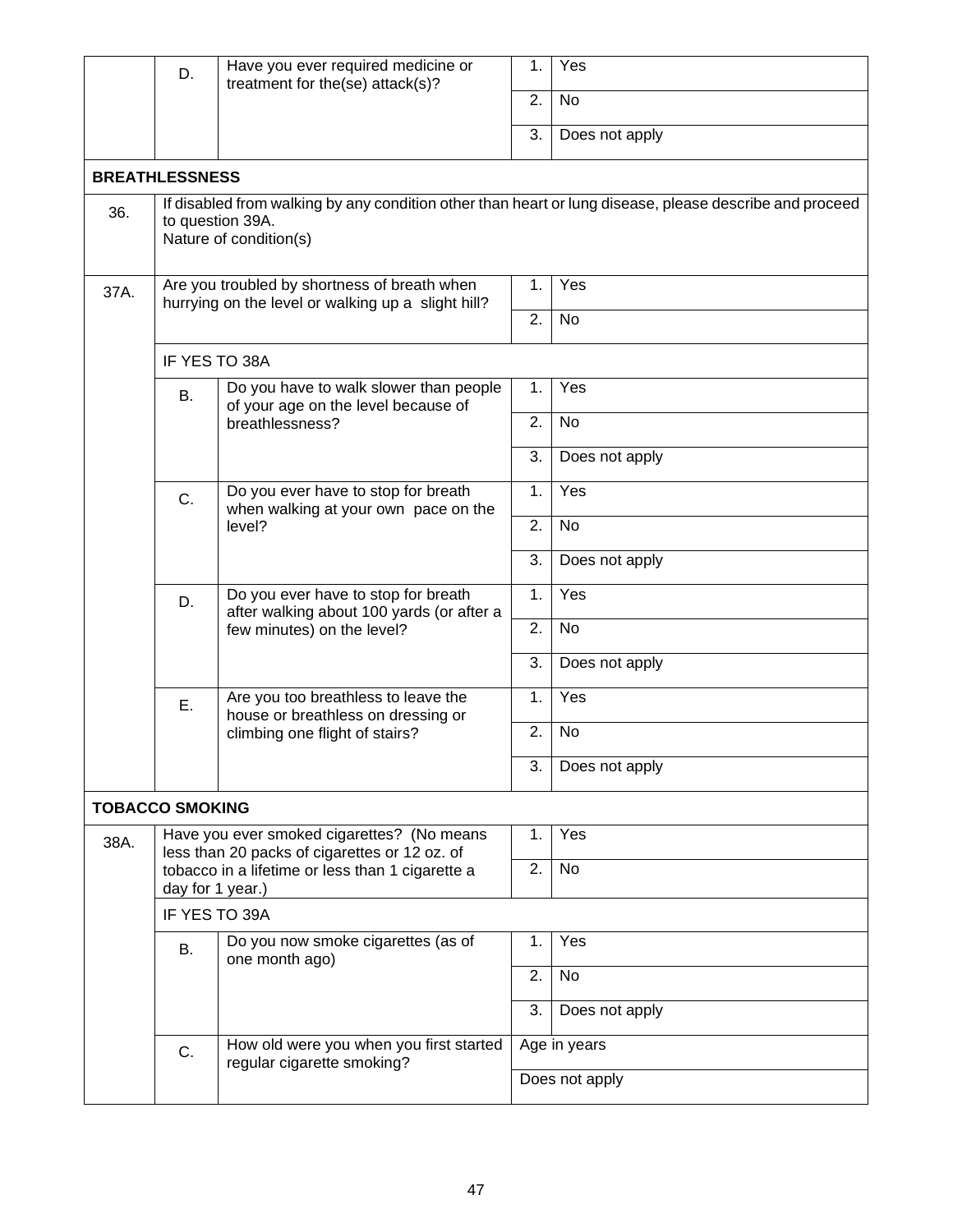|      | D.                                                                                                                                                            | If you have stopped smoking cigarettes<br>completely, how old were you when you         |                                       | Age stopped                               |  |  |  |
|------|---------------------------------------------------------------------------------------------------------------------------------------------------------------|-----------------------------------------------------------------------------------------|---------------------------------------|-------------------------------------------|--|--|--|
|      |                                                                                                                                                               | stopped?                                                                                | Check if still smoking                |                                           |  |  |  |
|      |                                                                                                                                                               |                                                                                         |                                       | Does not apply                            |  |  |  |
|      | Ε.                                                                                                                                                            | How many cigarettes do you smoke per<br>day now?                                        |                                       | Cigarettes per day                        |  |  |  |
|      |                                                                                                                                                               |                                                                                         |                                       | Does not apply                            |  |  |  |
|      | F.                                                                                                                                                            | On the average of the entire time you                                                   |                                       | Cigarettes per day                        |  |  |  |
|      |                                                                                                                                                               | smoked, how many cigarettes did you<br>smoke per day?                                   | Does not apply                        |                                           |  |  |  |
|      | G.                                                                                                                                                            | Do or did you inhale the cigarette<br>smoke?                                            | 1.                                    | Does not apply                            |  |  |  |
|      |                                                                                                                                                               |                                                                                         | 2.                                    | Not at all                                |  |  |  |
|      |                                                                                                                                                               |                                                                                         | 3.                                    | Slightly                                  |  |  |  |
|      |                                                                                                                                                               |                                                                                         | 4.                                    | Moderately                                |  |  |  |
|      |                                                                                                                                                               |                                                                                         | 5.                                    | Deeply                                    |  |  |  |
| 39A. | Have you ever smoked a pipe regularly?<br>(Yes means more than 12 oz. of tobacco in a<br>lifetime.)<br>IF YES TO 40A: FOR PERSONS WHO HAVE EVER SMOKED A PIPE |                                                                                         | 1.                                    | Yes                                       |  |  |  |
|      |                                                                                                                                                               |                                                                                         | 2.                                    | No                                        |  |  |  |
|      |                                                                                                                                                               |                                                                                         |                                       |                                           |  |  |  |
| В.   |                                                                                                                                                               |                                                                                         |                                       |                                           |  |  |  |
|      | 1.                                                                                                                                                            | How old were you when you started to<br>smoke a pipe regularly?                         | Age                                   |                                           |  |  |  |
|      | 2.                                                                                                                                                            | If you have stopped smoking a pipe<br>completely, how old were you when you<br>stopped? | Age stopped                           |                                           |  |  |  |
|      |                                                                                                                                                               |                                                                                         | Check if still smoking pipe           |                                           |  |  |  |
|      |                                                                                                                                                               |                                                                                         |                                       | Does not apply                            |  |  |  |
|      | On the average over the entire time you<br>C.<br>smoked a pipe, how much pipe tobacco<br>did you smoke per week?                                              |                                                                                         |                                       | oz. per week (a standard pouch of tobacco |  |  |  |
|      |                                                                                                                                                               |                                                                                         | contains 1 1/2 oz.)<br>Does not apply |                                           |  |  |  |
|      | How much pipe tobacco are you<br>D.                                                                                                                           |                                                                                         | oz. per week                          |                                           |  |  |  |
|      |                                                                                                                                                               | smoking now?                                                                            |                                       | Not currently smoking a pipe              |  |  |  |
|      | Ε.                                                                                                                                                            | Do you or did you inhale the pipe                                                       | 1.                                    | Never smoked                              |  |  |  |
|      |                                                                                                                                                               | smoke?                                                                                  | 2.                                    | Not at all                                |  |  |  |
|      |                                                                                                                                                               |                                                                                         | 3.                                    | Slightly                                  |  |  |  |
|      |                                                                                                                                                               |                                                                                         | 4.                                    | Moderately                                |  |  |  |
|      |                                                                                                                                                               |                                                                                         |                                       | Deeply                                    |  |  |  |
| 40A. | Have you ever smoked cigars regularly?                                                                                                                        |                                                                                         | 1.                                    | Yes                                       |  |  |  |
|      |                                                                                                                                                               | (Yes means more than 1 cigar a week for a year)                                         | 2.                                    | No                                        |  |  |  |
|      |                                                                                                                                                               |                                                                                         |                                       |                                           |  |  |  |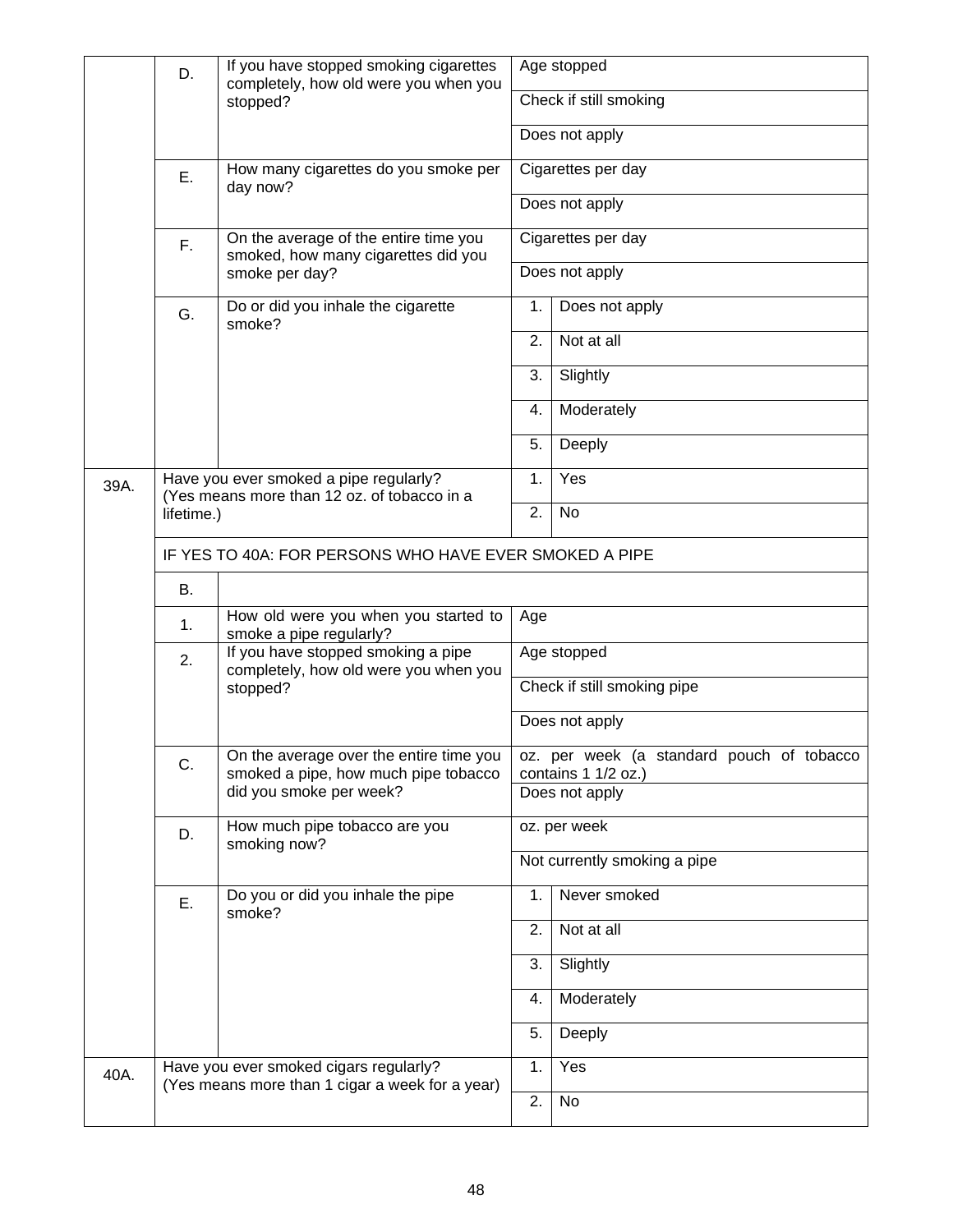|           | IF YES TO 41A                             |                                                                               |                                       |                               |  |  |  |  |
|-----------|-------------------------------------------|-------------------------------------------------------------------------------|---------------------------------------|-------------------------------|--|--|--|--|
|           | FOR PERSONS WHO HAVE EVER SMOKED A CIGARS |                                                                               |                                       |                               |  |  |  |  |
|           | B.1.                                      | How old were you when you started<br>smoking cigars regularly?                | Age                                   |                               |  |  |  |  |
|           | 2.                                        | If you have stopped smoking cigars<br>completely, how old were you when you   | Age stopped                           |                               |  |  |  |  |
|           |                                           | stopped.                                                                      |                                       | Check if still smoking cigars |  |  |  |  |
|           |                                           |                                                                               |                                       | Does not apply                |  |  |  |  |
|           | C.                                        | On the average over the entire time you<br>smoked cigars, how many cigars did |                                       | Cigars per week               |  |  |  |  |
|           |                                           | you smoke per week?                                                           | Does not apply                        |                               |  |  |  |  |
|           | D.                                        | How many cigars are you smoking per<br>week now?                              |                                       | Cigars per week               |  |  |  |  |
|           |                                           |                                                                               | Check if not smoking cigars currently |                               |  |  |  |  |
|           | E.                                        | Do or did you inhale the cigar smoke?                                         | 1.                                    | Never smoked                  |  |  |  |  |
|           |                                           |                                                                               | 2.                                    | Not at all                    |  |  |  |  |
|           |                                           |                                                                               | 3.                                    | Slightly                      |  |  |  |  |
|           |                                           |                                                                               | 4.                                    | Moderately                    |  |  |  |  |
|           |                                           |                                                                               | 5.                                    | Deeply                        |  |  |  |  |
| Signature |                                           |                                                                               | Date                                  |                               |  |  |  |  |
|           |                                           |                                                                               |                                       |                               |  |  |  |  |

| Part 2<br>PERIODIC MEDICAL QUESTIONNAIRE |                              |  |  |  |
|------------------------------------------|------------------------------|--|--|--|
| $\mathbf 1$ .                            | <b>NAME</b>                  |  |  |  |
| 2.                                       | <b>CLOCK NUMBER</b>          |  |  |  |
| 3.                                       | PRESENT OCCUPATION           |  |  |  |
| 4.                                       | <b>PLANT</b>                 |  |  |  |
| 5.                                       | <b>ADDRESS</b>               |  |  |  |
| 6.                                       | (Zip Code)                   |  |  |  |
| 7.                                       | <b>TELEPHONE NUMBER</b>      |  |  |  |
| 8.                                       | <b>INTERVIEWER</b>           |  |  |  |
| 9.                                       | <b>DATE</b>                  |  |  |  |
| 10.                                      | What is your marital status? |  |  |  |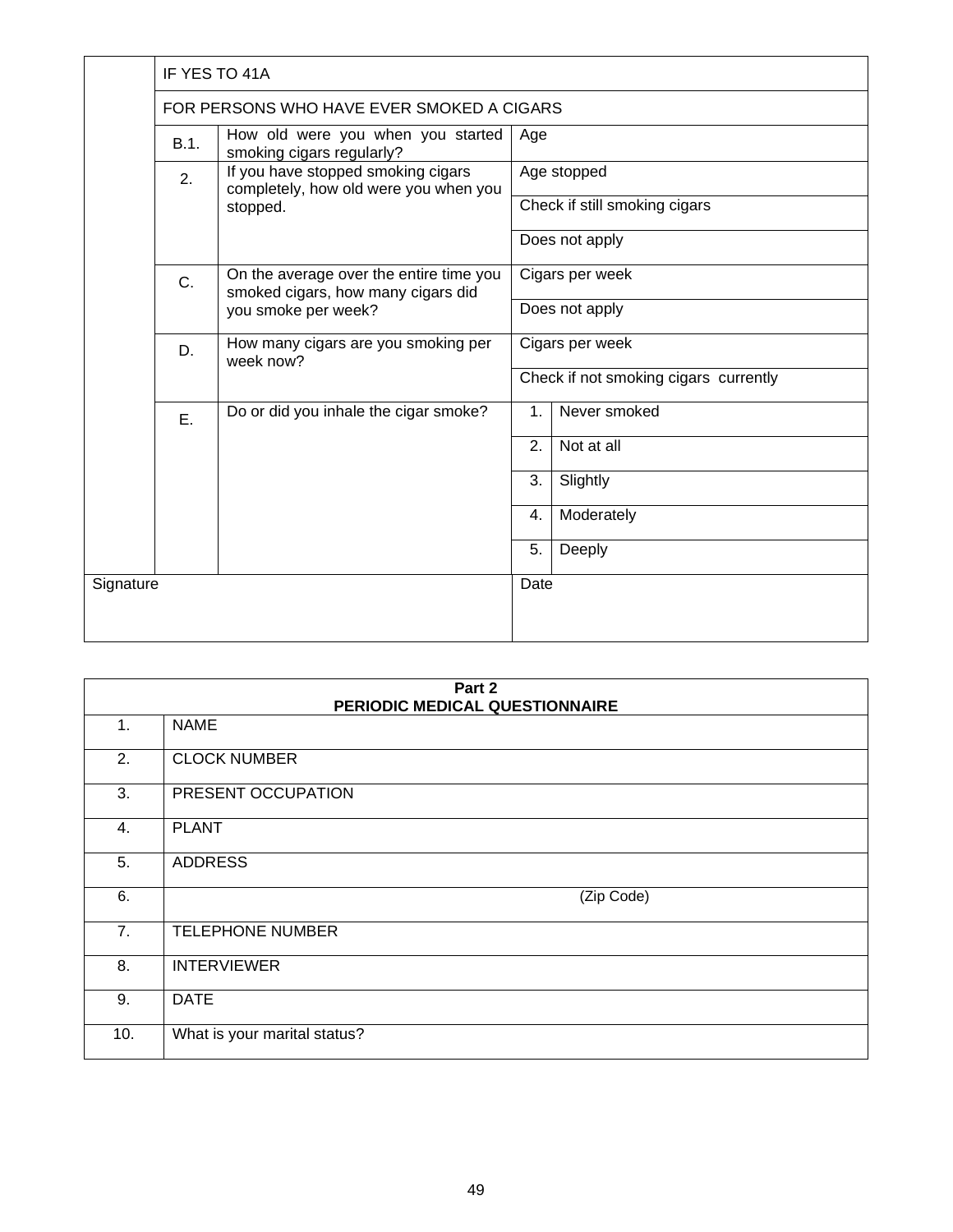| 11.<br>12. | What is your marital status?<br><b>OCCUPATIONAL HISTORY</b> |                                                   | 1.                               | Single                                                                 |                    |                        |    |  |  |
|------------|-------------------------------------------------------------|---------------------------------------------------|----------------------------------|------------------------------------------------------------------------|--------------------|------------------------|----|--|--|
|            |                                                             |                                                   | 2.                               | Married                                                                |                    |                        |    |  |  |
|            |                                                             |                                                   | 3.                               | Widowed                                                                |                    |                        |    |  |  |
|            |                                                             |                                                   | 4.                               |                                                                        | Separated/Divorced |                        |    |  |  |
|            | 12A.                                                        |                                                   |                                  |                                                                        |                    |                        |    |  |  |
|            | 12A.<br>IF YES TO 12A:                                      | In the past year, did you work full               |                                  |                                                                        | 1.                 | Yes                    |    |  |  |
|            |                                                             | for 6 months or more?                             | time (30 hours per week or more) |                                                                        | 2.                 | No                     |    |  |  |
|            | 12B.                                                        |                                                   |                                  |                                                                        |                    |                        |    |  |  |
|            |                                                             | In the past year, did you work in a<br>dusty job? |                                  |                                                                        | 1.                 | Yes                    |    |  |  |
|            |                                                             |                                                   |                                  |                                                                        | 2.                 | No                     |    |  |  |
|            | 12C.                                                        |                                                   |                                  |                                                                        | 3.                 | Does not Apply         |    |  |  |
|            |                                                             | Was dust exposure:                                |                                  |                                                                        | 1.                 | Mild                   |    |  |  |
|            |                                                             |                                                   |                                  |                                                                        | 2.                 | Moderate               |    |  |  |
|            | 12D.                                                        |                                                   |                                  |                                                                        | 3.                 | Severe                 |    |  |  |
|            |                                                             |                                                   |                                  | In the past year, were you exposed<br>to gas or chemical fumes in your |                    | Yes                    |    |  |  |
|            | 12E.                                                        | work?                                             |                                  |                                                                        | $\overline{2}$ .   | No                     |    |  |  |
|            |                                                             | Was exposure                                      |                                  |                                                                        | 1.                 | Mild                   |    |  |  |
|            |                                                             |                                                   |                                  |                                                                        | 2.                 | Moderate               |    |  |  |
|            | 12F.                                                        |                                                   |                                  |                                                                        | 3.                 | Severe                 |    |  |  |
|            |                                                             | In the past year, what was your:                  |                                  |                                                                        | 1.                 | Job/occupation?        |    |  |  |
| 13.        | <b>RECENT</b><br><b>MEDICAL</b><br><b>HISTORY</b>           |                                                   |                                  |                                                                        |                    | 2. Position/job title? |    |  |  |
|            | 13A.                                                        |                                                   |                                  |                                                                        |                    |                        |    |  |  |
|            |                                                             | Do you consider yourself to be in<br>good health? |                                  |                                                                        | 1.                 | Yes                    |    |  |  |
|            |                                                             |                                                   |                                  |                                                                        |                    | No                     |    |  |  |
|            | 13B.                                                        | If No, state reason                               |                                  |                                                                        |                    |                        |    |  |  |
|            |                                                             | In the past year, have you developed:             |                                  |                                                                        |                    |                        |    |  |  |
|            |                                                             | Epilepsy?<br>Rheumatic fever?                     |                                  | Yes                                                                    |                    | No                     |    |  |  |
|            |                                                             |                                                   |                                  |                                                                        | Yes                | No                     |    |  |  |
|            |                                                             | Kidney disease?                                   |                                  |                                                                        | Yes                |                        | No |  |  |
|            |                                                             | Bladder disease?                                  |                                  |                                                                        | Yes                |                        | No |  |  |
|            |                                                             | Diabetes?                                         |                                  |                                                                        | Yes                |                        | No |  |  |
|            |                                                             | Jaundice?                                         |                                  |                                                                        | Yes                |                        | No |  |  |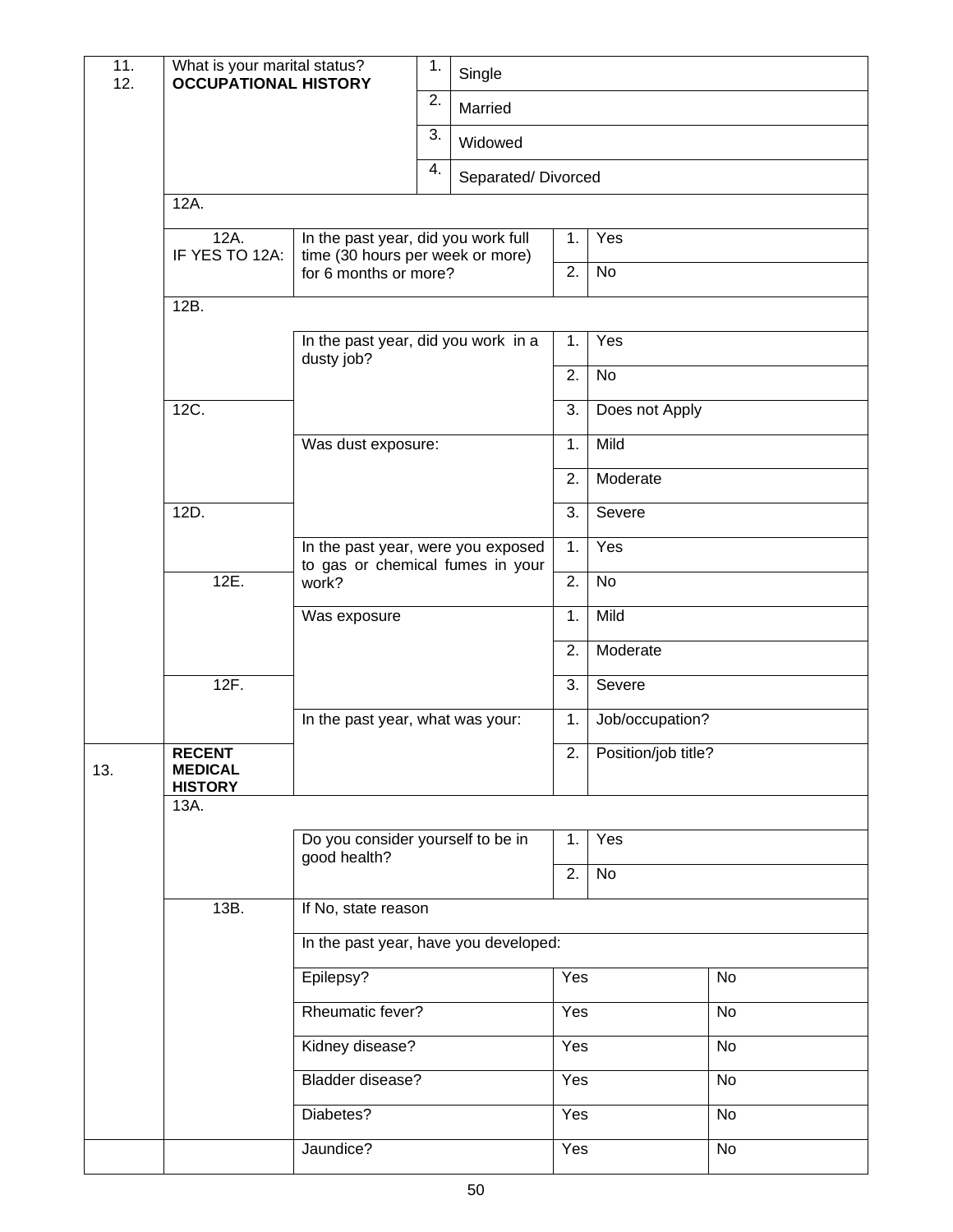| 14. | <b>CHEST COLDS</b><br><b>AND CHEST</b><br><b>ILLNESSES</b>                                          | Cancer?                                                              |                                    |  | Yes                                        |                                            | No |
|-----|-----------------------------------------------------------------------------------------------------|----------------------------------------------------------------------|------------------------------------|--|--------------------------------------------|--------------------------------------------|----|
|     | 14A.                                                                                                |                                                                      |                                    |  |                                            |                                            |    |
|     | If you get a cold, does it "usually" go<br>to your chest? (usually means more<br>than 1/2 the time) |                                                                      |                                    |  |                                            | Yes                                        |    |
|     |                                                                                                     |                                                                      |                                    |  |                                            | No                                         |    |
|     | 15A.                                                                                                |                                                                      |                                    |  | 3.                                         | Don't get colds                            |    |
|     |                                                                                                     | During the past year, have you had                                   | any chest illnesses that have kept |  | 1.                                         | Yes                                        |    |
|     |                                                                                                     | you off work, indoors at home, or in<br>bed?                         |                                    |  | 2.                                         | <b>No</b>                                  |    |
|     | IF YES TO 15A:                                                                                      |                                                                      |                                    |  | 3.                                         | Does Not Apply                             |    |
|     | 15B.                                                                                                |                                                                      |                                    |  |                                            |                                            |    |
|     |                                                                                                     | Did you produce phlegm with any<br>of these chest illnesses?         |                                    |  | 1.                                         | Yes                                        |    |
|     |                                                                                                     |                                                                      |                                    |  | 2.                                         | No                                         |    |
|     | 15C.                                                                                                |                                                                      |                                    |  | 3.                                         | Does Not Apply                             |    |
|     |                                                                                                     | In the past year, how many such<br>illnesses with (increased) phlegm |                                    |  |                                            | Number of illnesses                        |    |
| 16. | <b>RESPIRATORY</b><br><b>SYSTEM</b>                                                                 | did you have which lasted a week<br>or more?                         |                                    |  |                                            | No such illnesses                          |    |
|     | In the past year have you had:                                                                      |                                                                      |                                    |  |                                            |                                            |    |
|     | Asthma                                                                                              | Yes                                                                  | No                                 |  | <b>Further Comment on Positive Answers</b> |                                            |    |
|     | <b>Bronchitis</b>                                                                                   |                                                                      |                                    |  |                                            |                                            |    |
|     | Hay Fever                                                                                           |                                                                      |                                    |  |                                            |                                            |    |
|     | <b>Other Allergies</b>                                                                              |                                                                      |                                    |  |                                            |                                            |    |
|     | Pneumonia                                                                                           |                                                                      |                                    |  |                                            |                                            |    |
|     | Tuberculosis                                                                                        |                                                                      |                                    |  |                                            |                                            |    |
|     | <b>Chest Surgery</b>                                                                                |                                                                      |                                    |  |                                            |                                            |    |
|     | Other Lung Problems                                                                                 |                                                                      |                                    |  |                                            |                                            |    |
|     | <b>Heart Disease</b>                                                                                |                                                                      |                                    |  |                                            |                                            |    |
|     | Do you have:                                                                                        |                                                                      |                                    |  |                                            |                                            |    |
|     | Frequent colds                                                                                      | Yes                                                                  | No                                 |  |                                            | <b>Further Comment on Positive Answers</b> |    |
|     | Chronic cough                                                                                       |                                                                      |                                    |  |                                            |                                            |    |
|     | climbing one flight or stairs                                                                       | Shortness of breath when walking or                                  |                                    |  |                                            |                                            |    |
|     | Do you:                                                                                             |                                                                      |                                    |  |                                            |                                            |    |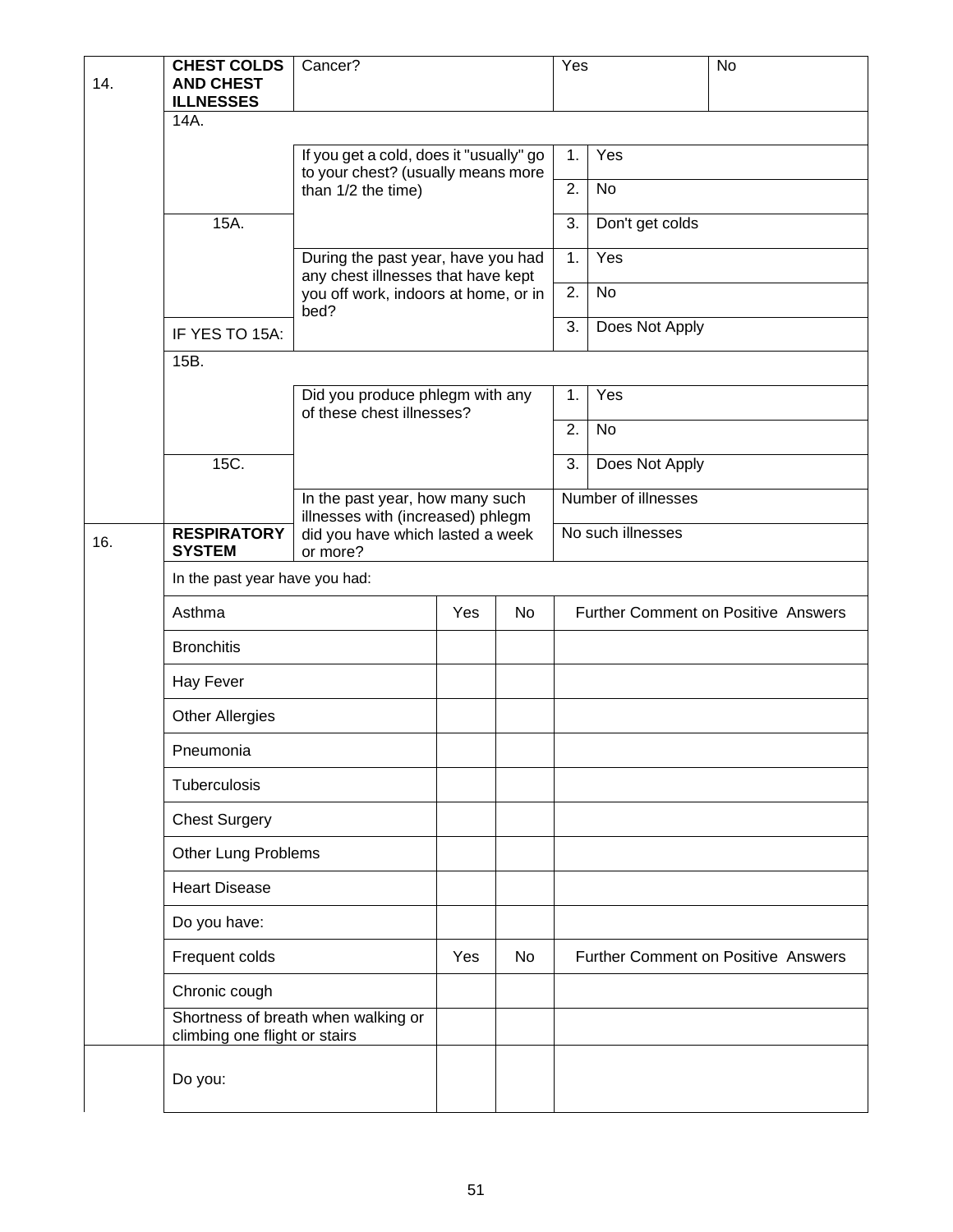|           | Wheeze           | Yes | No |               | Further Comment on Positive Answers |
|-----------|------------------|-----|----|---------------|-------------------------------------|
|           | Cough up phlegm  |     |    |               |                                     |
|           | Smoke cigarettes |     |    |               |                                     |
| Signature | Date             |     |    | Packs per day | How many years                      |
|           |                  |     |    |               |                                     |
|           |                  |     |    |               |                                     |

[51 FR 22756, June 20, 1986; 84 FR 21580, May 14, 2019]

# **APPENDIX E INTERPRETATION AND CLASSIFICATION OF CHEST ROENTGENOGRAMS - MANDATORY**

(a) Chest X-rays shall be classified in accordance with the Guidelines for the use of the ILO International Classification of Radiographs of Pneumoconioses (revised edition 2011) (incorporated by reference, see 1926.6), and recorded on a classification form following the format of the CDC/NIOSH (M) 2.8 form. As a minimum, the content within the bold lines of this form (items 1 through 4) shall be included. This form is not to be submitted to NIOSH.

(b) All X-rays shall be classified only by a B-Reader, a board eligible/certified radiologist, or an experienced physician with known expertise in pneumoconioses.

(c) Whenever classifying chest X-ray film, the physician shall have immediately available for reference a complete set of the ILO standard format radiographs provided for use with the Guidelines for the use of the ILO International Classification of Radiographs of Pneumoconioses (revised edition 2011).

(d) Whenever classifying digitally-acquired chest X-rays, the physician shall have immediately available for reference a complete set of ILO standard digital chest radiographic images provided for use with the Guidelines for the Use of the ILO International Classification of Radiographs of Pneumoconioses (revised edition 2011). Classification of digitally-acquired chest X-rays shall be based on the viewing of images displayed as electronic copies and shall not be based on the viewing of hard copy printed transparencies of images.

### **APPENDIX F WORK PRACTICES AND ENGINEERING CONTROLS FOR CLASS I ASBESTOS OPERATIONS NON-MANDATORY**

This is a non-mandatory appendix to the asbestos standards for construction and for shipyards. It describes criteria and procedures for erecting and using negative pressure enclosures for Class I Asbestos Work, when NPEs are used as an allowable control method to comply with paragraph (g)(5)(i) of this section. Many small and variable details are involved in the erection of a negative pressure enclosure. OSHA and most participants in the rulemaking agreed that only the major, more performance oriented criteria should be made mandatory. These criteria are set out in paragraph (g) of this section. In addition, this appendix includes these mandatory specifications and procedures in its guidelines in order to make this appendix coherent and helpful. The mandatory nature of the criteria which appear in the regulatory text is not changed because they are included in this "non-mandatory" appendix. Similarly, the additional criteria and procedures included as guidelines in the appendix, do not become mandatory because mandatory criteria are also included in these comprehensive guidelines.

In addition, none of the criteria, both mandatory and recommended, are meant to specify or imply the need for use of patented or licensed methods or equipment. Recommended specifications included in this attachment should not discourage the use of creative alternatives which can be shown to reliably achieve the objectives of negativepressure enclosures.

Requirements included in this appendix, cover general provisions to be followed in all asbestos jobs, provisions which must be followed for all Class I asbestos jobs, and provisions governing the construction and testing of negative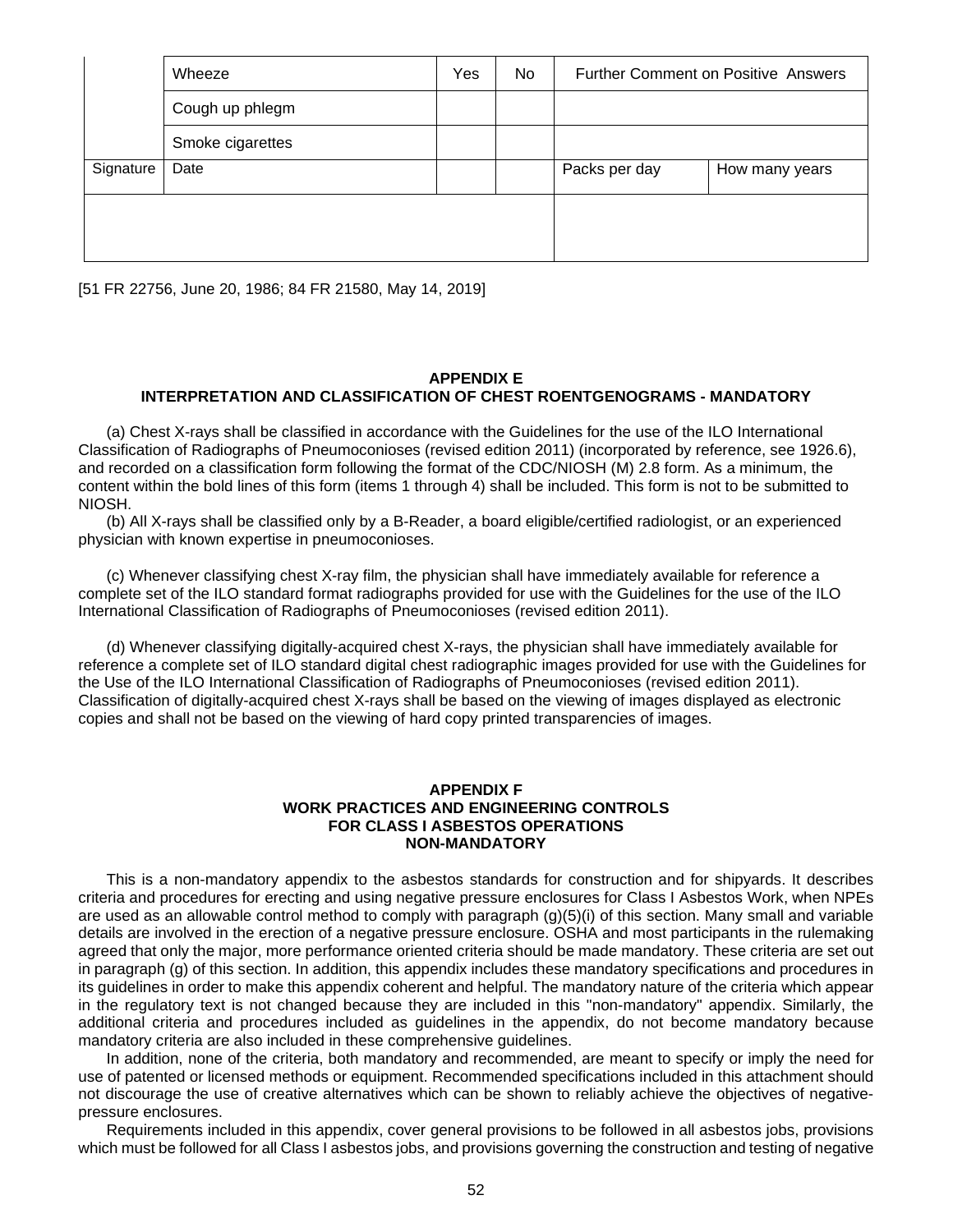pressure enclosures. The first category includes the requirement for use of wet methods, HEPA vacuums, and immediate bagging of waste; Class I work must conform to the following provisions:

- \* oversight by competent person
- \* use of critical barriers over all openings to work area
- isolation of HVAC systems
- use of impermeable dropcloths and coverage of all objects within regulated areas
- In addition, more specific requirements for NPEs include:
- maintenance of -0.02 inches water gauge within enclosure
- \* manometric measurements
- air movement away from employees performing removal work
- \* smoke testing or equivalent for detection of leaks and air direction
- deactivation of electrical circuits, if not provided with ground-fault circuit interrupters.

## **Planning the Project**

The standard requires that an exposure assessment be conducted before the asbestos job is begun [Sec. 1926.1101 (f)(1)]. Information needed for that assessment, includes data relating to prior similar jobs, as applied to the specific variables of the current job. The information needed to conduct the assessment will be useful in planning the project, and in complying with any reporting requirements under this standard, when significant changes are being made to a control system listed in the standard, [see also those of USEPA (40 CFR 61, subpart M). Thus, although the standard does not explicitly require the preparation of a written asbestos removal plan, the usual constituents of such a plan, i.e., a description of the enclosure, the equipment, and the procedures to be used throughout the project, must be determined before the enclosure can be erected. The following information should be included in the planning of the system:

A physical description of the work area;

A description of the approximate amount of material to be removed;

A schedule for turning off and sealing existing ventilation systems;

Personnel hygiene procedures;

A description of personal protective equipment and clothing to be worn by employees;

A description of the local exhaust ventilation systems to be used and how they are to be tested;

A description of work practices to be observed by employees;

An air monitoring plan;

A description of the method to be used to transport waste material; and

The location of the dump site.

#### **Materials and Equipment Necessary for Asbestos Removal**

Although individual asbestos removal projects vary in terms of the equipment required to accomplish the removal of the materials, some equipment and materials are common to most asbestos removal operations.

Plastic sheeting used to protect horizontal surfaces, seal HVAC openings or to seal vertical openings and ceilings should have a minimum thickness of 6 mils. Tape or other adhesive used to attach plastic sheeting should be of sufficient adhesive strength to support the weight of the material plus all stresses encountered during the entire duration of the project without becoming detached from the surface.

Other equipment and materials which should be available at the beginning of each project are:

-- HEPA Filtered Vacuum is essential for cleaning the work area after the asbestos has been removed. It should have a long hose capable of reaching out-of-the-way places, such as areas above ceiling tiles, behind pipes, etc.

-- Portable air ventilation systems installed to provide the negative air pressure and air removal from the enclosure must be equipped with a HEPA filter. The number and capacity of units required to ventilate an enclosure depend on the size of the area to be ventilated. The filters for these systems should be designed in such a manner that they can be replaced when the air flow volume is reduced by the build-up of dust in the filtration material. Pressure monitoring devices with alarms and strip chart recorders attached to each system to indicate the pressure differential and the loss due to dust buildup on the filter are recommended.

-- Water sprayers should be used to keep the asbestos material as saturated as possible during removal; the sprayers will provide a fine mist that minimizes the impact of the spray on the material.

 -- Water used to saturate the asbestos containing material can be amended by adding at least 15 milliliters (1/4 ounce) of wetting agent in 1 liter (1 pint) of water. An example of a wetting agent is a 50/50 mixture of polyoxyethylene ether and polyoxyethylene polyglycol ester.

-- Backup power supplies are recommended, especially for ventilation systems.

-- Shower and bath water should be with mixed hot and cold water faucets. Water that has been used to clean personnel or equipment should either be filtered or be collected and discarded as asbestos waste. Soap and shampoo should be provided to aid in removing dust from the workers' skin and hair.

-- See paragraphs (h) and (i) of this section for appropriate respiratory protection and protective clothing.

-- See paragraph (k) of this section for required signs and labels.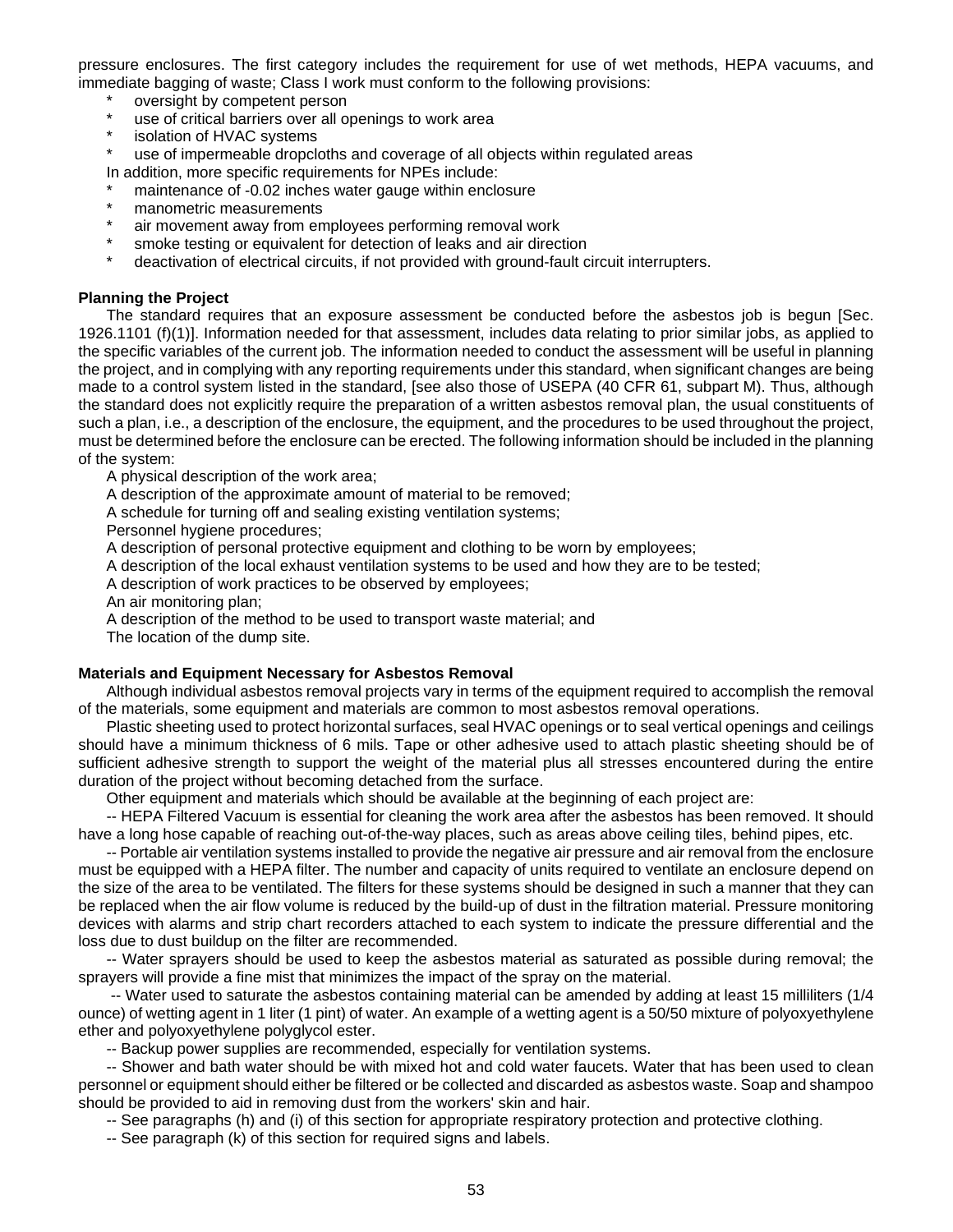### **Preparing the Work Area**

Disabling HVAC Systems: The power to the heating, ventilation, and air conditioning systems that service the restricted area must be deactivated and locked off. All ducts, grills, access ports, windows and vents must be sealed off with two layers of plastic to prevent entrainment of contaminated air.

Operating HVAC Systems in the Restricted Area: If components of a HVAC system located in the restricted area are connected to a system that will service another zone during the project, the portion of the duct in the restricted area must be sealed and pressurized. Necessary precautions include caulking the duct joints, covering all cracks and openings with two layers of sheeting, and pressurizing the duct throughout the duration of the project by restricting the return air flow. The power to the fan supplying the positive pressure should be locked "on" to prevent pressure loss.

Sealing Elevators: If an elevator shaft is located in the restricted area, it should be either shut down or isolated by sealing with two layers of plastic sheeting. The sheeting should provide enough slack to accommodate the pressure changes in the shaft without breaking the air-tight seal.

Removing Mobile Objects: All movable objects should be cleaned and removed from the work area before an enclosure is constructed unless moving the objects creates a hazard. Mobile objects will be assumed to be contaminated and should be either cleaned with amended water and a HEPA vacuum and then removed from the area or wrapped and then disposed of as hazardous waste.

Cleaning and Sealing Surfaces: After cleaning with water and a HEPA vacuum, surfaces of stationary objects should be covered with two layers of plastic sheeting. The sheeting should be secured with duct tape or an equivalent method to provide a tight seal around the object.

Bagging Waste: In addition to the requirement for immediate bagging of waste for disposal, it is further recommended that the waste material be double-bagged and sealed in plastic bags designed for asbestos disposal. The bags should be stored in a waste storage area that can be controlled by the workers conducting the removal. Filters removed from air handling units and rubbish removed from the area are to be bagged and handled as hazardous waste.

# **Constructing the Enclosure**

The enclosure should be constructed to provide an air-tight seal around ducts and openings into existing ventilation systems and around penetrations for electrical conduits, telephone wires, water lines, drain pipes, etc. Enclosures should be both airtight and watertight except for those openings designed to provide entry and/or air flow control.

Size: An enclosure should be the minimum volume to encompass all of the working surfaces yet allow unencumbered movement by the worker(s), provide unrestricted air flow past the worker(s), and ensure walking surfaces can be kept free of tripping hazards.

Shape: The enclosure may be any shape that optimizes the flow of ventilation air past the worker(s).

Structural Integrity: The walls, ceilings and floors must be supported in such a manner that portions of the enclosure will not fall down during normal use.

Openings: It is not necessary that the structure be airtight; openings may be designed to direct air flow. Such openings should be located at a distance from active removal operations. They should be designed to draw air into the enclosure under all anticipated circumstances. In the event that negative pressure is lost, they should be fitted with either HEPA filters to trap dust or automatic trap doors that prevent dust from escaping the enclosure. Openings for exits should be controlled by an airlock or a vestibule.

Barrier Supports: Frames should be constructed to support all unsupported spans of sheeting.

Sheeting: Walls, barriers, ceilings, and floors should be lined with two layers of plastic sheeting having a thickness of at least 6 mil.

Seams: Seams in the sheeting material should be minimized to reduce the possibilities of accidental rips and tears in the adhesive or connections. All seams in the sheeting should overlap, be staggered and not be located at corners or wall-to-floor joints. Areas Within an Enclosure: Each enclosure consists of a work area, a decontamination area, and waste storage area. The work area where the asbestos removal operations occur should be separated from both the waste storage area and the contamination control area by physical curtains, doors, and/or airflow patterns that force any airborne contamination back into the work area.

See paragraph (j) of this section for requirements for hygiene facilities.

During egress from the work area, each worker should step into the equipment room, clean tools and equipment, and remove gross contamination from clothing by wet cleaning and HEPA vacuuming. Before entering the shower area, foot coverings, head coverings, hand coverings, and coveralls are removed and placed in impervious bags for disposal or cleaning. Airline connections from airline respirators with HEPA disconnects and power cables from powered air-purifying respirators (PAPRs) will be disconnected just prior to entering the shower room.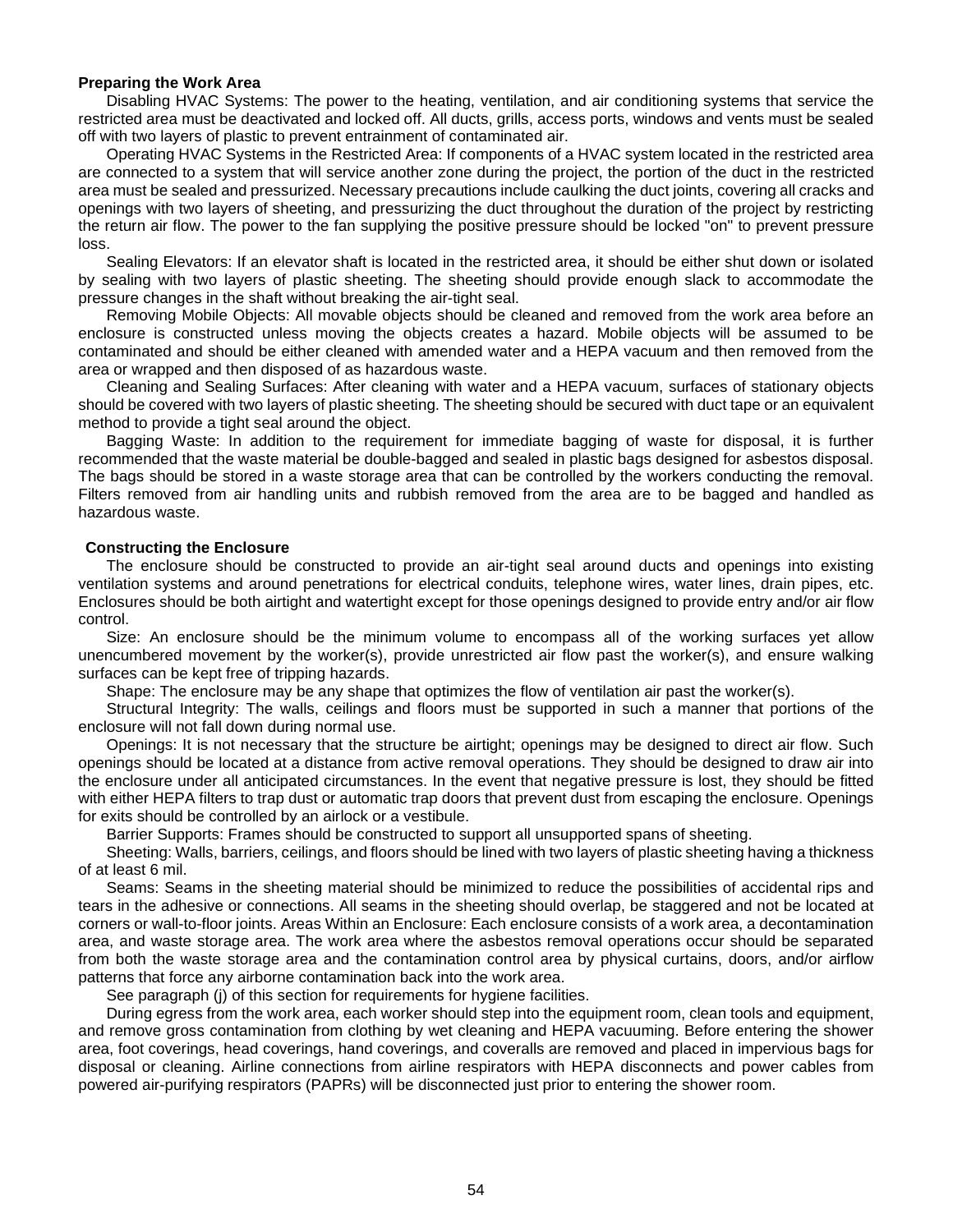#### **Establishing Negative Pressure Within the Enclosure**

Negative Pressure: Air is to be drawn into the enclosure under all anticipated conditions and exhausted through a HEPA filter for 24 hours a day during the entire duration of the project.

Air Flow Tests: Air flow patterns will be checked before removal operations begin, at least once per operating shift and any time there is a question regarding the integrity of the enclosure. The primary test for air flow is to trace air currents with smoke tubes or other visual methods.

Flow checks are made at each opening and at each doorway to demonstrate that air is being drawn into the enclosure and at each worker's position to show that air is being drawn away from the breathing zone.

Monitoring Pressure Within the Enclosure: After the initial air flow patterns have been checked, the static pressure must be monitored within the enclosure. Monitoring may be made using manometers, pressure gauges, or combinations of these devices. It is recommended that they be attached to alarms and strip chart recorders at points identified by the design engineer.

Corrective Actions: If the manometers or pressure gauges demonstrate a reduction in pressure differential below the required level, work should cease and the reason for the change investigated and appropriate changes made. The air flow patterns should be retested before work begins again.

Pressure Differential: The design parameters for static pressure differentials between the inside and outside of enclosures typically range from 0.02 to 0.10 inches of water gauge, depending on conditions. All zones inside the enclosure must have less pressure than the ambient pressure outside of the enclosure (-0.02 inches water gauge differential). Design specifications for the differential vary according to the size, configuration, and shape of the enclosure as well as ambient and mechanical air pressure conditions around the enclosure.

Air Flow Patterns: The flow of air past each worker shall be enhanced by positioning the intakes and exhaust ports to remove contaminated air from the worker's breathing zone, by positioning HEPA vacuum cleaners to draw air from the worker's breathing zone, by forcing relatively uncontaminated air past the worker toward an exhaust port, or by using a combination of methods to reduce the worker's exposure.

Air Handling Unit Exhaust: The exhaust plume from air handling units should be located away from adjacent personnel and intakes for HVAC systems.

Air Flow Volume: The air flow volume (cubic meters per minute) exhausted (removed) from the workplace must exceed the amount of makeup air supplied to the enclosure. The rate of air exhausted from the enclosure should be designed to maintain a negative pressure in the enclosure and air movement past each worker. The volume of air flow removed from the enclosure should replace the volume of the container at every 5 to 15 minutes. Air flow volume will need to be relatively high for large enclosures, enclosures with awkward shapes, enclosures with multiple openings, and operations employing several workers in the enclosure.

Air Flow Velocity: At each opening, the air flow velocity must visibly "drag" air into the enclosure. The velocity of air flow within the enclosure must be adequate to remove airborne contamination from each worker's breathing zone without disturbing the asbestos-containing material on surfaces.

Airlocks: Airlocks are mechanisms on doors and curtains that control the air flow patterns in the doorways. If air flow occurs, the patterns through doorways must be such that the air flows toward the inside of the enclosure. Sometimes vestibules, double doors, or double curtains are used to prevent air movement through the doorways. To use a vestibule, a worker enters a chamber by opening the door or curtain and then closing the entry before opening the exit door or curtain.

Airlocks should be located between the equipment room and shower room, between the shower room and the clean room, and between the waste storage area and the outside of the enclosure. The air flow between adjacent rooms must be checked using smoke tubes or other visual tests to ensure the flow patterns draw air toward the work area without producing eddies.

#### **Monitoring for Airborne Concentrations**

In addition to the breathing zone samples taken as outlined in paragraph (f) of this section, samples of air should be taken to demonstrate the integrity of the enclosure, the cleanliness of the clean room and shower area, and the effectiveness of the HEPA filter. If the clean room is shown to be contaminated, the room must be relocated to an uncontaminated area.

Samples taken near the exhaust of portable ventilation systems must be done with care.

#### **General Work Practices**

Preventing dust dispersion is the primary means of controlling the spread of asbestos within the enclosure. Whenever practical, the point of removal should be isolated, enclosed, covered, or shielded from the workers in the area. Waste asbestos containing materials must be bagged during or immediately after removal; the material must remain saturated until the waste container is sealed.

Waste material with sharp points or corners must be placed in hard air-tight containers rather than bags.

Whenever possible, large components should be sealed in plastic sheeting and removed intact.

Bags or containers of waste will be moved to the waste holding area, washed, and wrapped in a bag with the appropriate labels.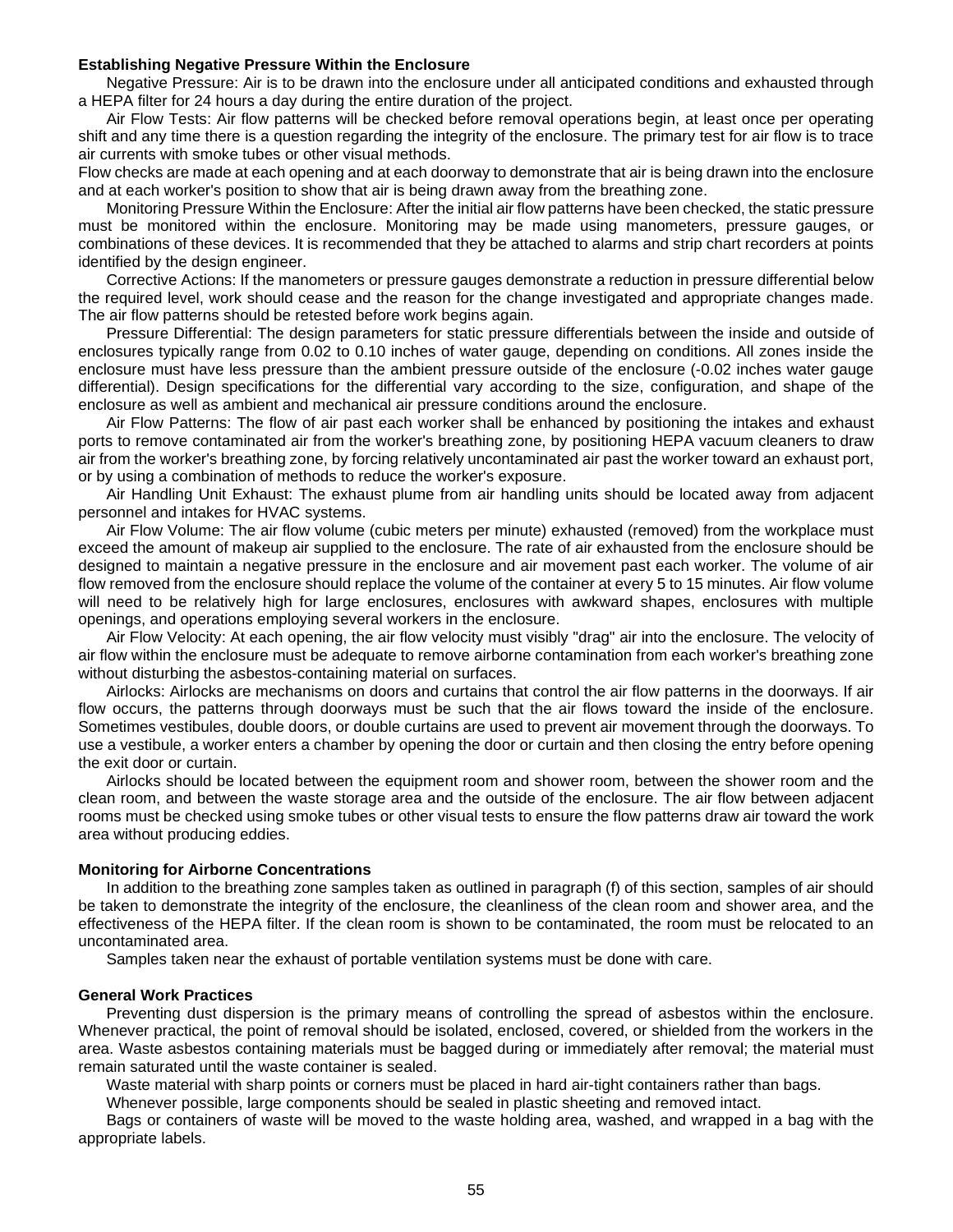### **Cleaning the Work Area**

Surfaces within the work area should be kept free of visible dust and debris to the extent feasible. Whenever visible dust appears on surfaces, the surfaces within the enclosure must be cleaned by wiping with a wet sponge, brush, or cloth and then vacuumed with a HEPA vacuum.

All surfaces within the enclosure should be cleaned before the exhaust ventilation system is deactivated and the enclosure is disassembled. An approved encapsulant may be sprayed onto areas after the visible dust has been removed.

[59 FR 40964, Aug. 10, 1994; 60 FR 33972, June 29, 1995]

# **APPENDIX G TOXIC AND HAZARDOUS SUBSTANCES**

[Reserved]

# **APPENDIX H SUBSTANCE TECHNICAL INFORMATION FOR ASBESTOS - NON-MANDATORY**

#### **I. Substance Identification**

A. Substance: "Asbestos" is the name of a class of magnesium-silicate minerals that occur in fibrous form. Minerals that are included in this group are chrysotile, crocidolite, amosite, anthophyllite asbestos, tremolite asbestos, and actinolite asbestos.

B. Asbestos is and was used in the manufacture of heat-resistant clothing, automotive brake and clutch linings, and a variety of building materials including floor tiles, roofing felts, ceiling tiles, asbestos-cement pipe and sheet, and fire-resistant drywall. Asbestos is also present in pipe and boiler insulation materials and in sprayed-on materials located on beams, in crawlspaces, and between walls.

C. The potential for an asbestos-containing product to release breathable fibers depends largely on its degree of friability. Friable means that the material can be crumbled with hand pressure and is therefore likely to emit fibers. The fibrous fluffy sprayed-on materials used for fireproofing, insulation, or sound proofing are considered to be friable, and they readily release airborne fibers if disturbed. Materials such as vinyl-asbestos floor tile or roofing felt are considered non-friable if intact and generally do not emit airborne fibers unless subjected to sanding, sawing and other aggressive operations. Asbestos-cement pipe or sheet can emit airborne fibers if the materials are cut or sawed, or if they are broken.

D. Permissible exposure: Exposure to airborne asbestos fibers may not exceed 0.1 fibers per cubic centimeter of air (0.1 f/cc) averaged over the 8-hour workday, and 1 fiber per cubic centimeter of air (1.0 f/cc) averaged over a 30 minute work period.

## **II. Health Hazard Data**

A. Asbestos can cause disabling respiratory disease and various types of cancers if the fibers are inhaled. Inhaling or ingesting fibers from contaminated clothing or skin can also result in these diseases. The symptoms of these diseases generally do not appear for 20 or more years after initial exposure.

B. Exposure to asbestos has been shown to cause lung cancer, mesothelioma, and cancer of the stomach and colon. Mesothelioma is a rare cancer of the thin membrane lining of the chest and abdomen. Symptoms of mesothelioma include shortness of breath, pain in the walls of the chest, and/or abdominal pain.

## **III. Respirators and Protective Clothing**

A. Respirators: You are required to wear a respirator when performing tasks that result in asbestos exposure that exceeds the permissible exposure limit (PEL) of 0.1 f/cc and when performing certain designated operations. Airpurifying respirators equipped with a high-efficiency particulate air (HEPA) filter can be used where airborne asbestos fiber concentrations do not exceed 1.0 f/cc; otherwise, more protective respirators such as air-supplied, positivepressure, full facepiece respirators must be used. Disposable respirators or dust masks are not permitted to be used for asbestos work. For effective protection, respirators must fit your face and head snugly. Your employer is required to conduct a fit test when you are first assigned a respirator and every 6 months thereafter. Respirators should not be loosened or removed in work situations where their use is required.

B. Protective Clothing: You are required to wear protective clothing in work areas where asbestos fiber concentrations exceed the permissible exposure limit (PEL) of 0.1 f/cc.

## **IV. Disposal Procedures and Clean-up**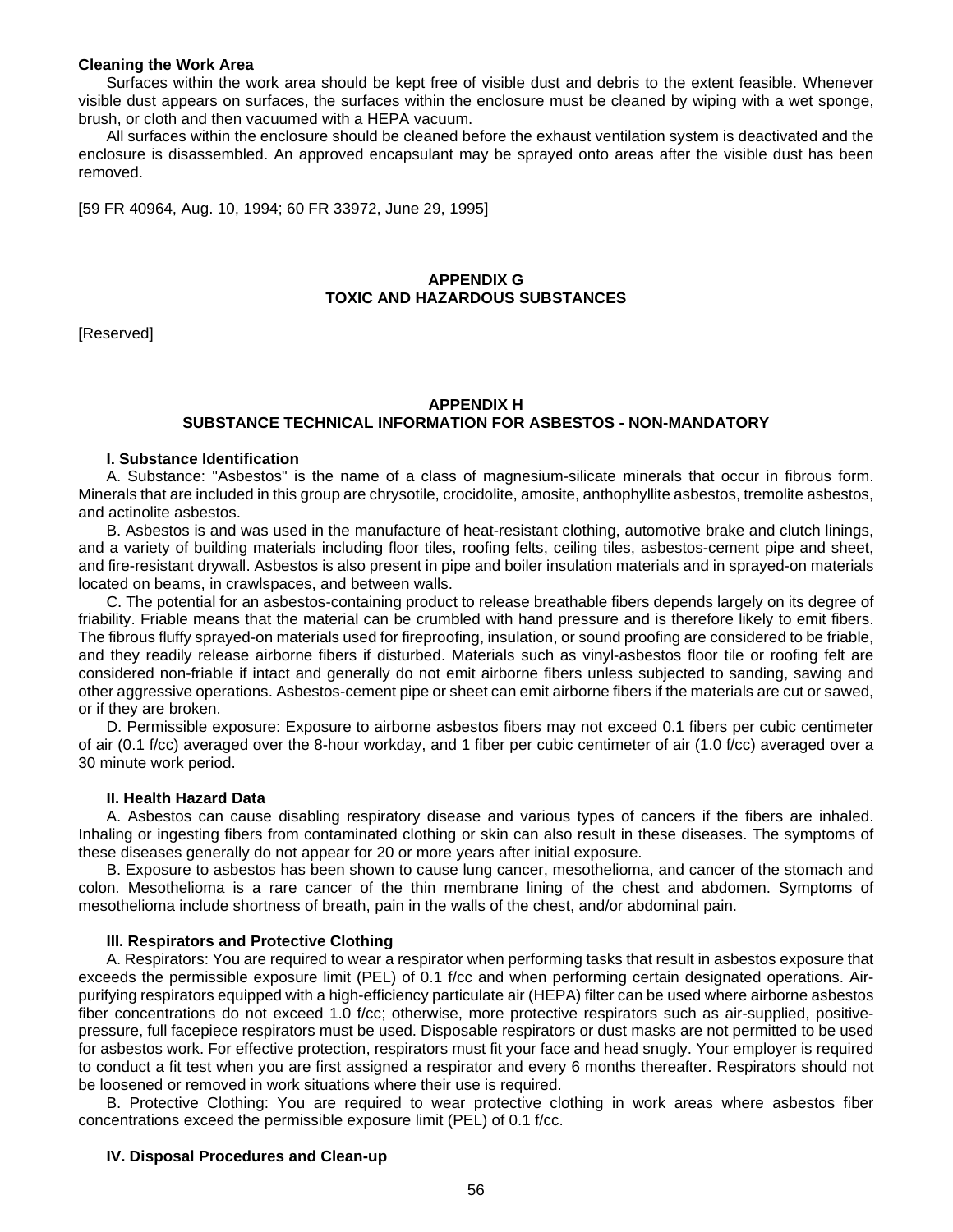A. Wastes that are generated by processes where asbestos is present include:

1. Empty asbestos shipping containers.

2. Process wastes such as cuttings, trimmings, or reject materials.

3. Housekeeping waste from wet-sweeping or HEPA-vacuuming.

4. Asbestos fireproofing or insulating material that is removed from buildings.

5. Asbestos-containing building products removed during building renovation or demolition.

6. Contaminated disposable protective clothing.

B. Empty shipping bags can be flattened under exhaust hoods and packed into airtight containers for disposal. Empty shipping drums are difficult to clean and should be sealed.

C. Vacuum bags or disposable paper filters should not be cleaned, but should be sprayed with a fine water mist and placed into a labeled waste container.

D. Process waste and housekeeping waste should be wetted with water or a mixture of water and surfactant prior to packaging in disposable containers.

E. Asbestos-containing material that is removed from buildings must be disposed of in leak-tight 6-mil plastic bags, plastic-lined cardboard containers, or plastic-lined metal containers. These wastes, which are removed while wet, should be sealed in containers before they dry out to minimize the release of asbestos fibers during handling.

### **V. Access to Information**

A. Each year, your employer is required to inform you of the information contained in this standard and appendices for asbestos. In addition, your employer must instruct you in the proper work practices for handling asbestos-containing materials, and the correct use of protective equipment.

B. Your employer is required to determine whether you are being exposed to asbestos. Your employer must treat exposure to thermal system insulation and sprayed-on and troweled-on surfacing material as asbestos exposure, unless results of laboratory analysis show that the material does not contain asbestos. You or your representative has the right to observe employee measurements and to record the results obtained. Your employer is required to inform you of your exposure, and, if you are exposed above the permissible exposure limit, he or she is required to inform you of the actions that are being taken to reduce your exposure to within the permissible limit.

C. Your employer is required to keep records of your exposures and medical examinations. These exposure records must be kept for at least thirty (30) years. Medical records must be kept for the period of your employment plus thirty (30) years.

D. Your employer is required to release your exposure and medical records to your physician or designated representative upon your written request.

[59 FR 40964, Aug. 10, 1994; 60 FR 33972, June 29, 1995]

## **APPENDIX I**

### **MEDICAL SURVEILLANCE GUIDELINES FOR ASBESTOS - NON-MANDATORY**

#### **I. Route of Entry**

Inhalation, ingestion.

#### **II. Toxicology**

Clinical evidence of the adverse effects associated with exposure to asbestos is present in the form of several well-conducted epidemiological studies of occupationally exposed workers, family contacts of workers, and persons living near asbestos mines. These studies have shown a definite association between exposure to asbestos and an increased incidence of lung cancer, pleural and peritoneal mesothelioma, gastrointestinal cancer, and asbestosis. The latter is a disabling fibrotic lung disease that is caused only by exposure to asbestos. Exposure to asbestos has also been associated with an increased incidence of esophageal, kidney, laryngeal, pharyngeal, and buccal cavity cancers. As with other known chronic occupational diseases, disease associated with asbestos generally appears about 20 years following the first occurrence of exposure: There are no known acute effects associated with exposure to asbestos.

Epidemiological studies indicate that the risk of lung cancer among exposed workers who smoke cigarettes is greatly increased over the risk of lung cancer among non-exposed smokers or exposed nonsmokers. These studies suggest that cessation of smoking will reduce the risk of lung cancer for a person exposed to asbestos but will not reduce it to the same level of risk as that existing for an exposed worker who has never smoked.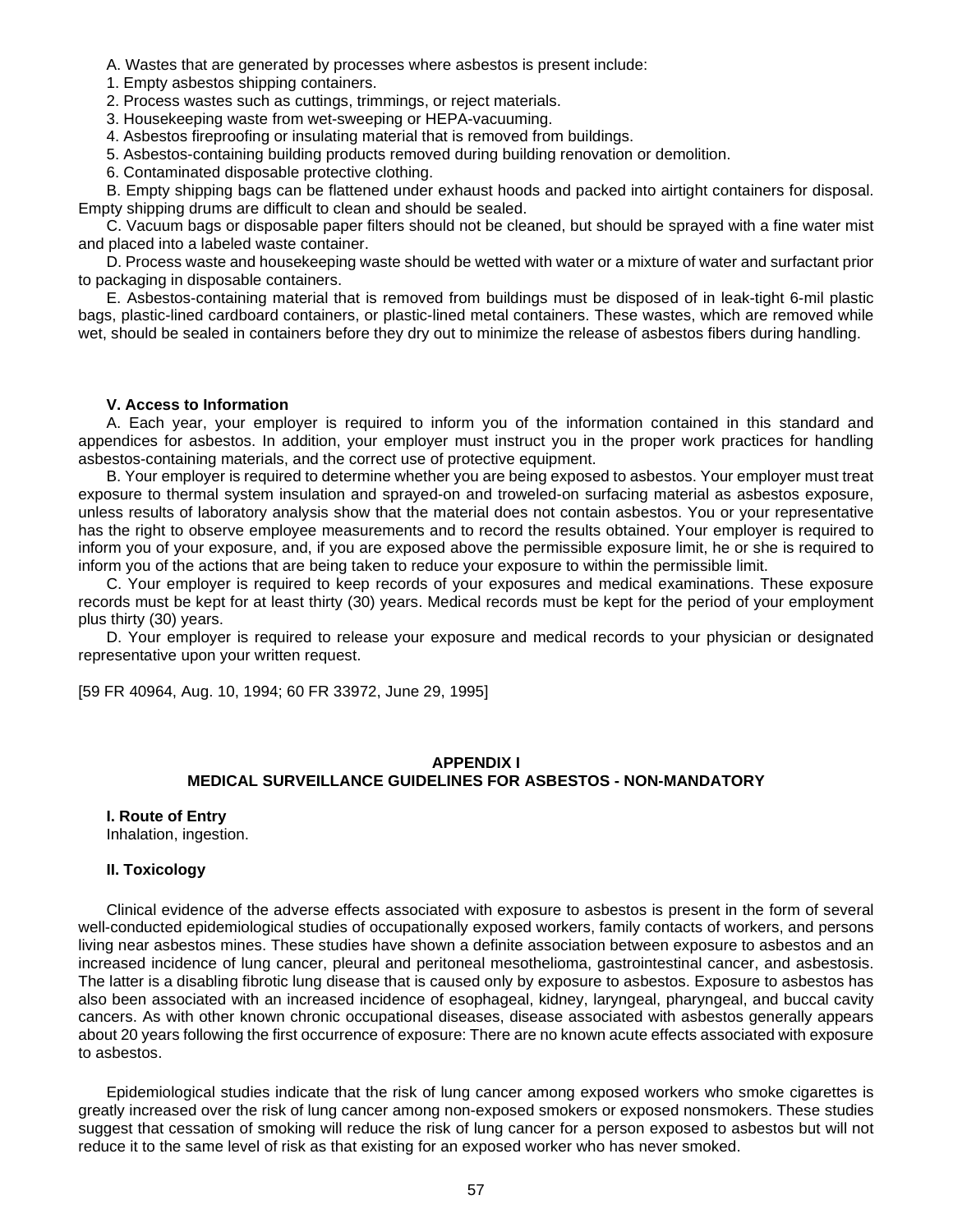### **III. Signs and Symptoms of Exposure-Related Disease**

The signs and symptoms of lung cancer or gastrointestinal cancer induced by exposure to asbestos are not unique, except that a chest X-ray of an exposed patient with lung cancer may show pleural plaques, pleural calcification, or pleural fibrosis, and may also show asbestosis (i.e., small irregular parenchymal opacities). Symptoms characteristic of mesothelioma include shortness of breath, pain in the chest or abdominal pain. Mesothelioma has a much longer average latency period compared with lung cancer (40 years versus 15–20 years), and mesothelioma is therefore more likely to be found among workers who were first exposed to asbestos at an early age. Mesothelioma is a fatal disease.

Asbestosis is pulmonary fibrosis caused by the accumulation of asbestos fibers in the lungs. Symptoms include shortness of breath, coughing, fatigue, and vague feelings of sickness. When the fibrosis worsens, shortness of breath occurs even at rest. The diagnosis of asbestosis is most commonly based on a history of exposure to asbestos, the presence of characteristic radiologic abnormalities, end-inspiratory crackles (rales), and other clinical features of fibrosing lung disease. Pleural plaques and thickening may be observed on chest X-rays. Asbestosis is often a progressive disease even in the absence of continued exposure, although this appears to be a highly individualized characteristic. In severe cases, death may be caused by respiratory or cardiac failure.

### **IV. Surveillance and Preventive Considerations**

As noted in section III of this appendix, exposure to asbestos has been linked to an increased risk of lung cancer, mesothelioma, gastrointestinal cancer, and asbestosis among occupationally exposed workers. Adequate screening tests to determine an employee's potential for developing serious chronic diseases, such as a cancer, from exposure to asbestos do not presently exist. However, some tests, particularly chest X-rays and pulmonary function tests, may indicate that an employee has been overexposed to asbestos increasing his or her risk of developing exposure related chronic diseases. It is important for the physician to become familiar with the operating conditions in which occupational exposure to asbestos is likely to occur. This is particularly important in evaluating medical and work histories and in conducting physical examinations. When an active employee has been identified as having been overexposed to asbestos measures taken by the employer to eliminate or mitigate further exposure should also lower the risk of serious long-term consequences.The employer is required to institute a medical surveillance program for all employees who are or will be exposed to asbestos at or above the permissible exposure limit (0.1 fiber per cubic centimeter of air). All examinations and procedures must be performed by or under the supervision of a licensed physician, at a reasonable time and place, and at no cost to the employee.

Although broad latitude is given to the physician in prescribing specific tests to be included in the medical surveillance program, OSHA requires inclusion of the following elements in the routine examination:

(i) Medical and work histories with special emphasis directed to symptoms of the respiratory system, cardiovascular system, and digestive tract.

(ii) Completion of the respiratory disease questionnaire contained in appendix D of this appendix.

(iii) A physical examination including a chest X-ray and pulmonary function test that includes measurement of the employee's forced vital capacity (FVC) and forced expiratory volume at one second (FEV1).

(iv) Any laboratory or other test that the examining physician deems by sound medical practice to be necessary.

The employer is required to make the prescribed tests available at least annually to those employees covered; more often than specified if recommended by the examining physician; and upon termination of employment.

The employer is required to provide the physician with the following information: A copy of the standard in this section (including all appendices to this section); a description of the employee's duties as they relate to asbestos exposure; the employee's representative level of exposure to asbestos; a description of any personal protective and respiratory equipment used; and information from previous medical examinations of the affected employee that is not otherwise available to the physician. Making this information available to the physician will aid in the evaluation of the employee's health in relation to assigned duties and fitness to wear personal protective equipment, if required.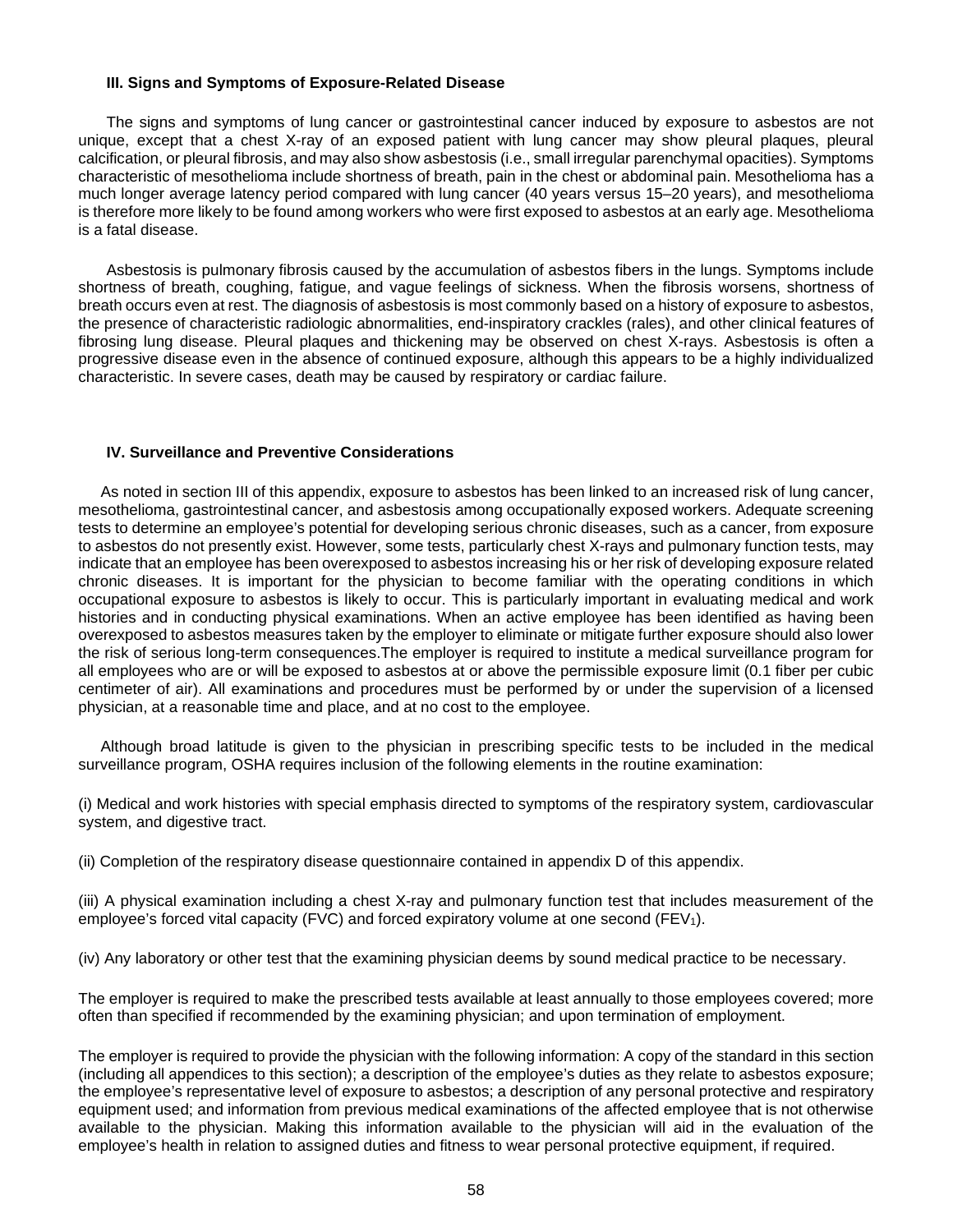The employer is required to obtain a written opinion from the examining physician containing the results of the medical examination; the physician's opinion as to whether the employee has any detected medical conditions that would place the employee at an increased risk of exposure-related disease; any recommended limitations on the employee or on the use of personal protective equipment; and a statement that the employee has been informed by the physician of the results of the medical examination and of any medical conditions related to asbestos exposure that require further explanation or treatment. This written opinion must not reveal specific findings or diagnoses unrelated to exposure to asbestos, and a copy of the opinion must be provided to the affected employee.

[51 FR 22756, June 20, 1986; 84 FR 21597, May 14, 2019]

### **APPENDIX J SMOKING CESSATION PROGRAM INFORMATION FOR ASBESTOS - NON-MANDATORY**

The following organizations provide smoking cessation information.

1. The National Cancer Institute operates a toll-free Cancer Information Service (CIS) with trained personnel to help you. Call 1-800-4-CANCER to reach the CIS offices serving your area or write: Office of Cancer Communications, National Cancer Institute, National Institutes of Health, Building 31, Room 10A24, Bethesda, Maryland, 20892.

2. American Cancer Society, 3340 Peachtree Road, N.E., Atlanta, Georgia 30026, (404)320-3333.

The American Cancer Society (ACS) is a voluntary organization composed of 58 divisions and 3,100 local units. Through "The Great American Smokeout" in November, the annual Cancer Crusade in April, and numerous educational materials, ACS helps people learn about the health hazards of smoking and become successful exsmokers.

3. American Heart Association, 7320 Greenville Avenue, Dallas, Texas 75231, (214)750-5300.

The American Heart Association (AHA) is a voluntary organization with 130,000 members (physicians, scientists, and laypersons) in 55 state and regional groups. AHA produces a variety of publications and audiovisual materials about the effects of smoking on the heart. AHA also has developed a guidebook for incorporating a weight-control component into smoking cessation programs.

4. American Lung Association, 1740 Broadway, New York, New York 10019, (212)245-8000.

A voluntary organization of 7,500 members (physicians, nurses, and laypersons), the American Lung Association (ALA) conducts numerous public information programs about the health effects of smoking. ALA has 59 state and 85 local units. The organization actively supports legislation and information campaigns for non-smokers' rights and provides help for smokers who want to quit, for example, through "Freedom From Smoking," a self-help smoking cessation program.

5. Office on Smoking and Health, U.S. Department of Health and Human Services, 5600 Fishers Lane, Park Building, Room 110, Rockville, Maryland 20857.

The Office on Smoking and Health (OSH) is the Department of Health and Human Services' lead agency in smoking control. OSH has sponsored distribution of publications on smoking-related topics, such as free flyers on relapse after initial quitting, helping a friend or family member quit smoking, the health hazards of smoking, and the effects of parental smoking on teenagers.

- In Hawaii, on Oahu call 524-1234 (call collect from neighboring islands).

Spanish-speaking staff members are available during daytime hours to callers from the following areas: California, Florida, Georgia, Illinois, New Jersey (area code 201), New York, and Texas. Consult your local telephone directory for listings of local chapters.

[59 FR 40964, Aug. 10, 1994]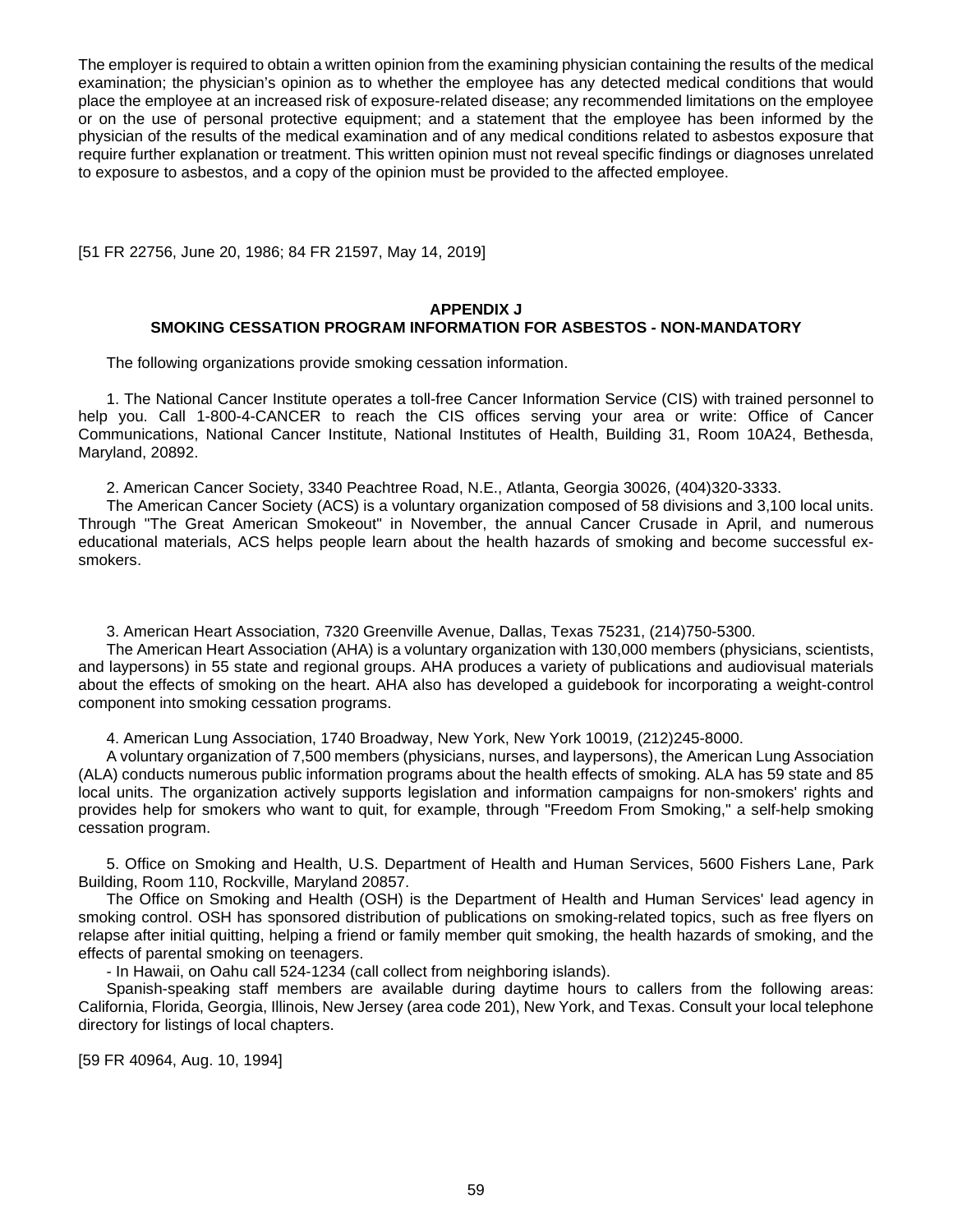# **APPENDIX K POLARIZED LIGHT MICROSCOPY OF ASBESTOS - NON-MANDATORY**

| Method number:               | $ID-191$                                                                                                                               |
|------------------------------|----------------------------------------------------------------------------------------------------------------------------------------|
| Matrix:                      | <b>Bulk</b>                                                                                                                            |
| <b>Collection Procedure:</b> | Collect approximately 1 to 2 grams of each type of material and<br>place into separate 20 mL scintillation vials.                      |
| <b>Analytical Procedure:</b> | A portion of each separate phase is analyzed by gross examination,<br>phase-polar examination, and central stop dispersion microscopy. |

Commercial manufacturers and products mentioned in this method are for descriptive use only and do not constitute endorsements by USDOL-OSHA. Similar products from other sources may be substituted.

## **1. Introduction**

This method describes the collection and analysis of asbestos bulk materials by light microscopy techniques including phase-polar illumination and central-stop dispersion microscopy. Some terms unique to asbestos analysis are defined below:

Amphibole: A family of minerals whose crystals are formed by long, thin units which have two thin ribbons of double chain silicate with a brucite ribbon in between. The shape of each unit is similar to an "I beam". Minerals important in asbestos analysis include cummingtonite-grunerite, crocidolite, tremolite-actinolite and anthophyllite.

Asbestos: A term for naturally occurring fibrous minerals. Asbestos includes chrysotile, cummingtonite-grunerite asbestos (amosite), anthophyllite asbestos, tremolite asbestos, crocidolite, actinolite asbestos and any of these minerals which have been chemically treated or altered. The precise chemical formulation of each species varies with the location from which it was mined. Nominal compositions are listed:

| Chrysotile                                 | Mg(3)Si(2)O(5)(OH)(4)                    |
|--------------------------------------------|------------------------------------------|
| Crocidolite (Riebeckite asbestos)          | Na(2)Fe(3)(2)+Fe(2)(3)+Si(8)O(22)(OH)(2) |
| Cummingtonite-Grunerite asbestos (Amosite) | (Mg, Fe)(7)Si(8)O(22)(OH)(2)             |
| Tremolite-Actinolite asbestos              | Ca(2)(Mg,Fe)(5)Si(8)O(22)(OH)(2)         |
| Anthophyllite asbestos                     | (Mg,Fe)(7)Si(8)O(22)(OH)(2)              |

Asbestos Fiber: A fiber of asbestos meeting the criteria for a fiber. (See section 3.5. of this Appendix)

Aspect Ratio: The ratio of the length of a fiber to its diameter usually defined as "length : width", e.g. 3:1.

Brucite: A sheet mineral with the composition Mg(OH)(2).

Central Stop Dispersion Staining (microscope): This is a dark field microscope technique that images particles using only light refracted by the particle, excluding light that travels through the particle unrefracted. This is usually accomplished with a McCrone objective or other arrangement which places a circular stop with apparent aperture equal to the objective aperture in the back focal plane of the microscope.

Cleavage Fragments: Mineral particles formed by the comminution of minerals, especially those characterized by relatively parallel sides and moderate aspect ratio.

Differential Counting: The term applied to the practice of excluding certain kinds of fibers from a phase contrast asbestos count because they are not asbestos.

Fiber: A particle longer than or equal to 5 um with a length to width ratio greater than or equal to 3:1. This may include cleavage fragments. (see section 3.5 of this appendix).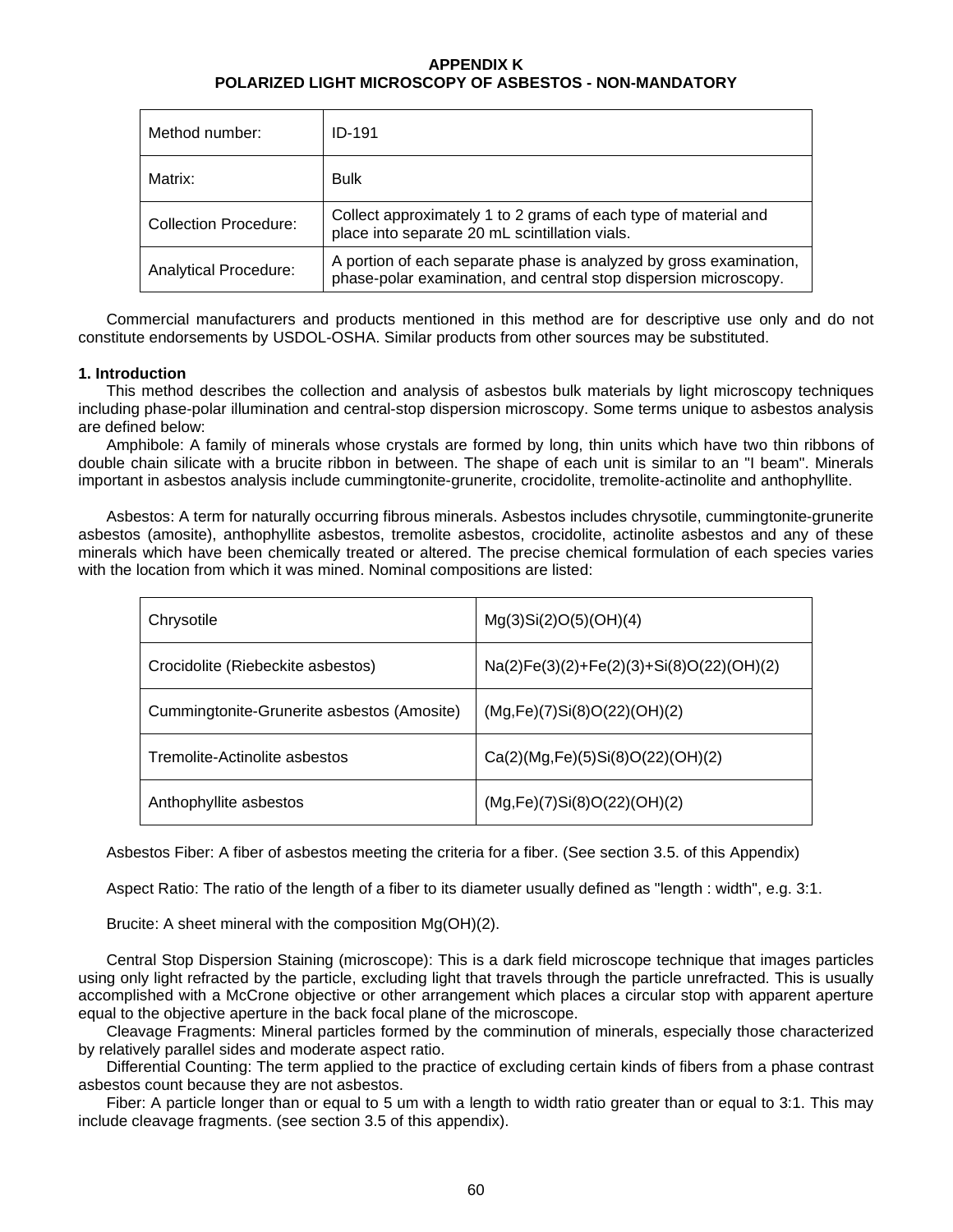Phase Contrast: Contrast obtained in the microscope by causing light scattered by small particles to destructively interfere with unscattered light, thereby enhancing the visibility of very small particles and particles with very low intrinsic contrast.

Phase Contrast Microscope: A microscope configured with a phase mask pair to create phase contrast. The technique which uses this is called Phase Contrast Microscopy (PCM).

Phase-Polar Analysis: This is the use of polarized light in a phase contrast microscope. It is used to see the same size fibers that are visible in air filter analysis. Although fibers finer than 1 um are visible, analysis of these is inferred from analysis of larger bundles that are usually present.

Phase-Polar Microscope: The phase-polar microscope is a phase contrast microscope which has an analyzer, a polarizer, a first order red plate and a rotating phase condenser all in place so that the polarized light image is enhanced by phase contrast.

Sealing Encapsulant: This is a product which can be applied, preferably by spraying, onto an asbestos surface which will seal the surface so that fibers cannot be released.

Serpentine: A mineral family consisting of minerals with the general composition Mg(3)(Si(2)O(5)(OH)(4) having the magnesium in brucite layer over a silicate layer. Minerals important in asbestos analysis included in this family are chrysotile, lizardite, antigorite.

### **1.1. History**

Light microscopy has been used for well over 100 years for the determination of mineral species. This analysis is carried out using specialized polarizing microscopes as well as bright field microscopes. The identification of minerals is an on-going process with many new minerals described each year. The first recorded use of asbestos was in Finland about 2500 B.C. where the material was used in the mud wattle for the wooden huts the people lived in as well as strengthening for pottery. Adverse health aspects of the mineral were noted nearly 2000 years ago when Pliny the Younger wrote about the poor health of slaves in the asbestos mines. Although known to be injurious for centuries, the first modern references to its toxicity were by the British Labor Inspectorate when it banned asbestos dust from the workplace in 1898. Asbestosis cases were described in the literature after the turn of the century. Cancer was first suspected in the mid 1930's and a causal link to mesothelioma was made in 1965. Because of the public concern for worker and public safety with the use of this material, several different types of analysis were applied to the determination of asbestos content. Light microscopy requires a great deal of experience and craft. Attempts were made to apply less subjective methods to the analysis. X-ray diffraction was partially successful in determining the mineral types but was unable to separate out the fibrous portions from the non-fibrous portions. Also, the minimum detection limit for asbestos analysis by X-ray diffraction (XRD) is about 1%. Differential Thermal Analysis (DTA) was no more successful. These provide useful corroborating information when the presence of asbestos has been shown by microscopy; however, neither can determine the difference between fibrous and non-fibrous minerals when both habits are present. The same is true of Infrared Absorption (IR).

When electron microscopy was applied to asbestos analysis, hundreds of fibers were discovered present too small to be visible in any light microscope. There are two different types of electron microscope used for asbestos analysis: Scanning Electron Microscope (SEM) and Transmission Electron Microscope (TEM). Scanning Electron Microscopy is useful in identifying minerals. The SEM can provide two of the three pieces of information required to identify fibers by electron microscopy: morphology and chemistry. The third is structure as determined by Selected Area Electron Diffraction -- SAED which is performed in the TEM. Although the resolution of the SEM is sufficient for very fine fibers to be seen, accuracy of chemical analysis that can be performed on the fibers varies with fiber diameter in fibers of less than 0.2 um diameter. The TEM is a powerful tool to identify fibers too small to be resolved by light microscopy and should be used in conjunction with this method when necessary. The TEM can provide all three pieces of information required for fiber identification. Most fibers thicker than 1 um can adequately be defined in the light microscope. The light microscope remains as the best instrument for the determination of mineral type. This is because the minerals under investigation were first described analytically with the light microscope. It is inexpensive and gives positive identification for most samples analyzed. Further, when optical techniques are inadequate, there is ample indication that alternative techniques should be used for complete identification of the sample.

#### **1.2. Principle**

Minerals consist of atoms that may be arranged in random order or in a regular arrangement. Amorphous materials have atoms in random order while crystalline materials have long range order. Many materials are transparent to light, at least for small particles or for thin sections. The properties of these materials can be investigated by the effect that the material has on light passing through it. The six asbestos minerals are all crystalline with particular properties that have been identified and cataloged. These six minerals are anisotropic. They have a regular array of atoms, but the arrangement is not the same in all directions. Each major direction of the crystal presents a different regularity. Light photons traveling in each of these main directions will encounter different electrical neighborhoods, affecting the path and time of travel. The techniques outlined in this method use the fact that light traveling through fibers or crystals in different directions will behave differently, but predictably.

The behavior of the light as it travels through a crystal can be measured and compared with known or determined values to identify the mineral species. Usually, Polarized Light Microscopy (PLM) is performed with strain-free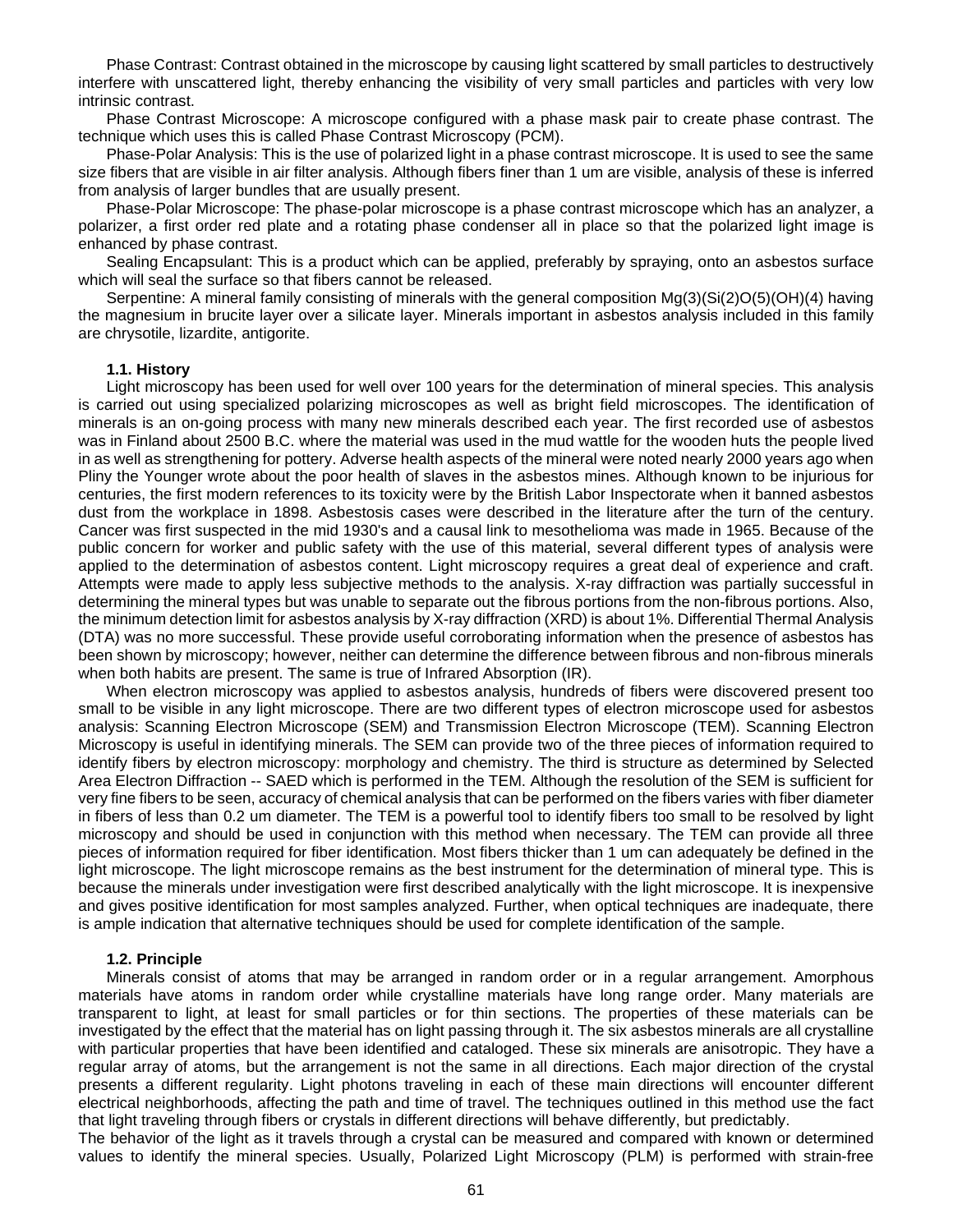objectives on a bright-field microscope platform. This would limit the resolution of the microscope to about 0.4 um. Because OSHA requires the counting and identification of fibers visible in phase contrast, the phase contrast platform is used to visualize the fibers with the polarizing elements added into the light path. Polarized light methods cannot identify fibers finer than about 1 um in diameter even though they are visible. The finest fibers are usually identified by inference from the presence of larger, identifiable fiber bundles. When fibers are present, but not identifiable by light microscopy, use either SEM or TEM to determine the fiber identity.

## **1.3. Advantages and Disadvantages**

The advantages of light microcopy are:

(a) Basic identification of the materials was first performed by light microscopy and gross analysis. This provides a large base of published information against which to check analysis and analytical technique.

(b) The analysis is specific to fibers. The minerals present can exist in asbestiform, fibrous, prismatic, or massive varieties all at the same time. Therefore, bulk methods of analysis such as X-ray diffraction, IR analysis, DTA, etc. are inappropriate where the material is not known to be fibrous.

(c) The analysis is quick, requires little preparation time, and can be performed on-site if a suitably equipped microscope is available.

The disadvantages are:

(a) Even using phase-polar illumination, not all the fibers present may be seen. This is a problem for very low asbestos concentrations where agglomerations or large bundles of fibers may not be present to allow identification by inference.

(b) The method requires a great degree of sophistication on the part of the microscopist. An analyst is only as useful as his mental catalog of images. Therefore, a microscopist's accuracy is enhanced by experience. The mineralogical training of the analyst is very important. It is the basis on which subjective decisions are made.

(c) The method uses only a tiny amount of material for analysis. This may lead to sampling bias and false results (high or low). This is especially true if the sample is severely inhomogeneous.

(d) Fibers may be bound in a matrix and not distinguishable as fibers so identification cannot be made.

### **1.4. Method Performance**

1.4.1. This method can be used for determination of asbestos content from 0 to 100% asbestos. The detection limit has not been adequately determined, although for selected samples, the limit is very low, depending on the number of particles examined. For mostly homogeneous, finely divided samples, with no difficult fibrous interferences, the detection limit is below 1%. For inhomogeneous samples (most samples), the detection limit remains undefined. NIST has conducted proficiency testing of laboratories on a national scale. Although each round is reported statistically with an average, control limits, etc., the results indicate a difficulty in establishing precision especially in the low concentration range. It is suspected that there is significant bias in the low range especially near 1%. EPA tried to remedy this by requiring a mandatory point counting scheme for samples less than 10%. The point counting procedure is tedious, and may introduce significant biases of its own. It has not been incorporated into this method.

1.4.2. The precision and accuracy of the quantitation tests performed in this method are unknown. Concentrations are easier to determine in commercial products where asbestos was deliberately added because the amount is usually more than a few percent. An analyst's results can be "calibrated" against the known amounts added by the manufacturer. For geological samples, the degree of homogeneity affects the precision.

1.4.3. The performance of the method is analyst dependent. The analyst must choose carefully and not necessarily randomly the portions for analysis to assure that detection of asbestos occurs when it is present. For this reason, the analyst must have adequate training in sample preparation, and experience in the location and identification of asbestos in samples. This is usually accomplished through substantial on-the-job training as well as formal education in mineralogy and microscopy.

### **1.5. Interferences**

Any material which is long, thin, and small enough to be viewed under the microscope can be considered an interference for asbestos. There are literally hundreds of interferences in workplaces. The techniques described in this method are normally sufficient to eliminate the interferences. An analyst's success in eliminating the interferences depends on proper training.

Asbestos minerals belong to two mineral families: the serpentines and the amphiboles. In the serpentine family, the only common fibrous mineral is chrysotile. Occasionally, the mineral antigorite occurs in a fibril habit with morphology similar to the amphiboles. The amphibole minerals consist of a score of different minerals of which only five are regulated by federal standard: amosite, crocidolite, anthophyllite asbestos, tremolite asbestos and actinolite asbestos. These are the only amphibole minerals that have been commercially exploited for their fibrous properties; however, the rest can and do occur occasionally in asbestiform habit.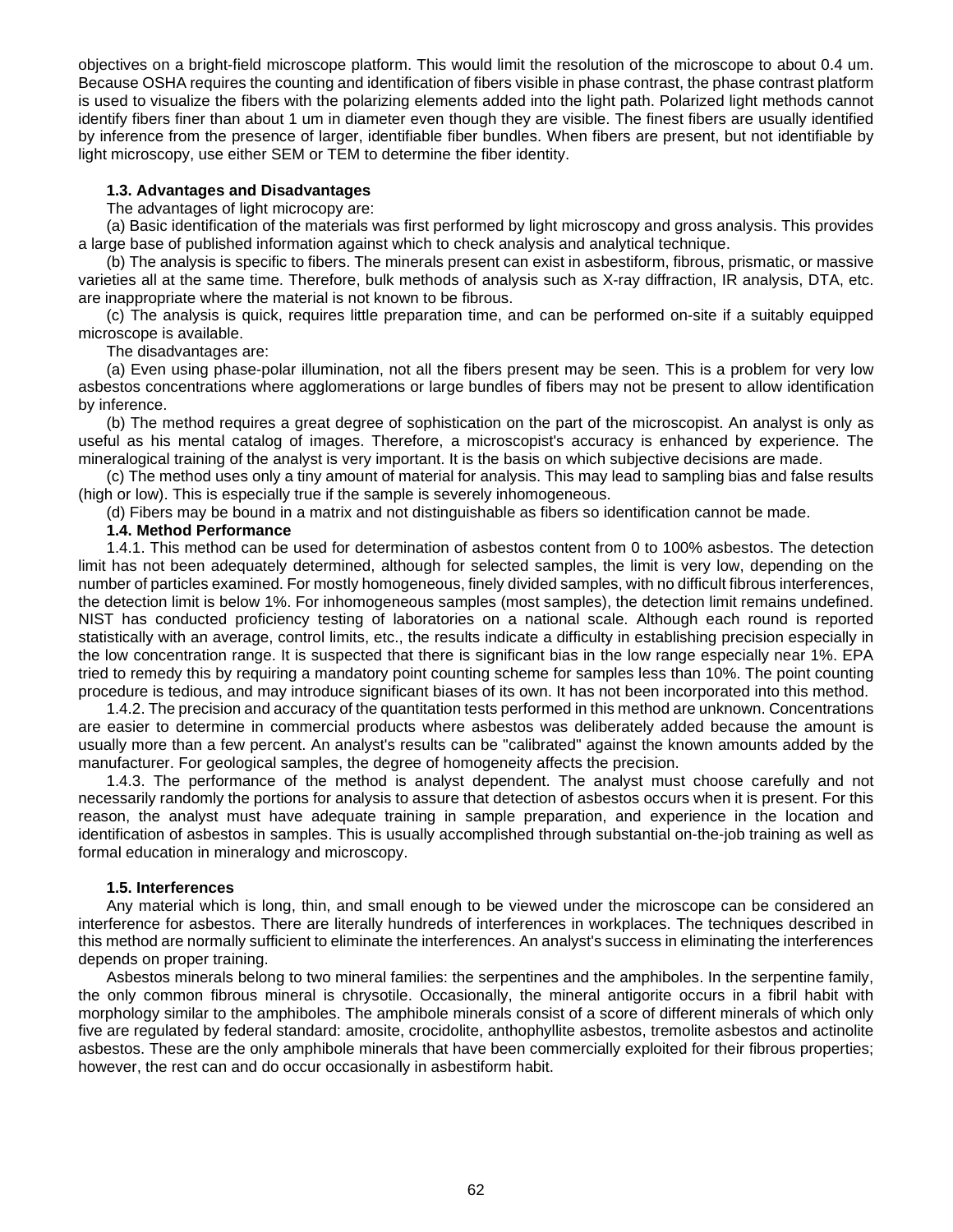In addition to the related mineral interferences, other minerals common in building material may present a problem for some microscopists: gypsum, anhydrite, brucite, quartz fibers, talc fibers or ribbons, wollastonite, perlite, attapulgite, etc. Other fibrous materials commonly present in workplaces are: fiberglass, mineral wool, ceramic wool, refractory ceramic fibers, kevlar, nomex, synthetic fibers, graphite or carbon fibers, cellulose (paper or wood) fibers, metal fibers, etc.

Matrix embedding material can sometimes be a negative interference. The analyst may not be able to easily extract the fibers from the matrix in order to use the method. Where possible, remove the matrix before the analysis, taking careful note of the loss of weight. Some common matrix materials are: vinyl, rubber, tar, paint, plant fiber, cement, and epoxy. A further negative interference is that the asbestos fibers themselves may be either too small to be seen in Phase contrast Microscopy (PCM) or of a very low fibrous quality, having the appearance of plant fibers. The analyst's ability to deal with these materials increases with experience.

# **1.6. Uses and Occupational Exposure**

Asbestos is ubiquitous in the environment. More than 40% of the land area of the United States is composed of minerals which may contain asbestos. Fortunately, the actual formation of great amounts of asbestos is relatively rare. Nonetheless, there are locations in which environmental exposure can be severe such as in the Serpentine Hills of California.

There are thousands of uses for asbestos in industry and the home. Asbestos abatement workers are the most current segment of the population to have occupational exposure to great amounts of asbestos.

If the material is undisturbed, there is no exposure. Exposure occurs when the asbestos-containing material is abraded or otherwise disturbed during maintenance operations or some other activity. Approximately 95% of the asbestos in place in the United States is chrysotile.

Amosite and crocidolite make up nearly all the difference. Tremolite and anthophyllite make up a very small percentage. Tremolite is found in extremely small amounts in certain chrysotile deposits. Actinolite exposure is probably greatest from environmental sources, but has been identified in vermiculite containing, sprayed-on insulating materials which may have been certified as asbestos-free.

# **1.7. Physical and Chemical Properties**

The nominal chemical compositions for the asbestos minerals were given in Section 1. Compared to cleavage fragments of the same minerals, asbestiform fibers possess a high tensile strength along the fiber axis. They are chemically inert, non-combustible, and heat resistant. Except for chrysotile, they are insoluble in Hydrochloric acid (HCl). Chrysotile is slightly soluble in HCl. Asbestos has high electrical resistance and good sound absorbing characteristics. It can be woven into cables, fabrics or other textiles, or matted into papers, felts, and mats.

## **1.8. Toxicology** (This Section is for Information Only and Should Not Be Taken as OSHA Policy)

Possible physiologic results of respiratory exposure to asbestos are mesothelioma of the pleura or peritoneum, interstitial fibrosis, asbestosis, pneumoconiosis, or respiratory cancer. The possible consequences of asbestos exposure are detailed in the NIOSH Criteria Document or in the OSHA Asbestos Standards 29 CFR 1910.1001 and 29 CFR 1926.1101 and 29 CFR 1915.1001.

## **2. Sampling Procedure**

# **2.1. Equipment for sampling**

- (a) Tube or cork borer sampling device
- (b) Knife
- (c) 20 mL scintillation vial or similar vial
- (d) Sealing encapsulant

## **2.2. Safety Precautions**

Asbestos is a known carcinogen. Take care when sampling. While in an asbestos-containing atmosphere, a properly selected and fit-tested respirator should be worn. Take samples in a manner to cause the least amount of dust. Follow these general guidelines:

- (a) Do not make unnecessary dust.
- (b) Take only a small amount (1 to 2 g).
- (c) Tightly close the sample container.
- (d) Use encapsulant to seal the spot where the sample was taken, if necessary.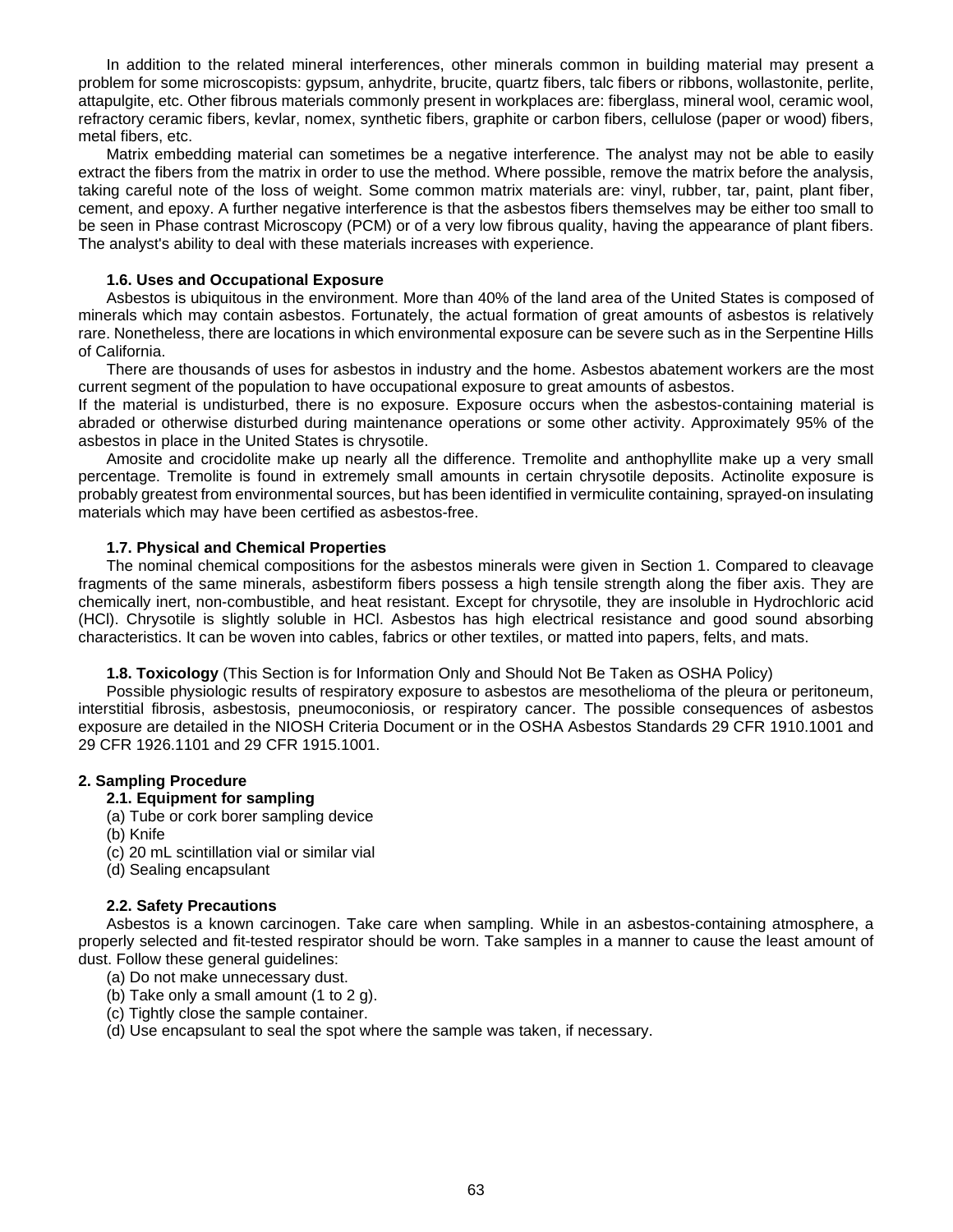# **2.3. Sampling Procedure**

Samples of any suspect material should be taken from an inconspicuous place. Where the material is to remain, seal the sampling wound with an encapsulant to eliminate the potential for exposure from the sample site. Microscopy requires only a few milligrams of material. The amount that will fill a 20 mL scintillation vial is more than adequate. Be sure to collect samples from all layers and phases of material. If possible, make separate samples of each different phase of the material. This will aid in determining the actual hazard. DO NOT USE ENVELOPES, PLASTIC OR PAPER BAGS OF ANY KIND TO COLLECT SAMPLES. The use of plastic bags presents a contamination hazard to laboratory personnel and to other samples. When these containers are opened, a bellows effect blows fibers out of the container onto everything, including the person opening the container.

If a cork-borer type sampler is available, push the tube through the material all the way, so that all layers of material are sampled. Some samplers are intended to be disposable. These should be capped and sent to the laboratory. If a non-disposable cork borer is used, empty the contents into a scintillation vial and send to the laboratory. Vigorously and completely clean the cork borer between samples.

# **2.4 Shipment**

Samples packed in glass vials must not touch or they might break in shipment.

(a) Seal the samples with a sample seal over the end to guard against tampering and to identify the sample.

(b) Package the bulk samples in separate packages from the air samples. They may cross-contaminate each other and will invalidate the results of the air samples.

(c) Include identifying paperwork with the samples, but not in contact with the suspected asbestos.

(d) To maintain sample accountability, ship the samples by certified mail, overnight express, or hand carry them to the laboratory.

## **3. Analysis**

The analysis of asbestos samples can be divided into two major parts: sample preparation and microscopy. Because of the different asbestos uses that may be encountered by the analyst, each sample may need different preparation steps. The choices are outlined below. There are several different tests that are performed to identify the asbestos species and determine the percentage. They will be explained below.

# **3.1. Safety**

(a) Do not create unnecessary dust. Handle the samples in HEPA-filter equipped hoods. If samples are received in bags, envelopes or other inappropriate container, open them only in a hood having a face velocity at or greater than 100 fpm. Transfer a small amount to a scintillation vial and only handle the smaller amount.

(b) Open samples in a hood, never in the open lab area.

(c) Index of refraction oils can be toxic. Take care not to get this material on the skin. Wash immediately with soap and water if this happens.

(d) Samples that have been heated in the muffle furnace or the drying oven may be hot. Handle them with tongs until they are cool enough to handle.

(e) Some of the solvents used, such as THF (tetrahydrofuran), are toxic and should only be handled in an appropriate fume hood and according to instructions given in the Material Safety Data Sheet (MSDS).

# **3.2. Equipment**

(a) Phase contrast microscope with 10x, 16x and 40x objectives, 10x wide-field eyepieces, G-22 Walton-Beckett graticule, Whipple disk, polarizer, analyzer and first order red or gypsum plate, 100 Watt illuminator, rotating position condenser with oversize phase rings, central stop dispersion objective, Kohler illumination and a rotating mechanical stage.

(b) Stereo microscope with reflected light illumination, transmitted light illumination, polarizer, analyzer and first order red or gypsum plate, and rotating stage.

(c) Negative pressure hood for the stereo microscope

(d) Muffle furnace capable of 600 deg.C

(e) Drying oven capable of 50 -- 150 deg.C

(f) Aluminum specimen pans

(g) Tongs for handling samples in the furnace

(h) High dispersion index of refraction oils (Special for dispersion staining.)

 $n = 1.550$ 

 $n = 1.585$ 

 $n = 1.590$ 

- $n = 1.605$
- $n = 1.620$
- $n = 1.670$
- $n = 1.680$
- $n = 1.690$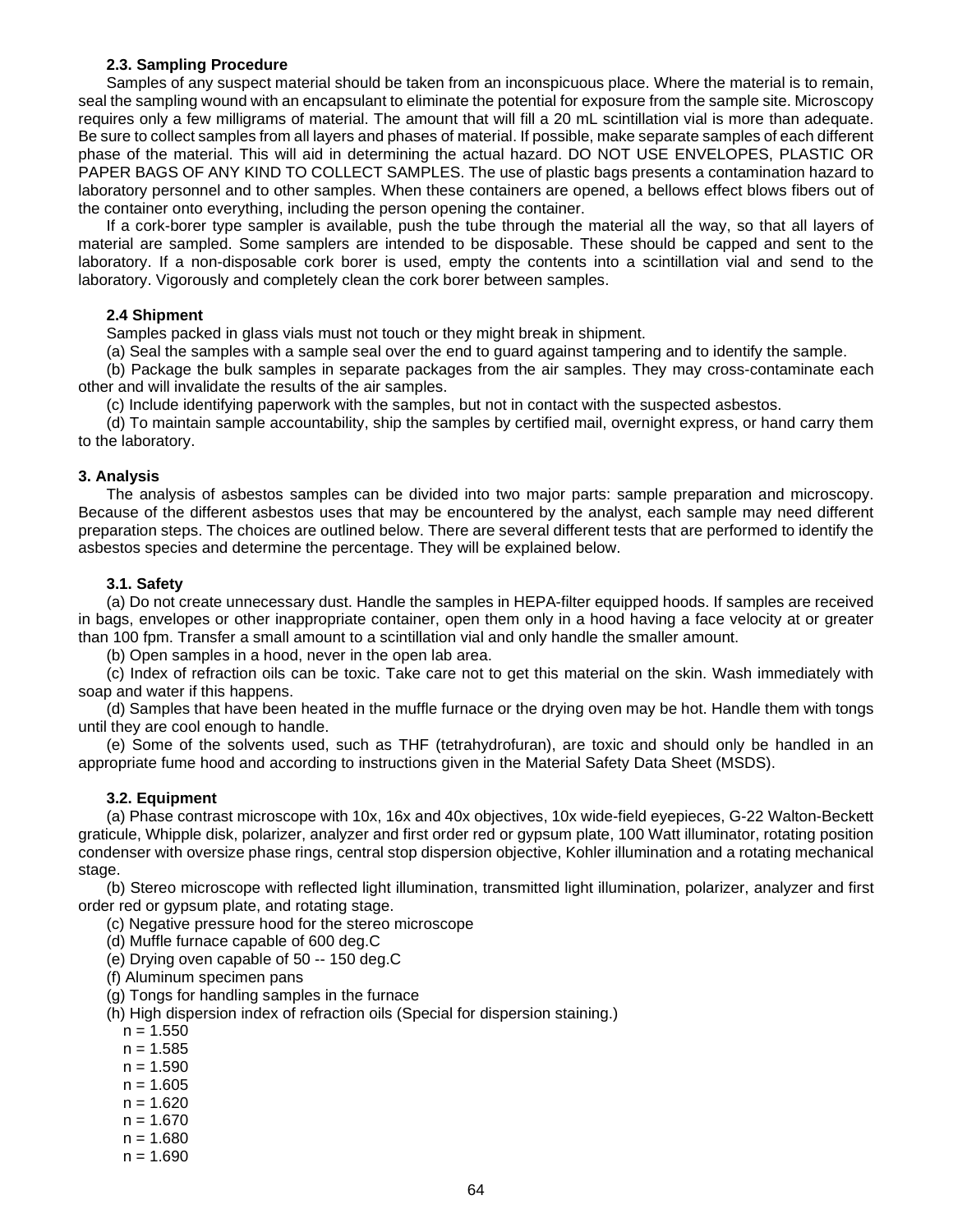(i) A set of index of refraction oils from about  $n = 1.350$  to  $n = 2.000$  in  $n = 0.005$  increments. (Standard for Becke line analysis.)

- (j) Glass slides with painted or frosted ends 1x3 inches 1mm (thick, precleaned.)
- (k) Cover Slips 22x22 mm, #1 1/2
- (l) Paper clips or dissection needles
- (m) Hand grinder
- (n) Scalpel with both #10 and #11 blades
- (o) 0.1 molar HCl
- (p) Decalcifying solution (Baxter Scientific Products) Ethylenediaminetetraacetic Acid,

(q) Tetrahydrofuran (THF)

(r) Hotplate capable of 60 deg.C

(s) Balance

(t) Hacksaw blade

(u) Ruby mortar and pestle

#### **3.3. Sample Pre-Preparation**

Sample preparation begins with pre-preparation which may include chemical reduction of the matrix, heating the sample to dryness or heating in the muffle furnace. The end result is a sample which has been reduced to a powder that is sufficiently fine to fit under the cover slip. Analyze different phases of samples separately, e.g., tile and the tile mastic should be analyzed separately as the mastic may contain asbestos while the tile may not.

(a) Wet Samples

Samples with a high water content will not give the proper dispersion colors and must be dried prior to sample mounting. Remove the lid of the scintillation vial, place the bottle in the drying oven and heat at 100 deg.C to dryness (usually about 2 h). Samples which are not submitted to the lab in glass must be removed and placed in glass vials or aluminum weighing pans before placing them in the drying oven.

(b) Samples With Organic Interference -- Muffle Furnace

These may include samples with tar as a matrix, vinyl asbestos tile, or any other organic that can be reduced by heating. Remove the sample from the vial and weigh in a balance to determine the weight of the submitted portion. Place the sample in a muffle furnace at 500 deg.C for 1 to 2 h or until all obvious organic material has been removed. Retrieve, cool and weigh again to determine the weight loss on ignition. This is necessary to determine the asbestos content of the submitted sample, because the analyst will be looking at a reduced sample.

Note: Heating above 600 deg.C will cause the sample to undergo a structural change which, given sufficient time, will convert the chrysotile to forsterite. Heating even at lower temperatures for 1 to 2 h may have a measurable effect on the optical properties of the minerals. If the analyst is unsure of what to expect, a sample of standard asbestos should be heated to the same temperature for the same length of time so that it can be examined for the proper interpretation.

(c) Samples With Organic Interference -- THF

Vinyl asbestos tile is the most common material treated with this solvent, although, substances containing tar will sometimes yield to this treatment. Select a portion of the material and then grind it up if possible. Weigh the sample and place it in a test tube. Add sufficient THF to dissolve the organic matrix. This is usually about 4 to 5 mL. Remember, THF is highly flammable. Filter the remaining material through a tared silver membrane, dry and weigh to determine how much is left after the solvent extraction. Further process the sample to remove carbonate or mount directly.

(d) Samples With Carbonate Interference

Carbonate material is often found on fibers and sometimes must be removed in order to perform dispersion microscopy. Weigh out a portion of the material and place it in a test tube. Add a sufficient amount of 0.1 M HCl or decalcifying solution in the tube to react all the carbonate as evidenced by gas formation; i.e., when the gas bubbles stop, add a little more solution. If no more gas forms, the reaction is complete. Filter the material out through a tared silver membrane, dry and weigh to determine the weight lost.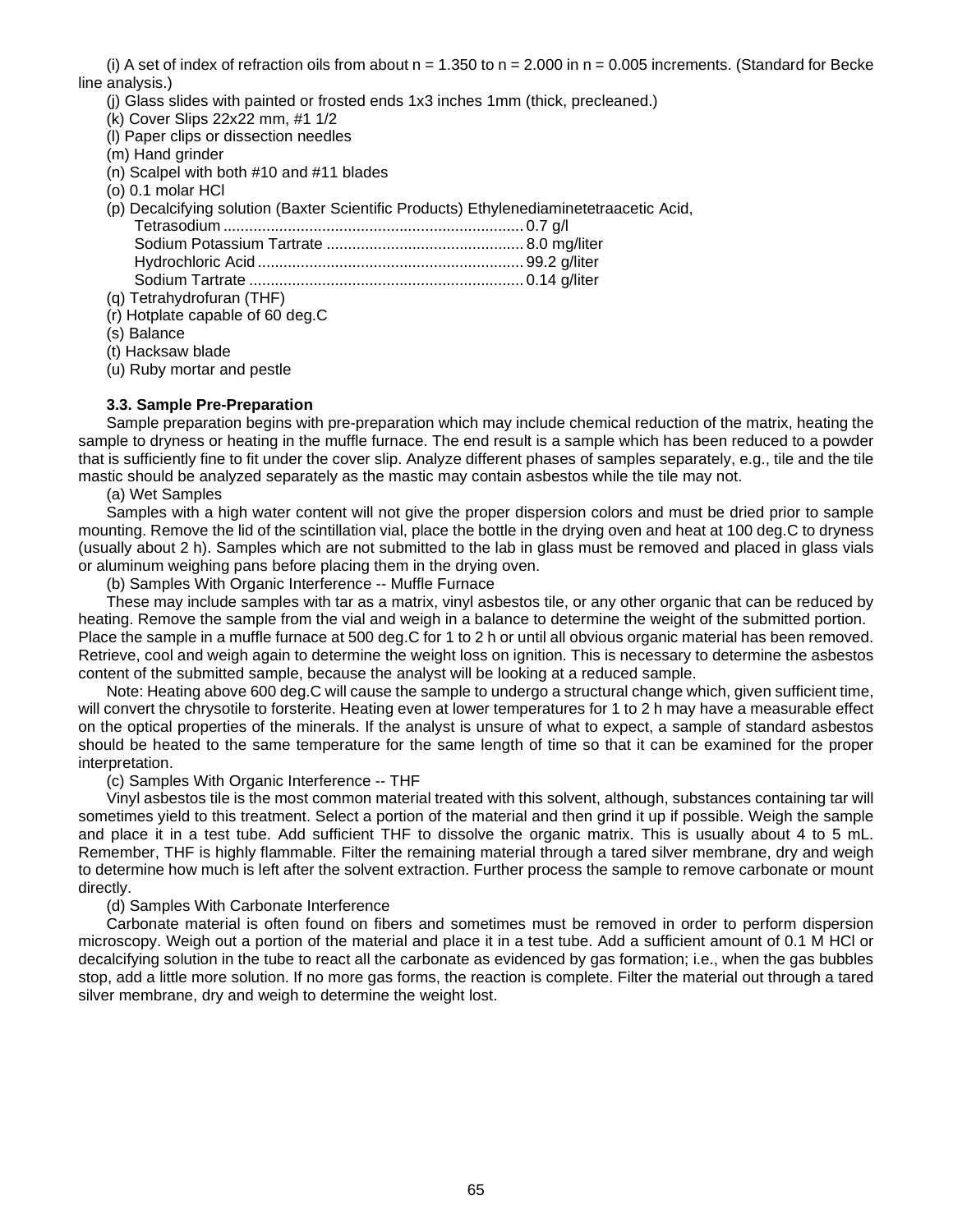### **3.4. Sample Preparation**

Samples must be prepared so that accurate determination can be made of the asbestos type and amount present. The following steps are carried out in the low-flow hood (a low-flow hood has less than 50 fpm flow):

(1) If the sample has large lumps, is hard, or cannot be made to lie under a cover slip, the grain size must be reduced. Place a small amount between two slides and grind the material between them or grind a small amount in a clean mortar and pestle. The choice of whether to use an alumina, ruby, or diamond mortar depends on the hardness of the material. Impact damage can alter the asbestos mineral if too much mechanical shock occurs. (Freezer mills can completely destroy the observable crystallinity of asbestos and should not be used). For some samples, a portion of material can be shaved off with a scalpel, ground off with a hand grinder or hack saw blade.

The preparation tools should either be disposable or cleaned thoroughly. Use vigorous scrubbing to loosen the fibers during the washing. Rinse the implements with copious amounts of water and air-dry in a dust-free environment.

(2) If the sample is powder or has been reduced as in (1) above, it is ready to mount. Place a glass slide on a piece of optical tissue and write the identification on the painted or frosted end. Place two drops of index of refraction medium  $n = 1.550$  on the slide. (The medium  $n = 1.550$  is chosen because it is the matching index for chrysotile. Dip the end of a clean paper-clip or dissecting needle into the droplet of refraction medium on the slide to moisten it. Then dip the probe into the powder sample. Transfer what sticks on the probe to the slide. The material on the end of the probe should have a diameter of about 3 mm for a good mount. If the material is very fine, less sample may be appropriate. For non-powder samples such as fiber mats, forceps should be used to transfer a small amount of material to the slide. Stir the material in the medium on the slide, spreading it out and making the preparation as uniform as possible. Place a cover-slip on the preparation by gently lowering onto the slide and allowing it to fall "trapdoor" fashion on the preparation to push out any bubbles. Press gently on the cover slip to even out the distribution of particulate on the slide. If there is insufficient mounting oil on the slide, one or two drops may be placed near the edge of the coverslip on the slide. Capillary action will draw the necessary amount of liquid into the preparation. Remove excess oil with the point of a laboratory wiper.

Treat at least two different areas of each phase in this fashion. Choose representative areas of the sample. It may be useful to select particular areas or fibers for analysis. This is useful to identify asbestos in severely inhomogeneous samples.

When it is determined that amphiboles may be present, repeat the above process using the appropriate highdispersion oils until an identification is made or all six asbestos minerals have been ruled out. Note that percent determination must be done in the index medium 1.550 because amphiboles tend to disappear in their matching mediums.

## **3.5. Analytical procedure**

Note: This method presumes some knowledge of mineralogy and optical petrography.

The analysis consists of three parts: The determination of whether there is asbestos present, what type is present and the determination of how much is present. The general flow of the analysis is:

(1) Gross examination.

(2) Examination under polarized light on the stereo microscope.

(3) Examination by phase-polar illumination on the compound phase microscope.

(4) Determination of species by dispersion stain. Examination by Becke line analysis may also be used; however, this is usually more cumbersome for asbestos determination.

(5) Difficult samples may need to be analyzed by SEM or TEM, or the results from those techniques combined with light microscopy for a definitive identification.

Identification of a particle as asbestos requires that it be asbestiform. Description of particles should follow the suggestion of Campbell. (Figure 1)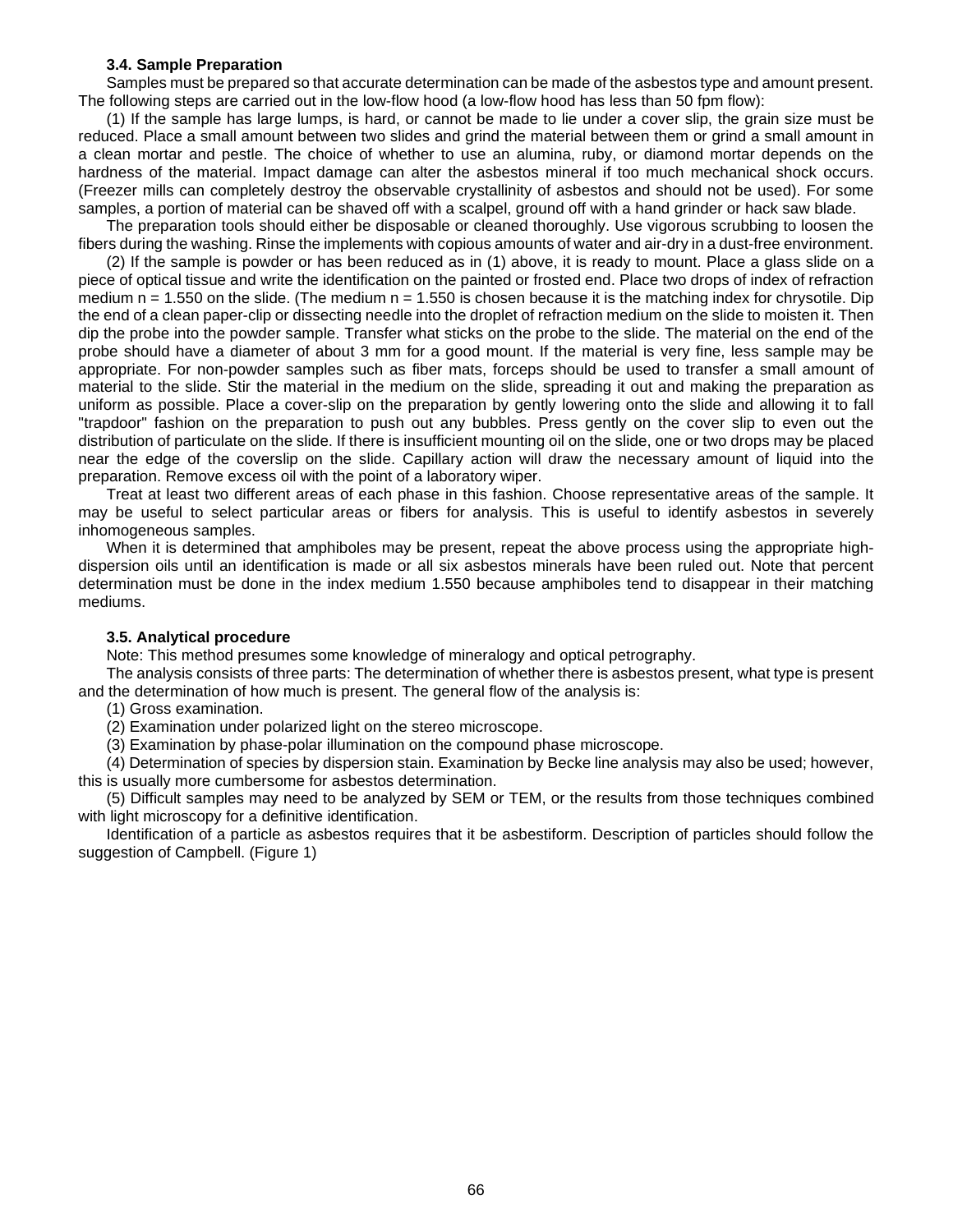### **FIGURE 1. PARTICLE DEFINITIONS SHOWING MINERAL GROWTH HABITS. FROM THE U.S. BUREAU OF MINES**



For the purpose of regulation, the mineral must be one of the six minerals covered and must be in the asbestos growth habit. Large specimen samples of asbestos generally have the gross appearance of wood. Fibers are easily parted from it. Asbestos fibers are very long compared with their widths. The fibers have a very high tensile strength as demonstrated by bending without breaking.

Asbestos fibers exist in bundles that are easily parted, show longitudinal fine structure and may be tufted at the ends showing "bundle of sticks" morphology. In the microscope some of these properties may not be observable. Amphiboles do not always show striations along their length even when they are asbestos. Neither will they always show tufting. They generally do not show a curved nature except for very long fibers. Asbestos and asbestiform minerals are usually characterized in groups by extremely high aspect ratios (greater than 100:1). While aspect ratio analysis is useful for characterizing populations of fibers, it cannot be used to identify individual fibers of intermediate to short aspect ratio. Observation of many fibers is often necessary to determine whether a sample consists of "cleavage fragments" or of asbestos fibers.

Most cleavage fragments of the asbestos minerals are easily distinguishable from true asbestos fibers. This is because true cleavage fragments usually have larger diameters than 1 um. Internal structure of particles larger than this usually shows them to have no internal fibrillar structure. In addition, cleavage fragments of the monoclinic amphiboles show inclined extinction under crossed polars with no compensator. Asbestos fibers usually show extinction at zero degrees or ambiguous extinction if any at all. Morphologically, the larger cleavage fragments are obvious by their blunt or stepped ends showing prismatic habit. Also, they tend to be acicular rather than filiform.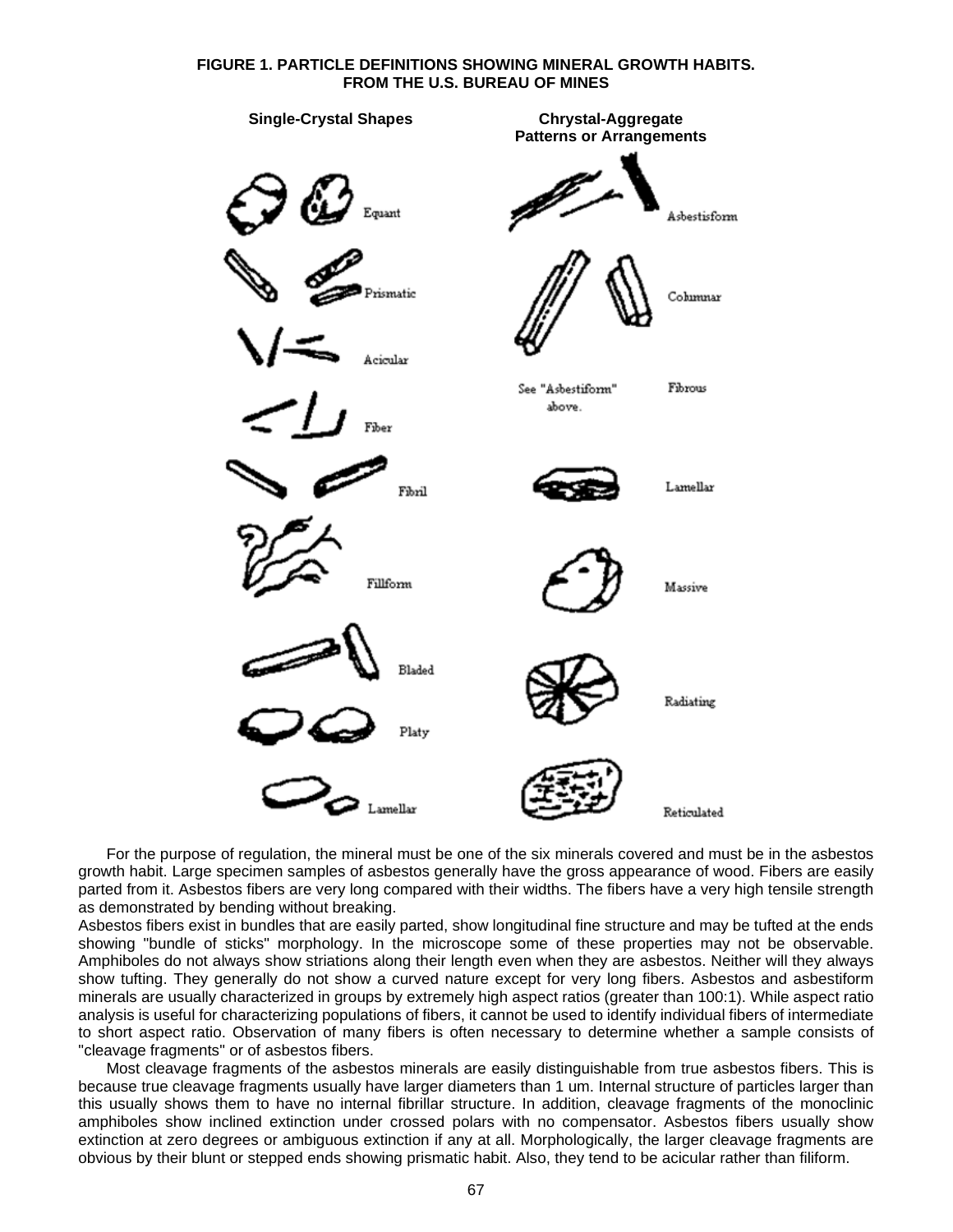Where the particles are less than 1 um in diameter and have an aspect ratio greater than or equal to 3:1, it is recommended that the sample be analyzed by SEM or TEM if there is any question whether the fibers are cleavage fragments or asbestiform particles.

Care must be taken when analyzing by electron microscopy because the interferences are different from those in light microscopy and may structurally be very similar to asbestos. The classic interference is between anthophyllite and biopyribole or intermediate fiber. Use the same morphological clues for electron microscopy as are used for light microscopy, e.g. fibril splitting, internal longitudinal striation, fraying, curvature, etc.

(1) Gross examination:

Examine the sample, preferably in the glass vial. Determine the presence of any obvious fibrous component. Estimate a percentage based on previous experience and current observation. Determine whether any prepreparation is necessary. Determine the number of phases present. This step may be carried out or augmented by observation at 6 to 40 x under a stereo microscope.

(2) After performing any necessary pre-preparation, prepare slides of each phase as described above. Two preparations of the same phase in the same index medium can be made side-by-side on the same glass for convenience. Examine with the polarizing stereo microscope. Estimate the percentage of asbestos based on the amount of birefringent fiber present.

(3) Examine the slides on the phase-polar microscopes at magnifications of 160 and 400 x . Note the morphology of the fibers. Long, thin, very straight fibers with little curvature are indicative of fibers from the amphibole family. Curved, wavy fibers are usually indicative of chrysotile. Estimate the percentage of asbestos on the phase-polar microscope under conditions of crossed polars and a gypsum plate. Fibers smaller than 1.0 um in thickness must be identified by inference to the presence of larger, identifiable fibers and morphology. If no larger fibers are visible, electron microscopy should be performed. At this point, only a tentative identification can be made. Full identification must be made with dispersion microscopy. Details of the tests are included in the appendices.

(4) Once fibers have been determined to be present, they must be identified. Adjust the microscope for dispersion mode and observe the fibers. The microscope has a rotating stage, one polarizing element, and a system for generating dark-field dispersion microscopy (see Section 4.6. of this appendix). Align a fiber with its length parallel to the polarizer and note the color of the Becke lines. Rotate the stage to bring the fiber length perpendicular to the polarizer and note the color. Repeat this process for every fiber or fiber bundle examined. The colors must be consistent with the colors generated by standard asbestos reference materials for a positive identification. In  $n =$ 1.550, amphiboles will generally show a yellow to straw-yellow color indicating that the fiber indices of refraction are higher than the liquid. If long, thin fibers are noted and the colors are yellow, prepare further slides as above in the suggested matching liquids listed below:

| <b>Type of asbestos</b> | Index of refraction    |
|-------------------------|------------------------|
| Chrysotile              | $n = 1.550$ .          |
| Amosite.                | $n = 1.670$ r 1.680.   |
| Crocidolite             | $n = 1.690$ .          |
| Anthophyllite           | $n = 1.605$ nd 1.620.  |
| Tremolite.              | $n = 1.605$ and 1.620. |
| Actinolite              | $n = 1.620$            |

Where more than one liquid is suggested, the first is preferred; however, in some cases this liquid will not give good dispersion color. Take care to avoid interferences in the other liquid; e.g., wollastonite in n = 1.620 will give the same colors as tremolite. In n = 1.605 wollastonite will appear yellow in all directions. Wollastonite may be determined under crossed polars as it will change from blue to yellow as it is rotated along its fiber axis by tapping on the cover slip. Asbestos minerals will not change in this way.

Determination of the angle of extinction may, when present, aid in the determination of anthophyllite from tremolite. True asbestos fibers usually have 0 deg. extinction or ambiguous extinction, while cleavage fragments have more definite extinction.

Continue analysis until both preparations have been examined and all present species of asbestos are identified. If there are no fibers present, or there is less than 0.1% present, end the analysis with the minimum number of slides  $(2).$ 

(5) Some fibers have a coating on them which makes dispersion microscopy very difficult or impossible. Becke line analysis or electron microscopy may be performed in those cases. Determine the percentage by light microscopy. TEM analysis tends to overestimate the actual percentage present.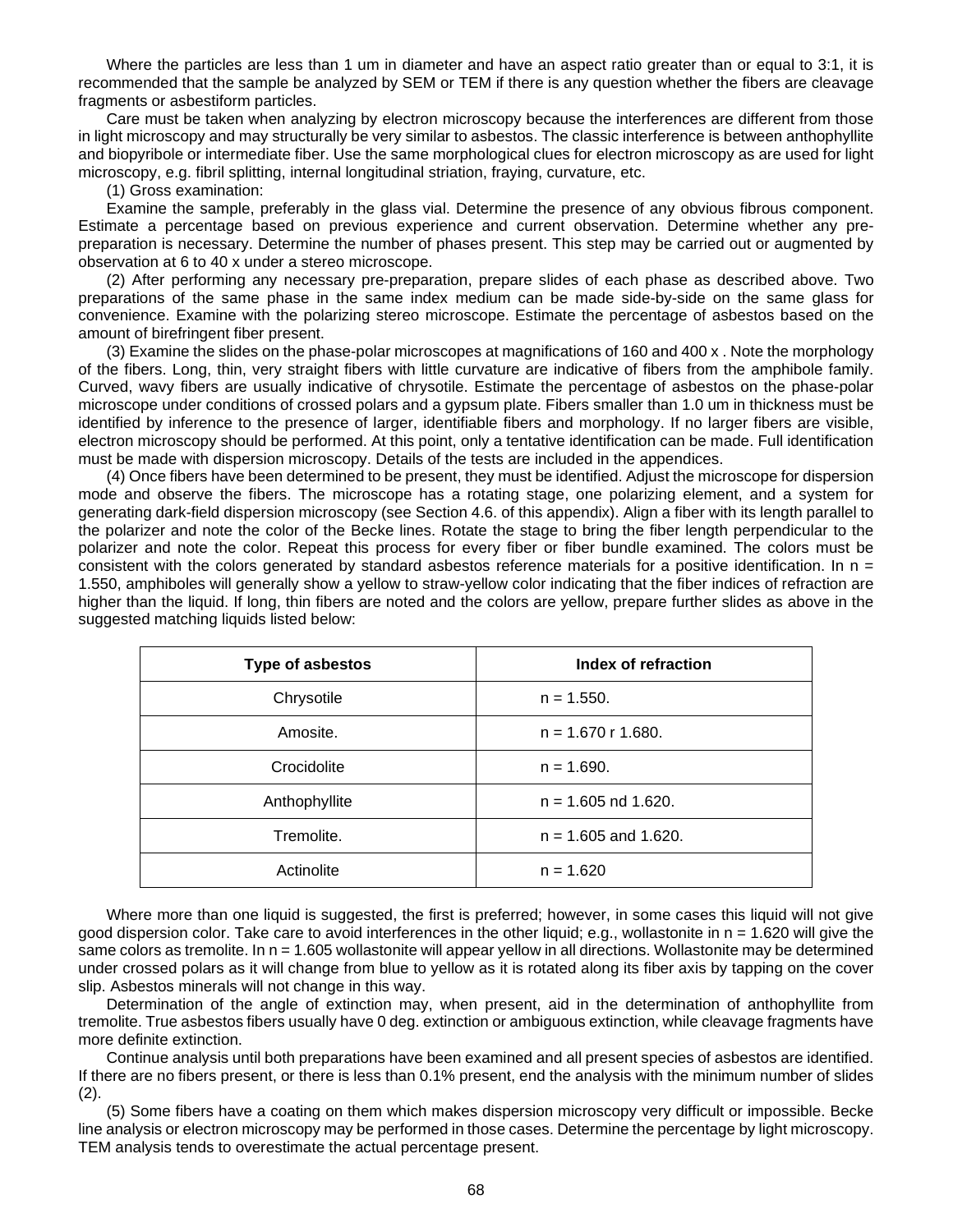(6) Percentage determination is an estimate of occluded area, tempered by gross observation. Gross observation information is used to make sure that the high magnification microscopy does not greatly over- or under-estimate the amount of fiber present. This part of the analysis requires a great deal of experience. Satisfactory models for asbestos content analysis have not yet been developed, although some models based on metallurgical grain-size determination have found some utility. Estimation is more easily handled in situations where the grain sizes visible at about 160 x are about the same and the sample is relatively homogeneous.

View all of the area under the cover slip to make the percentage determination. View the fields while moving the stage, paying attention to the clumps of material. These are not usually the best areas to perform dispersion microscopy because of the interference from other materials. But, they are the areas most likely to represent the accurate percentage in the sample. Small amounts of asbestos require slower scanning and more frequent analysis of individual fields.

Report the area occluded by asbestos as the concentration. This estimate does not generally take into consideration the difference in density of the different species present in the sample. For most samples this is adequate. Simulation studies with similar materials must be carried out to apply microvisual estimation for that purpose and is beyond the scope of this procedure.

(7) Where successive concentrations have been made by chemical or physical means, the amount reported is the percentage of the material in the "as submitted" or original state. The percentage determined by microscopy is multiplied by the fractions remaining after pre-preparation steps to give the percentage in the original sample. For example:

Step 1. ....... 60% remains after heating at 550 deg.C for 1 h.

Step 2. ....... 30% of the residue of step 1 remains after dissolution of carbonate in 0.1 m HCl.

Step 3. ....... Microvisual estimation determines that 5% of the sample is chrysotile asbestos.

The reported result is:

 $R =$  (Microvisual result in percent) x (Fraction remaining after step 2) x (Fraction remaining of original sample after step 1)

 $R = (5) \times (.30) \times (.60) = 0.9\%$ 

(8) Report the percent and type of asbestos present. For samples where asbestos was identified, but is less than 1.0%, report "Asbestos present, less than 1.0%." There must have been at least two observed fibers or fiber bundles in the two preparations to be reported as present. For samples where asbestos was not seen, report as "None Detected."

## **Auxiliary Information**

Because of the subjective nature of asbestos analysis, certain concepts and procedures need to be discussed in more depth. This information will help the analyst understand why some of the procedures are carried out the way they are.

## **4.1. Light**

Light is electromagnetic energy. It travels from its source in packets called quanta. It is instructive to consider light as a plane wave. The light has a direction of travel. Perpendicular to this and mutually perpendicular to each other, are two vector components. One is the magnetic vector and the other is the electric vector. We shall only be concerned with the electric vector. In this description, the interaction of the vector and the mineral will describe all the observable phenomena. From a light source such a microscope illuminator, light travels in all different direction from the filament.

In any given direction away from the filament, the electric vector is perpendicular to the direction of travel of a light ray. While perpendicular, its orientation is random about the travel axis. If the electric vectors from all the light rays were lined up by passing the light through a filter that would only let light rays with electric vectors oriented in one direction pass, the light would then be POLARIZED.

Polarized light interacts with matter in the direction of the electric vector. This is the polarization direction. Using this property it is possible to use polarized light to probe different materials and identify them by how they interact with light.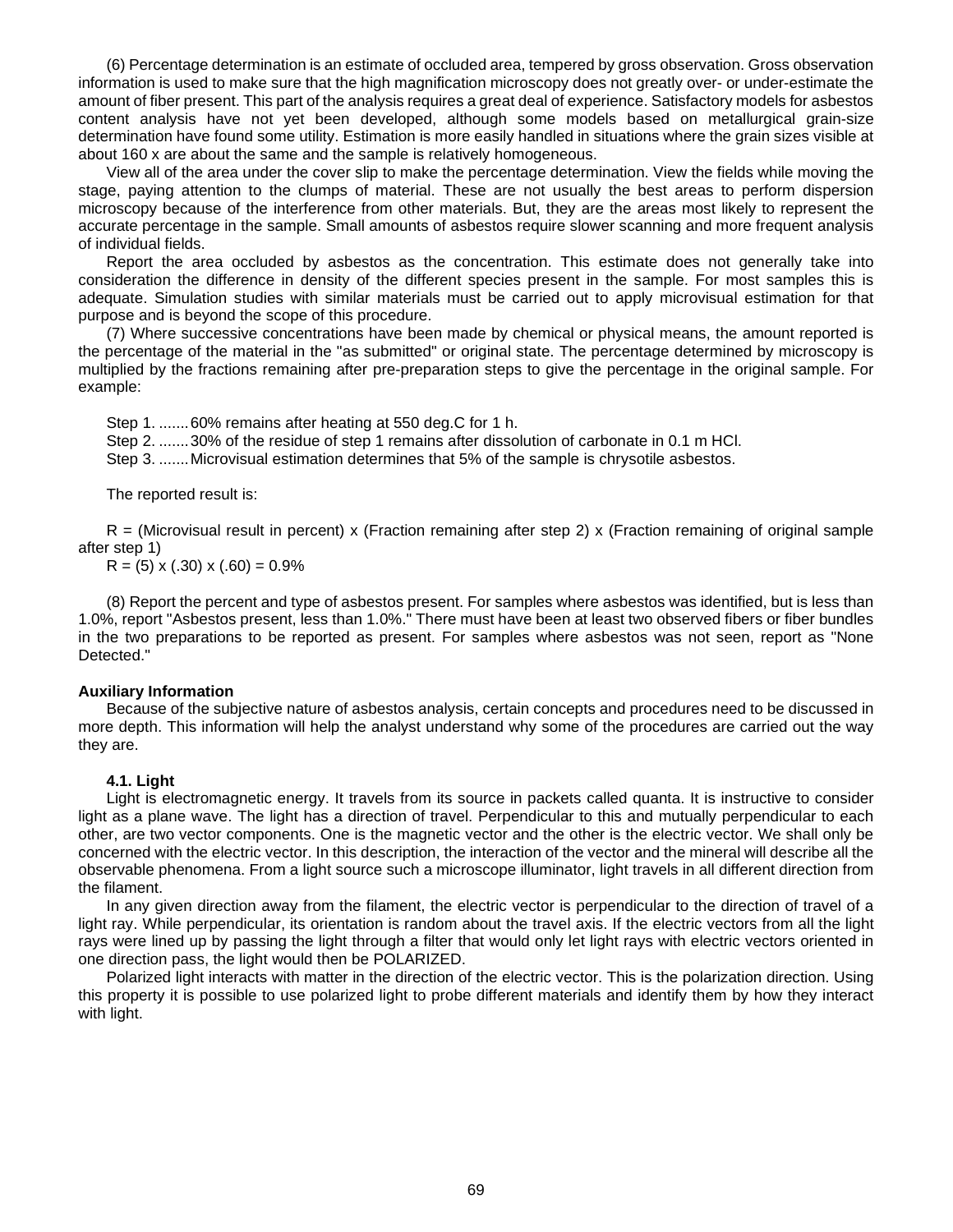The speed of light in a vacuum is a constant at about 2.99 x 10(8) m/s. When light travels in different materials such as air, water, minerals or oil, it does not travel at this speed. It travels slower. This slowing is a function of both the material through which the light is traveling and the wavelength or frequency of the light. In general, the more dense the material, the slower the light travels. Also, generally, the higher the frequency, the slower the light will travel. The ratio of the speed of light in a vacuum to that in a material is called the index of refraction (n). It is usually measured at 589 nm (the sodium D line). If white light (light containing all the visible wavelengths) travels through a material, rays of longer wavelengths will travel faster than those of shorter wavelengths, this separation is called dispersion. Dispersion is used as an identifier of materials as described in Section 4.6.

## **4.2. Material Properties**

Materials are either amorphous or crystalline. The difference between these two descriptions depends on the positions of the atoms in them. The atoms in amorphous materials are randomly arranged with no long range order. An example of an amorphous material is glass. The atoms in crystalline materials, on the other hand, are in regular arrays and have long range order. Most of the atoms can be found in highly predictable locations. Examples of crystalline material are salt, gold, and the asbestos minerals.

It is beyond the scope of this method to describe the different types of crystalline materials that can be found, or the full description of the classes into which they can fall. However, some general crystallography is provided below to give a foundation to the procedures described.

With the exception of anthophyllite, all the asbestos minerals belong to the monoclinic crystal type. The unit cell is the basic repeating unit of the crystal and for monoclinic crystals can be described as having three unequal sides, two 90 deg. angles and one angle not equal to 90 deg.. The orthorhombic group, of which anthophyllite is a member has three unequal sides and three 90 deg. angles. The unequal sides are a consequence of the complexity of fitting the different atoms into the unit cell. Although the atoms are in a regular array, that array is not symmetrical in all directions. There is long range order in the three major directions of the crystal. However, the order is different in each of the three directions. This has the effect that the index of refraction is different in each of the three directions. Using polarized light, we can investigate the index of refraction in each of the directions and identify the mineral or material under investigation. The indices alpha, beta, and gamma are used to identify the lowest, middle, and highest index of refraction respectively. The x direction, associated with alpha is called the fast axis. Conversely, the z direction is associated with gamma and is the slow direction. Crocidolite has alpha along the fiber length making it "length-fast". The remainder of the asbestos minerals have the gamma axis along the fiber length. They are called "length-slow". This orientation to fiber length is used to aid in the identification of asbestos.

## **4.3. Polarized Light Technique**

Polarized light microscopy as described in this section uses the phase-polar microscope described in Section 3.2. A phase contrast microscope is fitted with two polarizing elements, one below and one above the sample. The polarizers have their polarization directions at right angles to each other. Depending on the tests performed, there may be a compensator between these two polarizing elements. A compensator is a piece of mineral with known properties that "compensates" for some deficiency in the optical train. Light emerging from a polarizing element has its electric vector pointing in the polarization direction of the element. The light will not be subsequently transmitted through a second element set at a right angle to the first element. Unless the light is altered as it passes from one element to the other, there is no transmission of light.

## **4.4. Angle of Extinction**

Crystals which have different crystal regularity in two or three main directions are said to be anisotropic. They have a different index of refraction in each of the main directions. When such a crystal is inserted between the crossed polars, the field of view is no longer dark but shows the crystal in color. The color depends on the properties of the crystal. The light acts as if it travels through the crystal along the optical axes. If a crystal optical axis were lined up along one of the polarizing directions (either the polarizer or the analyzer) the light would appear to travel only in that direction, and it would blink out or go dark. The difference in degrees between the fiber direction and the angle at which it blinks out is called the angle of extinction. When this angle can be measured, it is useful in identifying the mineral. The procedure for measuring the angle of extinction is to first identify the polarization direction in the microscope. A commercial alignment slide can be used to establish the polarization directions or use anthophyllite or another suitable mineral. This mineral has a zero degree angle of extinction and will go dark to extinction as it aligns with the polarization directions.

When a fiber of anthophyllite has gone to extinction, align the eyepiece reticle or graticule with the fiber so that there is a visual cue as to the direction of polarization in the field of view. Tape or otherwise secure the eyepiece in this position so it will not shift.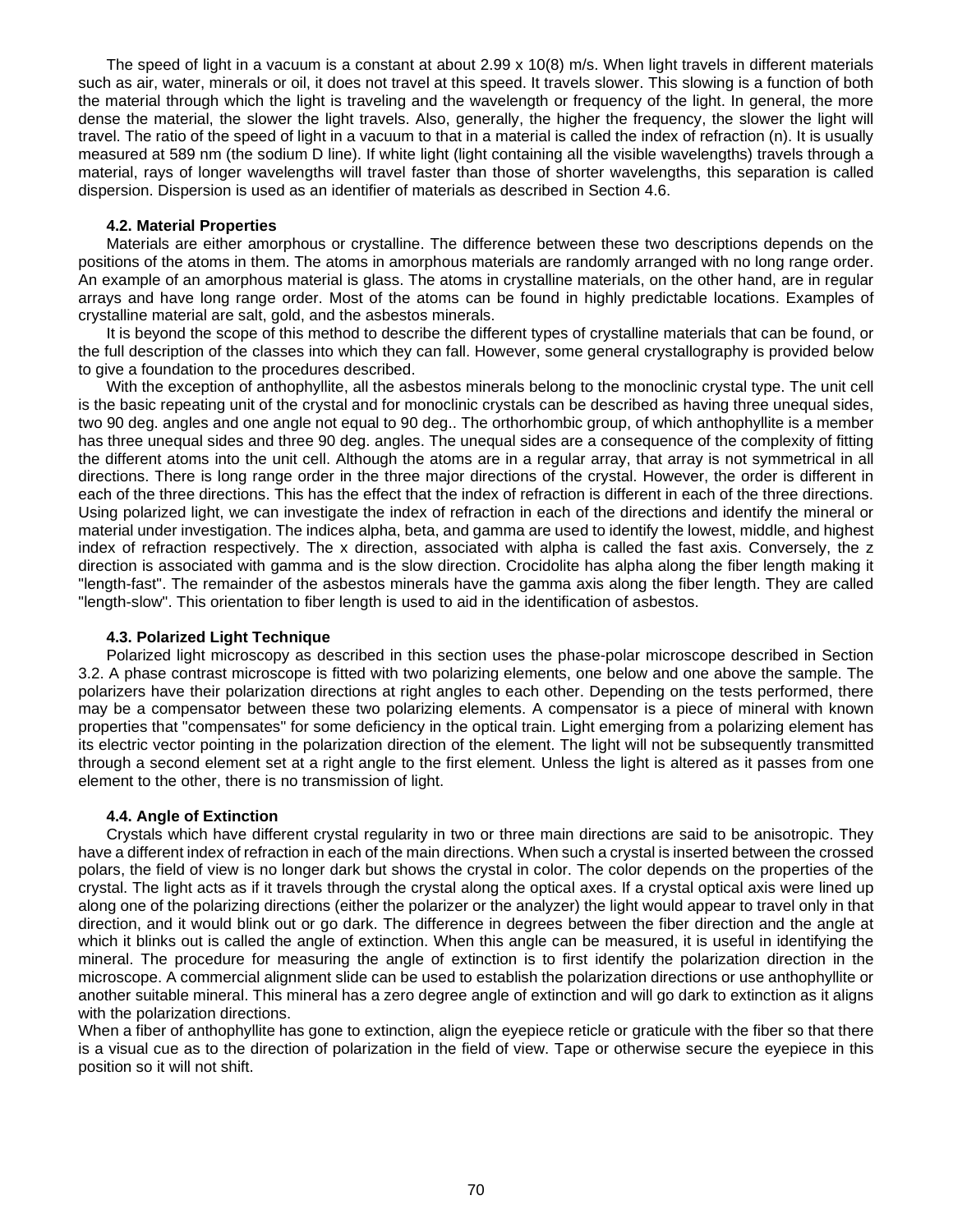After the polarization direction has been identified in the field of view, move the particle of interest to the center of the field of view and align it with the polarization direction. For fibers, align the fiber along this direction. Note the angular reading of the rotating stage. Looking at the particle, rotate the stage until the fiber goes dark or "blinks out". Again note the reading of the stage. The difference in the first reading and the second is an angle of extinction.

The angle measured may vary as the orientation of the fiber changes about its long axis. Tables of mineralogical data usually report the maximum angle of extinction. Asbestos forming minerals, when they exhibit an angle of extinction, usually do show an angle of extinction close to the reported maximum, or as appropriate depending on the substitution chemistry.

#### **4.5. Crossed Polars with Compensator**

When the optical axes of a crystal are not lined up along one of the polarizing directions (either the polarizer or the analyzer) part of the light travels along one axis and part travels along the other visible axis. This is characteristic of birefringent materials.

The color depends on the difference of the two visible indices of refraction and the thickness of the crystal. The maximum difference available is the difference between the alpha and the gamma axes. This maximum difference is usually tabulated as the birefringence of the crystal.

For this test, align the fiber at 45 deg. to the polarization directions in order to maximize the contribution to each of the optical axes. The colors seen are called retardation colors. They arise from the recombination of light which has traveled through the two separate directions of the crystal. One of the rays is retarded behind the other since the light in that direction travels slower. On recombination, some of the colors which make up white light are enhanced by constructive interference and some are suppressed by destructive interference. The result is a color dependent on the difference between the indices and the thickness of the crystal. The proper colors, thicknesses, and retardations are shown on a Michel-Levy chart. The three items, retardation, thickness and birefringence are related by the following relationship:

 $R = t(n(gamma) - n(alpha))$ 

 $R =$  retardation,

 $t =$  crystal thickness in um, and n(alpha, gamma) = indices of refraction.

Examination of the equation for asbestos minerals reveals that the visible colors for almost all common asbestos minerals and fiber sizes are shades of gray and black. The eye is relatively poor at discriminating different shades of gray. It is very good at discriminating different colors. In order to compensate for the low retardation, a compensator is added to the light train between the polarization elements. The compensator used for this test is a gypsum plate of known thickness and birefringence. Such a compensator when oriented at 45 deg. to the polarizer direction, provides a retardation of 530 nm of the 530 nm wavelength color. This enhances the red color and gives the background a characteristic red to red-magenta color. If this "full-wave" compensator is in place when the asbestos preparation is inserted into the light train, the colors seen on the fibers are quite different. Gypsum, like asbestos has a fast axis and a slow axis. When a fiber is aligned with its fast axis in the same direction as the fast axis of the gypsum plate, the ray vibrating in the slow direction is retarded by both the asbestos and the gypsum. This results in a higher retardation than would be present for either of the two minerals. The color seen is a second order blue. When the fiber is rotated 90 deg. using the rotating stage, the slow direction of the fiber is now aligned with the fast direction of the gypsum and the fast direction of the fiber is aligned with the slow direction of the gypsum. Thus, one ray vibrates faster in the fast direction of the gypsum, and slower in the slow direction of the fiber; the other ray will vibrate slower in the slow direction of the gypsum and faster in the fast direction of the fiber. In this case, the effect is subtractive and the color seen is a first order yellow. As long as the fiber thickness does not add appreciably to the color, the same basic colors will be seen for all asbestos types except crocidolite. In crocidolite the colors will be weaker, may be in the opposite directions, and will be altered by the blue absorption color natural to crocidolite. Hundreds of other materials will give the same colors as asbestos, and therefore, this test is not definitive for asbestos. The test is useful in discriminating against fiberglass or other amorphous fibers such as some synthetic fibers. Certain synthetic fibers will show retardation colors different than asbestos; however, there are some forms of polyethylene and aramid which will show morphology and retardation colors similar to asbestos minerals. This test must be supplemented with a positive identification test when birefringent fibers are present which can not be excluded by morphology. This test is relatively ineffective for use on fibers less than 1 um in diameter. For positive confirmation TEM or SEM should be used if no larger bundles or fibers are visible.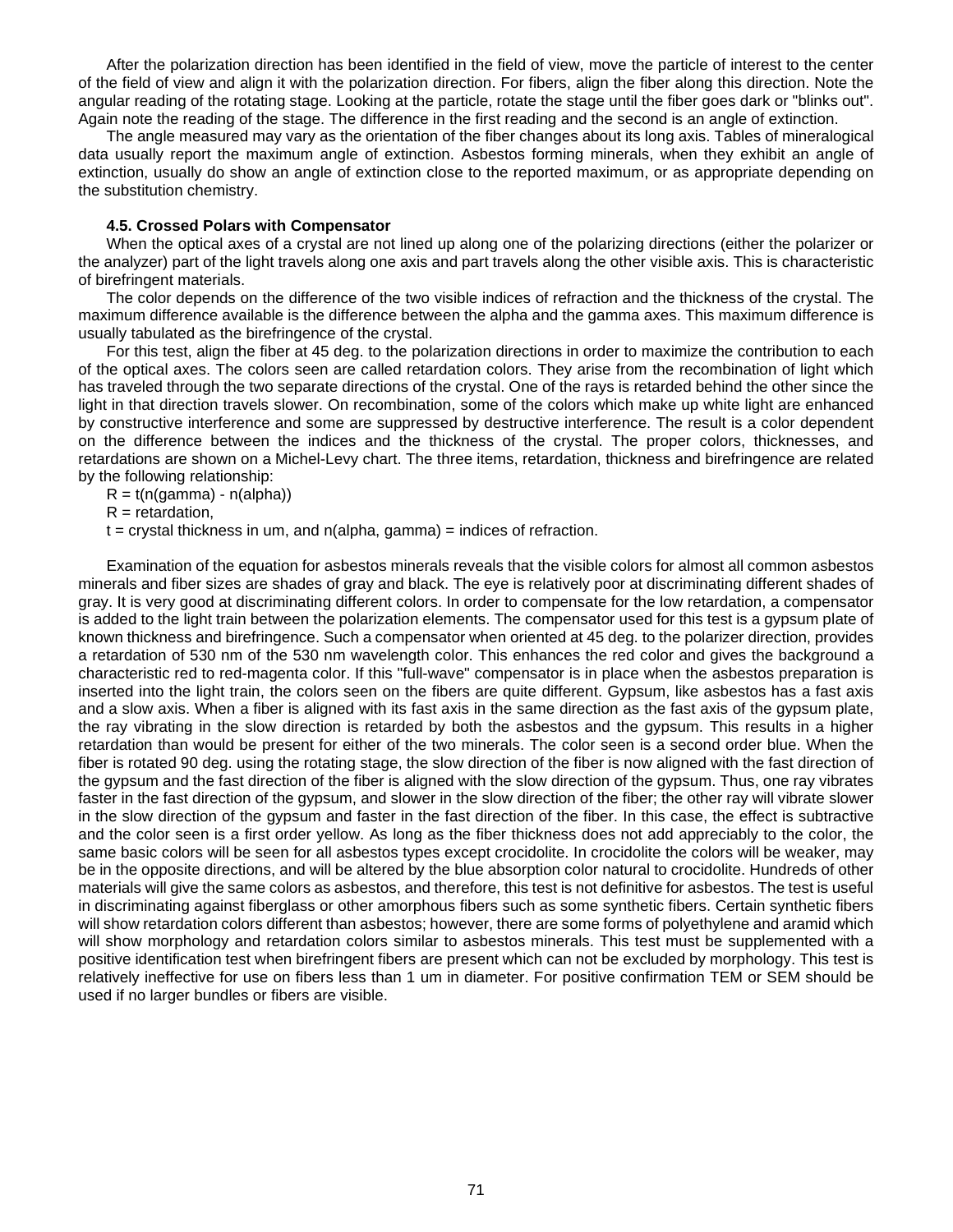## **4.6. Dispersion Staining**

Dispersion microscopy or dispersion staining is the method of choice for the identification of asbestos in bulk materials. Becke line analysis is used by some laboratories and yields the same results as does dispersion staining for asbestos and can be used in lieu of dispersion staining. Dispersion staining is performed on the same platform as the phase-polar analysis with the analyzer and compensator removed. One polarizing element remains to define the direction of the light so that the different indices of refraction of the fibers may be separately determined. Dispersion microscopy is a dark-field technique when used for asbestos. Particles are imaged with scattered light. Light which is unscattered is blocked from reaching the eye either by the back field image mask in a McCrone objective or a back field image mask in the phase condenser. The most convenient method is to use the rotating phase condenser to move an oversized phase ring into place. The ideal size for this ring is for the central disk to be just larger than the objective entry aperture as viewed in the back focal plane. The larger the disk, the less scattered light reaches the eye. This will have the effect of diminishing the intensity of dispersion color and will shift the actual color seen. The colors seen vary even on microscopes from the same manufacturer. This is due to the different bands of wavelength exclusion by different mask sizes. The mask may either reside in the condenser or in the objective back focal plane. It is imperative that the analyst determine by experimentation with asbestos standards what the appropriate colors should be for each asbestos type. The colors depend also on the temperature of the preparation and the exact chemistry of the asbestos. Therefore, some slight differences from the standards should be allowed. This is not a serious problem for commercial asbestos uses. This technique is used for identification of the indices of refraction for fibers by recognition of color. There is no direct numerical readout of the index of refraction.

Correlation of color to actual index of refraction is possible by referral to published conversion tables. This is not necessary for the analysis of asbestos. Recognition of appropriate colors along with the proper morphology are deemed sufficient to identify the commercial asbestos minerals. Other techniques including SEM, TEM, and XRD may be required to provide additional information in order to identify other types of asbestos.

Make a preparation in the suspected matching high dispersion oil, e.g.,  $n = 1.550$  for chrysotile. Perform the preliminary tests to determine whether the fibers are birefringent or not. Take note of the morphological character. Wavy fibers are indicative of chrysotile while long, straight, thin, frayed fibers are indicative of amphibole asbestos. This can aid in the selection of the appropriate matching oil. The microscope is set up and the polarization direction is noted as in Section 4.4. Align a fiber with the polarization direction. Note the color. This is the color parallel to the polarizer. Then rotate the fiber rotating the stage 90 deg. so that the polarization direction is across the fiber. This is the perpendicular position. Again note the color. Both colors must be consistent with standard asbestos minerals in the correct direction for a positive identification of asbestos. If only one of the colors is correct while the other is not, the identification is not positive. If the colors in both directions are bluish-white, the analyst has chosen a matching index oil which is higher than the correct matching oil, e.g. the analyst has used  $n = 1.620$  where chrysotile is present. The next lower oil (Section 3.5.) should be used to prepare another specimen. If the color in both directions is yellowwhite to straw-yellow-white, this indicates that the index of the oil is lower than the index of the fiber, e.g. the preparation is in n = 1.550 while anthophyllite is present. Select the next higher oil (Section 3.5.) and prepare another slide. Continue in this fashion until a positive identification of all asbestos species present has been made or all possible asbestos species have been ruled out by negative results in this test. Certain plant fibers can have similar dispersion colors as asbestos. Take care to note and evaluate the morphology of the fibers or remove the plant fibers in pre-preparation. Coating material on the fibers such as carbonate or vinyl may destroy the dispersion color. Usually, there will be some outcropping of fiber which will show the colors sufficient for identification. When this is not the case, treat the sample as described in Section 3.3. and then perform dispersion staining. Some samples will yield to Becke line analysis if they are coated or electron microscopy can be used for identification.

## **5. References**

5.1. Crane, D.T., Asbestos in Air, OSHA method ID160, Revised November 1992.

5.2. Ford, W.E., Dana's Textbook of Mineralogy; Fourth Ed.; John Wiley and Son, New York, 1950, p. vii.

5.3. Selikoff, I.J., Lee, D.H.K., Asbestos and Disease, Academic Press, New York, 1978, pp. 3,20.

5.4. Women Inspectors of Factories. Annual Report for 1898, H.M. Statistical Office, London, p. 170 (1898).

5.5. Selikoff,.I.J., Lee, D.H.K., Asbestos and Disease, Academic Press, New York, 1978, pp. 26,30.

5.6. Campbell, W.J., et al, Selected Silicate Minerals and Their Asbestiform Varieties, United States Department of the Interior, Bureau of Mines, Information Circular 8751, 1977.

5.7. Asbestos, Code of Federal Regulations, 29 CFR 1910.1001 and 29 CFR 1926.58.

5.8. National Emission Standards for Hazardous Air Pollutants; Asbestos NESHAP Revision, Federal Register, Vol. 55, No. 224, 20 November 1990, p. 48410.

5.9. Ross, M. The Asbestos Minerals: Definitions, Description, Modes of Formation, Physical and Chemical Properties and Health Risk to the Mining Community, Nation Bureau of Standards Special Publication, Washington, D.C., 1977.

5.10. Lilis, R., Fibrous Zeolites and Endemic Mesothelioma in Cappadocia, Turkey, J. Occ Medicine, 1981, 23,(8), 548-550.

5.11. Occupational Exposure to Asbestos -- 1972, U.S. Department of Health Education and Welfare, Public Health Service, Center for Disease Control, National Institute for Occupational Safety and Health, HSM-72-10267.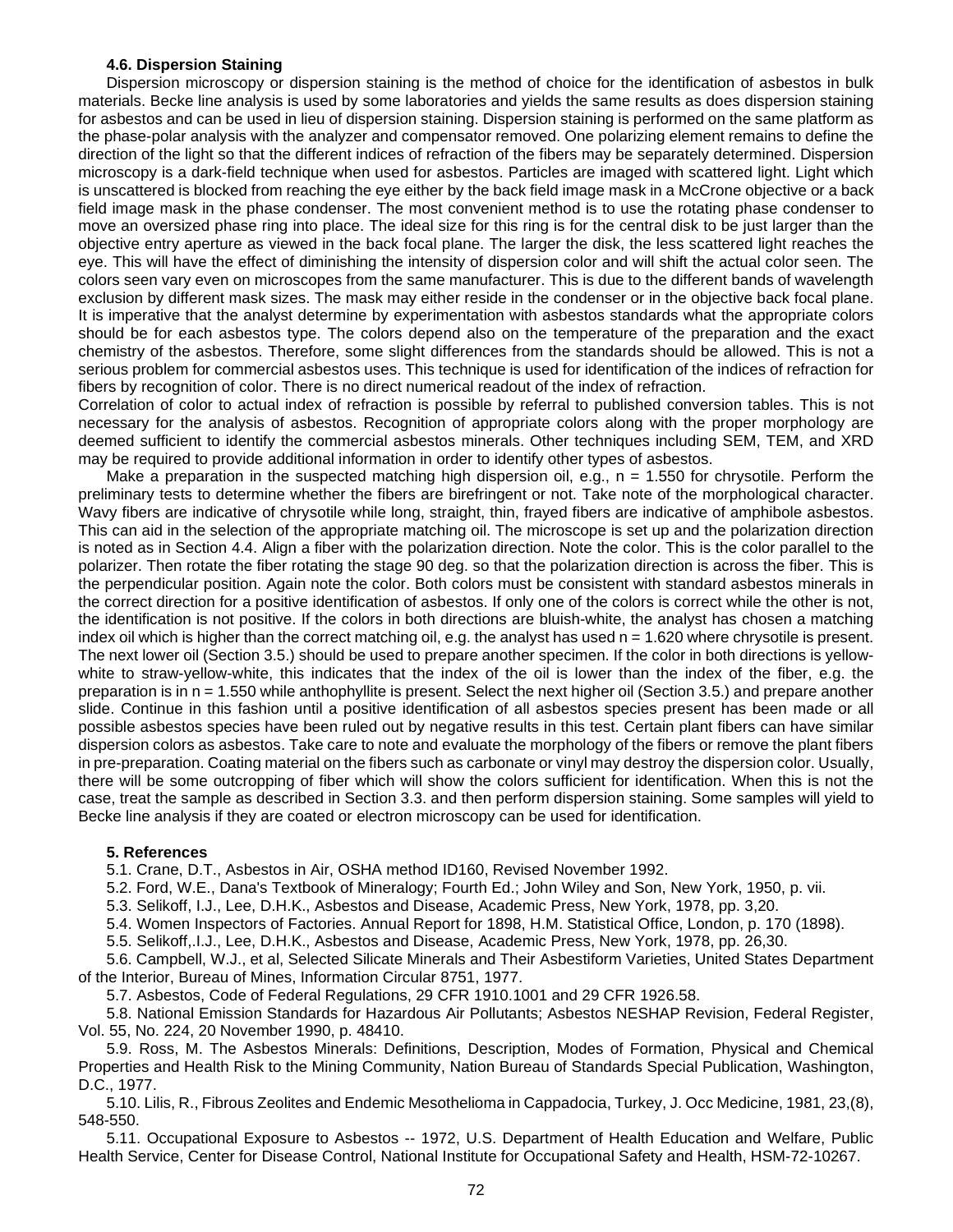5.12. Campbell,W.J., et al, Relationship of Mineral Habit to Size Characteristics for Tremolite Fragments and Fibers, United States Department of the Interior, Bureau of Mines, Information Circular 8367, 1979.

5.13. Mefford, D., DCM Laboratory, Denver, private communication, July 1987.

5.14. Deer, W.A., Howie, R.A., Zussman, J., Rock Forming Minerals, Longman, Thetford, UK, 1974.

5.15. Kerr, P.F., Optical Mineralogy; Third Ed. McGraw-Hill, New York, 1959.

5.16. Veblen, D.R. (Ed.), Amphiboles and Other Hydrous Pyriboles -- Mineralogy, Reviews in Mineralogy, Vol 9A, Michigan, 1982, pp 1-102.

5.17. Dixon, W.C., Applications of Optical Microscopy in the Analysis of Asbestos and Quartz, ACS Symposium Series, No. 120, Analytical Techniques in Occupational Health Chemistry, 1979.

5.18. Polarized Light Microscopy, McCrone Research Institute, Chicago, 1976.

5.19. Asbestos Identification, McCrone Research Institute, G & G printers, Chicago, 1987.

5.20. McCrone, W.C., Calculation of Refractive Indices from Dispersion Staining Data, The Microscope, No 37, Chicago, 1989.

5.21. Levadie, B. (Ed.), Asbestos and Other Health Related Silicates, ASTM Technical Publication 834, ASTM, Philadelphia 1982.

5.22. Steel, E. and Wylie, A., Riordan, P.H. (Ed.), Mineralogical Characteristics of Asbestos, Geology of Asbestos Deposits, pp. 93-101, SME-AIME, 1981.

5.23. Zussman, J., The Mineralogy of Asbestos, Asbestos: Properties, Applications and Hazards, pp. 45-67 Wiley, 1979.

[51 FR 22756, June 20, 1986, as amended at 51 FR 37004, Oct. 17, 1986; 52 FR 15723, Apr. 30, 1987; 52 FR 17755-56, May 12, 1987; 53 FR 27346, July 20, 1988; 53 FR 35627, Sept. 14, 1988; 54 FR 33705, July 21, 1989; 54 FR 52028, Dec. 20, 1989; 55 FR 3732, Feb. 5, 1990; 55 FR 50687, Dec. 10, 1990; 57 FR 24331, June 8, 1992; 57 FR 24119, June 30, 1992; 59 FR 40964, Aug. 10, 1994; 60 FR 9624, Feb. 21, 1995; 60 FR 33343, June 28, 1995; 60 FR 33972, June 29, 1995; 60 FR 36043, July 13, 1995; 60 FR 50411, Sept. 29, 1995; 61 FR 5507, Feb. 13, 1996; 61 FR 43454, August 23, 1996]